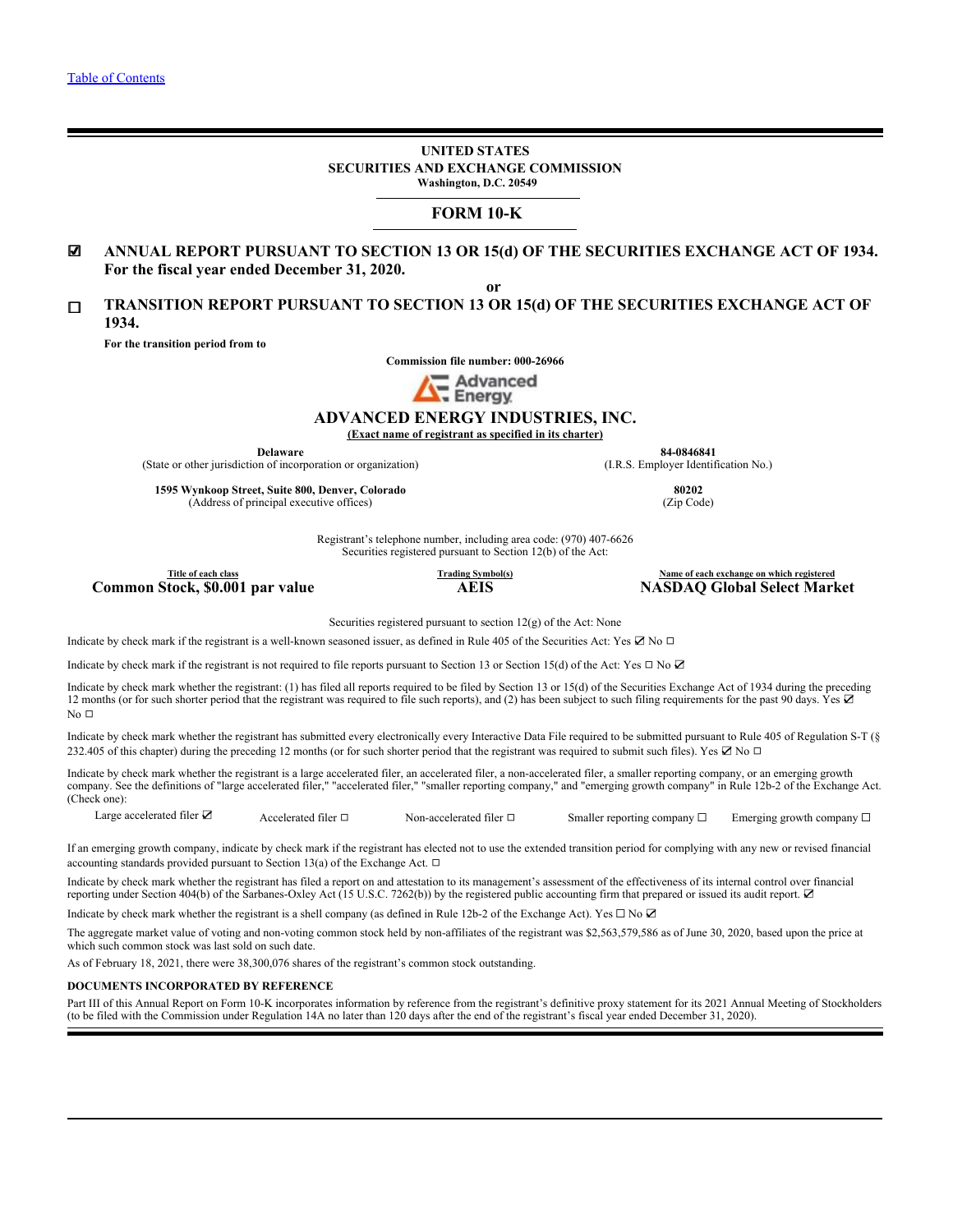# **ADVANCED ENERGY INDUSTRIES, INC. FORM 10-K TABLE OF CONTENTS**

<span id="page-1-0"></span>

|                 | <b>PARTI</b>                                                                                                           | $\overline{4}$ |
|-----------------|------------------------------------------------------------------------------------------------------------------------|----------------|
| ITEM 1.         | <b>BUSINESS</b>                                                                                                        | $\overline{4}$ |
| ITEM 1A.        | <b>RISK FACTORS</b>                                                                                                    | 11             |
|                 | ITEM 1B. UNRESOLVED STAFF COMMENTS                                                                                     | 24             |
| ITEM 2.         | <b>PROPERTIES</b>                                                                                                      | 25             |
| ITEM 3.         | <b>LEGAL PROCEEDINGS</b>                                                                                               | 26             |
| ITEM 4.         | <b>MINE SAFETY DISCLOSURES</b>                                                                                         | 26             |
|                 | <b>PART II</b>                                                                                                         | 26             |
| ITEM 5.         | <b>MARKET FOR REGISTRANT'S COMMON EQUITY, RELATED STOCKHOLDER MATTERS AND ISSUER PURCHASES</b><br>OF EQUITY SECURITIES | 26             |
| ITEM 6.         | <b>SELECTED FINANCIAL DATA</b>                                                                                         | 29             |
| ITEM 7.         | MANAGEMENT'S DISCUSSION AND ANALYSIS OF FINANCIAL CONDITION AND RESULTS OF OPERATIONS                                  | 29             |
| <b>ITEM 7A</b>  | QUANTITATIVE AND QUALITATIVE DISCLOSURES ABOUT MARKET RISK                                                             | 44             |
| ITEM 8.         | FINANCIAL STATEMENTS AND SUPPLEMENTARY DATA                                                                            | 46             |
| ITEM 9.         | CHANGES IN AND DISAGREEMENTS WITH ACCOUNTANTS ON ACCOUNTING AND FINANCIAL DISCLOSURE                                   | 86             |
| ITEM 9A         | <b>CONTROLS AND PROCEDURES</b>                                                                                         | 86             |
| ITEM 9B.        | <b>OTHER INFORMATION</b>                                                                                               | 88             |
|                 | <b>PART III</b>                                                                                                        | 88             |
| ITEM 10.        | DIRECTORS, EXECUTIVE OFFICERS AND CORPORATE GOVERNANCE                                                                 | 88             |
| ITEM 11.        | <b>EXECUTIVE COMPENSATION</b>                                                                                          | 89             |
| <b>ITEM 12.</b> | SECURITY OWNERSHIP OF CERTAIN BENEFICIAL OWNERS AND MANAGEMENT AND RELATED STOCKHOLDER<br><b>MATTERS</b>               | 89             |
| ITEM 13.        | <b>CERTAIN RELATIONSHIPS AND RELATED TRANSACTIONS, AND DIRECTOR INDEPENDENCE</b>                                       | 90             |
| <b>ITEM 14.</b> | PRINCIPAL ACCOUNTING FEES AND SERVICES                                                                                 | 90             |
|                 | <b>PART IV</b>                                                                                                         | 90             |
|                 | ITEM 15. EXHIBITS, FINANCIAL STATEMENT SCHEDULES                                                                       | 90             |
| ITEM 16.        | <b>FORM 10-K SUMMARY</b>                                                                                               | 94             |
|                 | <b>SIGNATURES</b>                                                                                                      | 95             |
|                 |                                                                                                                        |                |

2 a set of the set of the set of the set of the set of the set of the set of the set of the set of the set of the set of the set of the set of the set of the set of the set of the set of the set of the set of the set of th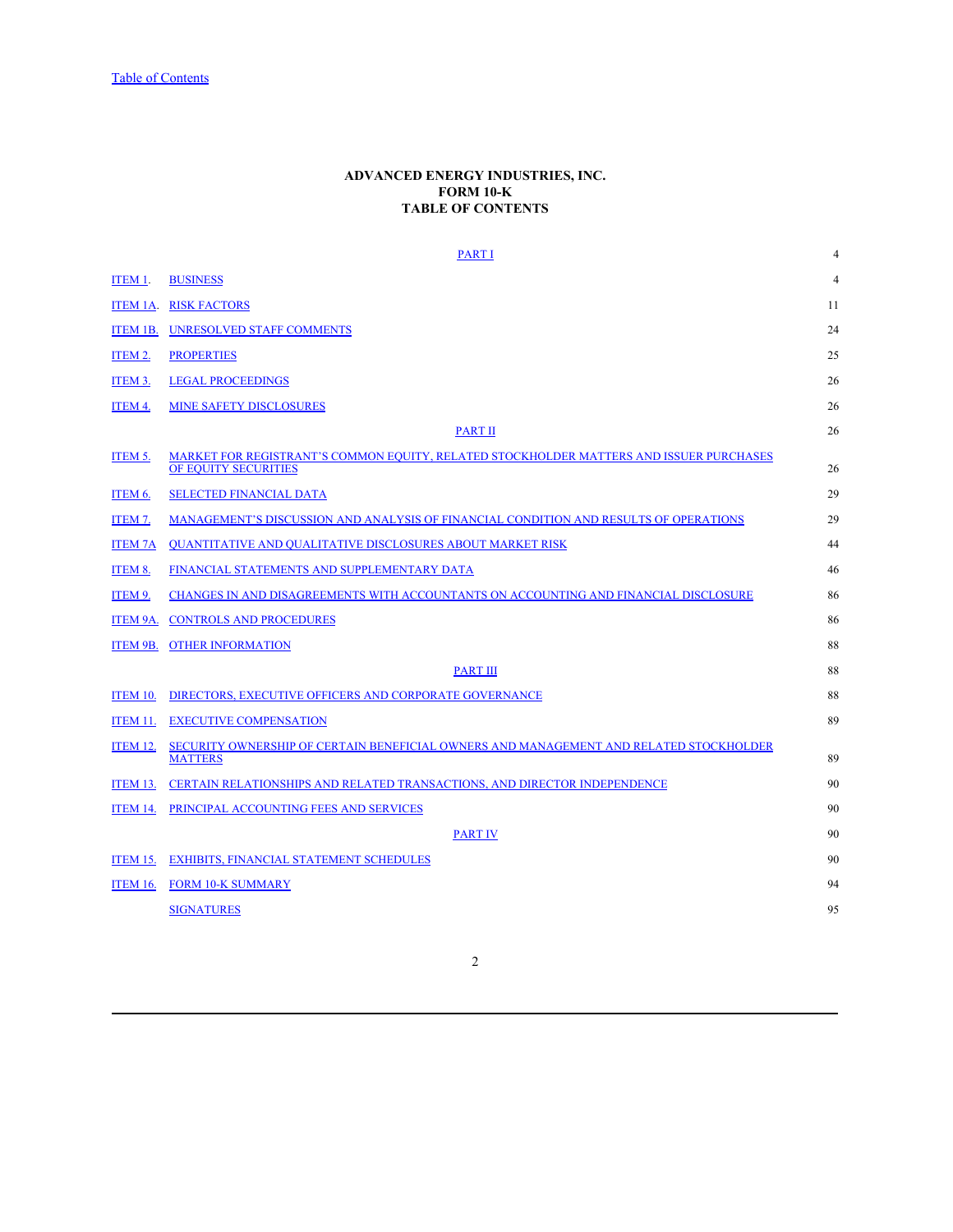#### **Special Note Regarding Forward-Looking Statements**

This Annual Report on Form 10-K includes or incorporates by reference "forward-looking statements" within the meanings of Section 27A of the Securities Act of 1933, as amended, and Section 21E of the Securities Exchange Act of 1934, as amended. All statements contained or incorporated by reference in this Annual Report on Form 10-K, other than statements of historical fact, are "forward-looking statements." For example, statements relating to our beliefs, expectations, plans, projections, forecasts, goals, and estimates are forward-looking statements, as are statements that specified actions, conditions, or circumstances will continue or change. Forward-looking statements involve risks and uncertainties. In some cases, forward-looking statements can be identified by the inclusion of words such as "believe," "expect," "plan," "anticipate," "estimate," "may," "might," "could," "should," "will," "continue," "intend," "goal," and similar words.

Some of the forward-looking statements in this Annual Report on Form 10-K are, or reflect, our expectations or projections relating to:<br>● our future sales, including backlog orders;

- 
- our ability to be successful in the design win process with our customers;
- unanticipated costs in fulfilling our warranty obligations for solar inverters;
- our future gross profit;
- our competition:
- market acceptance of, and demand for, our products;
- the fair value of our assets and financial instruments;
- research and development expenses;
- selling, general, and administrative expenses;
- sufficiency and availability of materials;
- sufficiency and availability of capital resources;
- capital expenditures;
- our production and factory strategy;
- our share repurchase program;
- our tax assets and liabilities;
- our other commitments and contingent liabilities;
- adequacy of our reserve for excess and obsolete inventory;
- adequacy of our warranty reserves;
- our estimates of goodwill and related fair value of assets acquired;
- restructuring activities and expenses;
- the integration of our acquisitions;
- general global political and economic conditions; and
- industry trends.

Our actual results could differ materially from those projected or assumed in our forward-looking statements because forward-looking statements by their nature are subject to risks and uncertainties. Factors that could contribute to these differences or prove our forward-looking statements, by hindsight, to be overly optimistic or unachievable include the factors described in Item 1A "Risk Factors." Other factors might also contribute to the differences between our forward-looking statements and our actual results. We assume no obligation to update any forward-looking statement or the reasons why our actual results might differ.

#### **Market and Industry Data**

The market and industry data used in this Annual Report on Form 10-K are based on independent industry publications, customers, trade or business organizations, reports by market research firms and other published statistical information from third parties, as well as information based on management's good faith estimates, which we derive from our review of internal information and independent sources. Although we believe these sources to be reliable, we have not independently verified the accuracy or completeness of the information.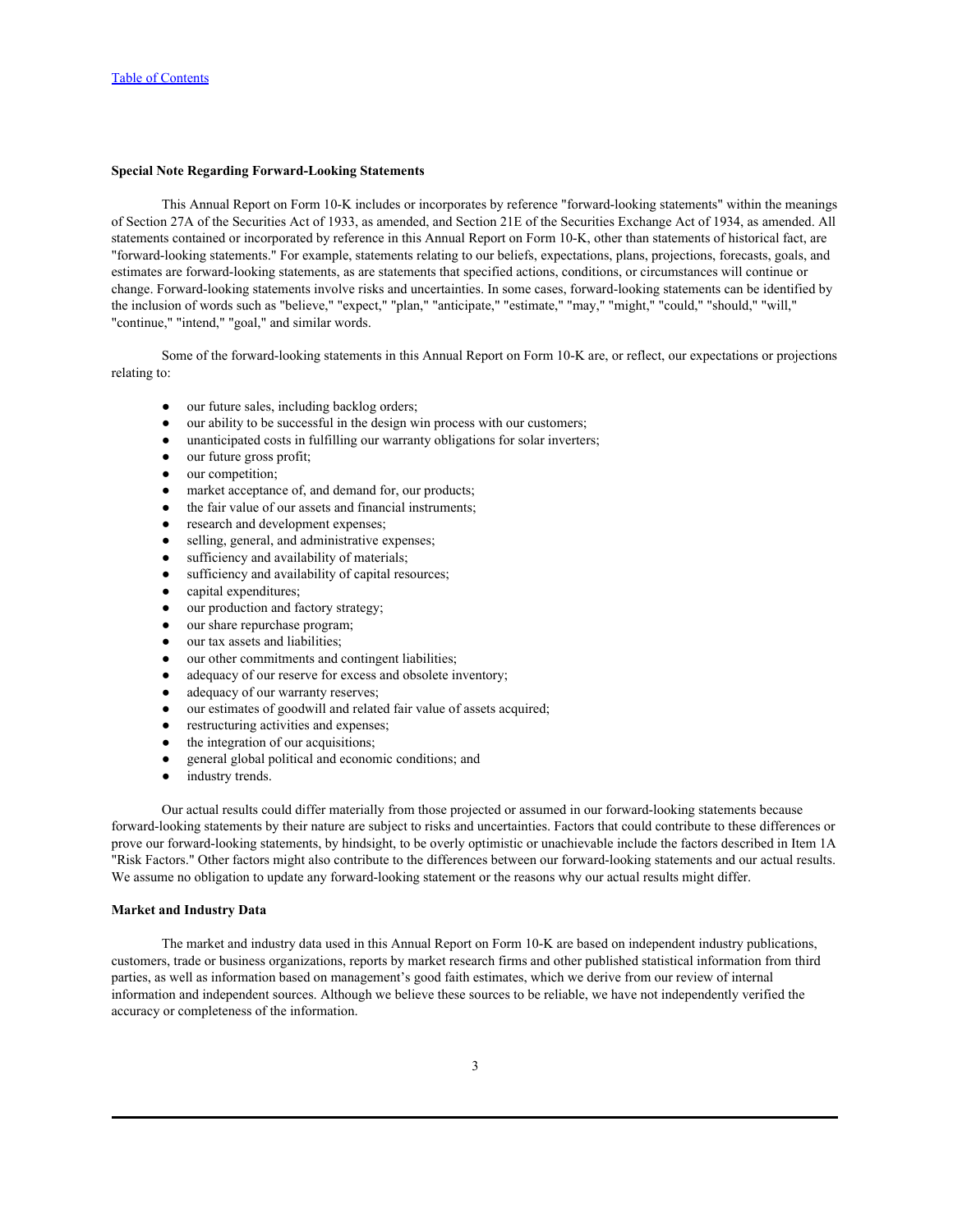# <span id="page-3-0"></span>**PART I**

*Unless the context otherwise requires, as used in this Form 10-K, references to "Advanced Energy," "the Company," "we," "us" or "our" refer to Advanced Energy Industries, Inc. and its consolidated subsidiaries.*

#### <span id="page-3-1"></span>**ITEM 1. BUSINESS**

#### **Overview Overview**

Advanced Energy provides highly-engineered, mission-critical, precision power conversion, measurement and control solutions to our global customers. We design, manufacture, sell and support precision power products that transform, refine, and modify the raw electrical power from the utility and convert it into various types of highly-controllable, usable power that is predictable, repeatable, and customizable. Our power solutions enable innovation in complex semiconductor and thin film plasma processes such as dry etch, strip, chemical and physical deposition, high and low voltage applications such as process control, data center computing, networking, telecommunication, analytical instrumentation, medical equipment, industrial technology and temperature-critical thermal applications such as material and chemical processing. We also supply related instrumentation products for advanced temperature measurement and control, electrostatic instrumentation products for test and measurement applications, and gas sensing and monitoring solutions for multiple industrial markets. Our network of global service support centers provides local repair and field service to our customers in key regions as well as upgrade and refurbishment services, and sales of used equipment to businesses that use our products. Our products are primarily sold into the Semiconductor Equipment, Industrial and Medical, Data Center Computing, and Telecom and Networking markets. Advanced Energy is organized on a global, functional basis and operates in a single segment structure for electrical power conversion and control products. We sell our products into four markets or applications and provide revenue data by market to enable tracking of market trends. Following the acquisition of Artesyn Embedded Technologies, Inc.'s embedded power business ("Artesyn") in September 2019, we have also provided information on an organic and inorganic basis, which in 2020 was limited to the Artesyn acquisition, to improve comparability during the periods.

During 2020, we saw the continued spread of COVID-19 which grew into a global pandemic. Our first priority was to provide a healthy and safe working environment for our employees which led to intermittent shutdowns of our manufacturing facilities to implement new health and safety protocols and make additional investments to comply with government guidelines. There were periods when some of our manufacturing facilities were not operating or were operating at reduced capacity due to government mandates to restrict travel, require social distancing and implement health and safety procedures. Many of our engineers and non-manufacturing personnel transitioned largely to a work from home environment. Additionally, the availability of materials, parts and subcomponents needed for production was also impacted during 2020. We expect the challenges associated with this environment to continue into 2021.

Although COVID-19 has impacted our revenues and manufacturing efficiency over the course of 2020, COVID-19 has not materially impacted our liquidity, our ability to access capital, our ability to comply with our debt covenants or the fair value of our assets. Additionally, we believe the accommodations we have made to our work environment, including employees utilizing workfrom-home arrangements where necessary, will not impact our ability to maintain effective internal controls over financial reporting. While COVID-19 has not had a material adverse effect on our business during 2020, it is unknown if COVID-19 will have a material adverse impact on our future operations, our financial results (including, but not limited to, gross profit, and cash generation) or liquidity. Please see the information under the caption "Risk Factors" in Item 1A of this Annual Report on Form 10-K for additional discussion on the potential impacts of COVID-19 to the future operations of our business.

We incorporated in Colorado in 1981 and reincorporated in Delaware in 1995. Our executive offices are located at 1595 Wynkoop Street, Suite 800, Denver, Colorado 80202, and our telephone number is (970) 407-6555.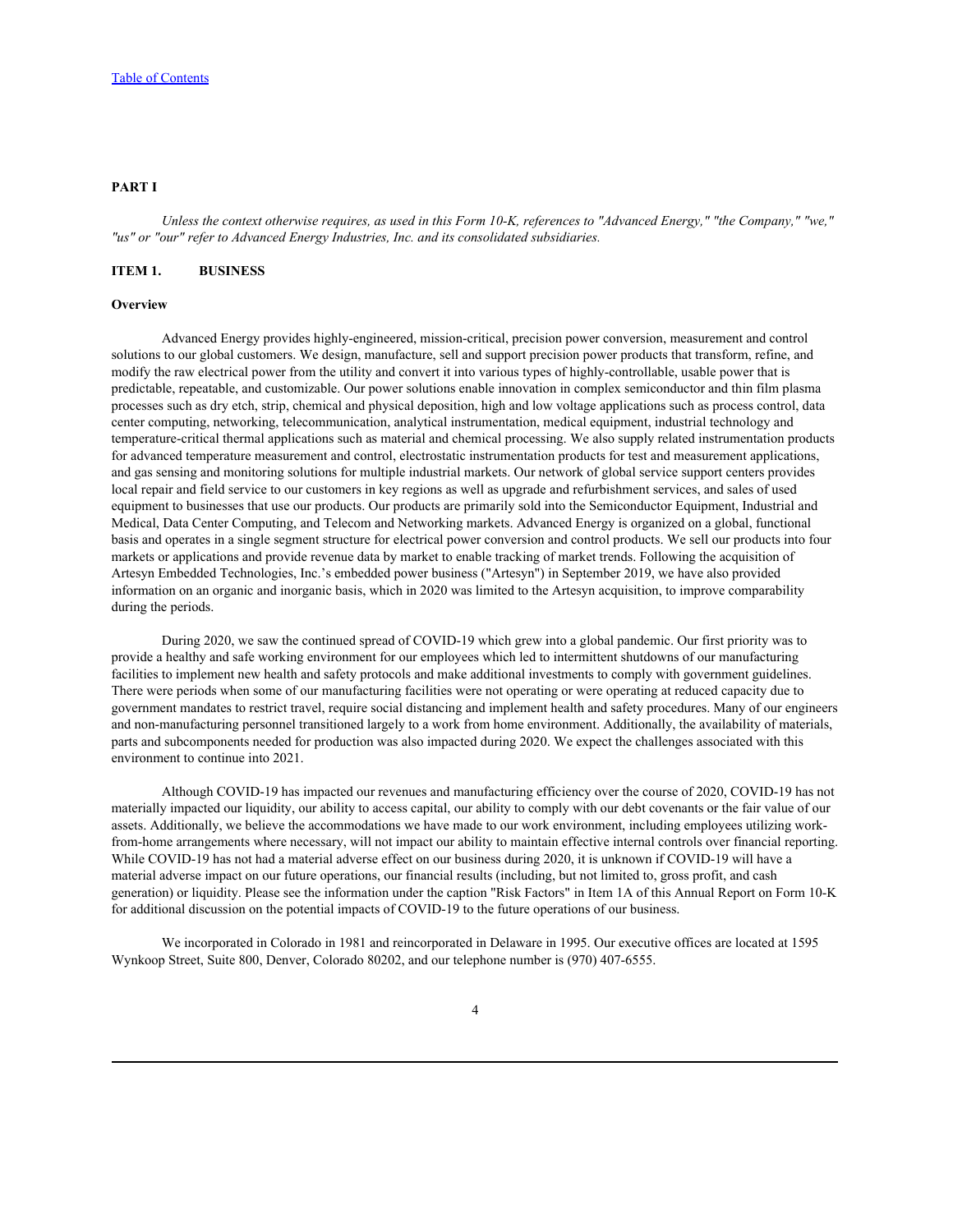### *Recent Acquisitions*

In December 2020, we completed the acquisition of Versatile Power, Inc. This acquisition added radio frequency ("RF") and programmable power supplies for medical and industrial applications to our product portfolio and further expands our presence in the medical market by adding proven technologies, deep customer relationships, expertise in medical design, and a medicalcertified manufacturing center.

In September 2019, we completed the acquisition of Artesyn. Artesyn's embedded power business was one of the world's largest providers of highly engineered, application-specific AC-DC and DC-DC power supplies for demanding applications. This acquisition diversified our product portfolio and gave us access to attractive growth markets, including data centers (including hyperscale), telecom infrastructure in next generation 5G networks, embedded industrial power applications and medical diagnostic and treatment applications.

For additional information, see *Note 2. Business Acquisitions* in Part II, Item 8 "Financial Statements and Supplementary Data." **Data**."

#### **Products and Services**

### *PRODUCTS*

Our precision power products and solutions are designed to enable new process technologies, improve productivity, lower the cost of ownership, and provide critical power capabilities for our customers. These products are designed to meet our customers' demanding requirements in efficiency, flexibility, performance, and reliability. We also provide repair and maintenance services for our products.

We principally serve global original equipment manufacturers ("OEM") and end customers in a wide range of semiconductor and industrial technology applications with a broad range of advanced and embedded power products. Our advanced power products are solutions that are designed to deliver precise power, control and measurement of processes used in a diverse set of applications in semiconductor device manufacturing, thin film deposition of advanced materials, thermal power control, instrumentation and gas detection and monitoring. Our embedded power products are solutions designed to provide stable and efficient power in mission critical applications across a variety of industrial technology applications such as telecommunication and networking equipment, data center servers and storage systems, medical equipment, robotics, motion control and test and measurement equipment.

Our process power solutions include direct current ("DC"), pulsed DC, low frequency alternating current ("AC"), high voltage, and RF power supplies, RF matching networks, remote plasma sources for reactive gas applications and RF instrumentation. These solutions are used in a wide range of thin film processes across multiple semiconductor applications and for deposition of advanced materials in adjacent industries such as flat panel display, solar cell manufacturing, thin film coating, and hard coatings.

Our power control modules and thermal instrumentation products are used in the semiconductor and adjacent industries, in which time-temperature cycles affect material properties, productivity, and yield. These products are used in processes such as rapid thermal processing, chemical vapor deposition and crystal growing, which require non-contact temperature measurement. They are also used in many industrial production applications for chemical processing, metal and glass manufacturing, and numerous other industrial power applications.

Our gas detection and monitoring products utilize proven infrared technologies to detect and analyze gases in a wide range of industrial applications, including automotive, energy, environmental controls, aerospace, medical and research. Our products offer cost-effective online monitoring, allowing our customers to automate manual monitoring or sampling processes that will improve process efficiency, reduce waste, and lower maintenance costs.

Our embedded power products are designed to maximize energy conversion efficiency, minimize physical sizes, and to meet a variety of standards, such as IEC 60601-1 for medical equipment or IEC 60950-1 for information technology equipment. Our low-voltage AC-DC and DC-DC power supplies are used in a wide variety of end markets such as data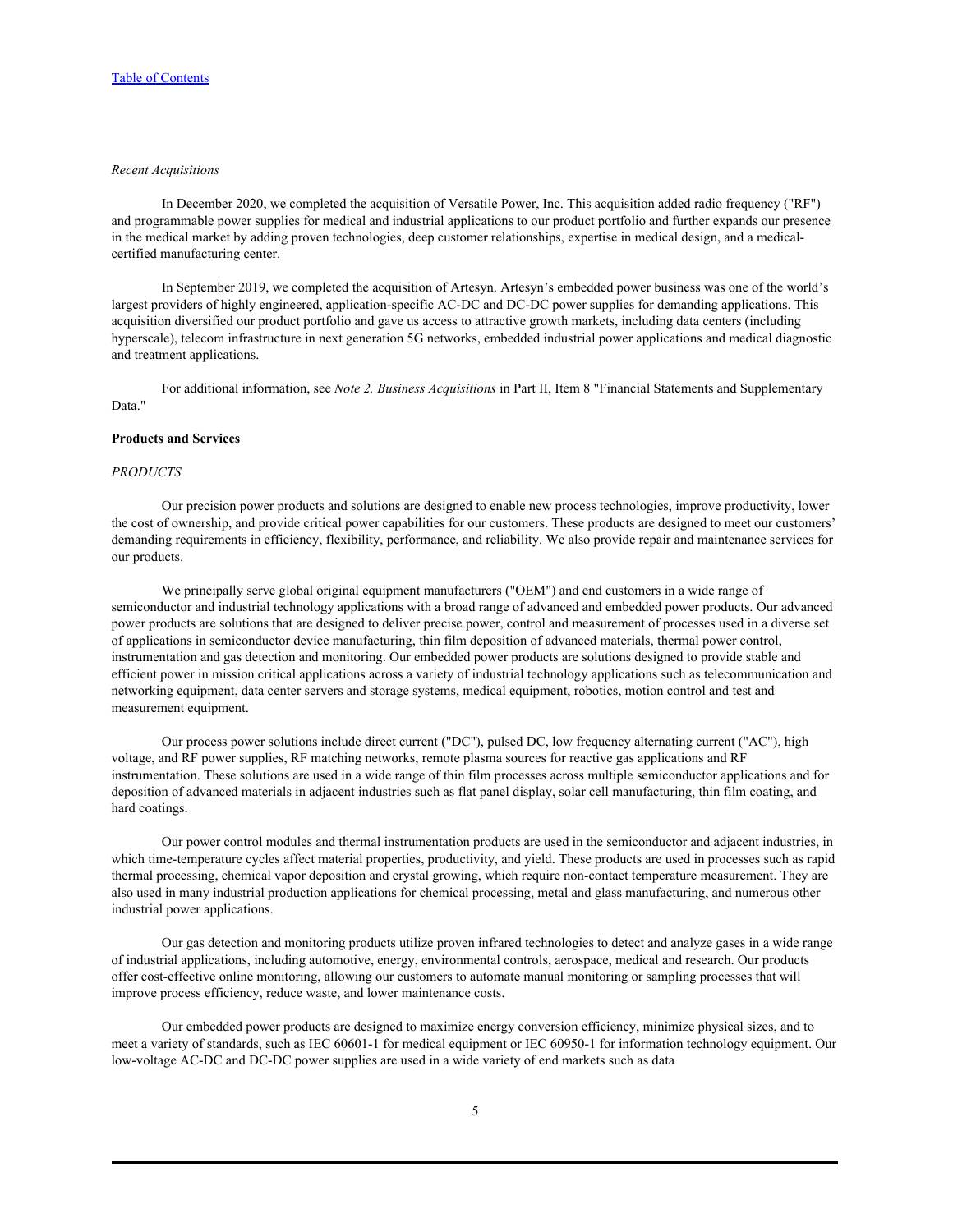center computing, telecom, networking, medical equipment, and broad industrial electronics. These products feature industryleading efficiency and density, to maximize performance, lower energy costs, and minimize the form factor. These products target applications where energy usage is high, such as data centers, but also applications that require a highly reliable and rugged design for use in demanding climate conditions, such as a wireless cellular tower.

Our high and lower voltage DC-DC products are designed to meet the demanding requirements of OEMs worldwide. Our DC-DC solutions and custom-built power conversion products offer high and low voltage topology, providing wide input and output operating ranges while retaining excellent stability and efficiencies ranging from benchtop and rackmount systems to micro-size printed circuit board mount modules. The high voltage DC-DC products target applications including semiconductor wafer processing and metrology, electrostatic clamping of substrates, scientific instrumentation, mass spectrometry, and x-ray systems for industrial and analytical applications. The low voltage DC-DC board mounted solutions are designed for a wide range of industrial applications such as healthcare, telecommunications, test and measurement, instrumentation, industrial equipment and distributed power in server and storage systems.

PowerInsight, our big data analytics solution transforms the data acquired from our power delivery systems into useable insights, through a combination of enhanced data sets and advanced analytics. These capabilities allow our customers to maximize performance, reduce costs and improve yield in their manufacturing processes.

# *GLOBAL SUPPORT*

Our global support services group offers in-warranty and out-of-warranty repair services in the regions in which we operate, providing us with revenue opportunities from repair, upgrades and retrofit offerings to our installed base. Our customers wish to lower the cost of ownership of their capital equipment and are increasingly sensitive to the significant costs of system downtime. They expect suppliers to offer comprehensive local repair service and customer support. In addition to product repairs our customers look for upgrade and retrofit offerings to extend the useable life of their capital equipment for additional technology generations. To meet these market requirements, we maintain a worldwide support organization in ten countries, including the United States ("U.S."), the People's Republic of China ("PRC"), Japan, Korea, Taiwan, Germany, Ireland, Singapore, Israel, and Great Britain. Support services include warranty and non-warranty repair services, upgrades, and refurbishments on the products we sell.

As of December 31, 2015, we discontinued the production, engineering, and sales of our solar inverter product line representing a strategic shift in our business. As such, all inverter revenues, costs, assets, and liabilities are reported in Discontinued Operations for all periods presented herein and we currently report as a single unit. However, extended warranties historically sold and reflected as deferred revenue on our Consolidated Balance Sheets, represent future revenue and service costs to be incurred by our global services group and are reflected as continuing operations for historical periods and future periods. In May 2019, we divested the U.S. central inverter repair and support business to Bold Renewables. See *Note 4. Disposed and Discontinued Operations* in Part II, Item 8 "Financial Statements and Supplementary Data."

#### **Markets**

Our products compete in markets for high tech applications using capital equipment. The majority of our markets are not generally subject to significant seasonality; however, these markets are cyclical due to sudden changes in customers' manufacturing capacity requirements and spending, which depend in part on capacity utilization, demand for customers' products, inventory levels relative to demand, and access to affordable capital. Other factors, such as global economic and market conditions and technological advances in the applications we serve can also have an impact on our financial results, both positively and negatively. For more information related to the markets in which we compete and the current environment in those markets, see *Business Environment and Trends* in Part II, Item 7 "Management's Discussion and Analysis of Financial Condition and Results of Operations."

### *SEMICONDUCTOR EQUIPMENT MARKET*

Customers in the semiconductor capital equipment market incorporate our products into equipment that make integrated circuits. Our process power conversion products and systems provide the energy to enable thin film plasma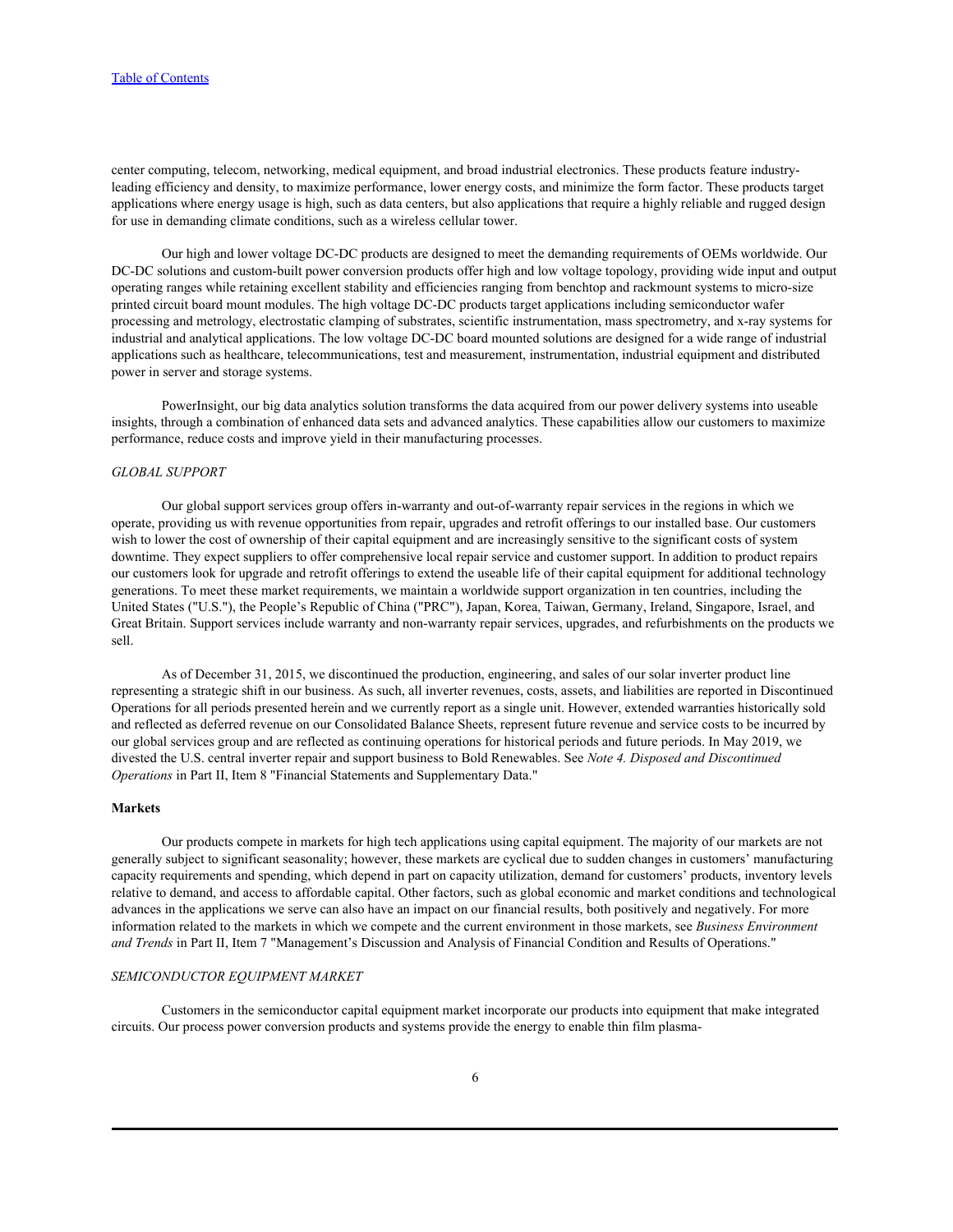based processes, such as dry etch, strip, chemical and physical deposition. Precise control over the energy delivered to plasma-based processes enables the production of integrated circuits with reduced feature sizes and increased speed and performance. Our high voltage products are used in applications such as ion implant, wafer inspection and metrology, electrostatic measurement, and electrostatic clamping of the wafers. Our thermal instrumentation products measure the temperature of the processed substrate or the process chamber. Our power control modules are used in thermal processing applications and for epitaxial growth of photonics or microelectronic devices. Our remote plasma sources deliver ionized gases for reactive chemical processes used in cleaning, surface treatment, and gas abatement. Our low voltage power products deliver stable, clean, and reliable power and are used in semiconductor Automatic Test Equipment ("ATE"), wafer processing equipment, back-end assembly equipment, and auxiliary equipment such as wafer handling. Our strategy in the Semiconductor Equipment market is to expand our content of power related products and grow share.

# *INDUSTRIAL AND MEDICAL MARKET*

Customers in the Industrial and Medical market incorporate our advanced power, embedded power, and measurement products into a wide variety of equipment used in applications such as advanced material fabrication, medical devices, analytical instrumentation, test and measurement equipment, robotics, motor drives and connected light-emitting diodes.

OEM customers design equipment utilizing our process power technologies in a variety of industrial thin film applications including glass coating, glass manufacturing, flat panel displays, photovoltaics solar cell manufacturing, data storage, and decorative, hard and optical coatings. These applications employ similar technologies to those used in the Semiconductor Equipment market to deposit films on non-semiconductor substrates. Our strategy around these applications is to leverage our thin film deposition technologies into an expanded set of new materials and applications in adjacent markets.

We serve the Industrial and Medical market with mission-critical power components that deliver high reliability, precise, low noise or differentiated power to the equipment they serve. Examples of products sold into the Industrial and Medical market include high voltage products for analytical instrumentation, and medical equipment, low voltage power supplies used in applications for medical devices, test and measurement, medical lasers, scientific instrumentation and industrial equipment, and power control modules and thermal instrumentation products for material fabrication, processing, and treatment. Our gas monitoring products serve multiple applications in the energy market, air quality monitoring and automobile emission monitoring and testing. Our strategy in the Industrial and Medical market is to expand our addressable market both organically through our global distribution channels and through acquisitions of products and technologies that are complimentary and adjacent to our core power conversion applications.

# *DATA CENTER COMPUTING MARKET*

Following the acquisition of Artesyn in September 2019, Advanced Energy entered the Data Center Computing market with industry-leading products and low-voltage power conversion technologies. We sell to many data center and hyperscale server and storage manufacturers, as well as cloud service providers and their partners. Driven by the growing adoption of cloud computing, market demand for server and storage equipment has shifted from enterprise on-premise computing to data centers. Our power systems, power shelves, AC-DC and DC-DC power conversion products feature industry-leading performance and are used in a variety of computing applications such as server rack power, back-up power and CPRS server power supply, including a wide range of standard and custom power solutions used in data center racks, server, and storage systems. We offer our customers industry-leading technology with a strong reputation and deep customer relationships. With a growing presence at both cloud service providers and industry-leading data center server and storage vendors, we believe we are well positioned to continue to capitalize on the ongoing shift towards cloud computing. Starting in late 2019 and through the end of 2020, demand for our embedded power products in the Data Center Computing market increased significantly driven by share gain and ramp at hyperscale customers. In addition, we believe COVID-19 is having a positive impact on hyperscale demand given the increased need for cloud and network applications. Demand for hyperscale products declined sequentially during the third and fourth quarter of 2020 based on customer digestion following large investments in the first half of the year but was offset by higher demand from enterprise computing customers, which had been cyclically down in the first half of 2020. We expect this digestion period to continue into the first half of 2021.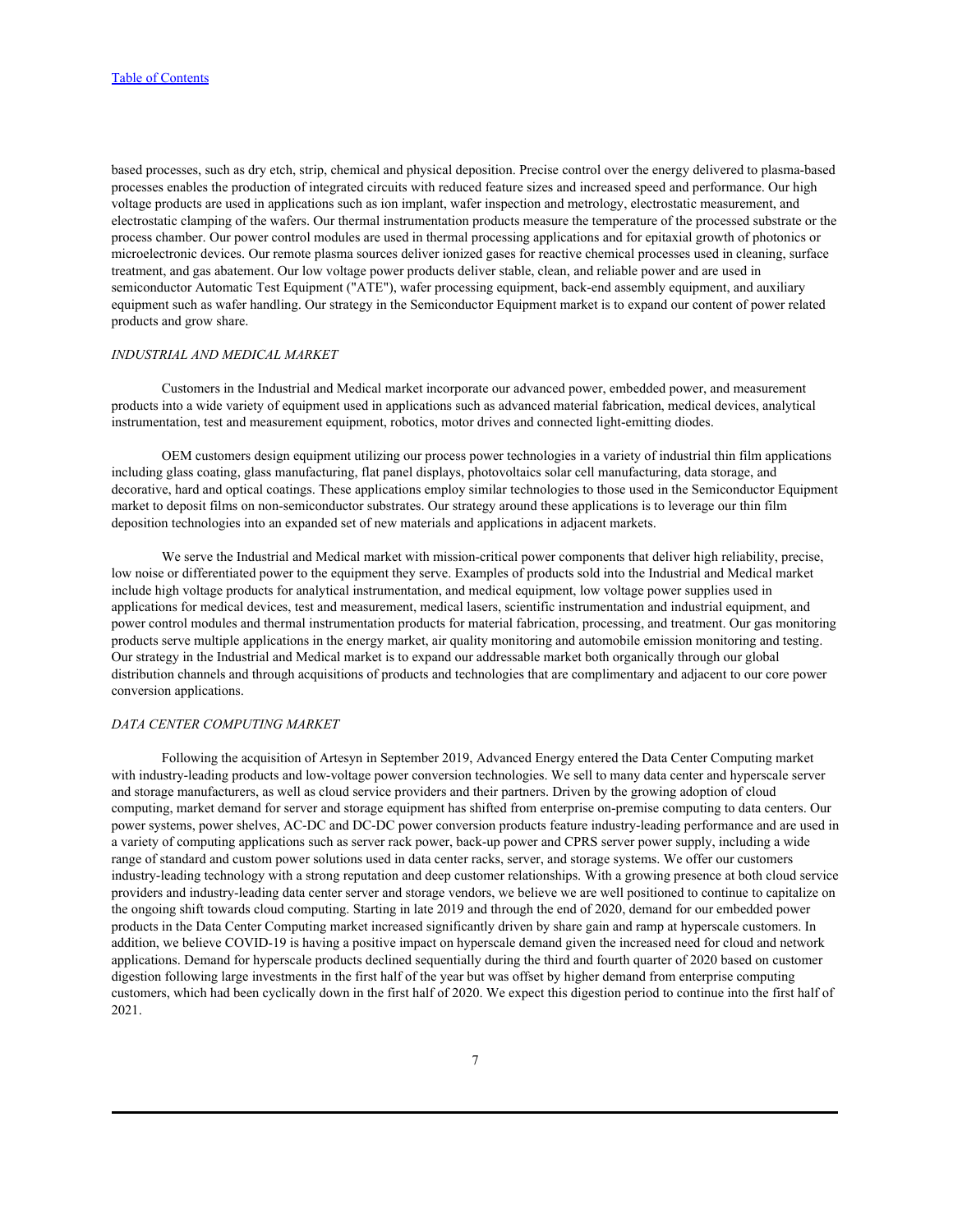# *TELECOM AND NETWORKING MARKET*

The acquisition of Artesyn in September 2019 provided Advanced Energy with a portfolio of products and technologies that are used across the Telecom and Networking market. Our customers include many leading vendors and original design manufacturers of wireless and wireline infrastructure equipment, telecommunication equipment and computer networking. Our products serving telecom and networking applications are differentiated by their rugged design and high reliability, even in harsh outdoor environments. Our wide range of AC-DC power supplies/rectifiers and DC-DC conversion modules are used by leading developers of telecom systems across fixed, mobile, and converged network applications. Our products are designed into many wireless infrastructure applications such as remote radio heads, RF power amplifiers in base stations and multi-access edge computing equipment. In networking, our products are designed into many core and edge networking systems, including gateways, application servers, switches, routers, and wireless networking. The wireless telecom market continues to evolve with more advanced mobile standards. 5G wireless technology promises to drive substantial growth opportunities for the telecom industry as it enables new advanced applications such as autonomous vehicles and virtual/augmented reality. Telecom service providers have started to invest in 5G, and this trend is expected to drive demand for our products in the Telecom and Networking market over time. In datacom, demand is driven by networking investments by telecom service providers and enterprise upgrading of their network, as well as cloud data center networking investments for increased bandwidth. Demand in late 2019 and the first half of 2020 was lower as geopolitical issues and consolidation of wireless telecom providers drove slower global investment in cellular and network infrastructure; however, we saw modest market growth off these reduced levels in the third and fourth quarter of 2020.

# **Customers**

Our products are sold worldwide to OEMs, integrators, distributors and directly to end users. The following table summarizes the percentage of our total sales derived from our ten largest customers:

|                                            |                      | <b>Ended December 31.</b><br>⊘ears                                |                                       |
|--------------------------------------------|----------------------|-------------------------------------------------------------------|---------------------------------------|
|                                            | 202(                 | 2019                                                              | 2018                                  |
| <b>CONTRACTOR</b><br>Ten largest customers | 58.0 %<br>$\sqrt{0}$ | $\overline{r}$ $\overline{r}$<br>$\sqrt{2}$<br>$\frac{9}{2}$<br>ر | $\epsilon$ 0/<br>$\sim$<br>02.5<br>70 |

The following table summarizes sales to and percentage of total sales from Applied Materials, Inc. and Lam Research Corp., our two largest customers (in thousands):

|                         |         |            | <b>Years Ended December 31.</b> |         |         |          |
|-------------------------|---------|------------|---------------------------------|---------|---------|----------|
|                         | 2020    |            | 2019                            |         | 2018    |          |
| Applied Materials, Inc. | 248.350 | $17.5 \%$  | 164,724                         | 20.9%   | 258,027 | 35.9%    |
| Lam Research            | 141,778 | $10.0\ \%$ | 88,251                          | $1.2\%$ | 109,005 | $15.2\%$ |

We expect that the sale of products to our largest customers will continue to account for a significant percentage of our sales for the foreseeable future. The loss of a large customer could have a material adverse effect on our results of operations.

# **Backlog**

Our backlog was approximately \$290.7 million on December 31, 2020, a 12.3% increase from \$258.9 million on December 31, 2019. For more information related to our expectations for the markets we serve, see *Business Environment and Trends* in Item 7 "Management's Discussion and Analysis of Financial Condition and Results of Operations." Backlog orders are firm orders scheduled to be filled and shipped in the next 12 months.

Backlog orders are not necessarily an indicator of future sales levels because of variations in lead times and the significance of customer production demand pull systems to our business, which are not reflected in orders or backlog. Customers may delay delivery of products or cancel orders prior to shipment, subject to possible cancellation penalties. Delays in delivery schedules and/or customer changes to backlog orders during any particular period could cause a decrease in sales and have a material adverse effect on our business and results of operations.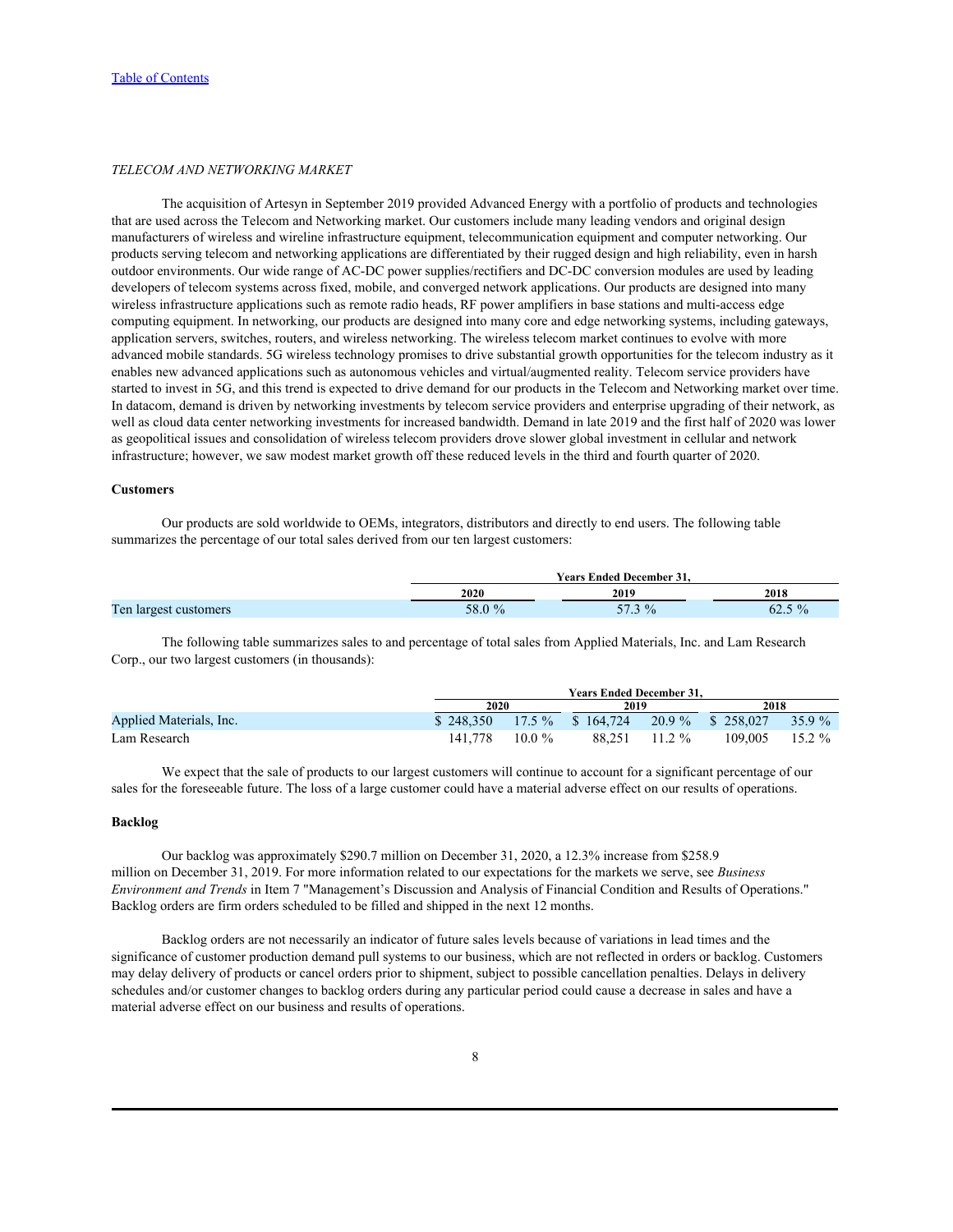# **Marketing, Sales and Distribution**

We sell our products through direct and indirect sales channels in North America, Europe, and Asia. Our sales operations are primarily located in the U.S., the PRC, the United Kingdom, Germany, Israel, Japan, South Korea, India, Singapore, Philippines, Hong Kong, Ireland, and Taiwan. In addition to a direct sales force, we have independent sales representatives, channel partners and distributors that support our selling efforts. We maintain customer service offices at many of the locations listed above, as well as other sites near our customers' locations. We believe that customer service and technical support are important competitive factors and are essential to building and maintaining close, long-term relationships with our customers.

The following table presents our sales by geographic region. Sales are attributed to individual countries based on customer location (in thousands).

|               | <b>Years Ended December 31,</b> |           |            |         |             |         |        |  |
|---------------|---------------------------------|-----------|------------|---------|-------------|---------|--------|--|
|               |                                 | 2020      |            | 2019    |             | 2018    |        |  |
| North America |                                 | 687,814   | 48.6 $\%$  | 373,634 | 47.4 $%$ \$ | 372,834 | 51.8 % |  |
| Asia          |                                 | 606,893   | 42.9       | 295,155 | 37.4        | 250,574 | 34.9   |  |
| Europe        |                                 | 117,990   | 8.3        | 119,427 | 15.1        | 94,793  | 13.2   |  |
| Other         |                                 | 3,129     | 0.2        | 732     | 0.1         | 691     | 0.1    |  |
| Total         |                                 | 1,415,826 | $100.0 \%$ | 788,948 | $100.0 \%$  | 718,892 | 100.0% |  |

Total sales to all countries outside of the U.S. totaled \$972.2 million, \$467.1 million, and \$348.1 million in the years ended December 31, 2020, 2019, and 2018, respectively.

See Item 1A "Risk Factors" for a discussion of certain risks related to our foreign operations.

# **Manufacturing**

The manufacturing of our products is primarily performed in major sites in the PRC and the Philippines and in 2020 we began to increase production at an additional major manufacturing site in Penang, Malaysia. In addition, we perform limited specialty manufacturing for some of our products in the U.S., United Kingdom, Germany, and Denmark. Manufacturing in these locations, primarily in the PRC, exposes us to risks, such as exchange controls and currency restrictions, changes in local economic conditions, changes in laws and regulations, government actions, political conditions, and other regional risks including natural disasters and health risks, and an inability to meet customer demands if one of our facilities becomes impaired. See Item 1A, "Risk Factors" for a discussion of certain risks related to our manufacturing operations.

Manufacturing requires raw materials, including a wide variety of mechanical and electrical components, to be manufactured to our specifications. We use numerous companies, including contract manufacturers, to supply parts for the manufacture and support of our products. Although we make reasonable efforts to assure that parts are available from multiple qualified suppliers, some key parts may be obtained from a sole supplier or a limited group of suppliers. During 2020, COVID-19 impacted the availability of materials, parts, and subcomponents needed for production, and we expect the related supply chain challenges will continue into 2021. We seek to reduce costs and to lower the risks of production and service interruptions, as well as shortages of key parts by:

- selecting and qualifying alternate suppliers for key parts using rigorous technical and commercial evaluation of suppliers' products and business processes including testing their components' performance, quality, and reliability on our power conversion product at our customers' and their customers' processes. The qualification process for our process power products, particularly as it pertains to semiconductor customers, follows semiconductor industry standard practices, such as "copy exact";
- monitoring the financial condition and overall performance of key suppliers;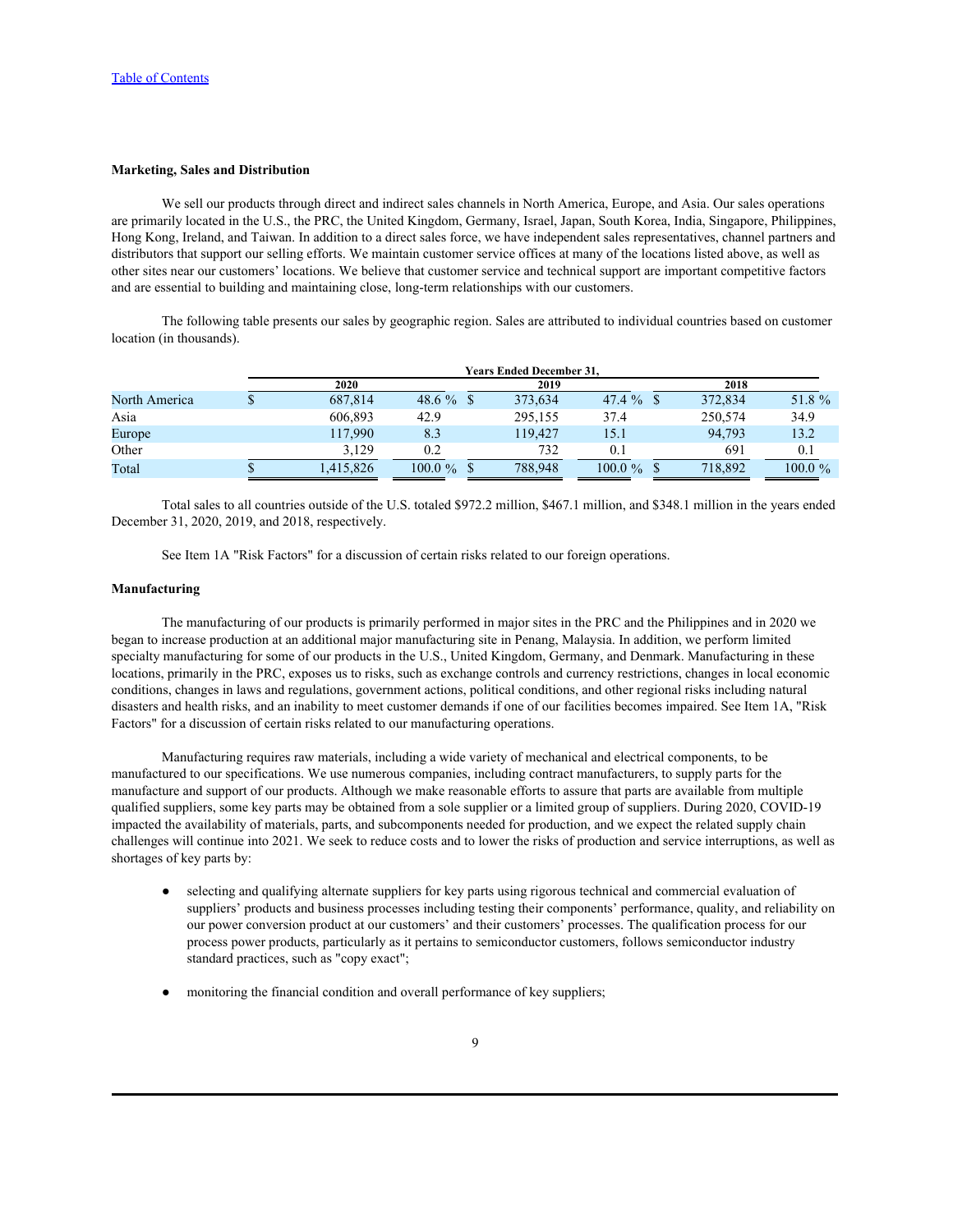- maintaining appropriate inventories of key parts, including making last time purchases of key parts when notified by suppliers that they are ending the supply of those parts;
- qualifying new parts on a timely basis and in geographies that reduce costs without degradation in quality;
- locating certain manufacturing operations in areas that are closer to suppliers and customers; and
- competitively sourcing parts through electronic bidding tools to ensure the lowest total cost is achieved for the parts needed in our products.

### **Intellectual Property**

We seek patent protection for inventions governing new products or technologies as part of our ongoing research and development. We currently hold 285 U.S. issued patents and 340 foreign issued patents, and we have 337 patent applications pending in the U.S., Europe, and Asia. Most patents are active for 20 years, and our patents expire on various dates through 2039. A substantial majority of our patents are related to our process power products and solutions business. Generally, our efforts to obtain international patents have been concentrated in the industrialized countries within Europe and Asia because there are other manufacturers and developers of power conversion and control systems in those countries, as well as customers for those systems for which our intellectual property applies.

Litigation may, from time to time, be necessary to enforce patents issued to us, to protect trade secrets or know-how owned by us, to defend us against claimed infringement of the rights of others, or to determine the scope and validity of the proprietary rights of others. See "*We are highly dependent on our intellectual property"* in Item 1A "Risk Factors."

## **Competition**

The markets we serve are highly competitive and characterized by rapid technological development and changing customer requirements. We face a wide variety of competitors and no single company dominates any of our markets. Significant competitive factors in our markets include product performance, compatibility with adjacent products, price, quality, reliability, and level of customer service and support.

We encounter substantial competition from foreign and domestic companies for each of our product lines. Our list of competitors has increased over the past year due to the acquisition of Artesyn, which competes in different markets and against different competitors. Some of our competitors have greater financial and other resources than we do. In some cases, competitors are smaller than we are, but are well established in specific product niches. Adtec Plasma Tech. Co., Ltd., COMET Holding AG., Daihen Corp., Kyosan Electric Mfg. Co., Ltd., MKS Instruments, Inc., New Power Plasma Co., Ltd. and TRUMPF Hüttinger GmbH + Co. KG. are primary competitors to our power conversion products for semiconductor and thin film processing. Competitors to our low voltage AC-DC and DC-DC embedded power conversion offerings include, but are not limited to ABB Ltd., Acbel Polytech Inc., Cosel Co., Ltd., Delta Electronics, Inc., Flex Ltd., Lite-On Technology Corp., Murata Manufacturing, MEAN WELL Enterprises, TDK-Lambda Americas Inc., and XP Power Ltd. In high voltage DC-DC, our competitors include, but are not limited to Crane Co., Matsusada Precision, Inc., and Spellman High Voltage Electronics Corp. CD Automation, Control Concepts Inc., Eurotherm and Spang Power Electronics offer products that compete with our power control modules. BASF SE., Fluke Corp., LayTec AG. and Photon Control Inc. offer products that compete with our thermal measurement and instrumentation products. Honeywell International, Inc., Morgan Schaffer Ltd., Qualitrol Corp., and Williamson Corp. offer products that compete with our gas detection and monitoring products.

In addition, a focus on local content is causing new competitors to emerge around the world, with strong support from local governments, industry leaders, and investors. Our ability to compete successfully in these markets depends on our ability to make timely introduction of new products and enhancements to existing products, to localize these development and production activities in key world regions close to our customers, and to produce high quality products. We expect our competitors will continue to improve the design and performance of their products and introduce new products with competitive performance characteristics. We believe that we compete effectively with respect to these factors, although we cannot assure that we will be able to compete effectively in the future.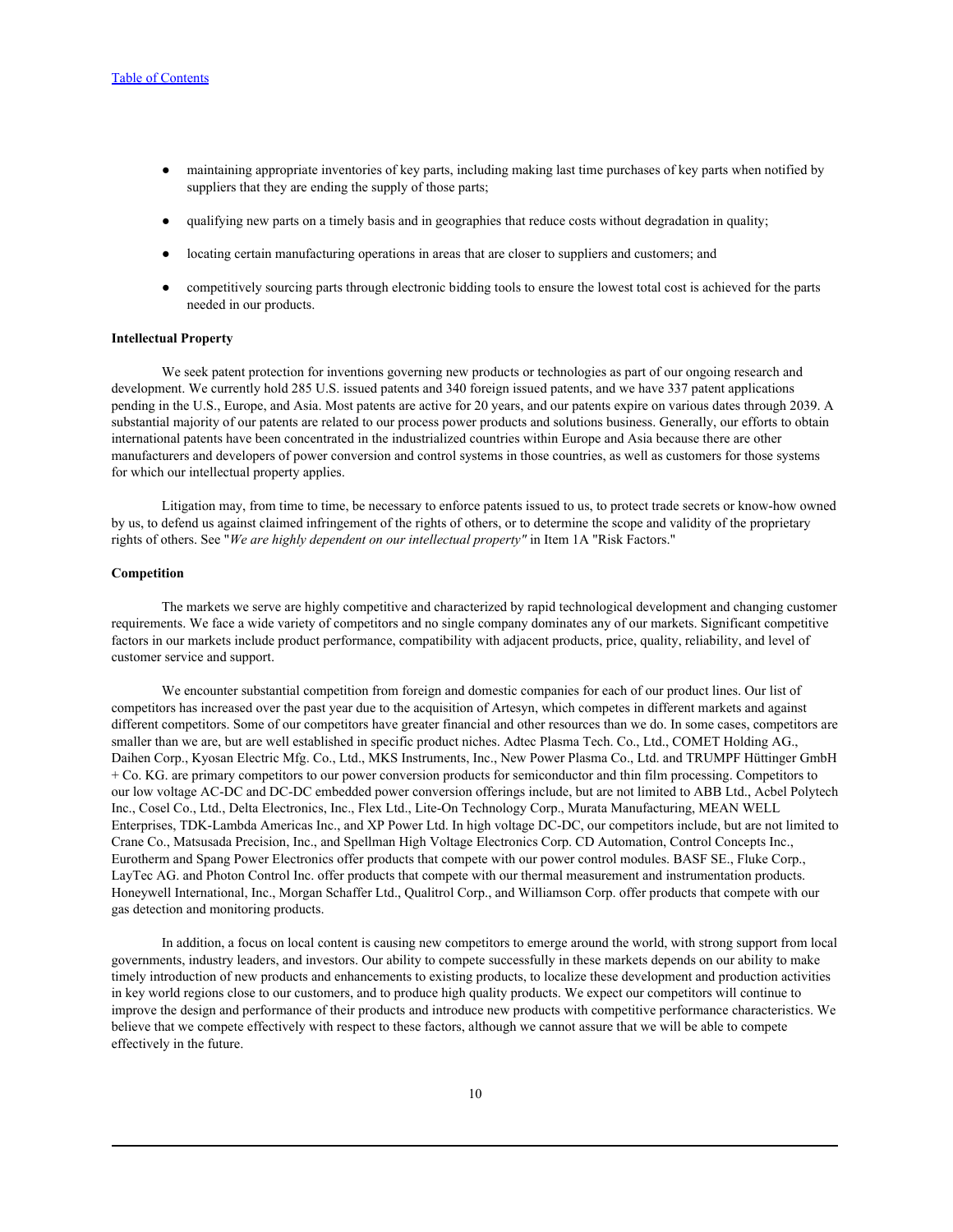### **Research and Development**

The market for our products is characterized by ongoing technological changes and evolving customer requirements. We believe that continued and timely development of new highly-differentiated products and enhancements to existing products to support end user and OEM requirements is necessary for us to maintain a competitive position in the markets we serve. Accordingly, we continue to devote a significant portion of our personnel and financial resources to research and development projects and seek to maintain close relationships with our key customers and other industry leaders in order to remain responsive to their product requirements now and in the future.

Research and development expenses were \$144.0 million in 2020, \$101.5 million in 2019, and \$76.0 million in 2018, representing 10.2% of our sales in 2020, 12.9% of our sales in 2019, and 10.6% of our sales in 2018.

#### **Employees**

As of December 31, 2020, we had approximately 10,000 employees. Our employees are not represented by unions, except for statutory organization rights applicable to our employees in the PRC and Germany. We believe that our continued success depends, in part, on our ability to attract and retain qualified personnel. We consider our relations with our employees to be good. We recognize that our employees are our most important asset, and we know that each person's diverse background and unique skill set are fundamental to our success. See Item 7 "Management's Discussion and Analysis of Financial Condition and Results of Operations" for a discussion of human capital resources.

# **Environmental Matters**

We are subject to federal, state, and local environmental laws and regulations, as well as the environmental laws and regulations of the foreign federal and local jurisdictions in which we have manufacturing and service facilities. We believe we are in material compliance with all such laws and regulations.

Compliance with federal, state, and local laws and regulations has not had, and is not expected to have, an adverse effect on our capital expenditures, competitive position, financial condition, or results of operations.

### **Available Information**

Our website address is *www.advancedenergy.com*. We make available, free of charge on our website, our Annual Report on Form 10-K, quarterly reports on Form 10-Q, current reports on Form 8-K, and all amendments to these reports as soon as reasonably practicable after filing such reports with, or furnishing them to, the Securities and Exchange Commission ("SEC"). Such reports are also available at *www.sec.gov*. Information contained on our website is not incorporated by reference in, or otherwise part of, this Annual Report on Form 10-K nor any of our other filings with the SEC.

#### <span id="page-10-0"></span>**ITEM 1A. RISK FACTORS**

Our business, financial condition, operating results, and cash flows can be impacted by a number of factors, including, but not limited to, those set forth below, any of which could cause our results to be adversely impacted and could result in a decline in the value or loss of an investment in our common stock. Other factors may also exist that we cannot anticipate or that we currently do not consider to be material based on information that is currently available. These risks and uncertainties have the potential to materially affect our business, financial condition, results of operations, cash flows and future results. Such risks and uncertainties may also impact the accuracy of forward-looking statements included in this Form 10-K and other reports we file with the Securities and Exchange Commission.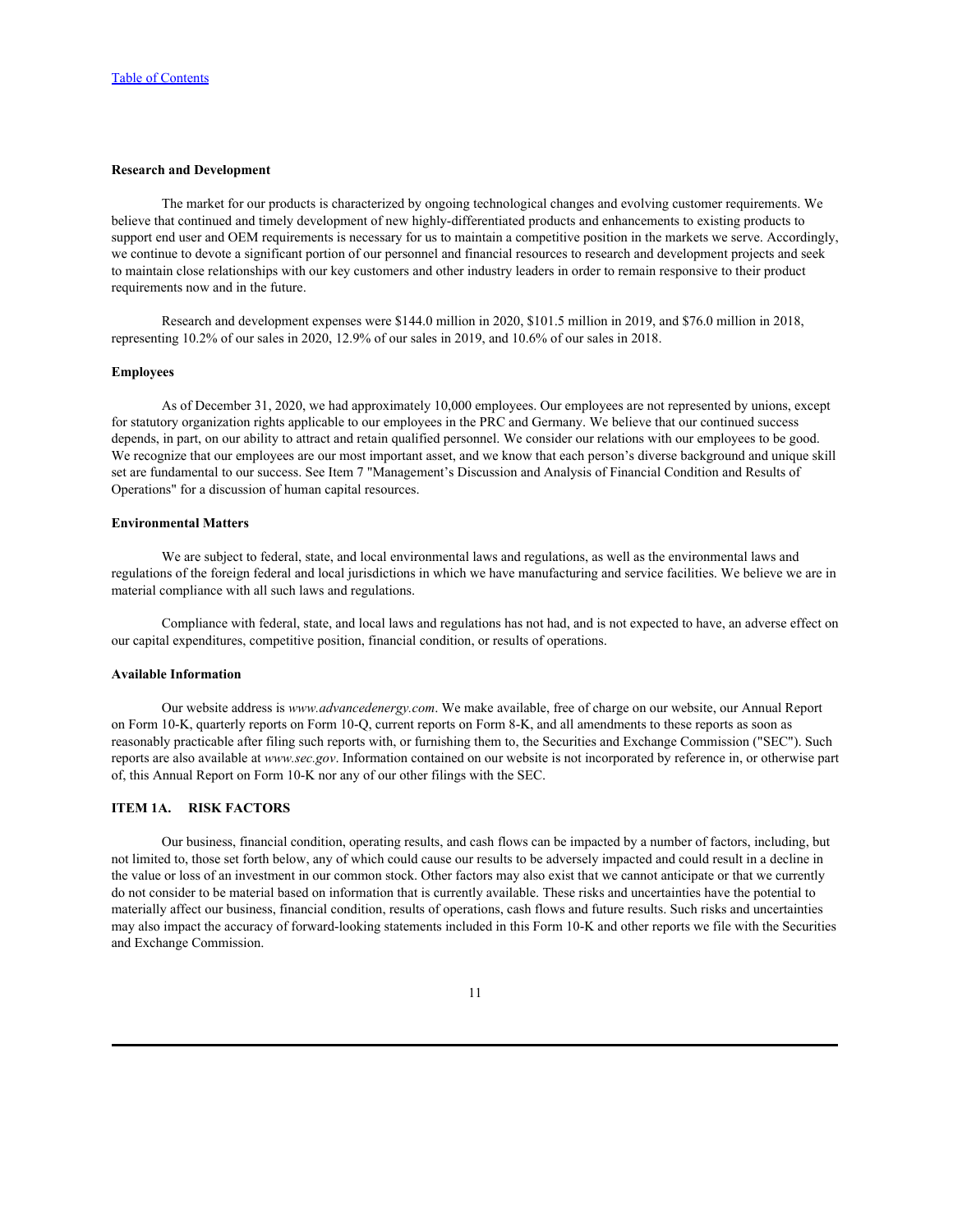# **COVID-19, natural disasters, and related risks**

*COVID-19 could further materially adversely affect our business, workforce, supply chain, results of operations, financial condition and/or cash flows.* 

The continuing spread in 2020 of COVID-19 and related foreign and domestic government actions restricting travel, commerce and gathering has adversely affected our manufacturing locations. COVID-19 has also resulted in economic recessions and high unemployment in many countries which could negatively impact future customer purchases of our products. If COVID-19 continues to spread and restrictions remain in place or are reinstituted, we may continue to see adverse impact on our ability (a) to manufacture, test, service and ship our products, (b) to get required materials and sub-assemblies to build and service our products and (c) to staff labor and management for manufacturing, research and development, supply chain, service, and administrative operations. Further, we may experience adverse impact with our global supply chain partners and transportation service providers which may result in increased costs and material shortages. In addition, much of our workforce is now working remotely. While we have been successful in transitioning to this remote environment, the long-term impact on productivity and innovation is not yet clear. As a result, COVID-19 could adversely impact our near-term and long-term revenues, earnings and cash flow and could require further expenditures. This situation continues to evolve, and other impacts may arise that we are not aware of currently. We have an active rapid response team to mitigate risks we are aware of currently and as they arise.

# *Our results of operations could be affected by natural disasters and other events in the locations in which we or our customers or suppliers operate.*

We have manufacturing and other operations in locations subject to natural occurrences such as severe weather and geological events including earthquakes or tsunamis that could disrupt operations. In addition, our suppliers and customers also have operations in such locations. A natural disaster, fire, explosion, or other event that results in a prolonged disruption to our operations, or the operations of our customers or suppliers, may materially adversely affect our business, results of operations, or financial condition.

#### **Industry-related risks**

#### *The industries in which we compete are subject to volatile and unpredictable cycles.*

As a supplier to the global semiconductor equipment, telecom, networking, data center computing, industrial, and medical industries, we are subject to business cycles, the timing, length, and volatility of which can be difficult to predict. Certain of these industries historically have been cyclical due to sudden changes in customers' manufacturing capacity requirements and spending, which depend in part on capacity utilization, demand for customers' products, inventory levels relative to demand, and access to affordable capital. These changes have affected the timing and amounts of customers' purchases and investments in technology, and continue to affect our orders, net sales, operating expenses, and net income. We may not be able to respond adequately or quickly to the declines in demand by reducing our costs. We may be required to record significant reserves for excess and obsolete inventory as demand for our products changes.

To meet rapidly changing demand in each of the industries we serve, we must effectively manage our resources and production capacity. During periods of decreasing demand for our products, we must be able to appropriately align our cost structure with prevailing market conditions, effectively manage our supply chain, and motivate and retain key employees. During periods of increasing demand, we must have enough manufacturing capacity and inventory to fulfill customer orders, effectively manage our supply chain, and attract, retain, and motivate enough qualified individuals. If we are not able to timely and appropriately adapt to changes in our business environment or to accurately assess where we are positioned within a business cycle, our business, financial condition, or results of operations may be materially and adversely affected. For example, following record levels of demand in the first half of 2018, the Semiconductor Equipment market experienced a decline, and, as a result, Advanced Energy's revenue from the Semiconductor Equipment market declined 24.5% during 2019, as compared to 2018. Although the Semiconductor Equipment market improved during the fourth quarter of 2019 and throughout 2020, it is unclear how long this recovery will last. In addition, the market may be characterized in the future with more "mini-ramps" rather than sustained growth periods as experienced during 2015-2017 given market dynamics, inventory levels, and geopolitical changes. In addition, our Data Center Computing and Telecom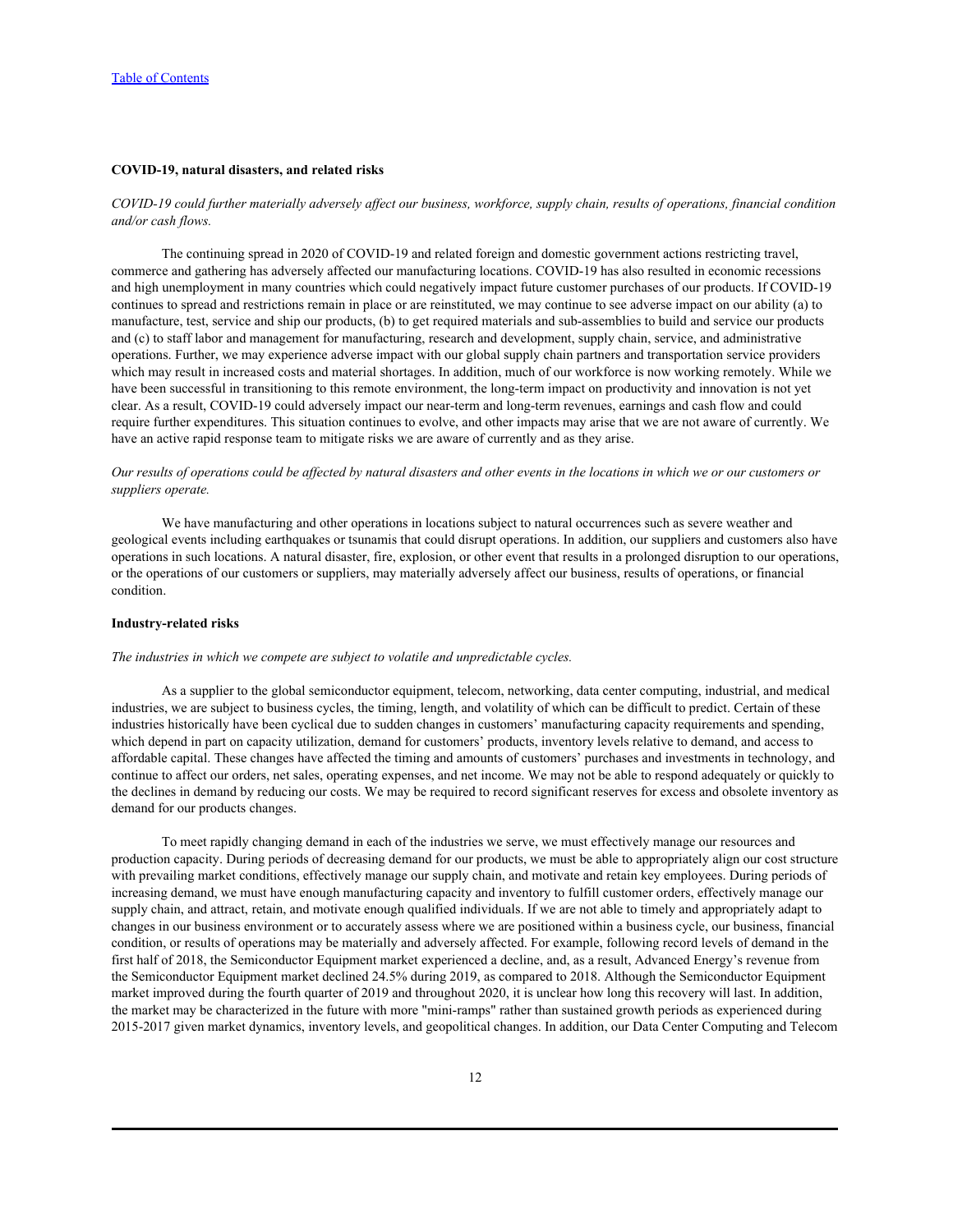and Networking markets are characterized by large program investments, which can cause variations in quarterly or annual revenues. For example, during 2020 our growth in data center computing and telecom networking has been driven by share gains at specific customer accounts. Towards the end of 2020, we began to experience a period of digestion by our major customers resulting in lower demand. We expect this digestion to continue into the first half of 2021 and overall business levels may not continue to be realized at these levels each quarter.

# *We must achieve design wins to retain our existing customers and to obtain new customers, although design wins achieved do not necessarily result in substantial sales.*

Driven by continuing technology migration and changing customers demand, the markets we serve are constantly changing in terms of advancement in applications, core technology and competitive pressures. New products we design for capital equipment manufacturers typically have a lifespan of five to ten years. Increasingly, we are required to accelerate our investment in research and development to meet time-to-market, performance and technology adoption cycle needs of our customers simply to compete for design wins. Given such up-front investments we make to develop, evaluate, and qualify products in the design win process, our success and future growth depend on our products being designed into our customers new generations of equipment as they develop new technologies and applications. We must work with these manufacturers early in their design cycles to modify, enhance and upgrade our products or design new products that meet the requirements of their new systems. The design win process is highly competitive, and we may win or lose new design wins for our existing customers or new customers next generations of equipment. If existing or new customers do not choose us during the design win process, our market share will be reduced, the potential revenues related to the lifespan of our customers' products, which can be five to ten years, will not be realized, and our business, financial condition and results of operations would be materially and adversely impacted.

# **Business model, acquisitions, and capital structure related risks**

# *Despite the continued evolution of our manufacturing footprint our product lines are manufactured at only a few sites and our sites are not generally interchangeable.*

Our power products for the semiconductor industry are manufactured in Shenzhen, PRC and Penang, Malaysia. Our high voltage products are manufactured in Ronkonkoma and Lockport, New York, Littlehampton, United Kingdom and Shenzhen, PRC. Our thermal instrumentation products are manufactured in Vancouver, Washington, Littlehampton, United Kingdom and Frankfurt, Germany. Our pyrometry solutions are manufactured in Ballerup, Denmark, Frankfurt, Germany, Magdeburg, Germany and Vancouver, Washington. Our telecom, networking, data center computing, and medical products are manufactured in Zhongshan, PRC, Rosario, Philippines and Santa Rosa, Philippines. Most facilities are under operating lease and interruptions in operations could be caused by early termination of existing leases by landlords or failure by landlords to renew existing leases upon expiration, including the possibility that suitable operating locations may not be available in proximity to existing facilities which could result in labor or supply chain risks. Each facility manufactures different products, and therefore, is not interchangeable. Natural, uncontrollable occurrences or other operational issues at any of our manufacturing facilities could significantly reduce or disrupt our productivity at such site and could prevent us from meeting our customers' requirements in a timely manner, or at all.

 Additionally, we have a plan to relocate our Shenzhen, PRC manufacturing facility by December 2021. As a result, we are investing in a dual manufacturing facility in Penang, Malaysia capable of manufacturing our semiconductor and other products. We believe this investment will help to mitigate our exposure to regional risks, improve our business continuity profile and lower costs over time. We opened this facility in 2020; however, it may take additional time to realize the facility's full production capacity given the impact of COVID-19.

# *Our long-term success and results of operations depend on our ability to successfully integrate Artesyn's business and operations and realize the anticipated benefits from the acquisition.*

In September 2019, we acquired Artesyn, and we are continuing to combine Artesyn's business with our business. The acquisition of Artesyn has significantly increased our embedded power product offerings, increased our exposure to the Industrial and Medical, Data Center Computing, and Telecom and Networking markets, and significantly increased the number of employees and facilities.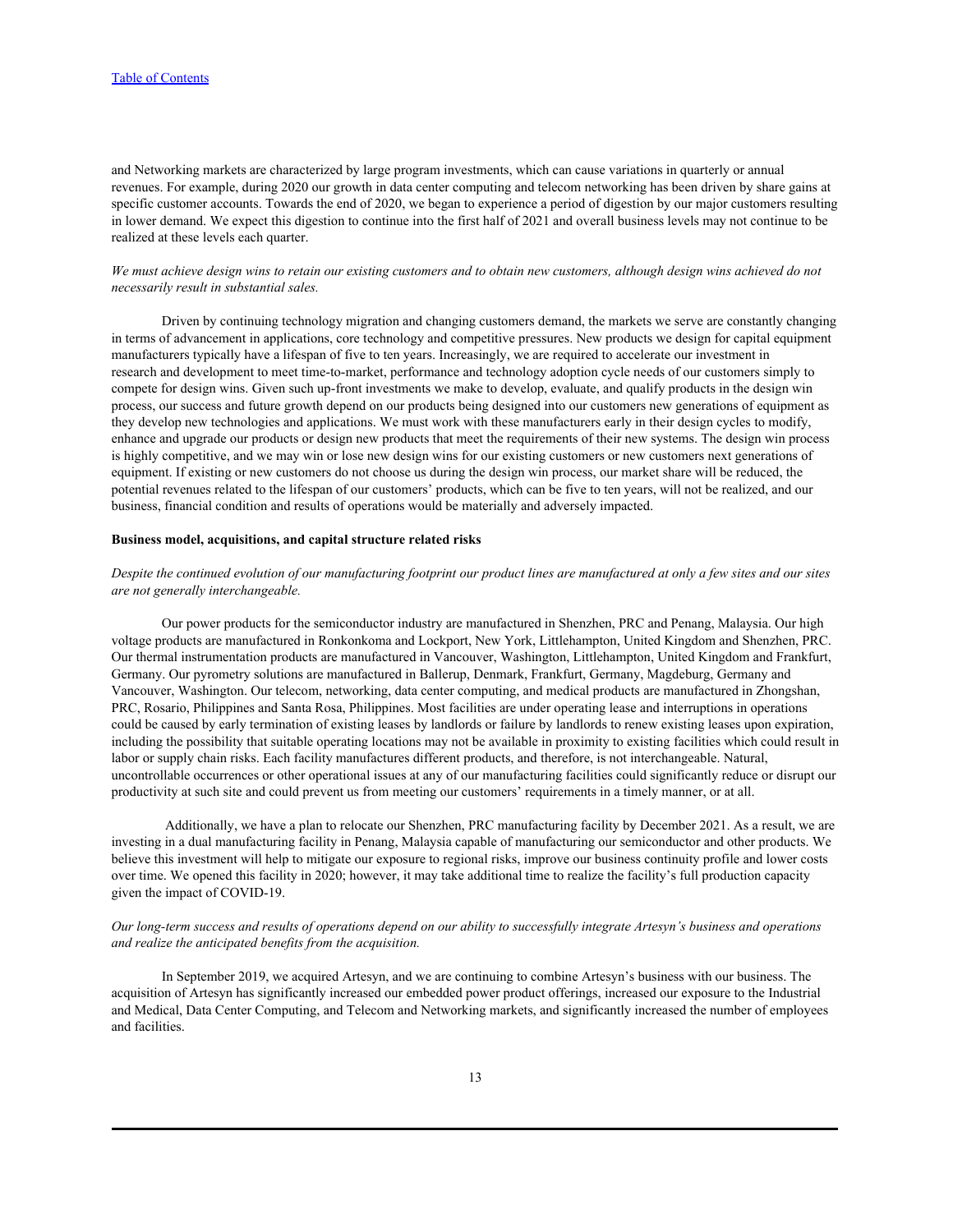To realize the anticipated benefits of the acquisition, we must continue to combine our businesses in an efficient and effective manner and realize our synergy and cost-savings targets. Integrating Artesyn's business and operations with ours requires significant management attention, effort, and expenditures, and we may not be able to achieve the longer-term integration goals in an effective, complete, timely or cost-efficient manner.

Potential risks related to the successful integration of Artesyn's business include our ability to:

- maintain and improve Artesyn's financial and operating results while integrating and optimizing our combined sales, marketing, manufacturing, and corporate administrative organizations;
- optimize our combined worldwide manufacturing footprint while utilizing Artesyn's vertically integrated manufacturing model for a broader set of company products;
- successfully eliminate fixed costs previously absorbed by other businesses prior to the transaction;
- recognize and capitalize on anticipated product sales and technology enhancement opportunities presented by our combined businesses;
- integrate our information technology systems to mitigate cyber-security risks and enable the management and operation of the combined business.

If we are unable to successfully or timely integrate the operations of Artesyn's business into our business over the longterm, we may be unable to realize the long-term revenue growth, synergies, cost-savings, and other anticipated benefits resulting from the acquisition and our business could be adversely affected. Additionally, we have and may continue to incur transactionrelated costs, including legal, regulatory, and other costs associated with implementing integration plans, including facilities and systems consolidation costs and employment-related costs. Artesyn's business and operations may not achieve the anticipated revenues and operating results. Any of the foregoing risks could materially harm our business, financial condition, and results of operations.

# *Our debt obligations and the restrictive covenants in the agreements governing our debt could limit our ability to operate our business or pursue our business strategies, could adversely affect our business, financial condition, results of operations, and cash flows, and could significantly reduce stockholder benefits from a change of control event.*

Our debt obligations could make us more vulnerable to general adverse economic and industry conditions and could limit our flexibility in planning for, or reacting to, changes in our business and the industries in which we operate, thereby placing us at a disadvantage to our competitors that have less indebtedness.

Our debt obligations impose financial covenants on us and our subsidiaries that require us to maintain a certain leverage ratio. The financial covenants place certain restrictions on our business that may affect our ability to execute our business strategy successfully or take other actions that we believe would be in the best interests of our Company. These include limitations or restrictions, among other things, on our ability and the ability of our subsidiaries to:

- 
- incur additional indebtedness;<br>pay dividends or make distributions on our capital stock or certain other restricted payments or investments;
- make domestic and foreign investments and extend credit;
- engage in transactions with affiliates;
- transfer and sell assets;
- effect a consolidation or merger or sell, transfer, lease, or otherwise dispose of all or substantially all of our assets; and
- create liens on our assets to secure debt.

Our debt obligations contain certain customary events of default. Any breach of the covenants or other event of default could cause a default on our debt obligations, which could restrict our ability to borrow under our revolving credit facility. If there were an event of default under certain provisions of our debt arrangements that was not cured or waived, the holders of the defaulted debt may be able to cause all amounts outstanding with respect to the debt instrument, plus any required settlement costs, to be due and payable immediately. Our assets and cash flow may not be sufficient to fully repay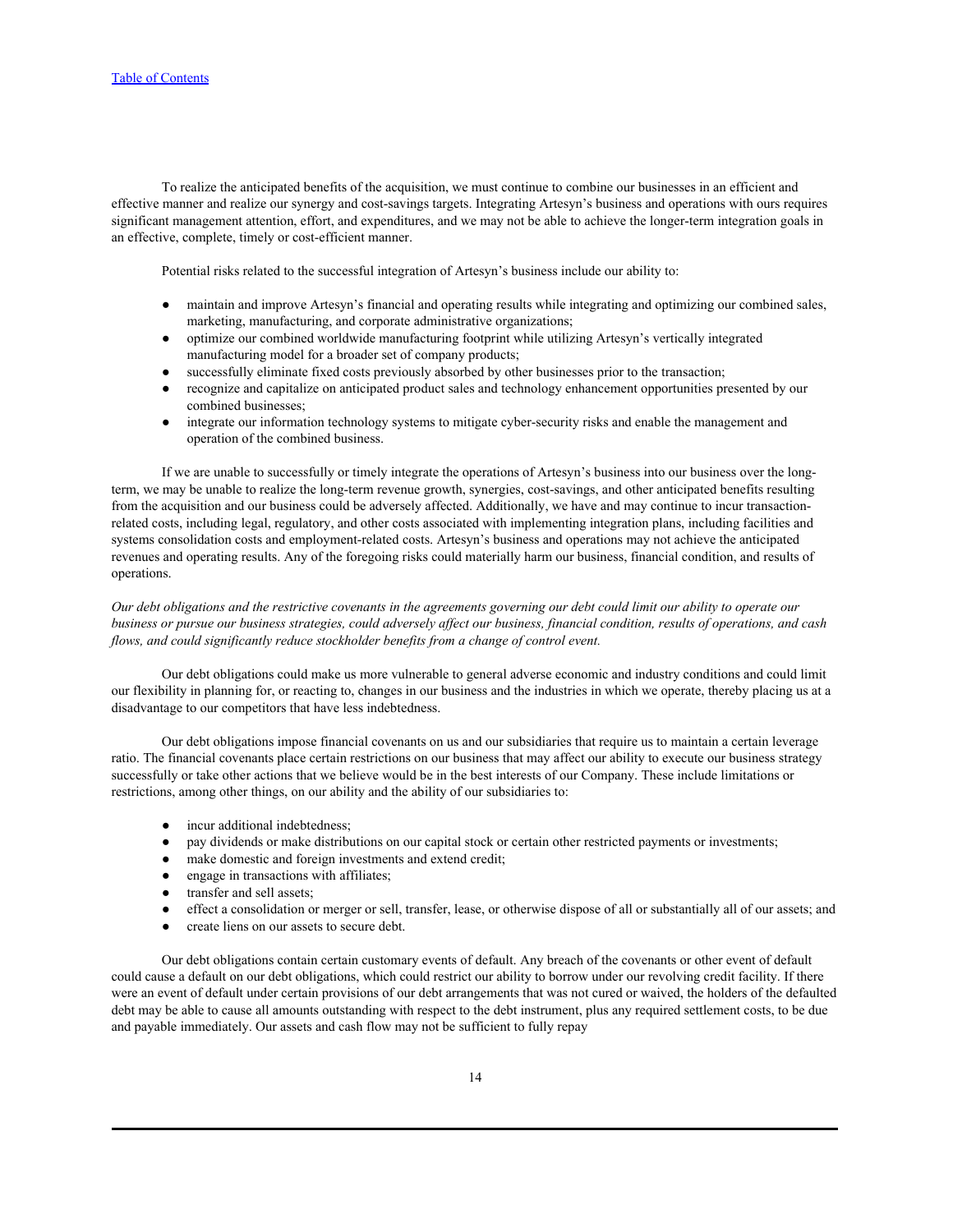borrowings under our outstanding debt instruments if accelerated upon an event of default. If we are unable to repay, refinance, or restructure our indebtedness as required, or amend the covenants contained in these agreements, the lenders can exercise all rights and remedies available under our Credit Agreement or applicable laws or equity.

#### *Our orders of raw materials, parts, components, and subassemblies are based on demand forecasts.*

We place orders with many of our suppliers based on our customers' quarterly forecasts and our annual forecasts. These forecasts are based on our customers' and our expectations as to demand for our products. As the quarter and the year progress, such demand can change rapidly or we may realize that our customers' expectations were overly optimistic or pessimistic, especially when industry or general economic conditions change. Orders with our suppliers cannot always be amended in response. In addition, to assure availability of certain components or to obtain priority pricing, we have entered into contracts with some of our suppliers that require us to purchase a specified number of components and subassemblies each quarter, even if we are not able to use such components or subassemblies. Moreover, we have obligations to some of our customers to hold a minimum amount of finished goods in inventory, to fulfill just in time orders, regardless of whether the customers expect to place such orders. We currently have firm purchase commitments and agreements with various suppliers to ensure the availability of components. If demand for our products does not continue at current levels, we might not be able to use all the components that we are required to purchase under these commitments and agreements, and our reserves for excess and obsolete inventory may increase, which could have a material adverse effect on our results of operations. If demand for our products exceeds our customers' and our forecasts, we may not be able to timely obtain enough raw materials, parts, components, or subassemblies, on favorable terms or at all, to fulfill the excess demand. For example, entering 2021 there is global shortage of certain electronics and semiconductor parts given higher global demand and the impact of COVID-19 on the global supply chain. If we are not able to obtain parts in a reasonable timeframe our business may be adversely impacted.

# *Activities necessary to integrate acquisitions may result in costs more than current expectations or be less successful than anticipated.*

We have completed acquisitions in the past and we may acquire other businesses in the future. The success of such transactions will depend on, among other things, our ability to integrate assets and personnel acquired in these transactions and to apply our internal controls process to these acquired businesses. The integration of acquisitions may require significant attention from our management, and the diversion of management's attention and resources could have a material adverse effect on our ability to manage our business. Furthermore, we may not realize the degree or timing of benefits we anticipated when we first entered the acquisition transaction. If actual integration costs are higher than amounts originally anticipated, if we are unable to integrate the assets and personnel acquired in an acquisition as anticipated, or if we are unable to fully benefit from anticipated synergies, our business, financial condition, results of operations, and cash flows could be materially adversely affected.

### *We transitioned a significant amount of our supply base to Asian suppliers.*

We transitioned the purchasing of a substantial portion of components for our products to Asian suppliers to lower our materials costs and shipping expenses. These components might require us to incur higher than anticipated testing or repair costs, which would have an adverse effect on our operating results. Customers who have strict and extensive qualification requirements might not accept our products if these lower-cost components do not meet their requirements. A delay or refusal by our customers to accept such products, as well as an inability of our suppliers to meet our purchasing requirements, might require us to purchase higher-priced components from our existing suppliers or might cause us to lose sales to these customers, either of which could lead to decreased revenue and gross margins and have an adverse effect on our results of operations.

#### *We generally have no long-term contracts with our customers requiring them to purchase any specified quantities from us.*

Our sales are primarily made on a purchase order basis, and we generally have no long-term purchase commitments from our customers, which is typical in the industries we serve. As a result, we are limited in our ability to predict the level of future sales or commitments from our current customers, which may diminish our ability to allocate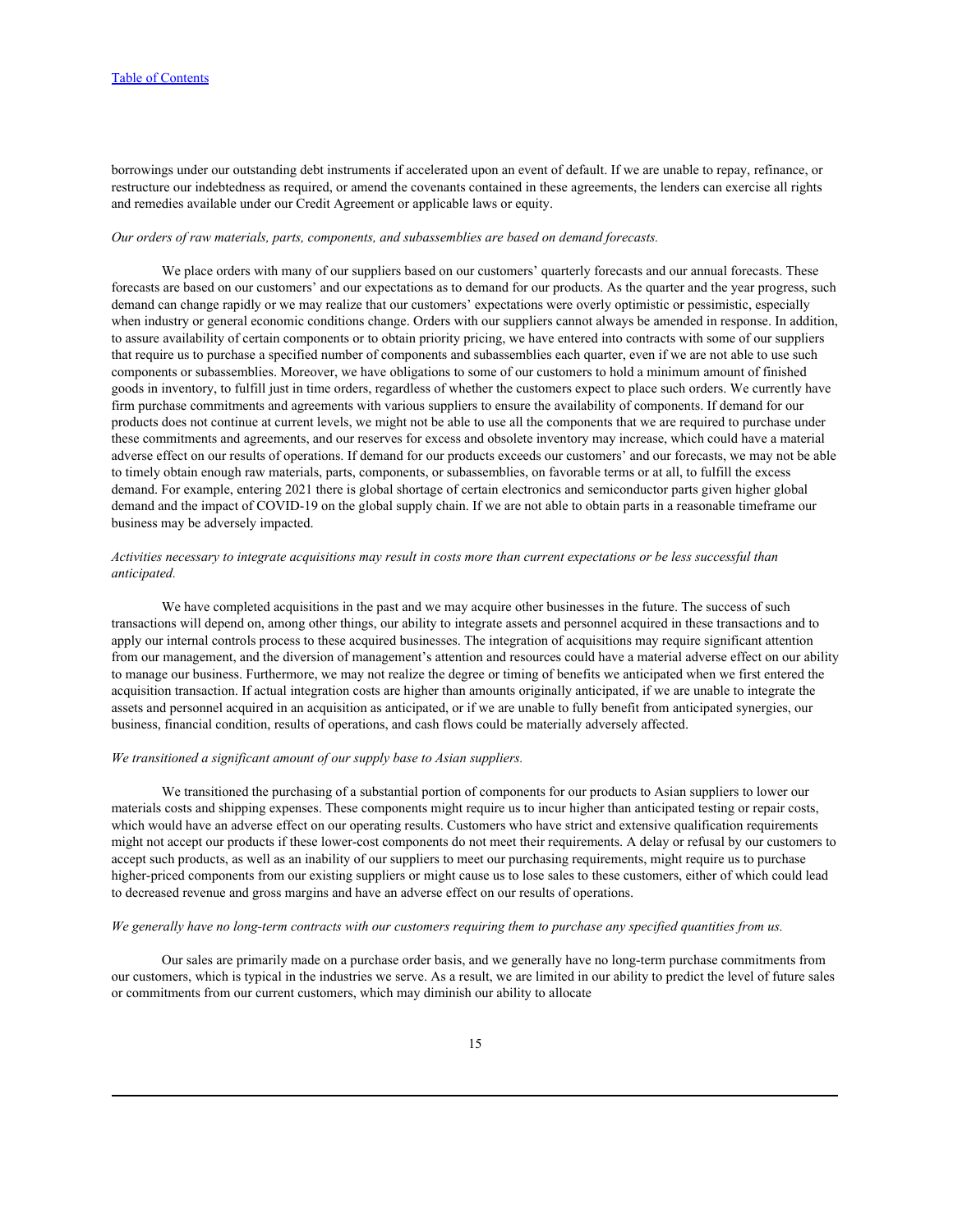labor, materials, and equipment in the manufacturing process effectively. In addition, we may purchase inventory in anticipation of sales that do not materialize, resulting in excess and obsolete inventory write-offs.

*If we are unable to adjust our business strategy successfully for some of our product lines to reflect the increasing price sensitivity on the part of our customers, our business and financial condition could be harmed.*

Our business strategy for many of our product lines has been focused on product performance and technology innovation to provide enhanced efficiencies and productivity. Our customers continually exert pressure on us to reduce our prices and extend payment terms and we may be required to enter into long term reduced pricing agreements with our largest customers to remain competitive. In addition, we compete in markets in which customers may include dual or multi-sourcing of power. We believe some of our Asian competitors benefit from local governmental funding incentives and purchasing preferences from end-user customers in their respective countries. If competition against any of our product lines should come to focus solely on price rather than on product performance and technology innovation, we will need to adjust our business strategy, product offerings and product costs accordingly, and if we are unable to do so, our business, financial condition, and results of operations could be materially and adversely affected.

#### *A significant portion of our sales and accounts receivable are concentrated among a few customers.*

The following table summarizes the percentage of total sales derived from our ten largest customers:

|                                 |               | <b>Ended December</b><br>-<br>ears<br>-<br>.J I |                                              |
|---------------------------------|---------------|-------------------------------------------------|----------------------------------------------|
|                                 | 2020          | 2019                                            | 2018                                         |
| $\sim$<br>Ten largest customers | 58.0 %<br>7 U | $\overline{r}$<br>ر ب                           | $\epsilon$ $\alpha$<br>$\sim$<br>02.5<br>-70 |

The following table summarizes sales to and percentage of total sales from Applied Materials, Inc. and Lam Research Corp., our two largest customers (in thousands):

|                         |          |           | <b>Years Ended December 31.</b> |       |         |        |
|-------------------------|----------|-----------|---------------------------------|-------|---------|--------|
|                         | 2020     |           | 2019                            |       | 2018    |        |
| Applied Materials, Inc. | 3248.350 | $17.5\%$  | 164,724                         | 20.9% | 258,027 | 35.9%  |
| Lam Research            | 141.778  | $10.0 \%$ | 88,251                          | 1.2 % | 109,005 | 15.2 % |

We have an accounts receivable balance from Applied Materials, Inc. of \$33.4 million and \$36.8 million as of December 31, 2020 and 2019, respectively. A significant decline in sales from this or other large customers, or the Company's inability to collect on these sales, could materially and adversely impact our business, results of operations and financial condition.

#### *The loss of any of our key personnel could significantly harm our results of operations and competitive position.*

Our success depends to a significant degree upon the continuing contributions of our key management, technical, marketing, and sales employees. We may not be successful in retaining our key employees or attracting or retaining additional skilled personnel as required. Failure to retain or attract key personnel could significantly harm our results of operations and competitive position. Our success in hiring and retaining employees depends on a variety of factors, including the attractiveness of our compensation and benefit programs, global economic or political and industry conditions, our organizational structure, our reputation, culture and working environment, competition for talent and the availability of qualified employees, the availability of career development opportunities, and our ability to offer a challenging and rewarding work environment. We must develop our personnel to provide succession plans capable of maintaining continuity during the inevitable unpredictability of personnel retention. While we have plans for key management succession and long-term compensation plans designed to retain our senior employees, if our succession plans do not operate effectively, our business could be adversely affected.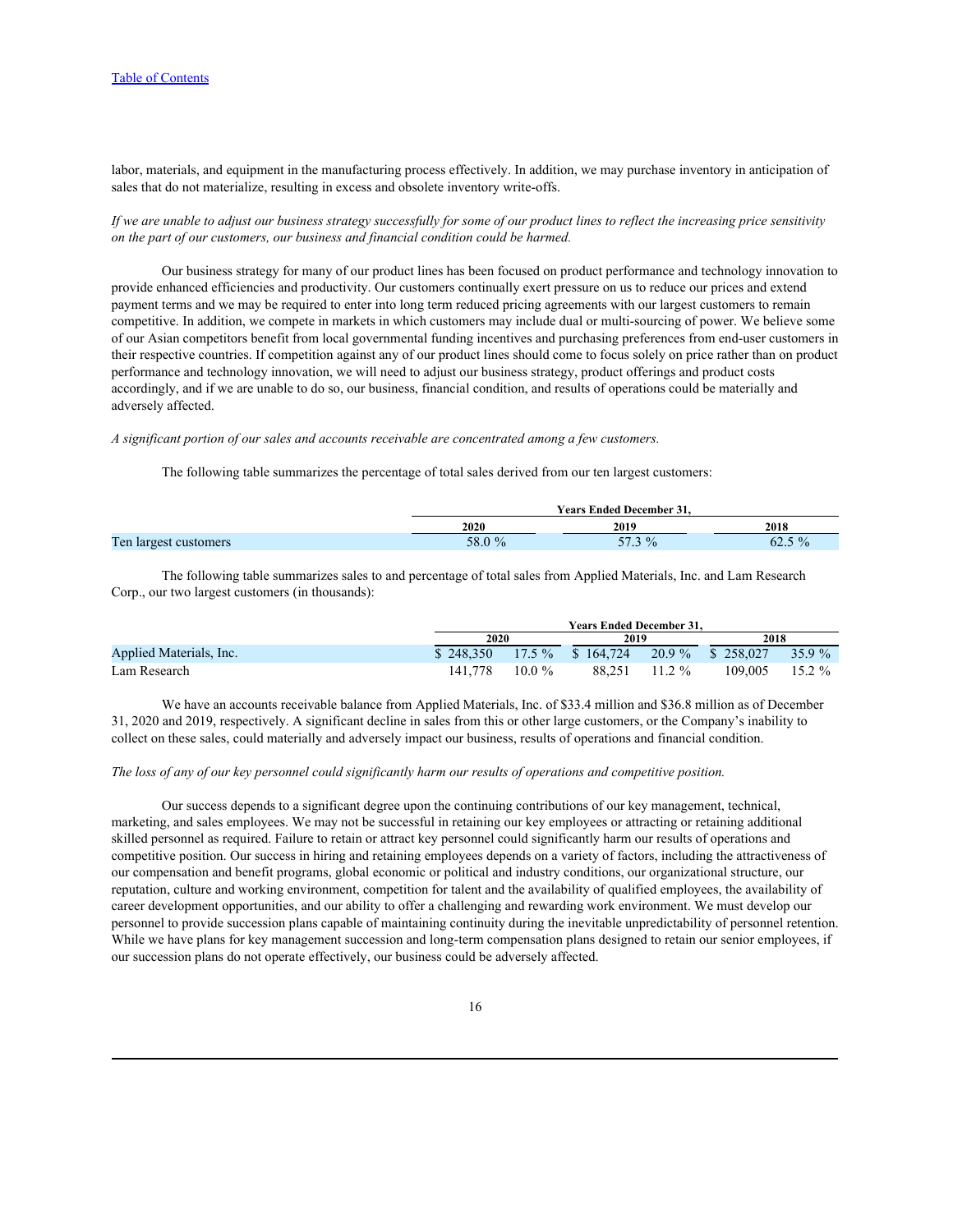# *The market price of our common stock has fluctuated and may continue to fluctuate for reasons over which we have no control.*

The stock market has from time to time experienced, and is likely to continue to experience, extreme price and volume fluctuations. Prices of securities of technology companies have been especially volatile and have often fluctuated for reasons that are unrelated to their operating performance. In the past, companies that have experienced volatility in the market price of their stock have been the subject of securities class action litigation. If we were the subject of securities class action litigation, it could result in substantial costs and a diversion of management's attention and resources.

## *Our operating results are subject to fluctuations, and if we fail to meet the expectations of securities analysts or investors, our share price may decrease significantly.*

Our annual and quarterly results may vary significantly depending on various factors, many of which are beyond our control. Because our operating expenses are based on anticipated revenue levels, our sales cycle for development work is relatively long, and a high percentage of our expenses are fixed for the short term, a small variation in the timing of recognition of revenue can cause significant variations in operating results from period to period. If our earnings do not meet the expectations of securities analysts or investors, the price of our stock could decline.

#### **Commercial and financial related risks**

# *We are highly dependent on our intellectual property.*

Our success depends significantly on our proprietary technology. We attempt to protect our intellectual property rights through patents and non-disclosure agreements; however, we might not be able to protect our technology, and customers or competitors might be able to develop similar technology independently. In addition, the laws of some foreign countries might not afford our intellectual property the same protections as do the laws of the United States. Our intellectual property is not protected by patents in several countries in which we do business, and we have limited patent protection in other countries, including the PRC Generally, our efforts to obtain international patents have been concentrated in the European Union and certain industrialized countries in Asia, including Korea, Japan, and Taiwan. If we are unable to protect our intellectual property successfully, our business, financial condition, and results of operations could be materially and adversely affected.

The PRC commercial law is relatively undeveloped compared to the commercial law in the United States. Limited protection of intellectual property is available under PRC law. Consequently, manufacturing our products in the PRC may subject us to an increased risk that unauthorized parties may attempt to copy our products or otherwise obtain or use our intellectual property.

# *Our operations in the People's Republic of China (PRC) and the Asia Pacific region are subject to significant political and economic uncertainties over which we have little or no control and we may be unable to alter our business practice in time to avoid reductions in revenues.*

A significant portion of our operations outside the United States are located in the PRC, which exposes us to risks, such as exchange controls and currency restrictions, changes in local economic conditions, changes in customs regulations and tariffs, changes in tax policies, changes in PRC laws and regulations, possible expropriation or other PRC government actions, and unsettled political conditions including potential changes in U.S. policy regarding overseas manufacturing. At various times during recent years, the U.S. and PRC have had significant disagreements over geopolitical, trade and economic issues. Controversies may arise in the future between these two countries. Any escalating political controversies between the U.S. and PRC, whether or not directly related to our business, could have a material adverse effect on our operations, business, results of operations, and financial condition. See "We are exposed to risks associated with worldwide financial markets and the global economy" risk factor below.

Additionally, there is inherent risk, based on the complex relationships among PRC, Hong Kong, Taiwan, and the United States, that political, diplomatic, and national security influences might lead to trade, technology, or capital disputes,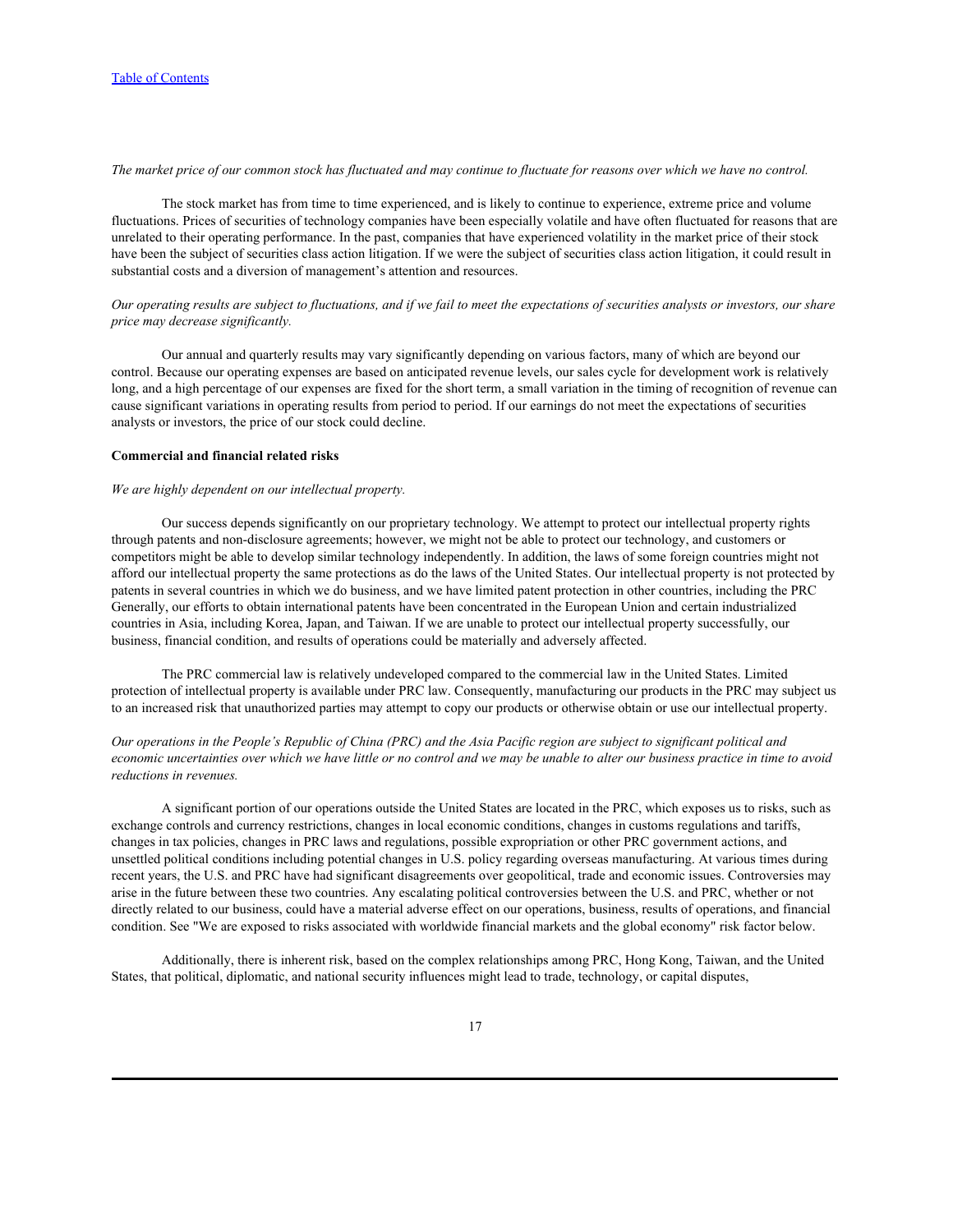and/or disruptions, in particular those affecting the semiconductor industry. This would adversely affect our business with PRC, Hong Kong, and/or Taiwan and perhaps the entire Asia Pacific region or global economy.

Actions by the Chinese government extending its territorial claims, such as the recent passage of the national security law in Hong Kong and the planned establishment of an Air Defense Identification Zone over the South China Sea, raises the fear of conflict that could result in international reprisal. Actions by the U.S. government on trade policy against the PRC and companies like Huawei Technologies Co., Ltd. have also escalated tensions. Lastly, the recent U.S. and PRC consulate closures and the continuing Hong Kong political unrest is creating more uncertainty. Should the PRC take any actions against Taiwan, we could see additional risks to diplomatic and trade relations in the region. Given our expanded presence in the PRC and Hong Kong, the company's business results, operations and financial condition could be adversely affected by these developments and other changes to political, diplomatic, and social conditions. Moreover, PRC's policies towards, and treatment of, U.S. companies operating in PRC and Hong Kong could change quickly resulting in an adverse impact on the Company.

### *We are subject to risks inherent in international operations.*

Given the global nature of our business, we have both domestic and international concentrations of cash and investments. The value of our cash, cash equivalents, and marketable securities can be negatively affected by liquidity, credit deterioration, financial results, economic risk, political risk, sovereign risk, or other factors.

Sales to our customers outside the United States were approximately 68.7% and 59.2% of our total sales for the year ended December 31, 2020 and 2019, respectively. Our acquisitions have increased our presence in international locations. Our success producing goods internationally and competing in international markets is subject to our ability to manage various risks and difficulties, including, but not limited to:

- our ability to effectively manage our employees at remote locations who are operating in different business environments from the United States;
- our ability to develop and maintain relationships with suppliers and other local businesses;
- compliance with product safety requirements and standards that are different from those of the United States;
- variations and changes in laws applicable to our operations in different jurisdictions, including enforceability of intellectual property and contract rights;
- trade restrictions, political instability, disruptions in financial markets, and deterioration of economic conditions;
- customs regulations and the import and export of goods (including customs audits in various countries that occur from time to time);
- the ability to provide enough levels of technical support in different locations;
- our ability to obtain business licenses that may be needed in international locations to support expanded operations;
- timely collecting accounts receivable from foreign customers including significant balances in accounts receivable from foreign customers as of December 31, 2020;
- changes in tariffs, taxes, and foreign currency exchange rates; and

Our profitability and ability to implement our business strategies, maintain market share and compete successfully in international markets will be compromised if we are unable to manage these and other international risks successfully.

# *We are exposed to risks associated with worldwide financial markets and the global economy.*

Our business depends on the expansion of manufacturing capacity in our end markets and the installation base for the products we sell. In the past, severe tightening of credit markets, turmoil in the financial markets, and a weakening global economy have contributed to slowdowns in the industries in which we operate and has negatively impacted the global demand for our products. Some of our key markets depend largely on consumer spending. Economic uncertainty exacerbates negative trends in consumer spending and may cause our customers to push out, cancel, or refrain from placing orders.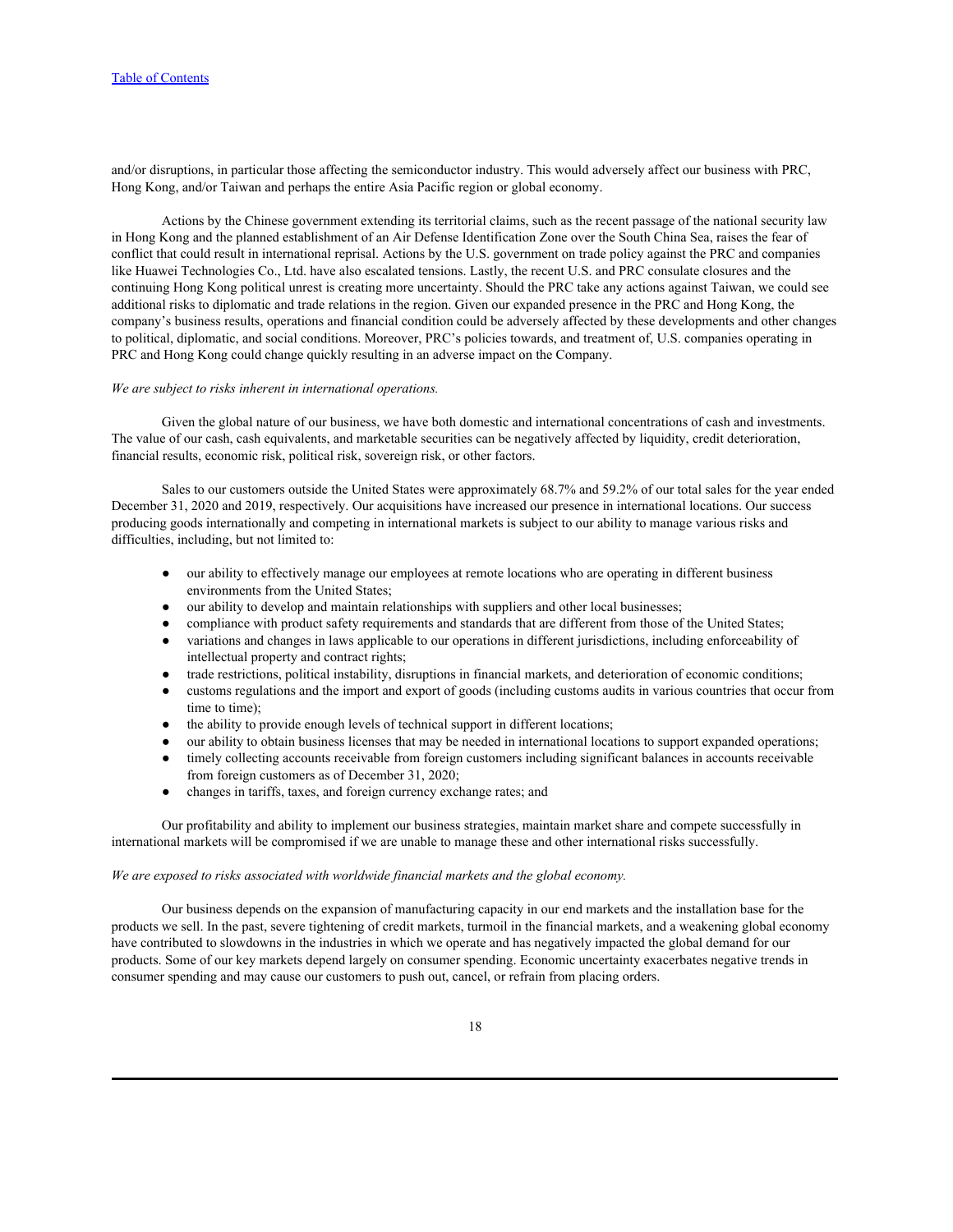Difficulties or increased costs in obtaining capital and uncertain market conditions may also lead to a reduction of our sales and greater instances of nonpayment. These conditions may similarly affect our key suppliers, which could affect their ability to deliver parts and result in delays for our products. Further, these conditions and uncertainty about future economic conditions including inflation, interest rates, availability of capital markets, consumer spending rates, energy availability and costs and the effects of government initiatives to manage economic conditions could make it challenging for us to forecast our operating results and evaluate the risks that may affect our business, financial condition, and results of operations.

#### *Globalization of sales increases risk of compliance with policy.*

We operate in an increasingly complex sales environment around the world which places greater importance on our global control environment and imposes additional oversight risk. Such increased complexity could adversely affect our operating results by increasing compliance costs in the near-term and by increasing the impact of control failures in the event of non-compliance.

#### *Our legacy inverter products may suffer higher than anticipated litigation, damage, or warranty claims.*

Our legacy inverter products (of which we discontinued the manufacture, engineering, and sale in December 2015 and which are reflected as Discontinued Operations in this filing) contain components that may contain errors or defects and were sold with original product warranties ranging from one to ten years with an option to purchase additional warranty coverage for up to 20 years. If any of our products are defective or fail because of their design, we might be required to repair, redesign, or recall those products or to pay damages (including liquidated damages) or warranty claims, and we could suffer significant harm to our reputation. We are experiencing increasing claims from customers and suppliers and increasing litigation related to the legacy inverter product line. We review such claims and vigorously defend against such lawsuits in the ordinary course of our business. We cannot assure that any such claims or litigation brought against us will not have a material adverse effect on our business or financial statements. Our involvement in such litigation could result in significant expense to us and divert the efforts of our technical and management personnel. We also accrue a warranty reserve for estimated costs to provide warranty services including the cost of technical support, product repairs, and product replacement for units that cannot be repaired. Our estimate of costs to fulfill our warranty obligations is based on historical experience and expectation of future conditions. To the extent we experience increased warranty claim activity or increased costs associated with servicing those claims, our warranty accrual will increase, resulting in additional expenses in the line "Income (loss) from discontinued operations, net of income taxes" on our Consolidated Statement of Operations in future periods. We plan to continue supporting inverter customers with service maintenance and repair operations. This includes performing service to fulfill obligations under existing service maintenance contracts. There is no certainty that these can be performed profitably and could be adversely affected by higher than anticipated product failure rates, loss of critical service technician skills, an inability to obtain service parts, customer demands and disputes and cost of repair parts, among other factors. See *Note 4. Disposed and Discontinued Operations* in Part II, Item 8 "Financial Statements and Supplementary Data" contained herein.

#### *Our products may suffer from defects or errors leading to damage or warranty claims.*

Our products use complex system designs and components that may contain errors or defects, particularly when we incorporate new technology into our products or release new versions. If any of our products are defective or fail because of their design, we might be required to repair, redesign, or recall those products, pay damages (including liquidated damages) or warranty claims, and we could suffer significant harm to our reputation. We accrue a warranty reserve for estimated costs to provide warranty services including the cost of technical support, product repairs, and product replacement for units that cannot be repaired. Our estimate of costs to fulfill our warranty obligations is based on historical experience and expectation of future conditions. To the extent we experience increased warranty claim activity or increased costs associated with servicing those claims, our warranty accrual will increase, resulting in decreased gross profit. In recent years, we have experienced increased warranty costs for our legacy inverter product lines, which is reflected in "Income (loss) from discontinued operations, net of income taxes." See *Note 4. Disposed and Discontinued Operations* in Part II, Item 8 "Financial Statements and Supplementary Data" contained herein.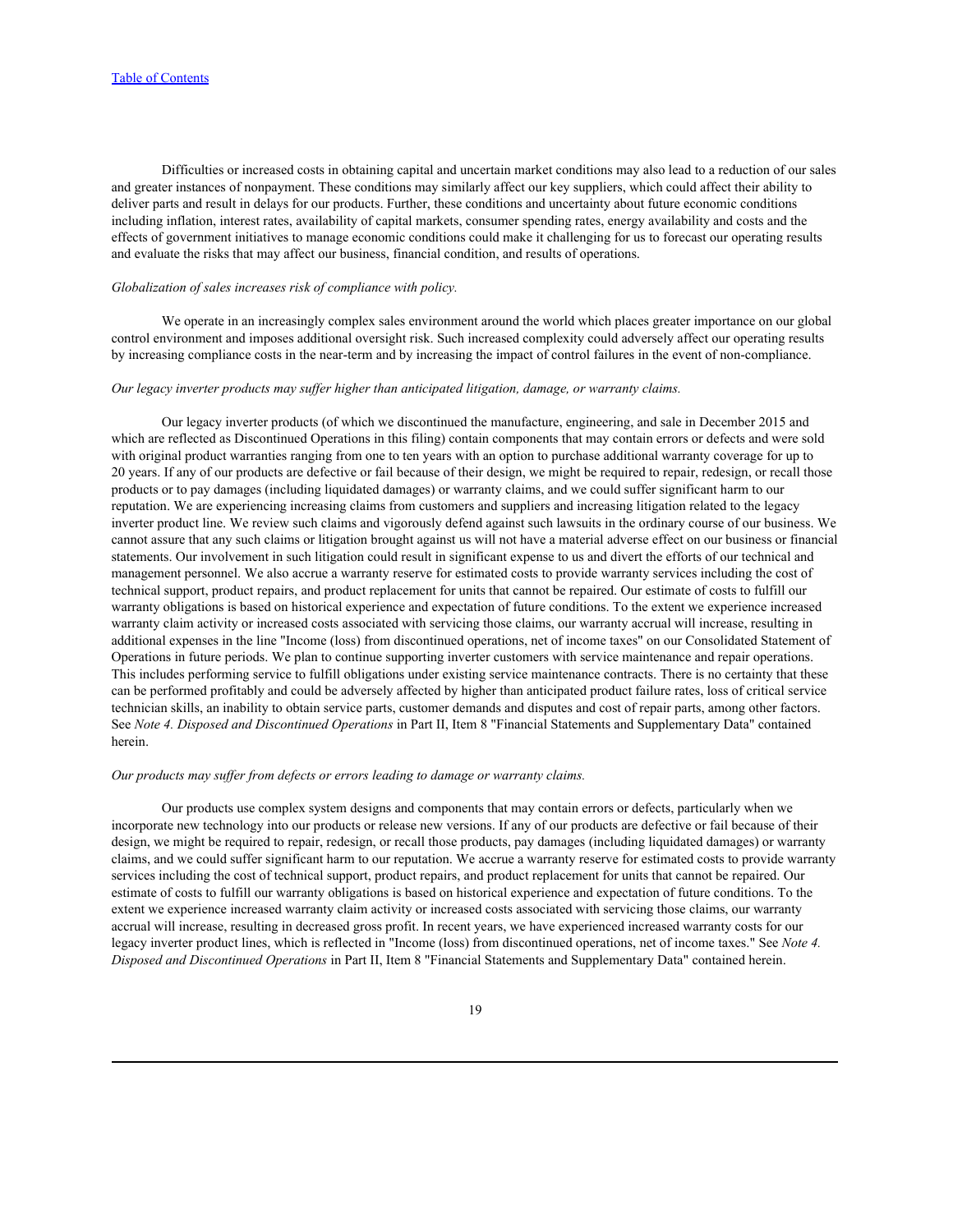## *Unfavorable currency exchange rate fluctuations may lead to lower operating margins, or may cause us to raise prices, which could result in reduced sales.*

Currency exchange rate fluctuations could have an adverse effect on our sales and results of operations, and we could experience losses with respect to forward exchange contracts into which we may enter. Unfavorable currency fluctuations could require us to increase prices to foreign customers, which could result in lower net sales by us to such customers. Alternatively, if we do not adjust the prices for our products in response to unfavorable currency fluctuations, our results of operations could be materially and adversely affected. In addition, we have large, long term liabilities such as local lease and pension liabilities in Europe and Asia creating more significant exposure to fluctuations in the value of the Euro, Philippine Peso, and Chinese Yuan. The company does not attempt to hedge these exposures given the long-term nature of the underlying liabilities and the non-cash nature of the foreign exchange gain or loss.

The PRC government is continually pressured by its trading partners to allow its currency to float in a manner like other major currencies. Any change in the value of the Chinese yuan could significantly increase the labor and other costs incurred in the operation of our Shenzhen and Zhongshan facilities and the cost of raw materials, parts, components, and subassemblies that we source in the PRC, which could materially and adversely affect our results of operations.

#### *The United Kingdom's exit from the European Union and related actions could adversely affect us.*

On June 23, 2016, the United Kingdom ("UK") held a referendum in which voters approved an exit from the European Union ("EU"). On January 23, 2020, the UK left the EU, which is commonly referred to as "Brexit," and was in a transitionary period through December 31, 2020. As of January 1, 2021, EU Trade Agreements no longer apply to the UK. The UK has taken steps to reproduce the effects of trading agreements that previously applied through the provisional application of new trade agreements not yet ratified and has introduced the UK Global Tariff. These changes result in increased regulatory complexities on imports and exports between the UK and EU countries and may adversely affect our sales, operations, and financial results. Our operations in the UK may be adversely affected by significant fluctuations in the UK exchange rates and increased administrative costs and tariffs on the importation of parts for manufacturing and repair services. Moreover, the imposition of any import restrictions and duties levied on our UK products as imported for EU customers may make our products more expensive for such customers and less competitive from a pricing perspective.

# *Difficulties with our enterprise resource planning ("ERP") system and other parts of our global information technology system could harm our business and results of operation.*

Like many multinational corporations, we maintain a global information technology system, including software products licensed from third parties. The acquisition of Artesyn added additional information systems that are initially different from current systems. Any system, network or Internet failures, misuse by system users, the hacking into or disruption caused by unauthorized access or loss of license rights could disrupt our ability to timely and accurately manufacture and ship products or to report our financial information in compliance with the timelines mandated by the SEC. Any such failure, misuse, hacking, disruptions, or loss would likely cause a diversion of management's attention from the underlying business and could harm our operations. In addition, a significant failure of our global information technology system could adversely affect our ability to complete an evaluation of our internal controls and attestation activities pursuant to Section 404 of the Sarbanes-Oxley Act of 2002.

# *If our network security measures are breached and unauthorized access is obtained to a customer's data or our data or our information technology systems, we may incur significant legal and financial exposure and liabilities.*

As part of our day-to-day business, we store our data and certain data about our customers in our global information technology system. Unauthorized access to our data, including any regarding our customers, could expose us to a risk of loss of this information, loss of business, litigation, and possible liability. These security measures may be breached by intentional misconduct by computer hackers, because of third-party action, employee error, malfeasance or otherwise. Additionally, third parties may attempt to fraudulently induce employees or customers into disclosing sensitive information such as usernames, passwords, or other information in order to gain access to our customers' data or our data, including our intellectual property and other confidential business information, or our information technology systems. Because the techniques used to obtain unauthorized access, or to sabotage systems, change frequently and generally are not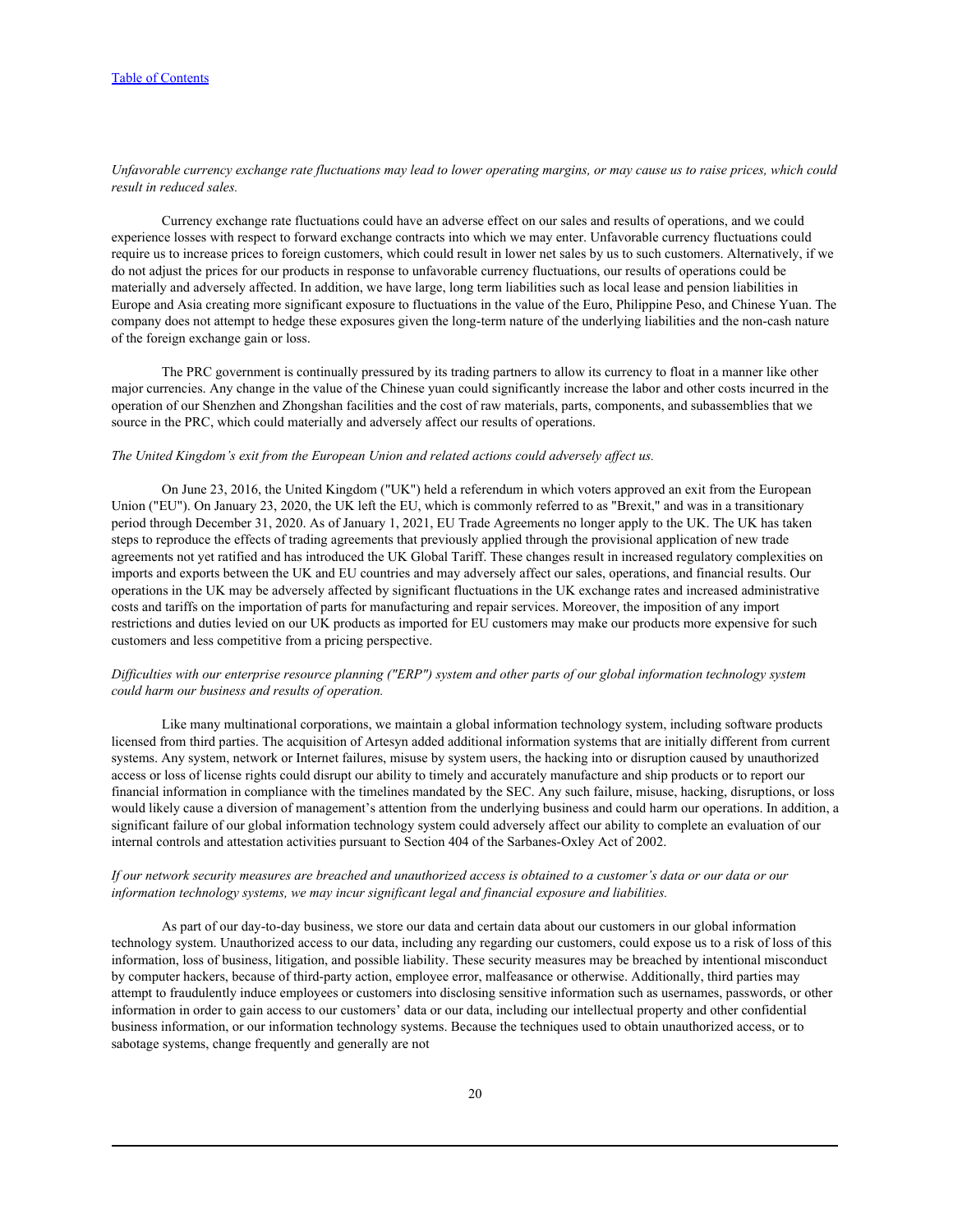recognized until launched against a target, we may be unable to anticipate these techniques or to implement adequate preventative measures. Any security breach could result in a loss of confidence by our customers, damage our reputation, disrupt our business, lead to legal liability, and negatively impact our future sales.

*We have been, and in the future may again be, involved in litigation. Litigation is costly and could result in further restrictions on our ability to conduct business or make use of market relationships we have developed, or an inability to prevent others from using our technology.*

Litigation may be necessary to enforce our commercial or property rights, to defend ourselves against claimed violations of such rights of others, or to protect our interests in regulatory, tax, customs, commercial, and other disputes, or similar matters. We have been experiencing increased litigation related to our legacy inverter product line. Litigation often requires a substantial amount of our management's time and attention, as well as financial and other resources, including:

- substantial costs in the form of legal fees, fines, and royalty payments;
- restrictions on our ability to sell certain products or in certain markets;
- an inability to prevent others from using technology we have developed; and
- a need to redesign products or seek alternative marketing strategies.

Any of these events could have a significant adverse effect on our business, financial condition, and results of operations.

# *Return on investments or interest rate declines on plan investments could result in additional unfunded pension obligations for our pension plan.*

We currently have unfunded obligations to our pension plans. The extent of future contributions to the pension plan depends heavily on market factors such as the discount rate used to calculate our future obligations and the actual return on plan assets which enable future payments. We estimate future contributions to the plan using assumptions with respect to these and other items. Changes to those assumptions could have a significant effect on future contributions. Additionally, a material deterioration in the funded status of the plan could increase pension expenses and reduce our profitability. See *Note 17. Employee Retirement Plans and Postretirement Benefits* in Part II, Item 8 "Financial Statements and Supplementary Data" contained herein.

### *Our intangible assets may become impaired.*

As of December 31, 2020, we have \$210.0 million of goodwill and \$168.9 million in intangible assets. We periodically review the estimated useful lives of our identifiable intangible assets, taking into consideration any events or circumstances that might result in either a diminished fair value, or for intangible assets, a revised useful life. The events and circumstances include significant changes in the business climate, legal factors, operating performance indicators, and competition. Any impairment or revised useful life could have a material and adverse effect on our financial position and results of operations and could harm the trading price of our common stock.

#### **International trade, tax, and regulatory related risks**

# *Significant developments stemming from recent U.S. government actions and proposals concerning tariffs and other economic proposals could have a material adverse effect on us.*

U.S. government actions are imposing greater restrictions and economic disincentives on international trade. It has initiated the imposition of additional tariffs on certain foreign goods, including steel and aluminum, semiconductor manufacturing equipment and spare parts thereof and has also announced the imposition of import license requirements on aluminum articles. The government has amended and expanded export regulations regarding sales to companies on the U.S. Entity List. These changes prevent sales of foreign produced direct product of the U.S. that is manufactured using controlled U.S.-origin equipment, technology, and software located outside the United States to companies on the U.S. Entity List. Additionally, the U.S. Department of Defense continues to issue lists of companies it has determined to be owned or controlled by China's People's Liberation Army on which sanctions could be levied by executive order, and the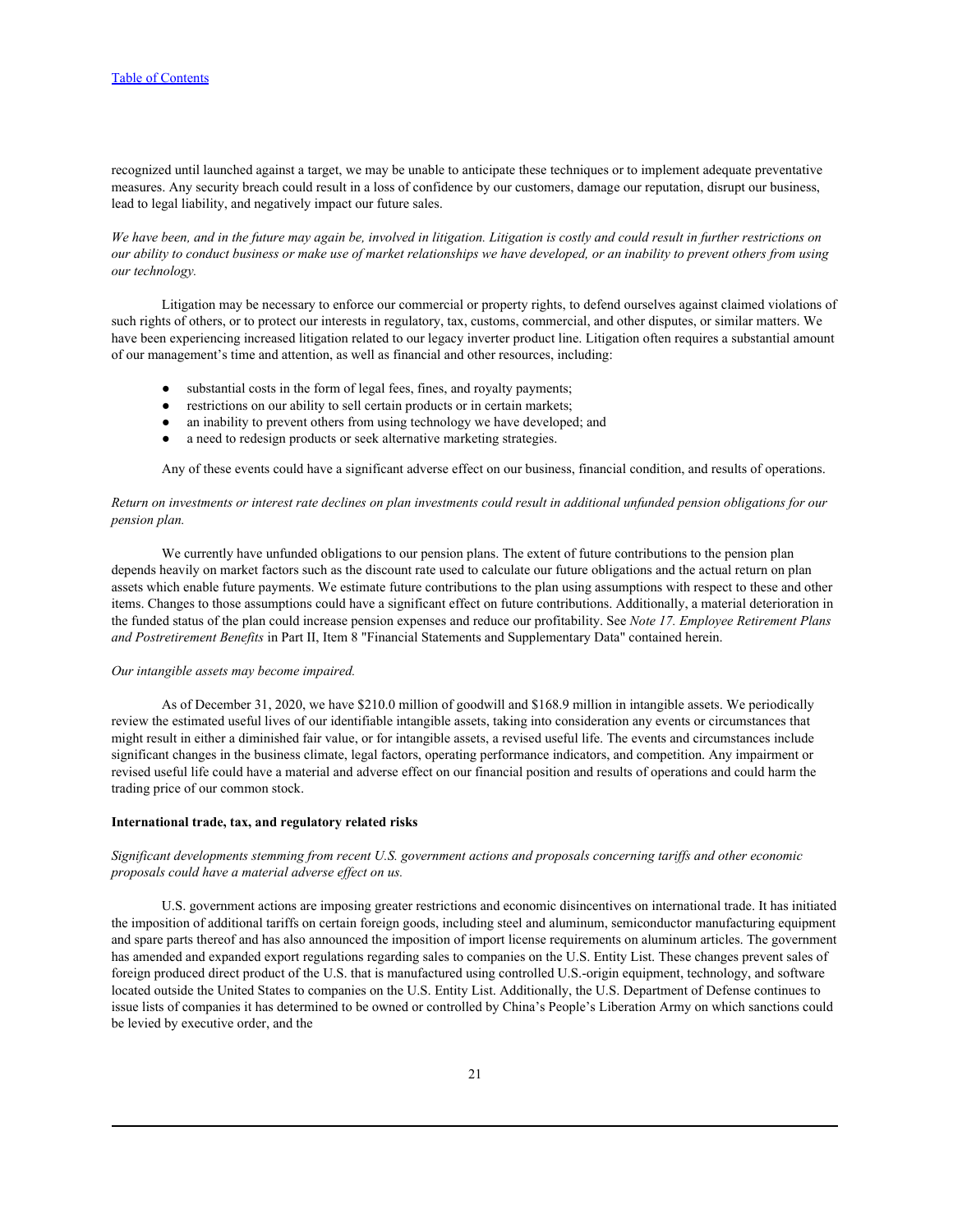Department of Commerce has published their "first tranche" of designated military end users from China and Russia for whom export licenses are now required.

Furthermore, the government has determined that the Special Administrative Region of Hong Kong is no longer sufficiently autonomous to justify being treated as separate from China and has eliminated certain license exceptions for the export of controlled goods to Hong Kong and has removed Hong Kong as a separate shipping destination under the Export Administration Regulations ("EAR").

In response to U.S. Government actions, China passed the Export Control Law of the People's Republic of China, effective December 1, 2020. The Export Control Law provides the Chinese government with the framework to ban exports of strategic materials and advanced technologies to specific foreign entities on its Control List and also provides a counterweight to the U.S. government's restrictions through provisions for retaliatory action and extraterritorial jurisdiction.

Changes in U.S. trade policy could result in one or more U.S. trading partners adopting responsive trade policy making it more difficult or costly for us to export our products to those countries. As indicated above, these measures could also result in increased costs for goods imported into the U.S. This in turn could require us to increase prices to our customers which may reduce demand, or, if we are unable to increase prices, result in lowering our margin on goods and services sold. To the extent that trade tariffs and other restrictions imposed by the U.S. increase the price of semiconductor equipment and related parts imported into the U.S., the cost of our materials may be adversely affected and the demand from customers for products and services may be diminished, which could adversely affect our revenues and profitability.

The adoption and expansion of trade restrictions, the occurrence of a trade war, or other governmental action related to tariffs or trade agreements or policies has the potential to adversely impact demand for our products, our costs, our customers, our suppliers, and the U.S. economy, which in turn could adversely impact our business, financial condition, and results of operations.

Changes in U.S. social, political, regulatory, and economic conditions or in laws and policies governing foreign trade, manufacturing, development and investment in the territories and countries where we currently develop and sell products, and any negative sentiments towards the United States as a result of such changes, could adversely affect our business. In addition, negative sentiments towards the United States among non-U.S. customers and among non-U.S. employees or prospective employees could adversely affect sales or hiring and retention, respectively.

# *Increased governmental action on income tax regulations could negatively impact our business.*

International governments have heightened their review and scrutiny of multinational businesses like ours which could increase our compliance costs and future tax liability to those governments. As governments continue to look for ways to increase their revenue streams, they could increase audits of companies to accelerate the recovery of monies perceived as owed to them under current or past regulations. Such an increase in audit activity could have a negative impact on companies which operate internationally, as we do.

# *Changes in tax laws, tax rates, or mix of earnings in tax jurisdictions in which we do business, could impact our future tax liabilities and related corporate profitability.*

We are subject to income taxes in the U.S. (federal and state) and numerous foreign jurisdictions. Tax laws, regulations, and administrative practices in various jurisdictions by their nature are complex and may be subject to significant change due to economic, political, and other conditions, and significant judgment is required in evaluating and estimating our provision and accruals for these taxes. There are many transactions that occur during the ordinary course of business for which the ultimate tax determination is uncertain. Our effective tax rates could be adversely affected by earnings being lower than anticipated in jurisdictions where we have lower statutory rates and earnings higher than anticipated in jurisdictions where we have higher statutory rates, losses incurred in jurisdictions for which we are not able to realize the related tax benefit, changes in foreign currency exchange rates, entry into new businesses and geographies and changes to our existing businesses, acquisitions (including integrations) and investments, changes in our deferred tax assets and liabilities and their valuation, and changes in the relevant tax, accounting, and other laws, regulations, administrative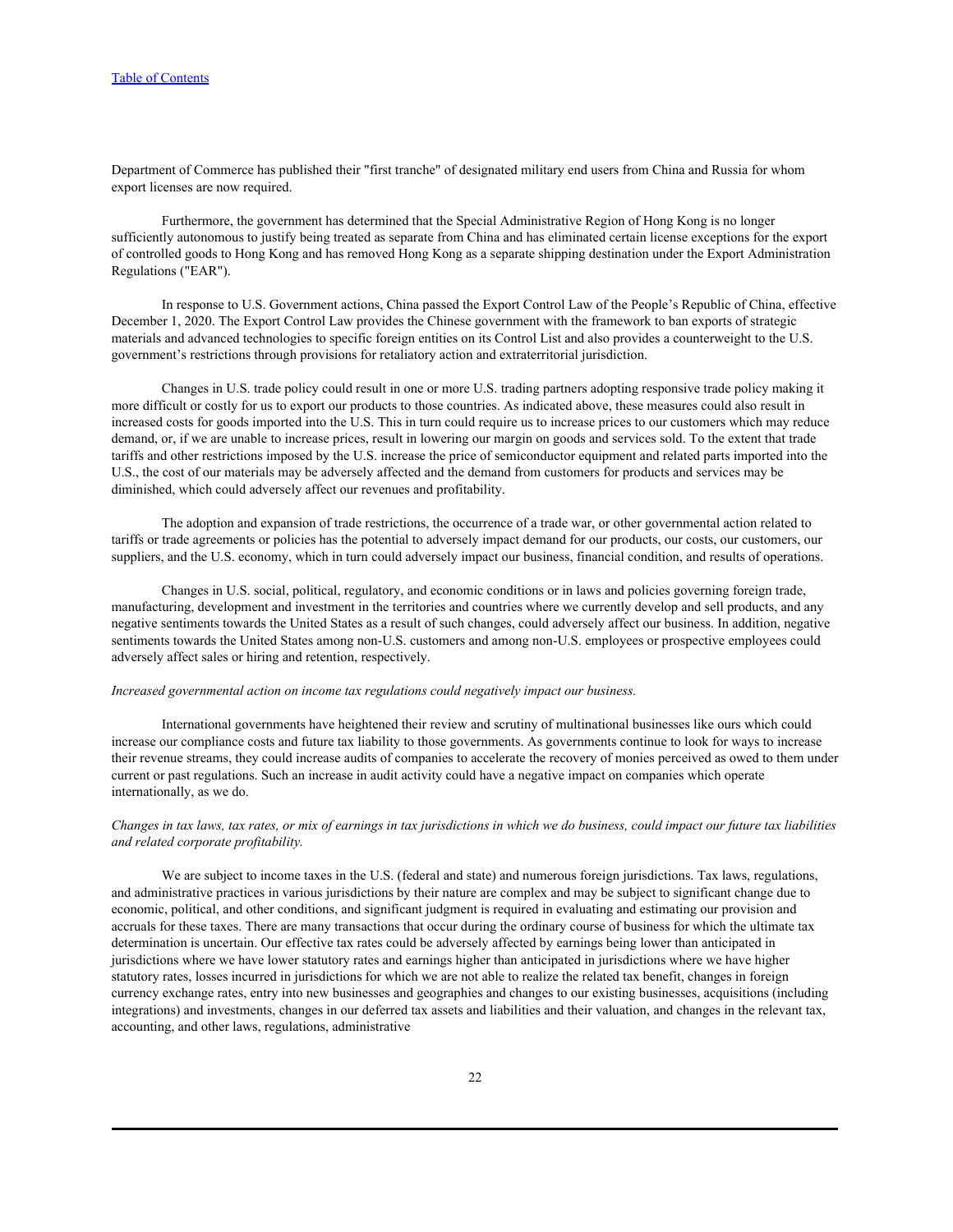practices, principles, and interpretations, including fundamental changes to the tax laws applicable to corporate multinationals. The U.S., many countries in the European Union, and several other countries are actively considering changes in this regard.

# *Changes in our provision for income taxes or adverse outcomes resulting from examination of our income tax returns could adversely affect our results.*

Our provision for income taxes is subject to volatility and could be adversely affected by earnings being lower than anticipated in countries that have lower tax rates and higher than anticipated in countries that have higher tax rates; by changes in the valuation of our deferred tax assets and liabilities; by changes, regulations, and interpretations of foreign-derived intangible income ("FDII"), global intangible low-tax income ("GILTI") and base erosion and anti-abuse tax laws ("BEAT"); by expiration of or lapses in tax incentives; by transfer pricing adjustments, including the effect of acquisitions on our legal structure; by tax effects of nondeductible compensation; by tax costs related to intercompany realignments; by changes in accounting principles; or by changes in tax laws and regulations, treaties, or interpretations thereof, including changes to the taxation of earnings of our foreign subsidiaries, the deductibility of expenses attributable to foreign income, and the foreign tax credit rules. Significant judgment is required to determine the recognition and measurement attribute prescribed in the accounting guidance for uncertainty in income taxes. The Organization for Economic Co-operation and Development ("OECD"), an international association comprised of 36 countries, including the United States, has made changes to numerous long-standing tax principles. There can be no assurance that these changes, once adopted by countries, will not have an adverse impact on our provision for income taxes. Further, because of certain of our ongoing employment and capital investment actions and commitments, our income in certain countries is subject to reduced tax rates. Our failure to meet these commitments could adversely impact our provision for income taxes. In addition, we are subject of regular examination of our income tax returns by tax authorities. We regularly assess the likelihood of adverse outcomes resulting from these examinations to determine the adequacy of our provision for income taxes. There can be no assurance that the outcomes from these continuous examinations will not have an adverse effect on our operating results and financial condition.

*Our business is subject to complex and evolving U.S. and international laws and regulations regarding privacy and data protection. Many of these laws and regulations are subject to change and uncertain interpretation and could result in claims, changes to our business practices, penalties, increased cost of operations, or declines in user growth or engagement, or otherwise harm our business.*

Regulatory authorities around the world have implemented or are considering several legislative and regulatory proposals concerning data protection, including measures to ensure that encryption of users' data does not hinder law enforcement agencies' access to that data. In addition, the interpretation and application of consumer and data protection laws in the U.S., Europe and elsewhere are often uncertain and in flux. It is possible that these laws may be interpreted and applied in a manner that is inconsistent with our data practices. These legislative and regulatory proposals, if adopted, and such interpretations could, in addition to the possibility of fines, result in an order requiring that we change our data practices, which could have an adverse effect on our business and results of operations. Complying with these various laws could cause us to incur substantial costs or require us to change our business practices in a manner adverse to our business.

#### *We are subject to numerous governmental regulations.*

We are subject to federal, state, local and foreign regulations, including environmental regulations and regulations relating to the design and operation of our products and control systems and regulations governing the import, export and customs duties related to our products. We might incur significant costs as we seek to ensure that our products meet safety and emissions standards, many of which vary across the states and countries in which our products are used. In the past, we have invested significant resources to redesign our products to comply with these directives. In addition, with our acquisition of Versatile Power, Inc., we expanded our presence in the medical market to include more highly regulated applications and added its medical-certified manufacturing center to our operating footprint. We may encounter increased costs to maintain compliance with the quality systems and other regulations and requirements that apply to the acquired business. Compliance with future regulations, directives, and standards could require us to modify or redesign some products, make capital expenditures, or incur substantial costs. Also, we may incur significant costs in complying with the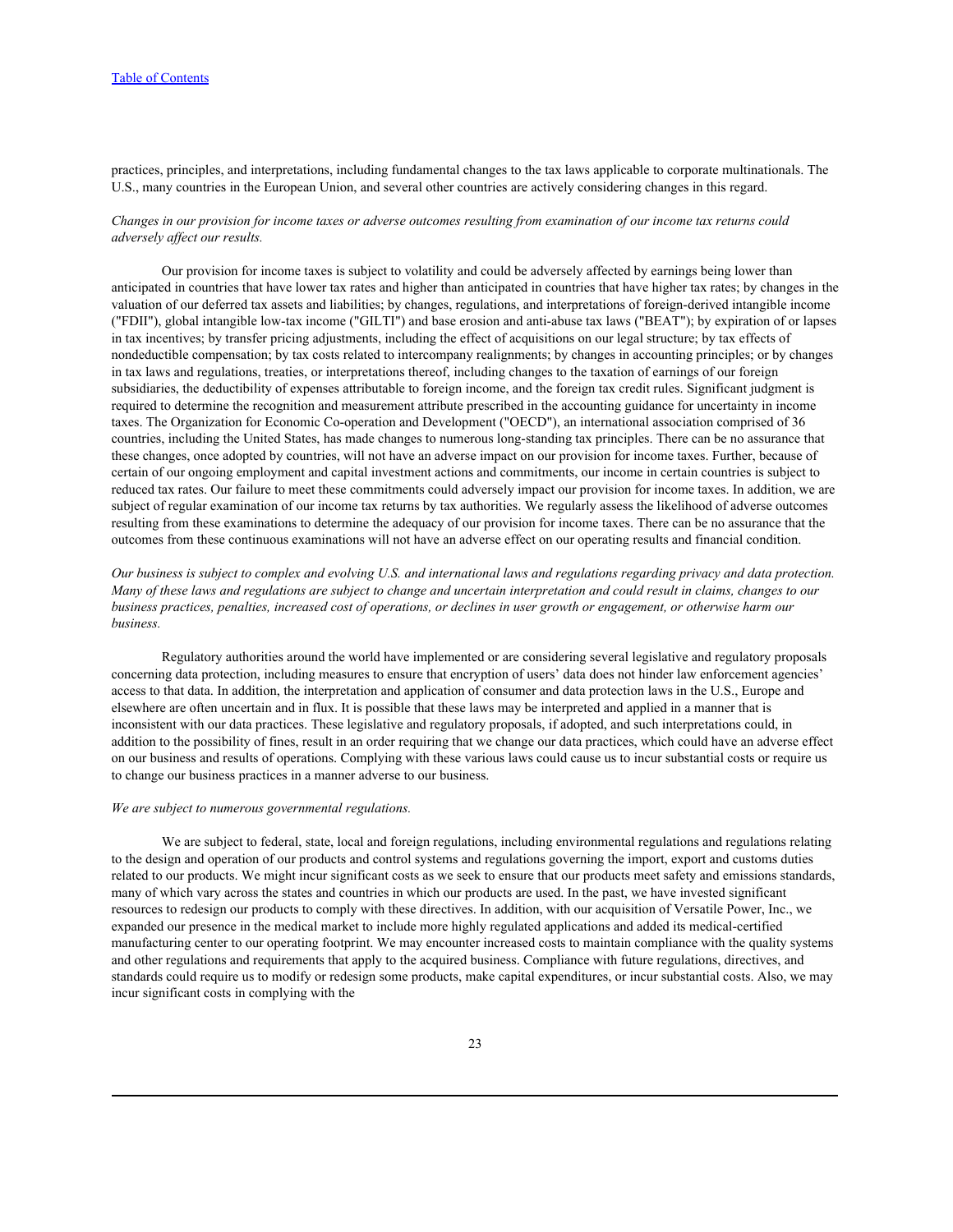numerous imports, exports, and customs regulations as we seek to sell our products internationally. If we do not comply with current or future regulations, directives, and standards:

- we could be subject to fines and penalties;
- our production or shipments could be suspended; and
- we could be prohibited from offering particular products in specified markets.

If we were unable to comply with current or future regulations, directives and standards, our business, financial condition, and results of operations could be materially and adversely affected.

#### *Financial reform legislation will result in new laws and regulations that may increase our costs of operations.*

The Dodd-Frank Wall Street Reform and Consumer Protection Act (the "Dodd-Frank Act") requires various federal agencies to adopt a broad range of implementing rules and regulations, and to prepare numerous studies and reports for Congress. On August 22, 2012, under the Dodd-Frank Act, the SEC adopted requirements for companies that use certain minerals and metals, known as conflict minerals, in their products, whether or not these products are manufactured by third parties. These requirements require companies to perform due diligence, disclose and report whether such minerals originate from the Democratic Republic of Congo and adjoining countries. We must perform sufficient due diligence to determine whether such minerals are used in the manufacture of our products. Regarding our acquisition of Artesyn, we will need to complete due diligence on the minerals used in the manufacture of those products and include our due diligence results in our next conflict minerals report. In addition, we incur costs to comply with the disclosure requirements, including costs related to determining the source of any of the relevant minerals and metals used in our products. Since our supply chain is complex, we may not be able to sufficiently verify the origins for these minerals and metals used in our products through the due diligence procedures that we implement, which may harm our reputation. In such event, we may also face difficulties in satisfying customers who require that all the components of our products are certified as conflict mineral free.

#### **General Risk Factors**

*Our failure to maintain appropriate environmental, social, and governance ("ESG") practices and disclosures could result in reputational harm, a loss of customer and investor confidence, and adverse business and financial results.*

Governments, investors, customers, and employees are enhancing their focus on ESG practices and disclosures, and expectations in this area are rapidly evolving and increasing. While we monitor the various and evolving standards and associated reporting requirements, failure to adequately maintain appropriate ESG practices that meet diverse stakeholder expectations may result in the loss of business, diluted market valuation, an inability to attract customers, and an inability to attract and retain top talent.

# <span id="page-23-0"></span>**ITEM 1B. UNRESOLVED STAFF COMMENTS**

None.

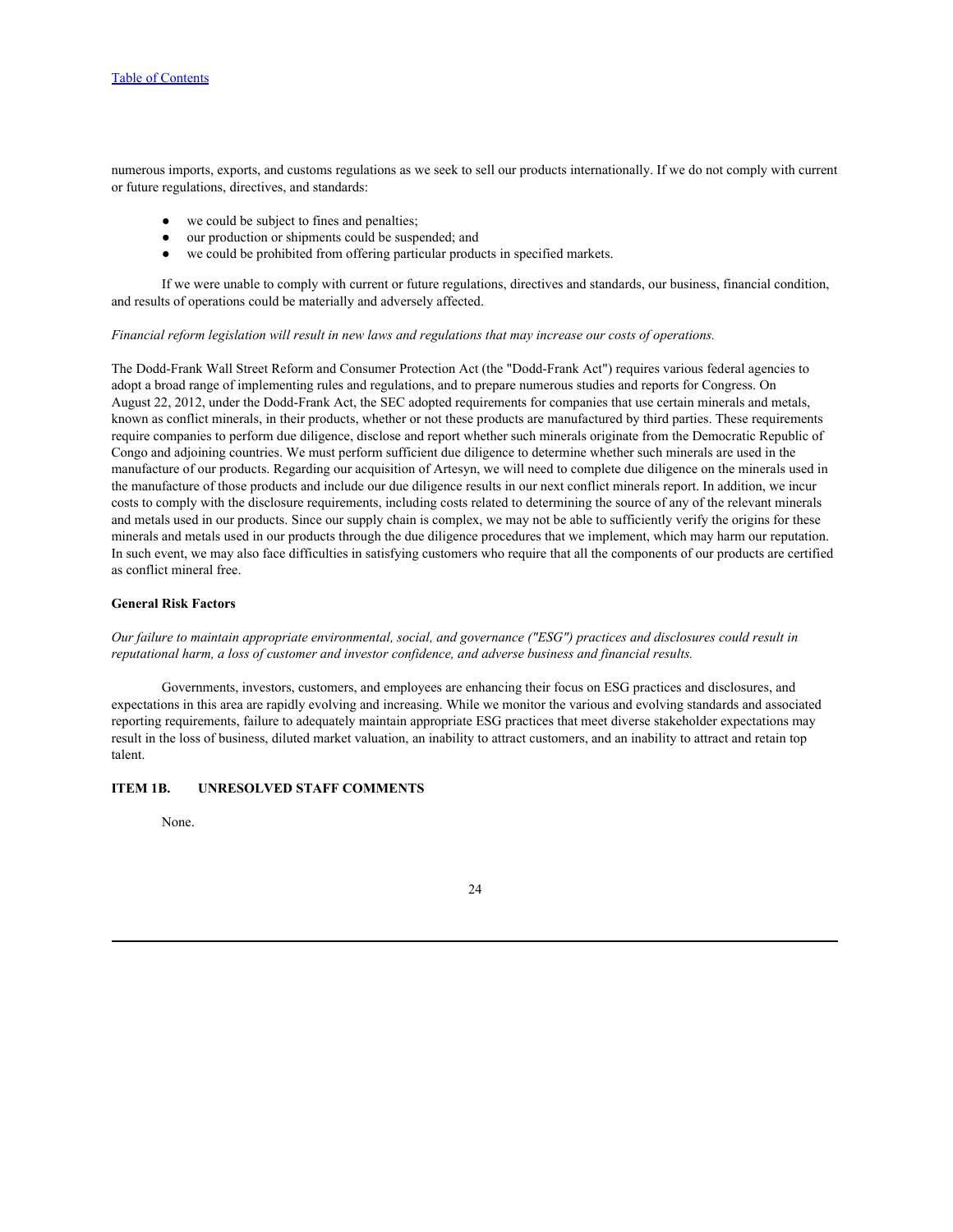# <span id="page-24-0"></span>**ITEM 2. PROPERTIES**

Information concerning our principal properties is set forth below:

| Location                      | <b>Principal Activity</b>                                                     | Ownership |
|-------------------------------|-------------------------------------------------------------------------------|-----------|
| Denver, Colorado              | Corporate headquarters, general and administrative                            | Leased    |
| Fort Collins, Colorado        | Research and development, distribution, sales, and service                    | Leased    |
| Lockport, New York            | Manufacturing, distribution, service, and research and development            | Leased    |
| Campbell, California          | Manufacturing, distribution, service, and research and development            | Leased    |
| Milpitas, California          | Research and development, sales, and service                                  | Leased    |
| Ronkonkoma, New York          | Manufacturing, distribution, service, and research and development            | Leased    |
| Vancouver, Washington         | Research and development, manufacturing, distribution, sales, and service     | Leased    |
| Georgetown, Massachusetts     | Sales                                                                         | Leased    |
| Eden Prairie, Minnesota       | Engineering, and research and development                                     | Leased    |
| Tempe, Arizona                | Sales and administration                                                      | Leased    |
| Beijing, China                | <b>Sales</b>                                                                  | Leased    |
| Shanghai, China               | Sales and distribution                                                        | Leased    |
| Shenzhen, China               | Manufacturing, distribution, service, and research and development            | Leased    |
| Xian, China                   | Service                                                                       | Leased    |
| Zhongshan, China              | Manufacturing                                                                 | Leased    |
| Pune, India                   | <b>Sales</b>                                                                  | Leased    |
| Tokyo, Japan                  | Sales and service                                                             | Leased    |
| Seoul, South Korea            | Sales and service                                                             | Leased    |
| Bukit Minak, Malaysia         | Manufacturing and distribution                                                | Leased    |
| Quezon, Philippines           | Engineering, research and development, administration, and support            | Leased    |
| Rosario, Philippines          | Manufacturing                                                                 | Owned     |
| Santa Rosa, Philippines       | Manufacturing                                                                 | Leased    |
| Singapore, Singapore          | Global operations headquarters (sales, service, and research and development) | Leased    |
| Taipei, Taiwan                | Sales, distribution, and service                                              | Leased    |
| Hong Kong, Hong Kong          | Distribution and general and administrative                                   | Leased    |
| Ballerup, Denmark             | Manufacturing, distribution, sales, service, and research and development     | Leased    |
| Metzingen, Germany            | Distribution, sales, and service                                              | Leased    |
| Warstein-Belecke, Germany     | Research and development, distribution, sales, and service                    | Leased    |
| Frankfurt, Germany            | Manufacturing, distribution, sales, service, and research and development     | Leased    |
| Magdeburg, Germany            | Manufacturing and distribution                                                | Leased    |
| Cork, Ireland                 | Sales, service, and research and development                                  | Leased    |
| Caesarea, Israel              | Research and development and service                                          | Leased    |
| Littlehampton, United Kingdom | Manufacturing, distribution, sales, service, and research and development     | Leased    |

We consider the properties that we own or lease as adequate to meet our current and future requirements. We regularly assess the size, capability, and location of our global infrastructure and periodically make adjustments based on these assessments.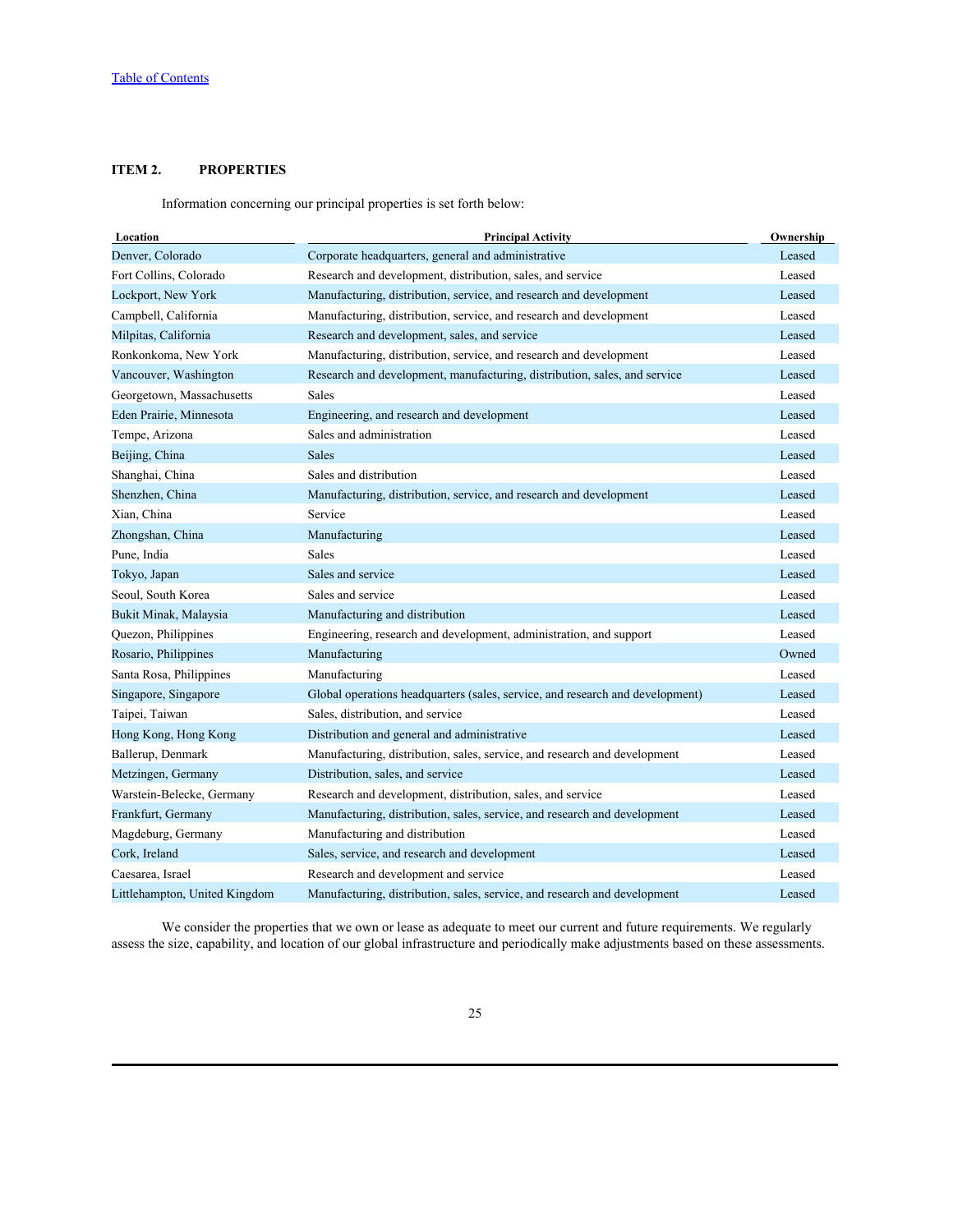# <span id="page-25-0"></span>**ITEM 3. LEGAL PROCEEDINGS**

We are presently involved in disputes and legal actions arising in the normal course of our business. While we currently believe that the amount of any ultimate loss would not be material to our financial position, the outcome of these actions is inherently difficult to predict. In the event of an adverse outcome, the ultimate loss could have a material adverse effect on our financial position or reported results of operations. An unfavorable decision in patent litigation could require material changes in production processes and products or result in our inability to ship products or components found to have violated third-party patent rights. An unfavorable decision in a collection action against a customer we sold products to, or a claim or counterclaim from a customer related to alleged product failures, could also have a material adverse effect on our financial position or reported results of operations. We are engaged presently in such disputes and legal actions with customers and supplier for the inverter product line. We accrue loss contingencies in connection with our commitments and contingencies, including litigation, when it is probable that a loss has occurred, and the amount of the loss can be reasonably estimated. For further information see *Note 19*. *Commitments and Contingencies* in Part II, Item 8 "Financial Statements and Supplementary Data."

## <span id="page-25-1"></span>**ITEM 4. MINE SAFETY DISCLOSURES**

Not applicable.

# <span id="page-25-2"></span>**PART II**

# <span id="page-25-3"></span>**ITEM 5. MARKET FOR REGISTRANT'S COMMON EQUITY, RELATED STOCKHOLDER MATTERS AND ISSUER PURCHASES OF EQUITY SECURITIES**

# **Principal Market**

Our common stock is listed on the NASDAQ Global Select Market under the symbol "AEIS." On January 31, 2021, the number of common stockholders of record was approximately 300.

# **Dividend Policy**

We have not declared or paid any cash dividends on our capital stock in our history as a public company. However, on December 15, 2020, our Board of Directors ("the Board") approved the initiation of a cash dividend program under which we intend to pay a regular quarterly dividend of \$0.10 per share, starting in the first quarter of 2021. On February 1, 2021, the Board declared a quarterly dividend of \$0.10 per share payable to shareholders of record as of February 22, 2021. Future dividend payments are subject to approval by the Board.

# **Purchases of Equity Securities by the Issuer**

In September 2015, the Board authorized a program to repurchase up to \$150.0 million of our stock over a thirty-month period. In November 2017, the Board approved an extension of the share repurchase program to December 2019 from its original maturity of March 2018. In May 2018, the Board approved a \$50 million increase in the repurchase authorization.

On December 18, 2019, the Board authorized to remove the expiration date from the repurchase program and increased the balance available for stock repurchase by \$25.1 million. As of December 31, 2020, the Company was authorized to repurchase shares of the Company's common stock of up to a total of \$38.4 million.

#### 26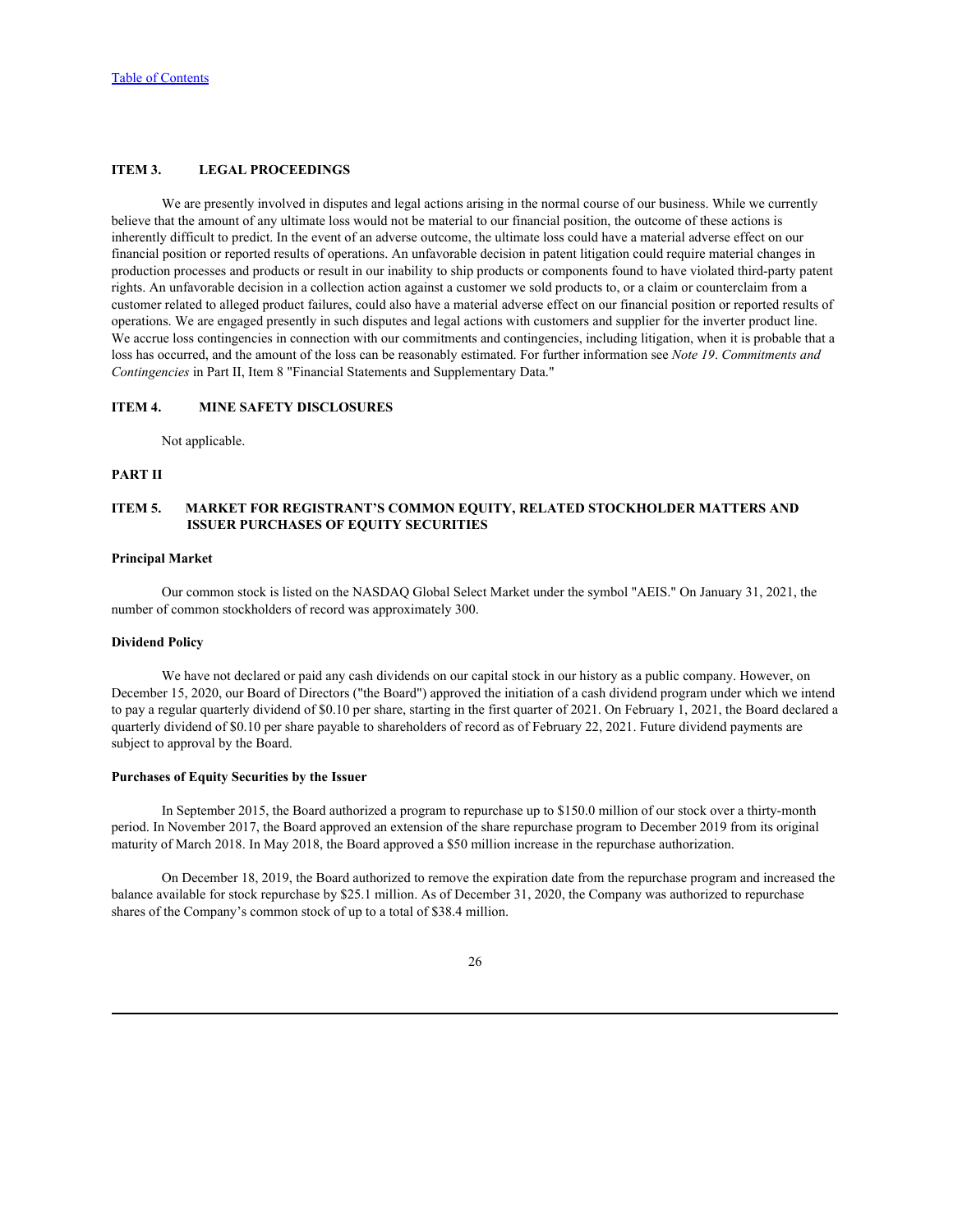|                                      | <b>Total</b><br>Number of<br><b>Shares</b><br>Purchased | Average<br><b>Price Paid</b><br>per Share | Total<br>Number of<br>Shares<br>Purchased as<br><b>Part of Publicly</b><br>Announced<br><b>Plans or</b><br>Programs<br>(in thousands, except per share amount) | <b>Maximum</b><br>Dollar<br>Value of<br><b>Shares that</b><br><b>May Yet be</b><br>Purchased<br>Under the<br><b>Plans or</b><br>Programs |
|--------------------------------------|---------------------------------------------------------|-------------------------------------------|----------------------------------------------------------------------------------------------------------------------------------------------------------------|------------------------------------------------------------------------------------------------------------------------------------------|
| October 1, 2020 - October 31, 2020   |                                                         | 61.91                                     |                                                                                                                                                                | 38,369                                                                                                                                   |
| November 1, 2020 - November 30, 2020 |                                                         |                                           |                                                                                                                                                                | $\overline{\phantom{a}}$                                                                                                                 |
| December 1, 2020 - December 31, 2020 | $\hspace{0.1mm}-\hspace{0.1mm}$                         | $\hspace{0.05cm}$                         |                                                                                                                                                                | $\overline{\phantom{a}}$                                                                                                                 |
| Total                                |                                                         | 61.91                                     |                                                                                                                                                                | 38,369                                                                                                                                   |

The following table summarizes the stock repurchase activity for the three months ended December 31, 2020 (in thousands, except per share amount):

In order to execute the repurchase of shares of our common stock, the Company periodically enters into stock repurchase agreements. All shares repurchased were executed in the open market, and no shares were repurchased from related parties. Repurchased shares are retired and assumed the status of authorized and unissued shares. Accordingly, the associated cost of the repurchased shares was recognized as a reduction to additional paid-in capital.

#### 27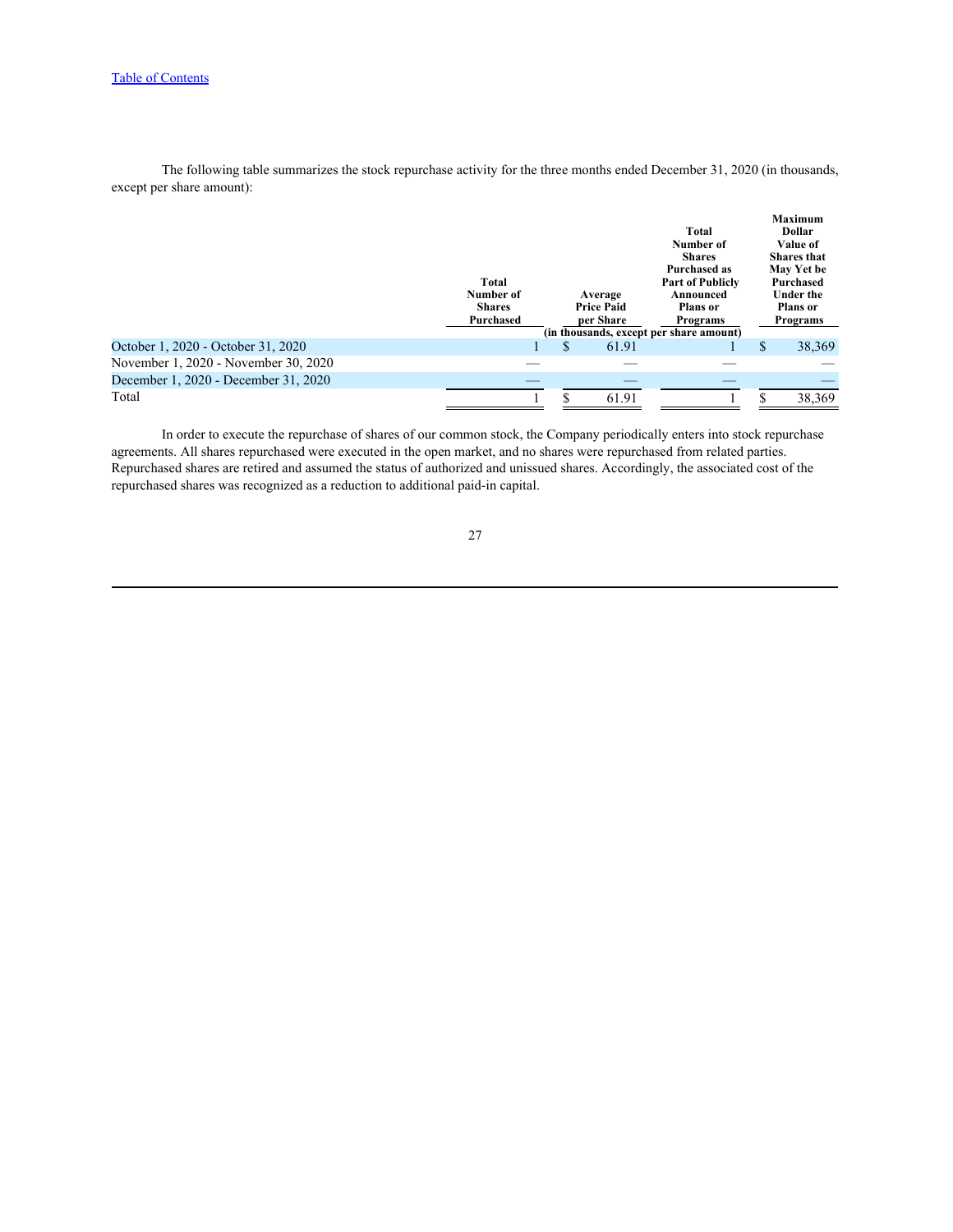### **Performance Graph**

The performance graph below shows the five-year cumulative total stockholder return on our common stock in comparison with various other indices during the period from December 31, 2015 through December 31, 2020. The comparison assumes \$100 was invested on December 31, 2015 in Advanced Energy common stock and in each of the indices and assumes reinvestment of dividends, if any. Dollar amounts in the graph are rounded to the nearest whole dollar. The performance shown in the graph represents past performance and should not be considered an indication of future performance.



**COMPARISON OF 5 YEAR CUMULATIVE TOTAL RETURN\*** Among Advanced Energy Industries, Inc., the NASDAQ Composite Index,<br>the RDG Semiconductor Composite Index and the S&P 1000 Index

\$100 invested on December 31, 2015 in our stock or index, including reinvestment of dividends. Indices and our stock performance are calculated on a calendar year-end basis.

|                                    |        |        |        | December 31. |        |        |
|------------------------------------|--------|--------|--------|--------------|--------|--------|
|                                    | 2015   | 2016   | 2017   | 2018         | 2019   | 2020   |
| Advanced Energy Industries, Inc.   | 100.00 | 193.94 | 239.04 | 152.07       | 252.21 | 343.50 |
| NASDAO Composite                   | 100.00 | 108.87 | 141.13 | 37.12        | 187.44 | 271.64 |
| <b>RDG Semiconductor Composite</b> | 100.00 | 131.64 | 177.48 | 164.63       | 242.61 | 351.91 |
| S&P 1000                           | 100.00 | 122.49 | 141.26 | 26.71        | 158.57 | 79.15  |

Information relating to compensation plans under which our equity securities are authorized for issuance is set forth in Part III, Item 12 "Security Ownership of Certain Beneficial Owners and Management and Related Stockholder Matters" of this Annual Report on Form 10-K.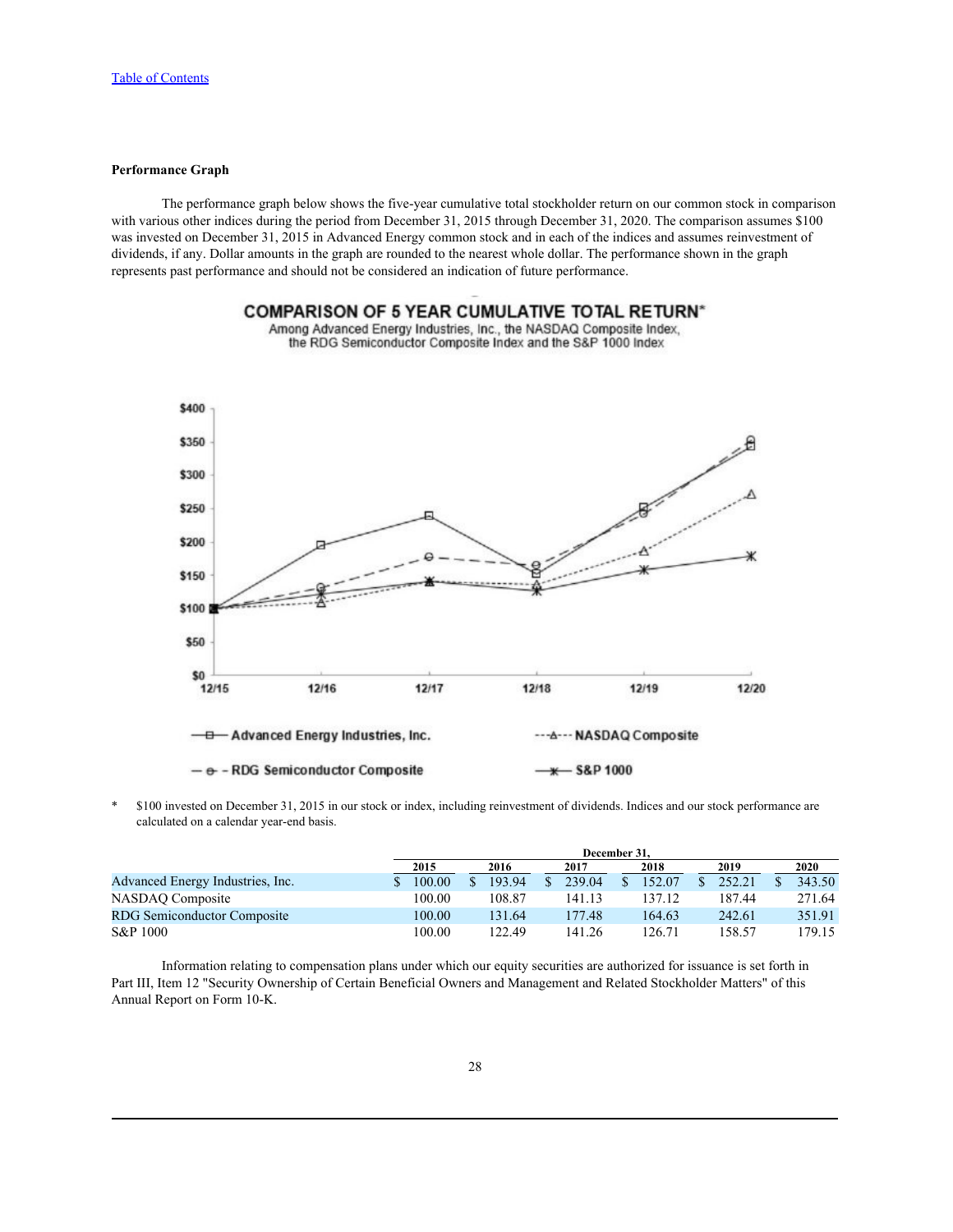# <span id="page-28-0"></span>**ITEM 6. SELECTED FINANCIAL DATA**

Not applicable.

# <span id="page-28-1"></span>**ITEM 7. MANAGEMENT'S DISCUSSION AND ANALYSIS OF FINANCIAL CONDITION AND RESULTS OF OPERATIONS**

Certain statements set forth below under this caption constitute forward-looking statements. See "*Special Note Regarding Forward-Looking Statements*" in this Annual Report on Form 10-K for additional factors relating to such statements and see "*Risk Factors*" in Item 1A for a discussion of certain risks applicable to our business, financial condition, and results of operations.

This section of this Form 10-K discusses and compares the results of operations for 2020 and 2019. The discussion and analysis comparing the results of operations for 2018 to 2019 are not included in this Form 10-K and can be found within Part II, Item 7 "Management's Discussion and Analysis for Financial Condition and Results of Operations" in our 2019 Form 10-K for the year ended December 31, 2019.

#### **Overview Overview** *Overview*

We design, manufacture, sell and support precision power products that transform, refine, and modify the raw electrical power from the utility and convert it into various types of highly-controllable, usable power that is predictable, repeatable, and customizable. Our power solutions enable innovation in complex semiconductor and thin film plasma processes such as dry etch, strip, chemical and physical deposition, high and low voltage applications such as process control, data center computing, networking, telecommunication, analytical instrumentation, medical equipment, industrial technology, and temperature-critical thermal applications such as material and chemical processing. Our network of global service support centers provides a recurring revenue opportunity as we offer repair services, conversions, upgrades, and refurbishments and used equipment to companies using our products.

Driven by continuing technology evolution and changing customer demands, the markets we serve are constantly changing in terms of advancement in applications, core technology and competitive pressures. New products we design for capital equipment manufacturers could have a lifespan of five to ten years. Our success and future growth depend on our products being designed into our customers' new generations of equipment as they develop new technologies and applications. We work with these original equipment manufacturers early in their design cycles to modify, enhance and upgrade our products or design new products that meet the requirements of their new and future systems. The design win process is highly competitive, and we may win or lose new designs for our existing customers' or new customers' next generations of equipment. If existing or new customers do not choose our products as a result of the development, evaluation and qualification efforts related to the design win process, our market share may be reduced, our potential revenues related to the lifespan of our customers' products, which can be 5-10 years, may not be realized, and our business, financial condition and results of operations may be materially and adversely impacted.

#### **Critical Accounting Estimates**

The preparation of consolidated financial statements and related disclosures in conformity with accounting principles generally accepted in the United States of America ("U.S. GAAP") requires us to make judgments, assumptions, and estimates that affect the amounts reported. *Note 1. Operations and Summary of Significant Accounting Policies and Estimates* in Part II, Item 8 "Financial Statements and Supplementary Data" describes the significant accounting policies used in the preparation of our consolidated financial statements. The accounting positions described below are significantly affected by critical accounting estimates. Such accounting positions require significant judgments, assumptions, and estimates to be used in the preparation of the consolidated financial statements, actual results could differ materially from the amounts reported based on variability in factors affecting these statements.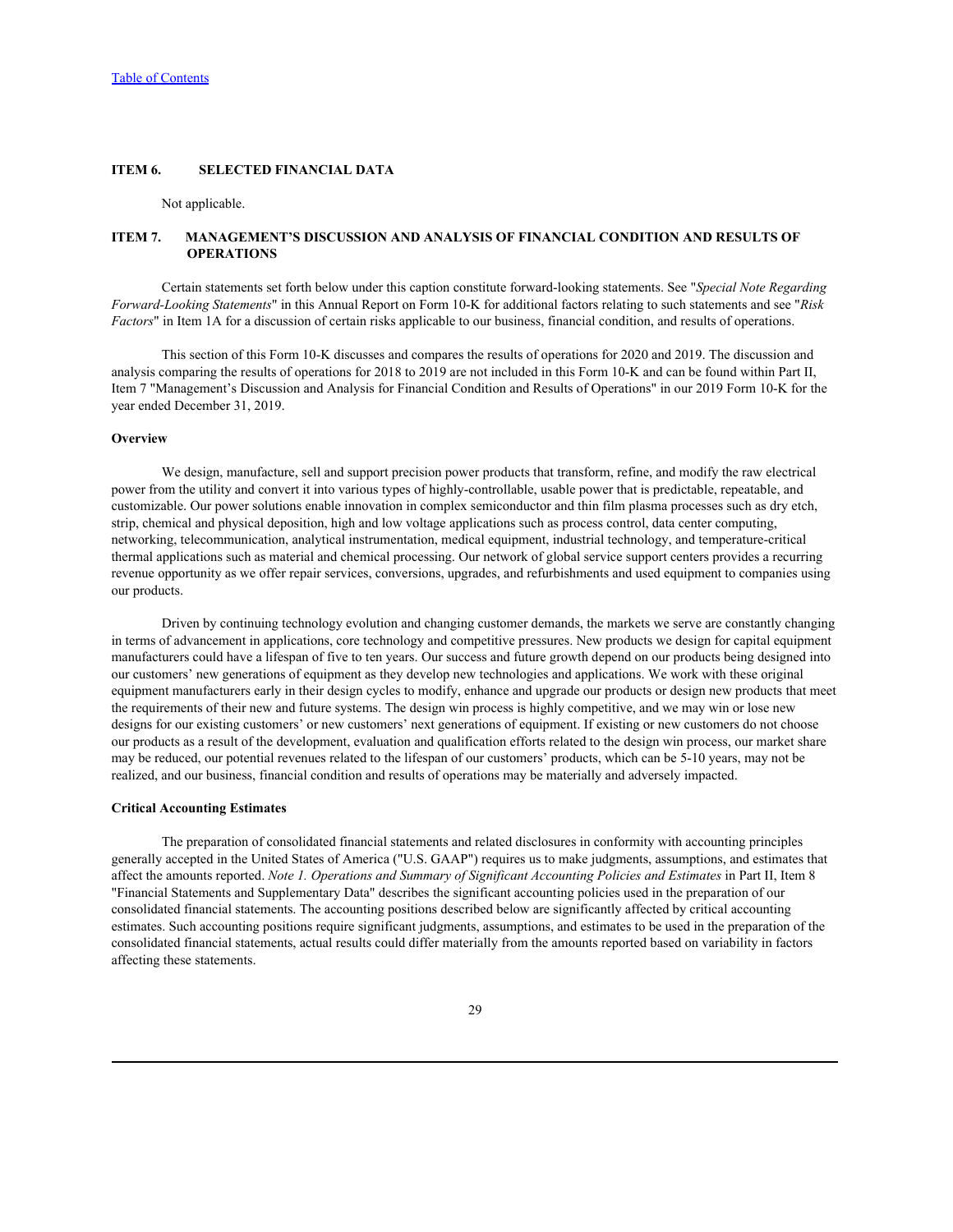#### *Revenue Recognition*

We recognize revenue when we have satisfied our performance obligations which typically occurs when control of the products or completion of services have been transferred to our customers. The transaction price is based upon the standalone selling price. In most transactions, we have no obligations to our customers after the date products are shipped, other than pursuant to warranty obligations. Revenue is recognized net of any taxes collected from customers, which are subsequently remitted to governmental authorities. Shipping and handling fees, if any, are recognized as revenue. The related shipping and handling costs are recognized in cost of sales. Support services include warranty and non-warranty repair services, upgrades, and refurbishments on the products we sell. Repairs that are covered under our standard warranty do not generate revenue.

We maintain a credit approval process and we make significant judgments in connection with assessing our customers' ability to pay. Despite this assessment, from time to time, our customers are unable to meet their payment obligations. We continuously monitor our customers' credit worthiness and use our judgment in establishing a provision for estimated credit losses based upon our historical experience and any specific customer collection issues that we have identified. While such credit losses have historically been within our expectations and the provisions established, a significant change in the liquidity or financial position of our customers could have a material adverse impact on the collectability of accounts receivable and our future operating results. Additionally, if our credit loss rates prove to be greater than we currently estimate, we record additional reserves for credit losses.

# *Business Combinations*

We record the assets acquired and liabilities assumed in a business combination at their acquisition date fair values. Fair values of assets acquired, and liabilities assumed are based upon available information and may involve engaging an independent third party to perform an appraisal. Estimating fair values can be complex and subject to significant business judgment. We must also identify and include in the allocation all acquired tangible and intangible assets that meet certain criteria, including assets that were not previously recorded by the acquired entity. The estimates most commonly involve property, plant and equipment and intangible assets, including those with indefinite lives. The estimates also include the fair value of contracts including commodity purchase and sale agreements, storage contracts, and transportation contracts. The excess of the purchase price over the net fair value of acquired assets and assumed liabilities is recorded as goodwill, which is not amortized but instead is evaluated for impairment at least annually. Pursuant to GAAP, an entity is allowed a reasonable period of time (not to exceed one year) to obtain the information necessary to identify and measure the fair value of the assets acquired and liabilities assumed in a business combination.

30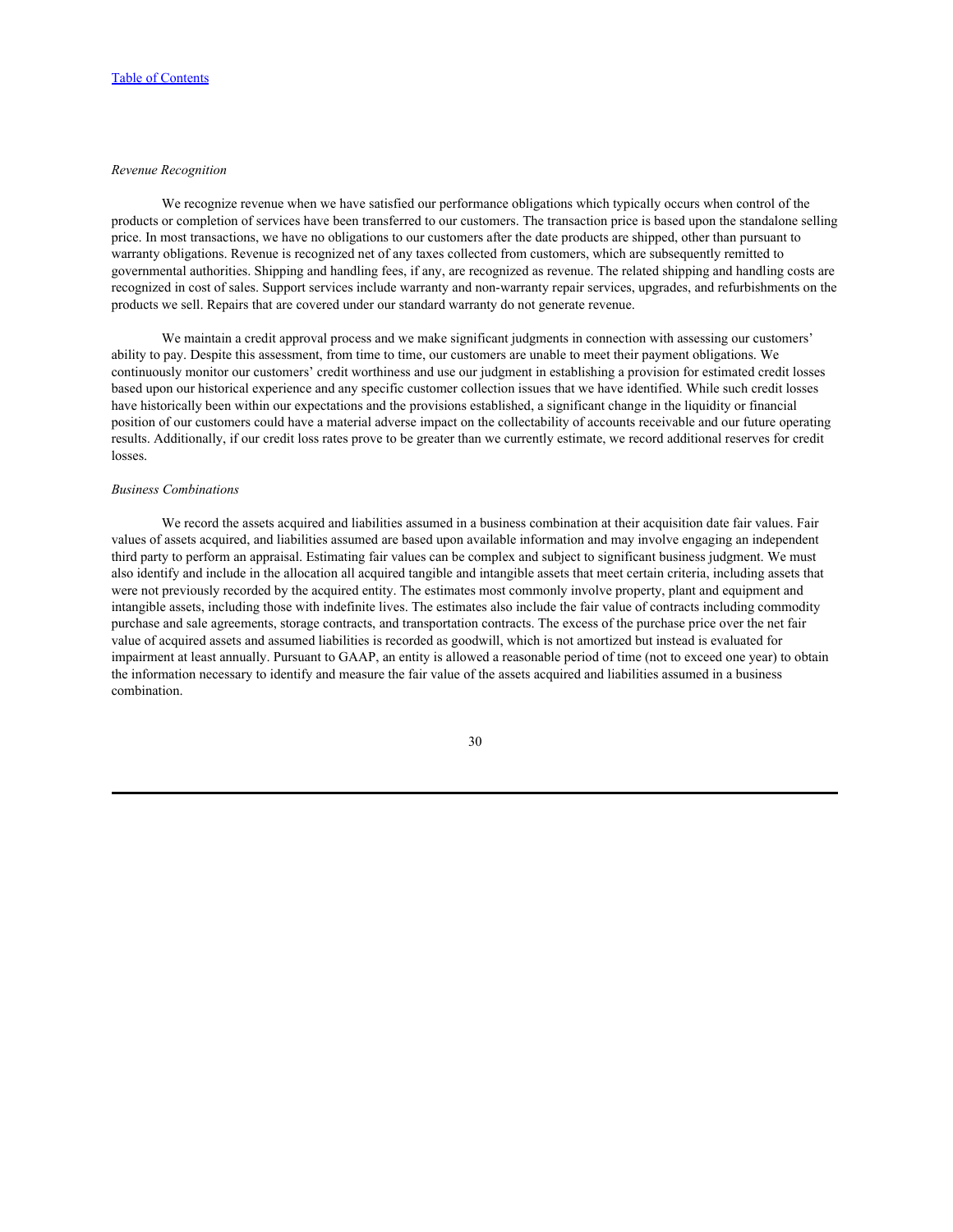# *Income Taxes*

We are subject to income taxes in the United States and numerous foreign jurisdictions. Significant judgment is required in determining our provision for income taxes and income tax assets and liabilities, including evaluating uncertainties in the application of accounting principles and complex tax laws. We record a provision for income taxes for the anticipated tax consequences of the reported results of operations using the asset and liability method. Under this method, we recognize deferred tax assets and liabilities for the expected future tax consequences of temporary differences between the financial reporting and tax bases of assets and liabilities, as well as for operating loss and tax credit carryforwards. Deferred tax assets and liabilities are measured using the tax rates that are expected to apply to taxable income for the years in which those tax assets and liabilities are expected to be realized or settled. We calculate tax expense consistent with intraperiod tax allocation methodology resulting in an allocation of current year tax expense/benefit between continuing operations and discontinued operations. We record a valuation allowance to reduce our deferred tax assets to the net amount that we believe is more likely than not to be realized.

We recognize tax benefits from uncertain tax positions only if we believe that it is more likely than not that the tax position will be sustained on examination by the taxing authorities based on the technical merits of the position. Although we believe that we have adequately reserved for our uncertain tax positions, we can provide no assurance that the final tax outcome of these matters will not be materially different. We adjust these reserves when facts and circumstances change, such as the closing of a tax audit or the refinement of an estimate. To the extent that the final tax outcome of these matters is different than the amounts recorded, such differences will affect the provision for income taxes in the period in which such determination is made and could have a material impact on our financial condition and operating results. The provision for income taxes includes the effects of any reserves that we believe are appropriate, as well as the related net interest and penalties. For more details see *Note 5. Income Taxes* in Part II, Item 8 "Financial Statements and Supplementary Data."

#### *Inventory*

We value our inventory at the lower of cost (first-in, first-out method) or net realizable value. We regularly review inventory quantities on hand and record a provision to write-down excess and obsolete inventory to its estimated net realizable value, if less than cost, based primarily on our estimated forecast of product demand. Our industry is subject to technological change, new product developments, and changes in end-user demand for our products which can fluctuate significantly. Any significant changes in end-user demand, technology or new product developments could have a significant impact on the value of our inventory and our reported operating results.

#### *Warranty Costs*

We offer warranty coverage for a majority of our products for periods typically ranging from 12 to 24 months after shipment. We provided warranties on our inverter products for five to ten years and also provided the option to purchase additional warranty coverage up to 20 years. Our standard inverter product warranty expense is reported within discontinued operations. We estimate the anticipated costs of repairing our products under such warranties based on the historical costs of the repairs. The assumptions we use to estimate warranty accruals are reevaluated periodically, considering actual experience, and when appropriate, the accruals are adjusted. Should product failure rates differ from our estimates, actual costs could vary significantly from our expectations. See *Note 4. Disposed and Discontinued Operations* in Part II, Item 8 "Financial Statements and Supplementary Data" for more information on our discontinued operations and *Note 15. Warranties* in Part II, Item 8 "Financial Statements and Supplementary Data" for more information.

# *Goodwill, Intangible and Other Long-Lived Assets*

We evaluate the carrying value of our goodwill for impairment at least annually or when an interim triggering event occurs that would indicate that impairment may have taken place. Our annual impairment test was performed as of December 31st with no indication of impairment. We evaluate our other definite-lived intangible assets for impairment when evidence exists that certain events or changes in circumstances indicate that the carrying amount of these assets may not be recoverable. Significant judgments and assumptions are required in such impairment evaluations.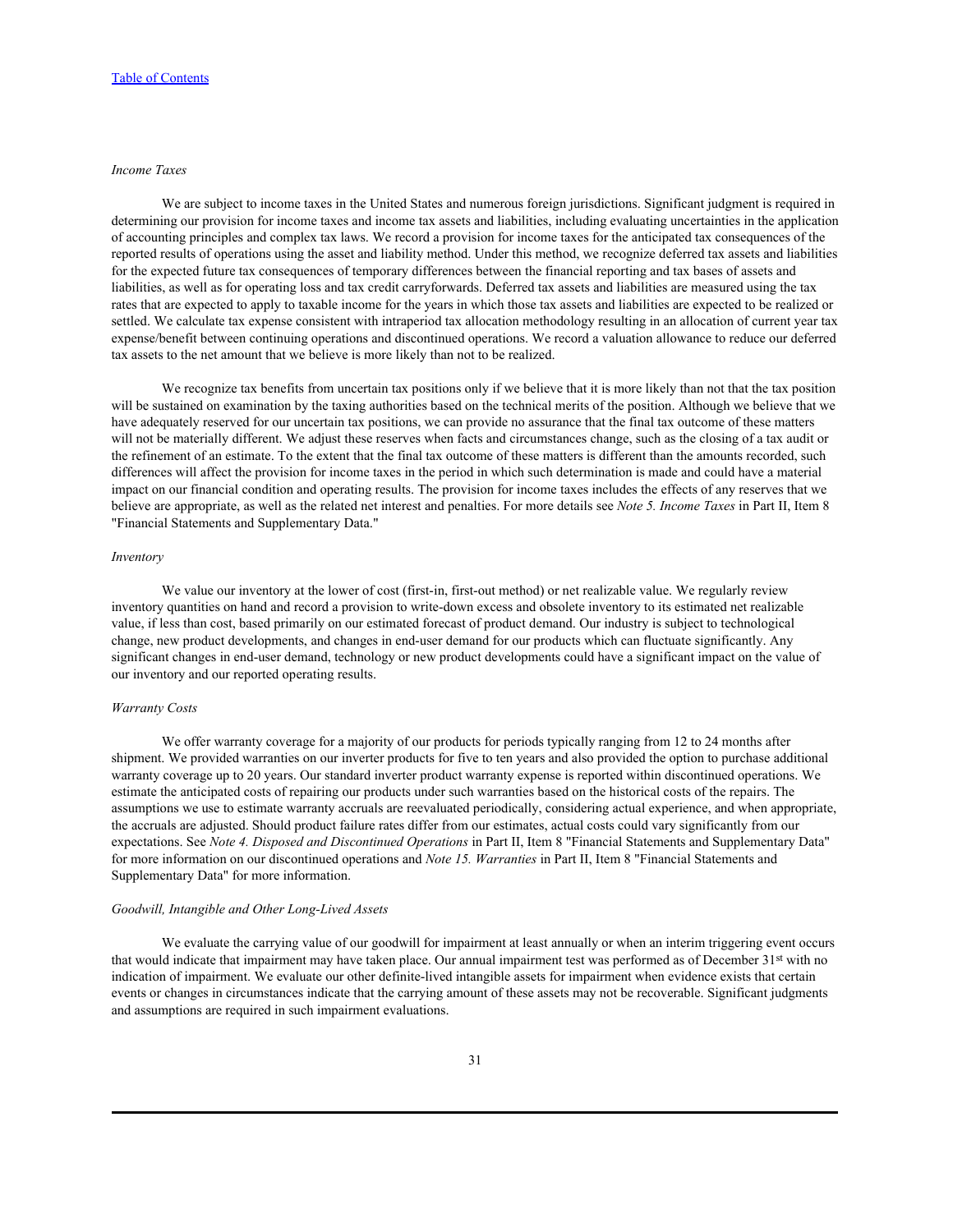The annual impairment test of goodwill may be performed using an assessment of qualitative factors if it is considered more likely than not that goodwill is not impaired. If this qualitative assessment indicates that it is more likely than not that goodwill is impaired, then the next step of impairment testing compares the fair value of a reporting unit to its carrying value. If fair value exceeds carrying value, then we conclude no goodwill impairment has occurred. Conversely, if carrying value exceeds fair value, we recognize an impairment loss.

We evaluate definite-lived intangible assets and other long-lived assets whenever there is an indicator of impairment. When we determine that the carrying value of intangibles or other long-lived assets may not be recoverable based upon the existence of one or more indicators of impairment, we use the projected undiscounted cash flow method to determine whether an impairment exists, and then measure the impairment using discounted cash flows. If our expectations of future results and cash flows are significantly diminished, intangible assets, long-lived assets, and goodwill may be impaired and the resulting charge to operations may be material. Changes in these estimates could result in significant revisions to the carrying value of these assets and may result in material charges to our results of operations.

#### *Defined Benefit Pension Plans*

Accounting for pension plans requires that we make assumptions that involve considerable judgment which are significant inputs in the actuarial models that measure our net pension obligations and ultimately impact our earnings. These include the discount rate, long-term expected rate of return on assets, compensation trends, inflation considerations, health care cost trends and other assumptions, as well as determining the fair value of assets in our funded plans. Specifically, the discount rates, as well as the expected rates of return on assets and plan asset fair value determination, are important assumptions used in determining the plans' funded status and annual net periodic pension and benefit costs. We evaluate these critical assumptions at least annually on a plan and country-specific basis. We also, with the help of actuaries, periodically evaluate other assumptions involving demographic factors, such as retirement age, mortality and turnover, and update them to reflect our experience and expectations for the future. The Company believes the accounting estimates related to our pension plans are critical accounting estimates because they are highly susceptible to change from period to period based on the performance of plan assets, actuarial valuations, market conditions and contracted benefit changes. While we believe that our assumptions are appropriate, significant differences in our actual experience or significant changes in our assumptions may materially affect our net pension and postretirement benefit obligations and related expense.

# **Human Capital Resources**

Our corporate citizenship, social responsibility and commitment to our employees extends beyond the products we make. We recognize that our employees are our most important asset, and with approximately 10,000 employees located across the globe, we know that each person's diverse background and unique skill set are fundamental to our success. We regularly conduct anonymous surveys to seek feedback from our employees on important topics related to confidence in company leadership, career growth opportunities, and improvements on how we can make our company a great place to work. In addition, the results of the survey are shared with our Board. To further increase our commitment to diversity and equity, in 2020, we announced the launch of our inaugural Advanced Energy STEM Diversity Scholarship, which is aimed at developing emerging talent and promoting greater ethnic, racial and gender diversity in STEM. The annual program will begin in the 2021 academic year and will accept applications from undergraduate and post-graduate students attending five leading institutions in the field of power technologies.

# *Total Rewards*

As part of our total rewards philosophy, we believe in offering and maintaining competitive compensation and benefits programs for our employees in order to attract and retain a talented, highly engaged workforce. Our compensation programs are focused on equitable, fair pay practices including market-based base pay, an annual pay-for-performance incentive plan, and discounted Employee Stock Purchase Plan. In addition to our competitive compensation practices, we offer a strong benefits package in each of the countries in which we operate. In the majority of our non-U.S. operations, we offer additional benefits that supplement governmental statutory benefits. In the U.S., we offer a competitive benefits package that includes four different health care plan options with employee premiums lower than the market average,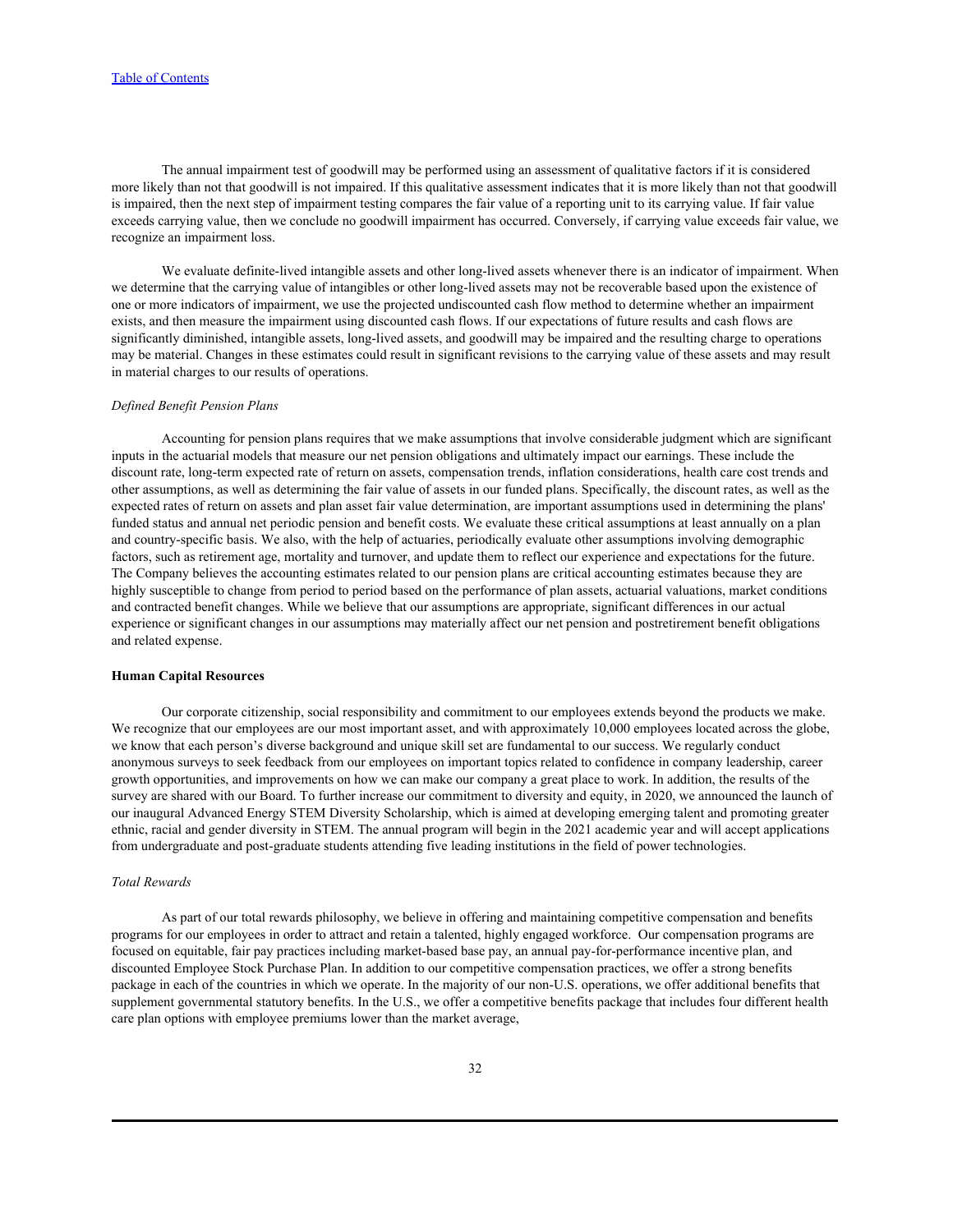dental, vision, disability and life insurance, health savings and flexible spending accounts, paid-time off, 8-weeks of paid parental leave for both parents, company matched 401(k), flexible work schedules, expanded mental health coverage and employee assistance programs. With the challenging times created by COVID-19, we made the commitment to ensure our employees maintained financial security and provided employees the ability to work from home and paid leave time for our hourly employees who may have been impacted by temporary site closures.

## *Learning and Development*

To support our employees in reaching their full potential and to build internal capabilities, we offer a wide range of internal and external learning and development opportunities. We have a program for education assistance reimbursement that provides financial support to employees who seek to expand their skills and abilities. We support a women's leadership forum conducted by our employees that discusses, among other things, career development, leadership topics, and the opportunities for mentorship. We also have an internship program designed to help support a pipeline of talent for the Company. We have a robust succession planning process to develop internal leadership capabilities and technical bench strength, ensuring we have a strong workforce for the future.

### *Health and Safety*

We are committed to providing a safe work environment for our employees. We provide regular health and safety training both on-site as needed and through our virtual training tool that assigns training requirements based on job profiles and site-specific requirements. Our Environmental, Health and Safety organization is a global team responsible for health and safety related to on-site operations including hazard and risk identification. Workplace safety is also addressed in operations meetings and monthly business reviews. We are also committed to the standards of the Responsible Business Alliance Code of Conduct which promotes labor, health and safety, environmental and ethics best practices.

#### *Community Involvement*

Our charitable contributions committee, founded in 2010, is supported and led by our employees. The committee provides financial support for  $501(c)(3)$  corporations, non-profit institutions, and organizations that improve education, the environment, health and social services across the communities in which we operate and where our employees live. We provide financial support to workforce initiatives led by the local chamber of commerce in Northern Colorado and have partnered with a community college to provide equipment and funding to train technicians and develop skilled labor that may lead to employment opportunities with us or other local companies. We offer each employee eight hours of paid-time off to volunteer with a  $501(c)(3)$  organization of the employee's choosing. Our Educational Scholarship Program, available to children of AE employees, celebrates education accomplishments and facilitates career and learning goals. In 2020, we received a record number of submissions and recognized ten employees' students across multiple countries.

#### **Business Environment and Trends**

Advanced Energy operates in a single segment structure for power electronics conversion products. The acquisition of Artesyn added additional products and market verticals to our business. Following the acquisition, we have continued to be organized on a global, functional basis to achieve the anticipated synergies associated with the acquisition. We operate in four vertical markets or applications and provide revenue information to enable tracking of market trends. Following the acquisition of Artesyn in September of 2019, we also provide information on an organic and inorganic basis to improve comparability during the periods.

The demand environment in each of our markets is impacted by various market trends, customer buying patterns, design wins, macroeconomic and other factors. During 2020 we saw strengthening demand in Semiconductor Equipment and Data Center Computing Markets and weakening demand in our general industrial markets.

In the beginning of the first quarter of 2020, we began to see an impact of COVID-19 on our operations particularly in China, which has affected both our own workforce and supply chain. This situation remains dynamic and may continue to affect our operations. See Item 1A "Risk Factors" for a discussion of certain risks related to COVID-19.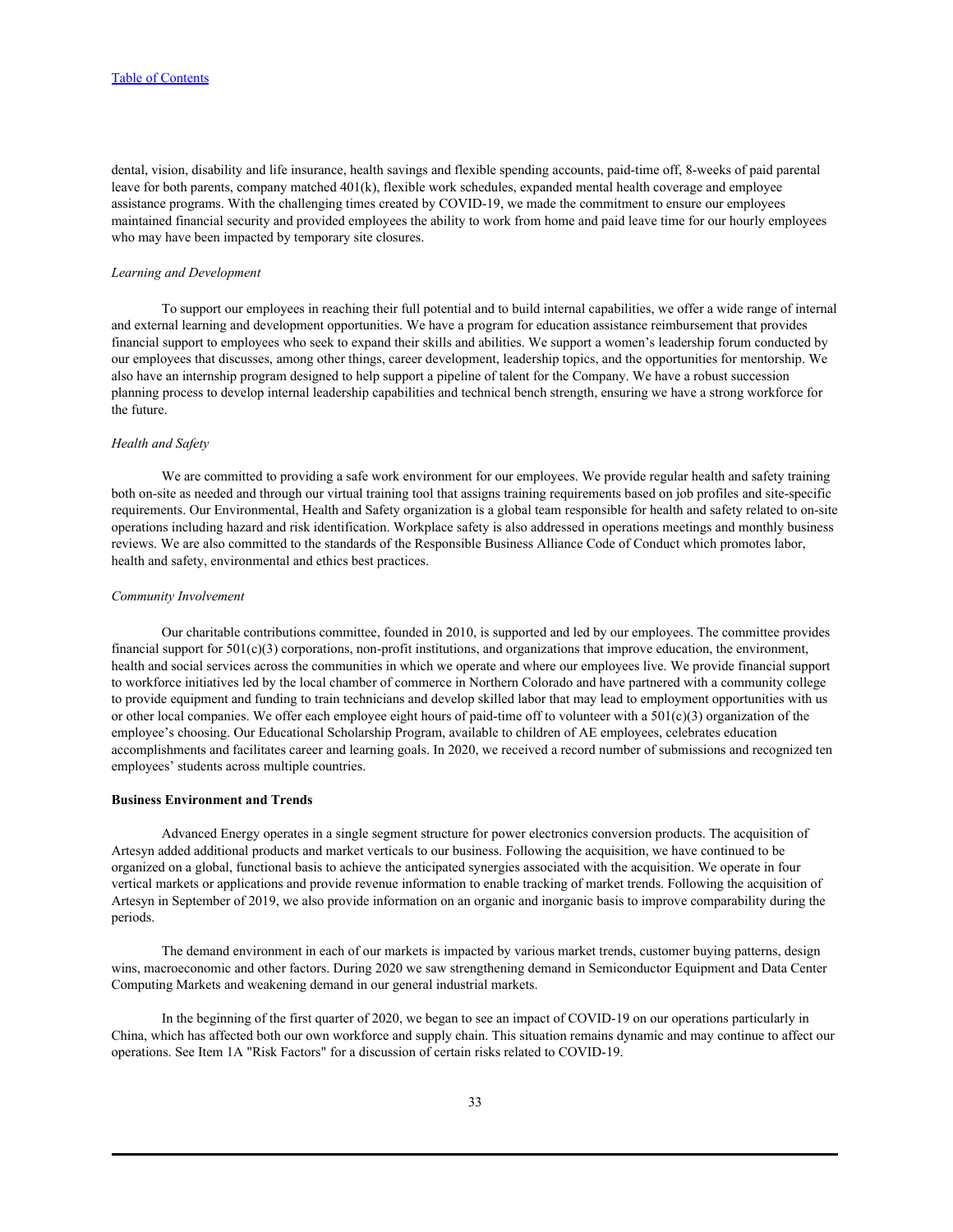# *SEMICONDUCTOR EQUIPMENT MARKET*

Growth in the Semiconductor Equipment market is driven by growing integrated circuits content across many industries, increased demand for processing and storage in advanced applications such as artificial intelligence or autonomous vehicles, the rapid adoption of advanced mobile connectivity solutions such as 5G and enhancing existing and enabling new wireless applications. To address the long-term growing demand for semiconductor devices, the industry continues to invest in production capacities for advanced logic devices at the 7nm technology node and beyond, the latest memory devices including 3D-NAND, DRAM, and new emerging memories such as MRAM, and back-end test and advanced wafer-level packaging. The industry's transition to advanced technology nodes in logic and DRAM and to increased layers in 3D memory devices is requiring an increased number of etch and deposition process tools and higher content of our advanced power solutions per tool. As etching and deposition processes become more challenging due to increasing aspect ratios in advanced 3D devices, more advanced radio frequency ("RF") and direct current ("DC") technologies are needed. We are meeting these challenges by providing a broader range of more complex RF and DC power solutions. Beyond etch and deposition processes, the growing complexity at the advanced nodes also drive a higher number of other processes across the fab, including inspection, metrology, thermal, ion implantation, and semiconductor test, where Advanced Energy is actively participating as a critical technology provider. In addition, our global support services group offers comprehensive local repair service, upgrade and retrofit offerings to extend the useable life of our customers' capital equipment for additional technology generations. The acquisition of Artesyn in September 2019 expanded Advanced Energy's reach within the Semiconductor Equipment market by adding a broad range of low voltage applications as well as back-end test and assembly equipment makers.

In the first half of 2019, the semiconductor industry went through a period of weakening equipment investment as a result of slowing growth in end market demand for semiconductor devices, ongoing digestion of equipment capacity, and consumption of existing inventory. Demand for semiconductor equipment has continued to grow through the fourth quarter of 2020 driven by foundry logic and certain memory investments and has returned to prior peak levels. In addition, the demand for semiconductor devices for a wide range of applications is expected to drive investment into 2021. However, due to limited visibility and uncertainty arising from COVID-19 and its impact on the global economy and supply chain, geopolitical uncertainty, overall levels of current investment by our customers, and the cyclical nature of the market it is difficult to determine the extent or duration to which the increased demand for semiconductor equipment will continue.

### *INDUSTRIAL AND MEDICAL MARKET*

Customers in the Industrial and Medical market incorporate our advanced power, embedded power, and measurement products into a wide variety of equipment used in applications such as advanced material fabrication, medical devices, analytical instrumentation, test and measurement equipment, robotics, motor drives and connected light-emitting diodes.

OEM customers design equipment utilizing our process power technologies in a variety of industrial applications including glass coating, glass manufacturing, flat panel displays, photovoltaics solar cell manufacturing, and similar thin film manufacturing, including data storage and decorative, hard and optical coatings. These applications employ similar technologies to those used in the Semiconductor Equipment market to deposit films on non-semiconductor substrates. Our strategy around these applications is to leverage our thin film deposition technologies into an expanded set of new materials and applications in adjacent markets.

Advanced Energy serves the Industrial and Medical market with mission-critical power components that deliver high reliability, precise, low noise or differentiated power to the equipment they serve. Examples of products sold into the Industrial and Medical market includes high voltage products for analytical instrumentation, medical equipment, low voltage power supplies used in applications for medical devices, test and measurement, medical lasers, scientific instrumentation and industrial equipment, and power control modules and thermal instrumentation products for material fabrication, processing, and treatment. Our gas monitoring products serve multiple applications in the energy market, air quality monitoring and automobile emission monitoring and testing. Our strategy in the Industrial and Medical market is to grow and expand our addressable market both organically through our global distribution channels and through acquisitions of products and technologies that are complimentary and adjacent to our core power conversion applications.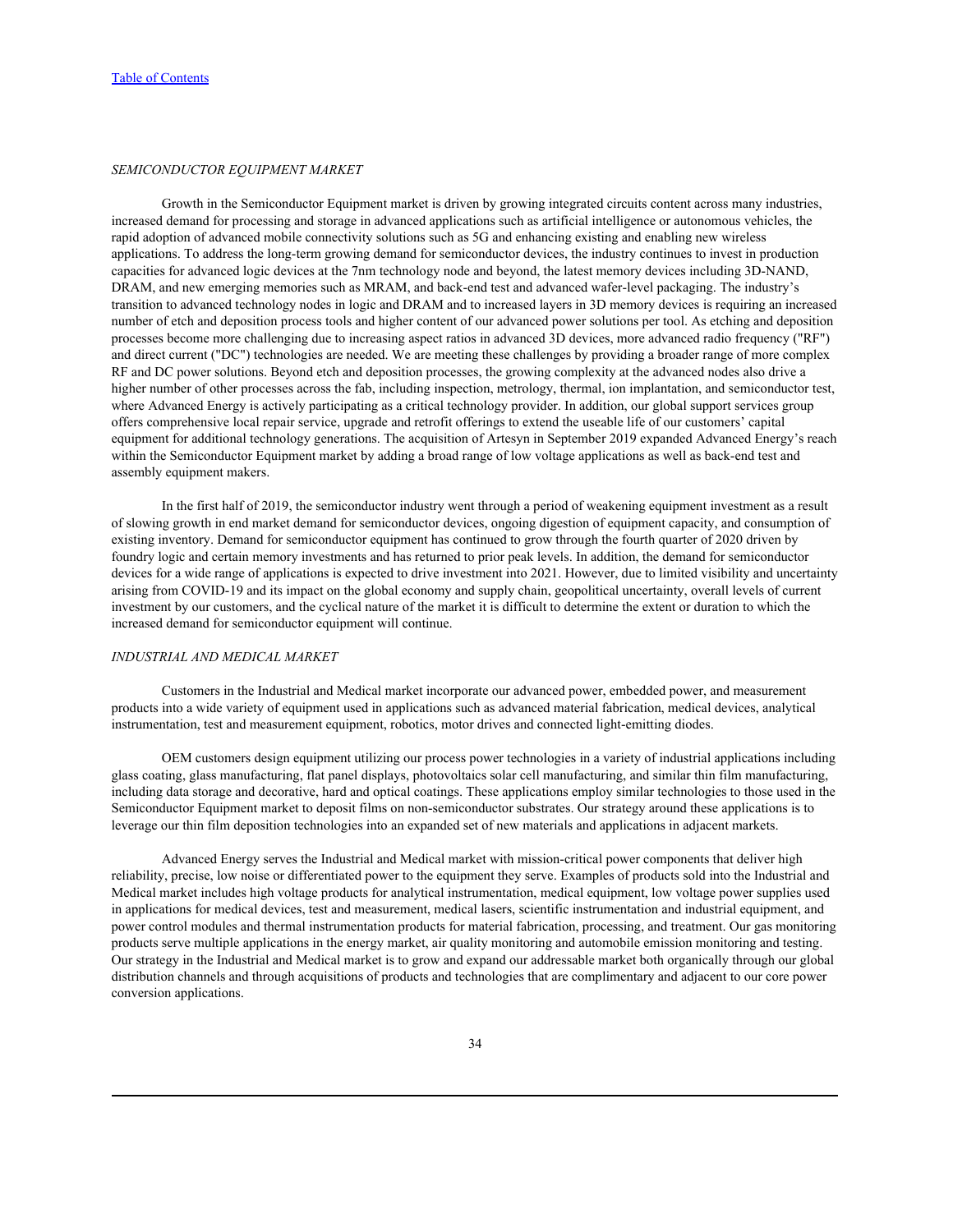Revenue for Industrial and Medical products improved in the second half of 2020 after lower revenues in the first half of 2020 primarily due to recessionary macroeconomic conditions, and production and supply chain delays related to COVID-19 that pushed shipments into the third and fourth quarter of 2020. Additionally, we saw modest improvement in industrial markets as global economic growth resumed and our customers were able to increase capacity after governmental restrictions were relaxed during the second half of 2020.

#### *DATA CENTER COMPUTING MARKET*

Following the acquisition of Artesyn in September 2019, Advanced Energy entered the Data Center Computing market with industry-leading products and low-voltage power conversion technologies. We sell to many data center server and storage manufacturers, as well as cloud service providers and their partners. Driven by the growing adoption of cloud computing, market demand for server and storage equipment has shifted from enterprise on-premise computing to the data center. Nevertheless, with a growing presence at both cloud service providers and industry-leading data center server and storage vendors, we believe Advanced Energy is well positioned to continue to capitalize on the ongoing shift towards cloud computing. In late 2019 and through 2020, demand for our embedded power products in the data center computing market increased significantly driven by share gains and a capacity ramp at hyperscale customers. In addition, we believe as a consequence of COVID-19, hyperscale demand has risen in the near term given the increased need for cloud and network applications in the current environment. Demand for hyperscale products declined sequentially during the latter half of 2020, as a result of market digestion following a ramp of investment earlier in the year. This digestion period is expected to continue into the first part of 2021.

# *TELECOM AND NETWORKING MARKET*

The acquisition of Artesyn in September 2019 provided Advanced Energy with a portfolio of products and technologies that are used across the Telecom and Networking market. Our customers include many leading vendors of wireless infrastructure equipment, telecommunication equipment and computer networking. The wireless telecom market continues to evolve with more advanced mobile standards. 5G wireless technology promises to drive substantial growth opportunities for the telecom industry as it enables new advanced applications such as autonomous vehicles and virtual/augmented reality. Telecom service providers have started to invest in 5G, and this trend is expected to drive demand of our products into the Telecom and Networking market. In datacom, demand is driven by networking investments by telecom service providers and enterprises upgrading of their network, as well as cloud data center networking investments for increased bandwidth. Demand in late 2019 and the first half of 2020 was lower as geopolitical issues and consolidation of wireless telecom providers drove slower global investment in cellular and network infrastructure. Revenue increased sequentially in the third and fourth quarters primarily as a result of modest improvement in market conditions and improved manufacturing capacity amid COVID-19.

#### **Results of Continuing Operations**

The analysis presented below is organized to provide the information we believe will facilitate an understanding of our historical performance and relevant trends going forward, and should be read in conjunction with our consolidated financial statements, including the notes thereto, in Item 8 "Financial Statements and Supplementary Data" of this Annual Report on Form 10- K.

### 35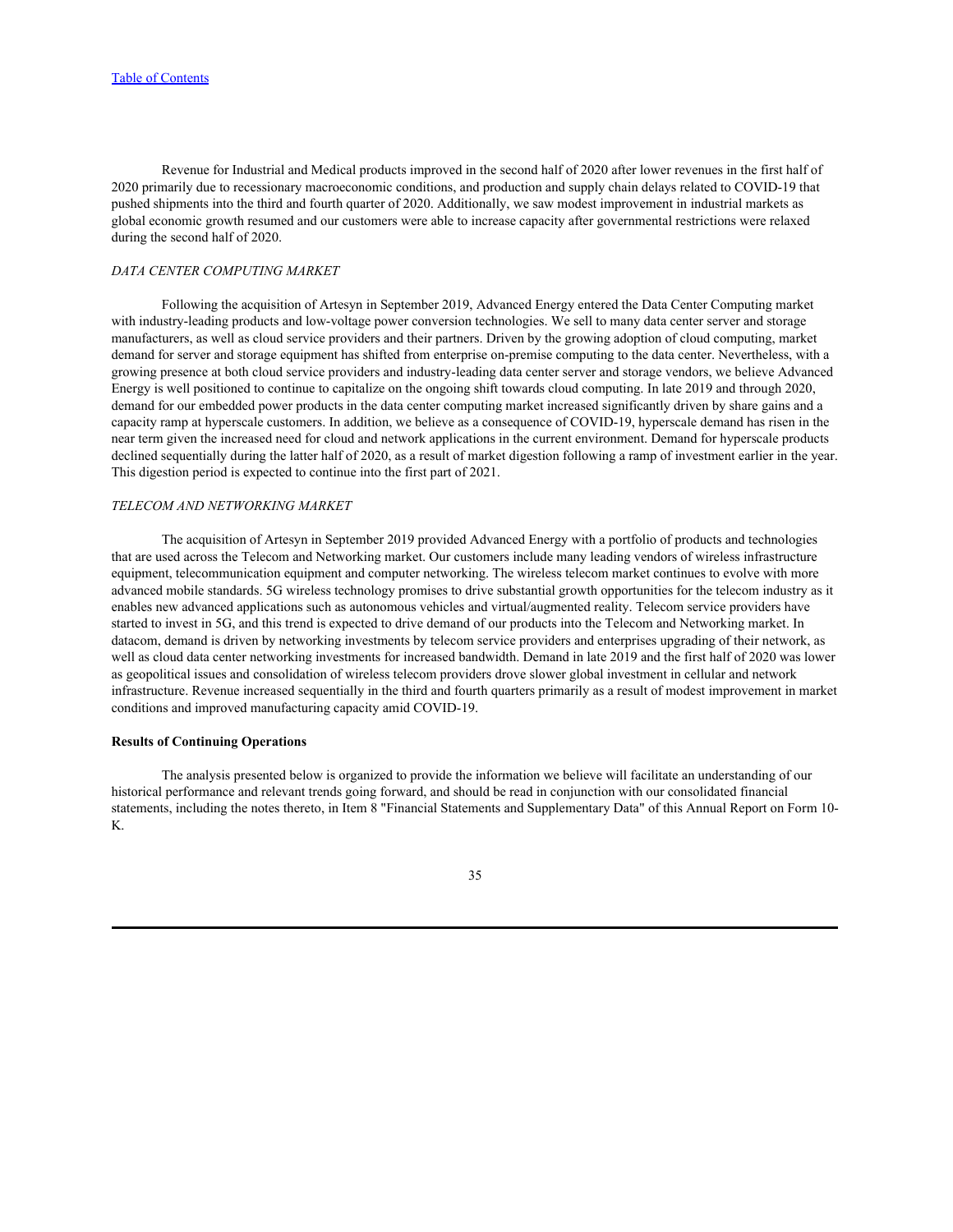|                                                        | <b>Year Ended December 31,</b> |         |
|--------------------------------------------------------|--------------------------------|---------|
|                                                        | 2020                           | 2019    |
| <b>Sales</b>                                           | 1,415,826                      | 788,948 |
| Gross profit                                           | 541,869                        | 315,652 |
| Operating expenses                                     | 365,846                        | 261,264 |
| Operating income from continuing operations            | 176.023                        | 54,388  |
| Other income (expense), net                            | (17, 876)                      | 12,806  |
| Income from continuing operations before income taxes  | 158.147                        | 67.194  |
| Provision for income taxes                             | 22,996                         | 10,699  |
| Income from continuing operations, net of income taxes | 135,151                        | 56,495  |

The following table sets forth certain data derived from our Consolidated Statements of Operations (in thousands):

The following table sets forth the percentage of sales represented by certain items reflected in our Consolidated Statements of Operations:

| 2020<br>2019                                                                 |
|------------------------------------------------------------------------------|
|                                                                              |
| <b>Sales</b><br>$100.0 \%$<br>100.0%                                         |
| Gross profit<br>40.0<br>38.3                                                 |
| 33.1<br>Operating expenses<br>25.8                                           |
| Operating income from continuing operations<br>12.4<br>6.9                   |
| Other income (expense), net<br>(1.3)<br>6 <sup>1</sup>                       |
| Income from continuing operations before income taxes<br>8.5                 |
| Provision for income taxes<br>4.4<br>$4.6^{\circ}$                           |
| Income from continuing operations, net of income taxes<br>$9.5\%$<br>$7.2\%$ |

# *SALES, NET*

The following tables summarize annual sales and percentages of sales, by product line (in thousands):

|                         | <b>Year Ended December 31,</b> |         | <b>Change 2020 v. 2019</b> |         |
|-------------------------|--------------------------------|---------|----------------------------|---------|
|                         | 2020                           | 2019    | Dollar                     | Percent |
| Semiconductor Equipment | 611,864                        | 403,018 | 208,846                    | 51.8 %  |
| Industrial and Medical  | 313,646                        | 245,992 | 67,654                     | 27.5    |
| Data Center Computing   | 322,539                        | 91,438  | 231,101                    | 252.7   |
| Telecom and Networking  | 167,777                        | 48,500  | 119,277                    | 245.9   |
| Total                   | 1,415,826                      | 788.948 | 626,878                    | 79.5 %  |
|                         |                                |         |                            |         |

|                         | <b>Years Ended December 31,</b> |            |  |
|-------------------------|---------------------------------|------------|--|
|                         | 2020                            | 2019       |  |
| Semiconductor Equipment | 43.2 $\%$                       | 51.1%      |  |
| Industrial and Medical  | 22.1                            | 31.2       |  |
| Data Center Computing   | 22.8                            | 11.6       |  |
| Telecom and Networking  | 11.9                            | 0.1        |  |
| Total                   | $100.0 \%$                      | $100.0 \%$ |  |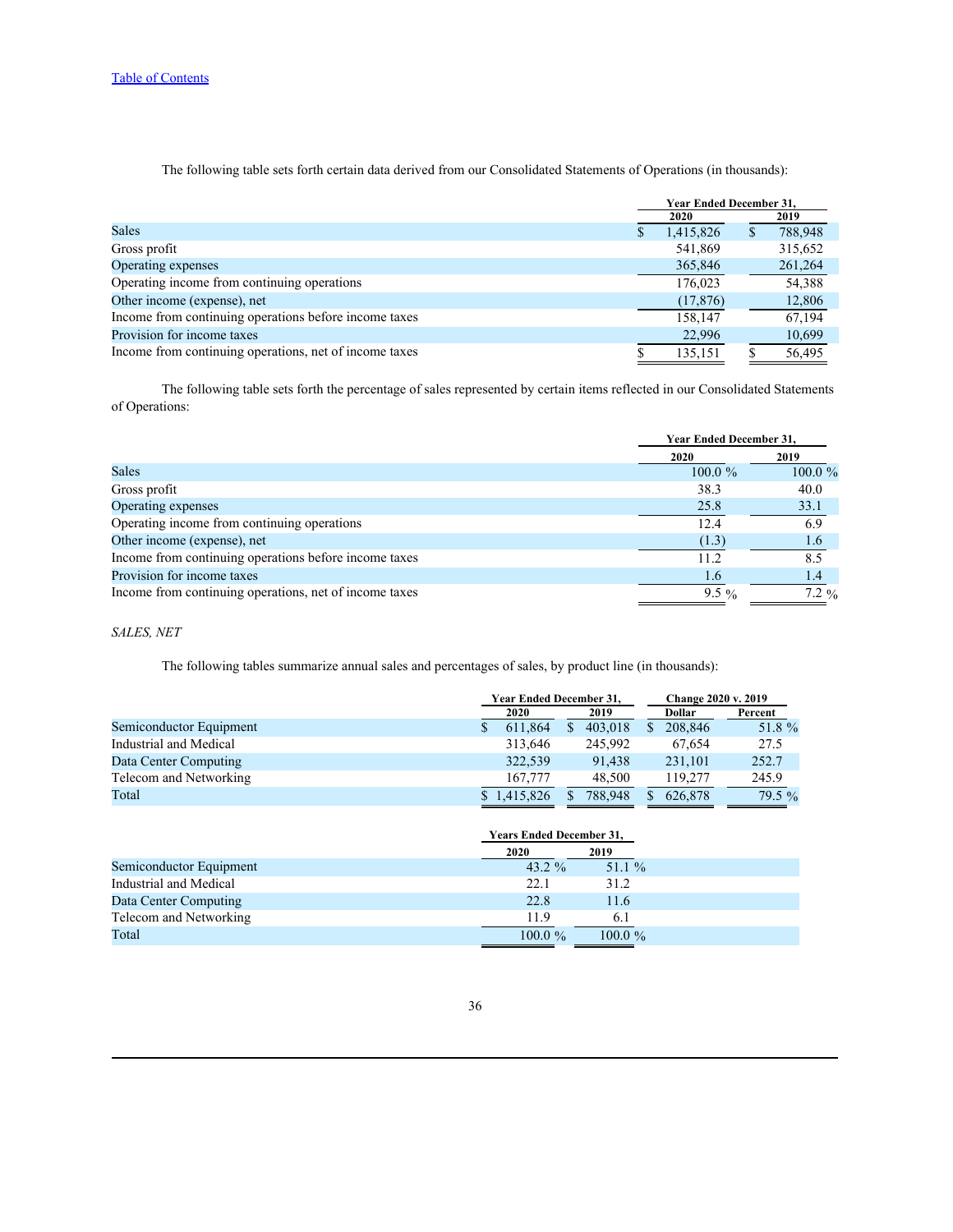### *OPERATING EXPENSE*

The following table summarizes our operating expense as a percentage of sales (in thousands):

|                                      |           | <b>Years Ended December 31.</b> |                      |           |
|--------------------------------------|-----------|---------------------------------|----------------------|-----------|
|                                      | 2020      |                                 | 2019                 |           |
| Research and development             | \$143,961 |                                 | $10.2 \%$ \$ 101,503 | 12.9%     |
| Selling, general, and administrative | 188,590   | 13.3                            | 142,555              | 18.1      |
| Amortization of intangible assets    | 20,129    | 1.4                             | 12,168               | 1.5       |
| Restructuring charges                | 13.166    | 0.9                             | 5,038                | 0.6       |
| Total operating expenses             | \$365,846 |                                 | 25.8 % \$ 261,264    | 33.1 $\%$ |

#### **2020 Results Compared To 2019**

#### *SALES*

Total sales for the year ended December 31, 2020 increased \$626.9 million, or 79.5% to \$1,415.8 million from \$788.9 million for the year ended December 31, 2019. Revenue in 2020 benefited from \$670.8 million in inorganic sales from the acquisition of Artesyn. Organic sales in 2020 increased \$176.4 million primarily due to increased demand in the Semiconductor Equipment market offset by lower sales of our industrial thin film products due to a weaker overall macroeconomic environment and the impact of COVID-19. Sales in 2019 include \$220.3 million in sales from our acquisition of Artesyn.

In 2020, sales to the Semiconductor Equipment market increased \$208.8 million, or 51.8% to \$611.9 million from \$403.0 million in 2019. The increase in sales during 2020 is primarily due to an overall increase in demand for semiconductor equipment used in deposition and etch applications, increasing power content in semiconductor manufacturing tools, and market share gains in RF match and remote plasma sources.

Sales to the Industrial and Medical market increased \$67.7 million, or 27.5% to \$313.6 million in 2020 from \$246.0 million in 2019. Our customers in this market are primarily global and regional original equipment and device manufacturers. Inorganic growth contributed \$97.9 million in 2020, while organic sales in the Industrial and Medical market decreased \$30.3 million, or 17.9%. The increase in inorganic sales is primarily due to inclusion of full year results for Artesyn in 2020 compared to a partial year during 2019. The decrease in organic sales was primarily due to slowing macroeconomic conditions, the impact of COVID-19 on global manufacturing, and lower demand in the consumer hard coating and flat panel display markets impacting our thin film deposition markets, partially offset by growth in medical and other embedded power products.

Sales in the Data Center Computing market were \$322.5 million in 2020 and \$91.4 million in 2019. The increase in Data Center Computing market sales is primarily due to inclusion of full year results for Artesyn in 2020 compared to a partial year during 2019 and revenue increases driven by growth in hyperscale customers and market share gains.

Sales in the Telecom and Networking market were \$167.8 million in 2020 and \$48.5 million in 2019. The increase in telecom and networking sales is due to the addition of new product verticals through inorganic growth. Since early 2019, demand for telecom and networking equipment has been impacted by reduced investment in current generation networks given geopolitical issues, consolidation of network providers, and slowing global growth. Demand in the Telecom and Networking market started to recover in the second half of 2020, and over time 5G infrastructure investments and upgrades to enterprise networks are expected to drive growth in this market.

Sales to Applied Materials, Inc. and Lam Research Corp., our two largest customers, increased \$137.1 million to \$390.1 million, and 27.5% of sales, in 2020 from \$253.0 million, and 32.1% of sales in 2019. Our sales to Applied Materials, Inc. and Lam Research Corp. included sales in the Semiconductor Equipment market, as well as sales in the Industrial and Medical market for equipment used in flat panel displays.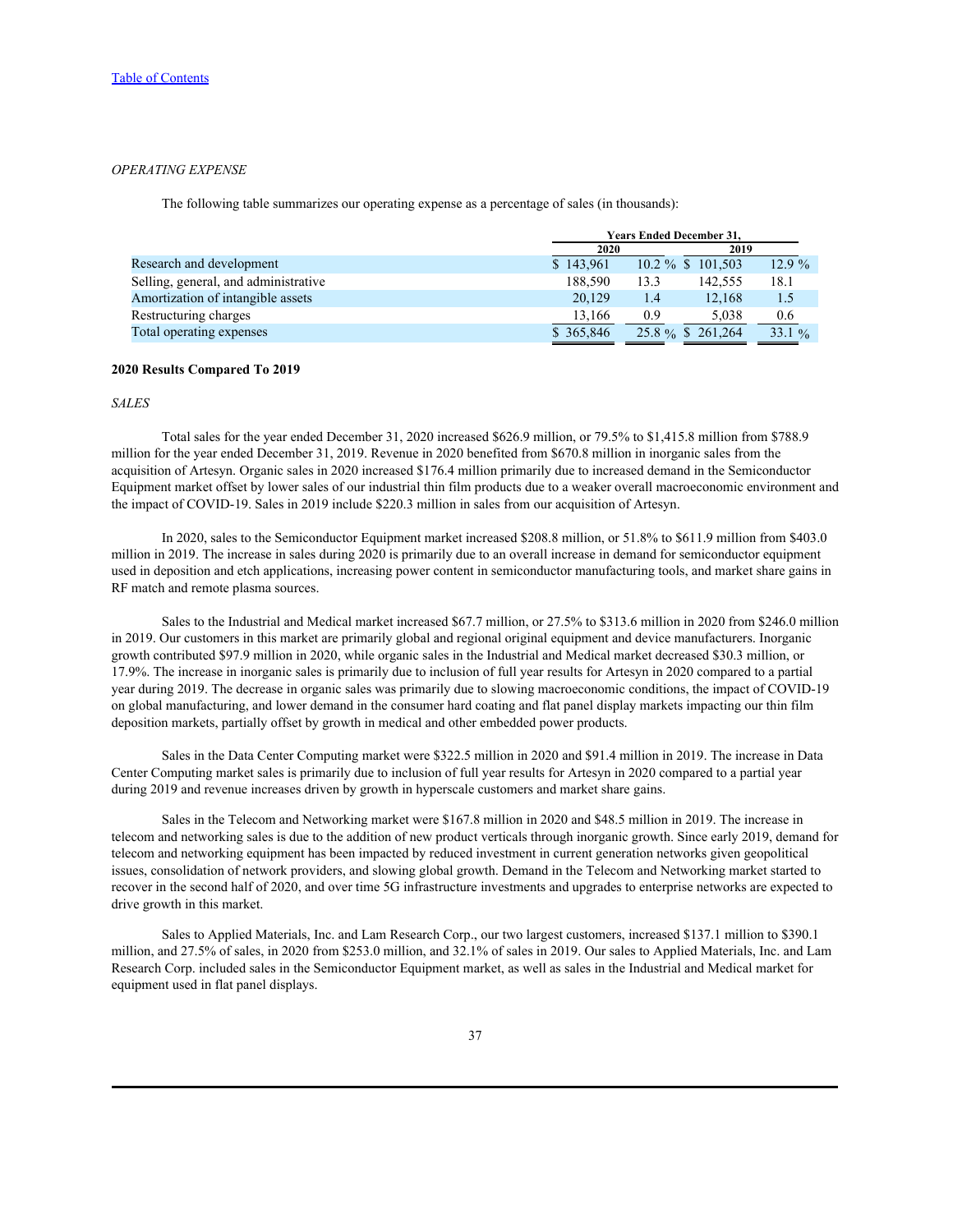### *Backlog*

Our backlog was \$290.7 million on December 31, 2020 as compared to \$258.9 million on December 31, 2019.

#### *GROSS PROFIT*

Gross profit increased \$226.2 million to \$541.9 million, or 38.3%, in 2020 as compared to \$315.7 million, or 40.0%, in 2019. The decrease in gross profit as a percent of revenue is largely related to the mix of embedded power products acquired from Artesyn, which carry a lower gross margin, offset partially by the impact of increased volume from our organic product mix, improvements in material cost, and synergies from the combined company. Gross profit in 2020 includes \$160.8 million from our acquisitions of Artesyn. Gross profit in 2019 includes \$44.8 million associated with our acquisition of Artesyn.

#### *OPERATING EXPENSE*

#### *Research and Development*

We perform research and development ("R&D") of products to develop new or emerging applications, technological advances to provide higher performance, lower cost, or other attributes that we may expect to advance our customers' products. We believe that continued development of technological applications, as well as enhancements to existing products and related software to support customer requirements, are critical for us to compete in the markets we serve. Accordingly, we devote significant personnel and financial resources to the development of new products and the enhancement of existing products, and we expect these investments to continue.

R&D expenses in 2020 increased \$42.5 million to \$144.0 million, from \$101.5 million in 2019, and decreased as a percentage of total revenue to 10.2% in 2020 from 12.9% in 2019. R&D expenses in 2020 include \$47.2 million from our acquisition of Artesyn. R&D expenses in 2019 include \$14.2 million from our acquisition of Artesyn. R&D excluding the acquisition of Artesyn increased \$9.7 million primarily due to increased payroll, consulting and material and supplies costs as we invested in new programs to maintain and increase our technological leadership and provide solutions to our customers' evolving needs.

### *Selling, General and Administrative*

Our selling expenses support domestic and international sales and marketing activities that include personnel, trade shows, advertising, third-party sales representative commissions, and other selling and marketing activities. Our general and administrative expenses support our worldwide corporate, legal, tax, financial, governance, administrative, information systems, and human resource functions in addition to our general management, including acquisition-related activities.

Selling, general and administrative ("SG&A") expenses in 2020 increased \$46.0 million to \$188.6 million from \$142.6 million in 2019 and decreased as a percentage of total revenue to 13.3% in 2020 from 18.1% in 2019. SG&A expenses include \$57.0 million from our acquisition of Artesyn. SG&A expenses in 2019 include \$19.3 million from our acquisition of Artesyn. Organic SG&A expenses increased by \$8.3 million primarily due to increased incentive and stock-based compensation, offset partially by decrease in reserve for credit losses related to prior year credit exposure in the PRC as a result of deferred programs due in part to COVID-19, and lower headcount, professional services, and synergies related to the Artesyn integration.

#### *Amortization of Intangibles*

Amortization expense in 2020 increased \$8.0 million to \$20.1 million from \$12.2 million in 2019. The increase in 2020 is primarily driven by incremental amortization of intangible assets for a full year related to our acquisition of Artesyn.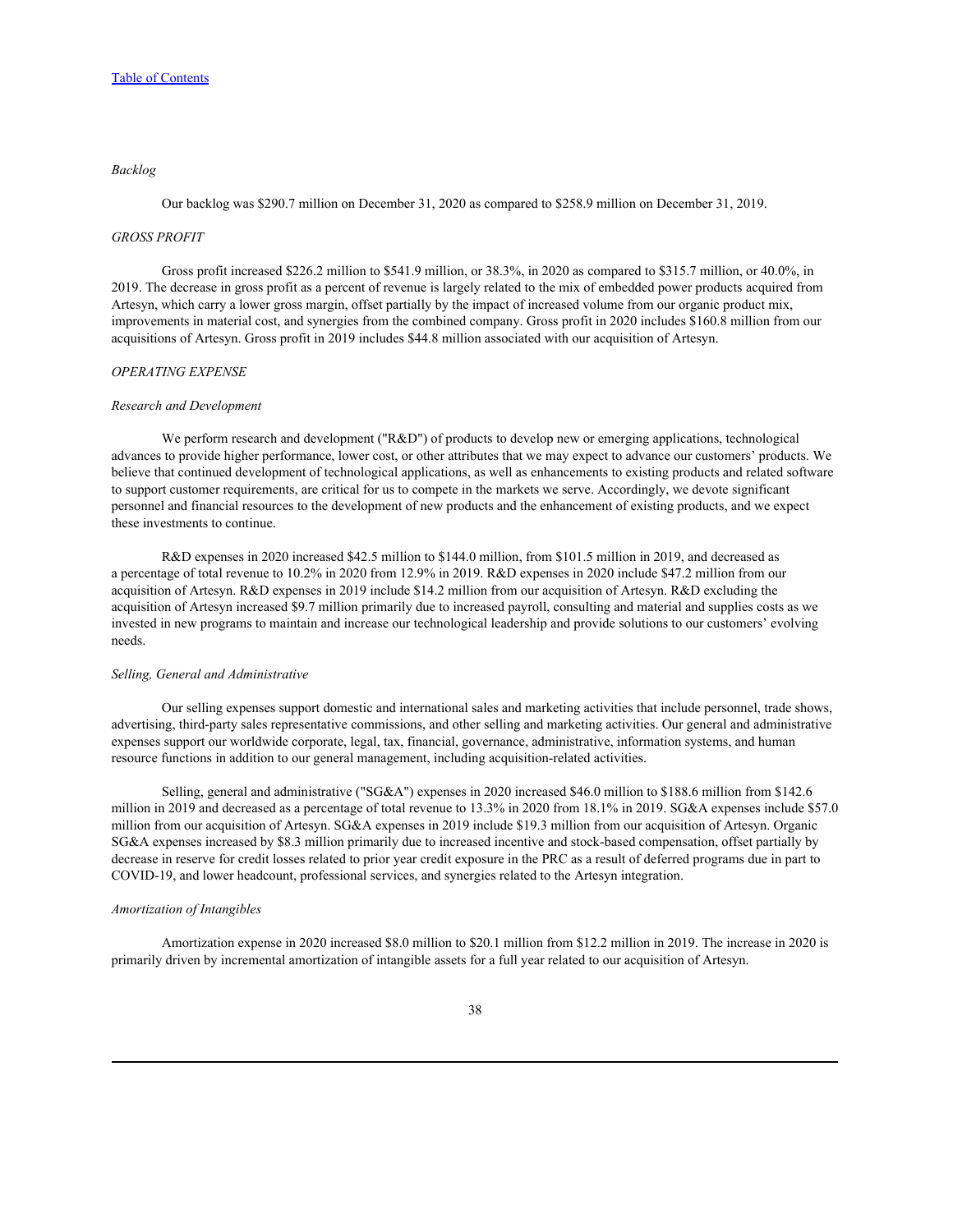#### *Restructuring*

Restructuring charges relate to previously announced management plans to optimize our manufacturing footprint to lowercost regions, improvements in operating efficiencies, and synergies related to acquisitions. For the year ended December 31, 2020, we incurred \$13.2 million in restructuring charges which relate to severance costs for the transition and exit of our facility in Shenzhen, PRC and actions associated with Artesyn synergies. Refer to *Note 14. Restructuring Costs* in Item 8. Financial Statements and Supplementary Data.

### *Other Income (Expense), net*

Other income (expense), net consists primarily of interest income and expense, foreign exchange gains and losses, gains and losses on sales of fixed assets, and other miscellaneous items. Other income (expense), net was (\$17.9) million in 2020, as compared to \$12.8 million in 2019. In May 2019 we sold our central solar inverter repair and service operation and recorded a onetime gain of \$14.8 million. Other income (expense) excluding the effect of the sale of the central inverter service and repair business was (\$2.0) million in 2019. The increase in other income (expense) is primarily due to foreign exchange losses as our exposure to foreign currencies increased with the Artesyn acquisition and higher interest expense related to a full year of interest in 2020 compared to approximately four months interest in the second half of 2019 related to the debt issued in connection with the acquisition of Artesyn.

### *Provision for Income Taxes*

In 2020, we recorded income tax expense for our continuing operations of \$23.0 million or an effective tax rate of 14.5%. Income tax expense in 2019 was \$10.7 million or an effective tax rate of 15.9%. The 2020 effective tax rate differs from the federal statutory rate of 21% primarily due to the benefit of earnings in foreign jurisdictions which are subject to lower tax rates, offset by net U.S. tax on foreign operations and withholding taxes.

#### **Discontinued Operations**

In December 2015, we completed the wind down of engineering, manufacturing, and sales of our solar inverter product line (the "inverter business"). Accordingly, the results of our inverter business have been reflected as "Income (loss) from discontinued operations, net of income taxes" on our Consolidated Statements of Operations for all periods presented herein.

The effect of our sales of the remaining extended inverter warranties to our customers continues to be reflected in deferred revenue in our Consolidated Balance Sheets. Deferred revenue for extended inverter warranties and the associated costs of warranty service will be reflected in Sales and Cost of goods sold, respectively, from continuing operations in future periods in our Consolidated Statements of Operations, as the deferred revenue is earned, and the associated services are rendered. Extended warranties related to the inverter product line are no longer offered.

In May 2019, we divested our grid-tied central solar inverter repair and service operation. In conjunction with the divesture, the initial product warranty for the previously sold grid-tied central solar inverters was transferred to the buyer. Accordingly, a gain of \$8.6 million net of tax expense of \$2.4 million was recognized in Other income (expense), net and Provision (benefit) for income taxes, respectively, in our discontinued operations for the year December 31, 2019. Operating income from discontinued operations for the year ended December 31, 2020 and 2019, also includes the impacts of changes in our estimated product warranty liability, the recovery of accounts receivable and foreign exchange gain or (losses).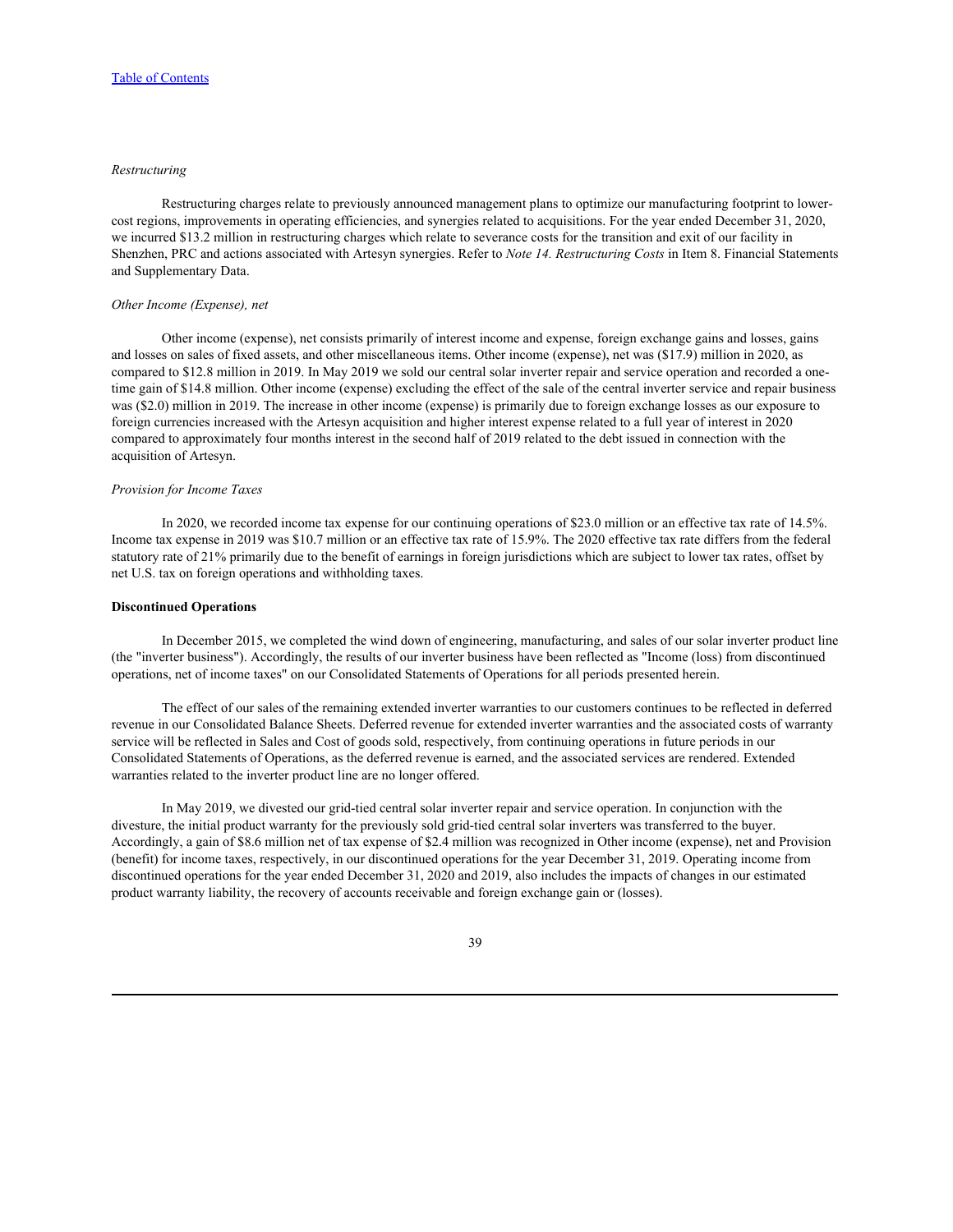Income (loss) from discontinued operations, net of income taxes (in thousands):

| 2020              |  | 2019                            |  |  |  |
|-------------------|--|---------------------------------|--|--|--|
| $-$               |  |                                 |  |  |  |
| $\hspace{0.05cm}$ |  | (901)                           |  |  |  |
| 620               |  | 1,022                           |  |  |  |
| (620)             |  | (121)                           |  |  |  |
| 65                |  | 10,895                          |  |  |  |
| (555)             |  | 10,774                          |  |  |  |
| (134)             |  | 2,294                           |  |  |  |
| (421)             |  | 8,480                           |  |  |  |
|                   |  | <b>Years Ended December 31.</b> |  |  |  |

### **Non-GAAP Results**

Management uses non-GAAP operating income and non-GAAP EPS to evaluate business performance without the impacts of certain non-cash charges and other charges which are not part of our usual operations. We use these non-GAAP measures to assess performance against business objectives, make business decisions, including developing budgets and forecasting future periods. In addition, management's incentive plans include these non-GAAP measures as criteria for achievements. These non-GAAP measures are not in accordance with U.S. GAAP and may differ from non-GAAP methods of accounting and reporting used by other companies. However, we believe these non-GAAP measures provide additional information that enables readers to evaluate our business from the perspective of management. The presentation of this additional information should not be considered a substitute for results prepared in accordance with U.S. GAAP.

The non-GAAP results presented below exclude the impact of non-cash related charges, such as stock-based compensation and amortization of intangible assets. In addition, they exclude discontinued operations and other non-recurring items such as acquisition-related costs and restructuring expenses, as they are not indicative of future performance. The tax effect of our non-GAAP adjustments represents the anticipated annual tax rate applied to each non-GAAP adjustment after consideration of their respective book and tax treatments and effect of adoption of the Tax Act.

#### **Reconciliation of Non-GAAP measure - operating expenses and operating income from continuing operations, excluding certain items (in thousands)**

|                                                            | 2020      | 2019      |
|------------------------------------------------------------|-----------|-----------|
| Gross profit from continuing operations, as reported       | 541,869   | 315,652   |
| Adjustments to gross profit:                               |           |           |
| Stock-based compensation                                   | 567       | 525       |
| Facility expansion, relocation costs and other             | 4,349     | 3,891     |
| Acquisition-related costs                                  | 5,381     | 8,290     |
| Non-GAAP gross profit                                      | 552,166   | 328,358   |
| Non-GAAP gross margin                                      | 39.0%     | 41.6%     |
|                                                            |           |           |
| Operating expenses from continuing operations, as reported | 365,846   | 261,264   |
| Adjustments:                                               |           |           |
| Amortization of intangible assets                          | (20, 129) | (12, 168) |
| Stock-based compensation                                   | (11,705)  | (6,803)   |
| Acquisition-related costs                                  | (10,209)  | (12,002)  |
| Facility expansion, relocation costs and other             | (2,213)   | (948)     |
| Restructuring charges                                      | (13,166)  | (5,038)   |
| Non-GAAP operating expenses                                | 308,424   | 224,305   |
| Non-GAAP operating income                                  | 243,742   | 104,053   |
| Non-GAAP operating margin                                  | 17.2%     | 13.2%     |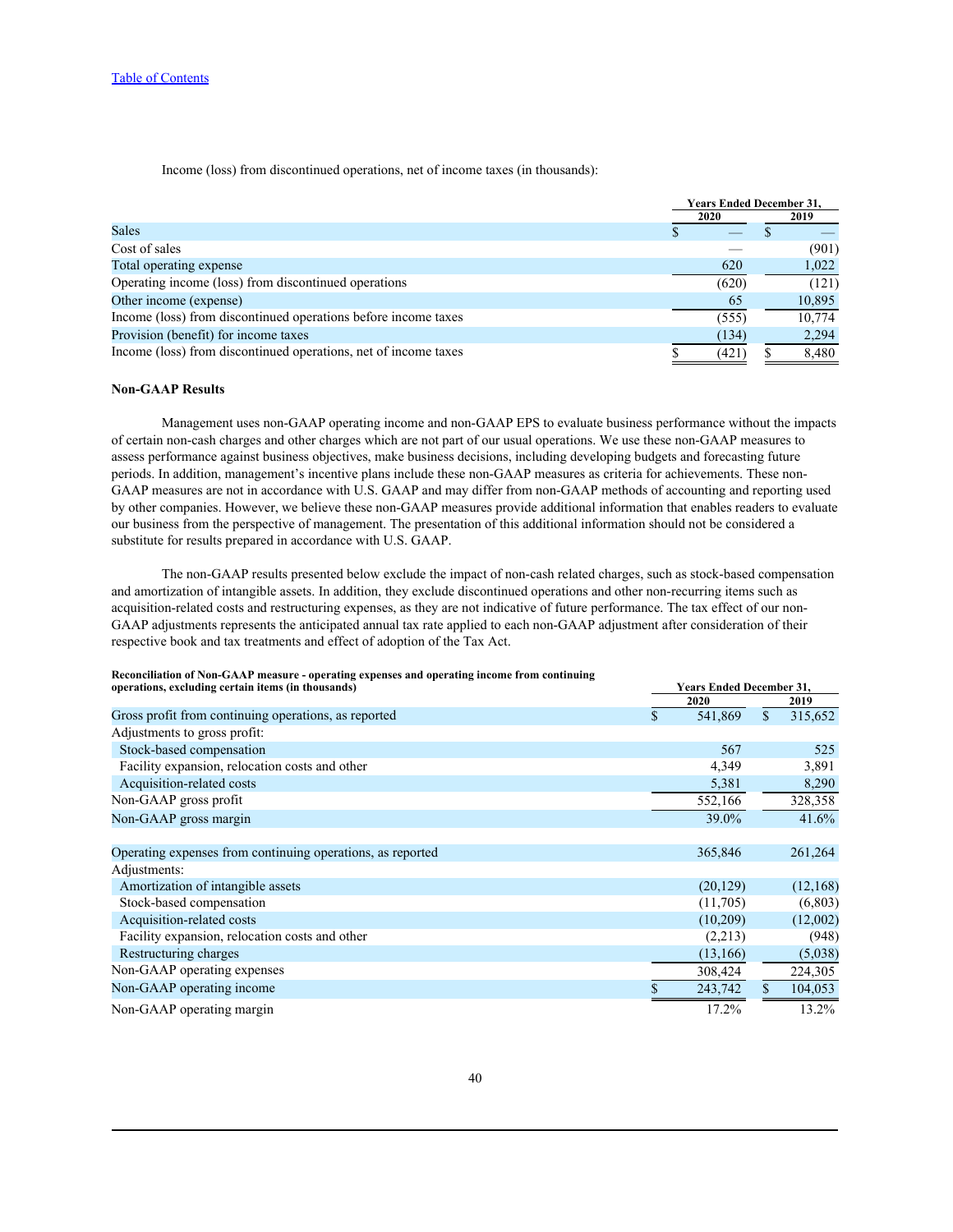| Reconciliation of Non-GAAP measure – income from continuing operations, excluding certain items (in |                                 |           |
|-----------------------------------------------------------------------------------------------------|---------------------------------|-----------|
| thousands)                                                                                          | <b>Years Ended December 31,</b> |           |
|                                                                                                     | 2020                            | 2019      |
| Income from continuing operations, less non-controlling interest, net of income taxes               | 135,096                         | 56,461    |
| Adjustments:                                                                                        |                                 |           |
| Amortization of intangible assets                                                                   | 20,129                          | 12,168    |
| Acquisition-related costs                                                                           | 15,590                          | 20,292    |
| Facility expansion, relocation costs and other                                                      | 6,562                           | 4,838     |
| Restructuring charges                                                                               | 13,166                          | 5,038     |
| Unrealized foreign currency (gain) loss                                                             | 8,384                           |           |
| Acquisition-related and other costs included in Other income (expense), net                         | 716                             | (29)      |
| Central inverter services business sale                                                             | $\qquad \qquad \longleftarrow$  | (13, 737) |
| Tax effect of non-GAAP adjustments                                                                  | (7,611)                         | 3,206     |
| Non-GAAP income, net of income taxes, excluding stock-based compensation                            | 192,032                         | 88,237    |
| Stock-based compensation, net of taxes                                                              | 9,418                           | 5,627     |
| Non-GAAP income, net of income taxes                                                                | 201,450                         | 93,864    |
| Non-GAAP diluted earnings per share                                                                 | 5.23                            | 2.44      |

**Impact of Inflation**

In recent years, inflation has not had a significant impact on our operations. However, we continuously monitor operating price increases, particularly in connection with the supply of component parts used in our manufacturing process. To the extent permitted by competition, we pass increased costs on to our customers by increasing sales prices over time. Sales price increases, however, were not significant in any of the years presented herein.

### **Liquidity and Capital Resources**

#### *Liquidity*

We believe that adequate liquidity and cash generation is important to the execution of our strategic initiatives. Our ability to fund our operations, acquisitions, capital expenditures, and product development efforts may depend on our ability to generate cash from operating activities which is subject to future operating performance, as well as general economic, financial, competitive, legislative, regulatory, and other conditions, some of which may be beyond our control. Our primary sources of liquidity are our available cash, investments, and cash generated from current operations.

On December 31, 2020, we had \$483.0 million in cash, cash equivalents, and marketable securities. We believe that our current cash levels and our cash flows from future operations will be adequate to meet anticipated working capital needs, anticipated levels of capital expenditures, and contractual obligations for the next twelve months.

On December 31, 2020, we had \$179.6 million in cash, cash equivalents, and marketable securities held by foreign subsidiaries. As a result of the recent Tax Act, we have provided for U.S. tax on certain foreign unremitted earnings. Accordingly, cash related to these unremitted earnings could be repatriated to the U.S. with minimal additional taxes. Additional taxes would include foreign withholding taxes and U.S. state income taxes. During 2018 and 2019, the Company changed its policy regarding indefinite investment of unremitted earnings and recognized the tax expense associated with this change in election. Consistent with the Company's capital deployment initiatives, the Company intends to utilize foreign cash to expand our operations through internal growth and strategic acquisitions, provide for service of existing debt, and opportunistically return cash to stockholders.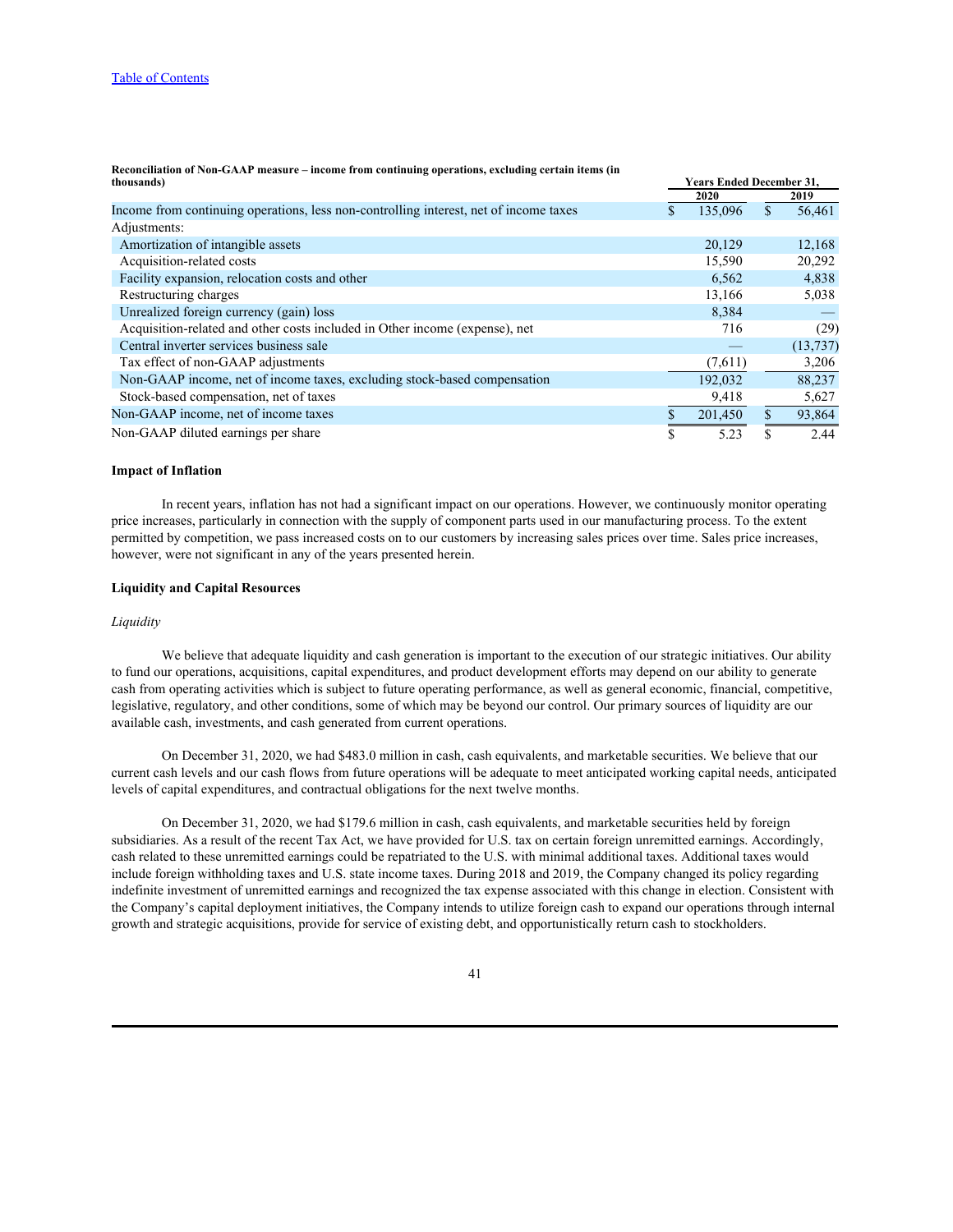### *Credit Facility*

In connection with the acquisition of Artesyn in 2019, the Company entered into a credit agreement ("Credit Agreement") that provided aggregate financing of \$500.0 million, consisting of a \$350.0 million senior unsecured term loan facility (the "Term Loan Facility") and a \$150.0 million senior unsecured revolving facility ("Revolving Facility"). Both the Term Loan Facility and Revolving Facility mature on September 10, 2024. On December 31, 2020, we had \$150.0 million in available funding under the Revolving Facility. See *Note 21. Credit Facility* in Part II, Item 8 "Financial Statements and Supplemental Data" for additional information.

### *Dividends*

We have not declared or paid any cash dividends on our capital stock in our history as a public company. However, on December 15, 2020, our Board approved the initiation of a cash dividend program under which we intend to pay a regular quarterly dividend of \$0.10 per share, starting in the first quarter of 2021. On February 1, 2021, the Board declared a quarterly dividend of \$0.10 per share payable to shareholders of record as of February 22, 2021. Future dividend payments are subject to approval by the Board.

#### *Share Repurchase*

On December 18, 2019, the Board authorized to remove the expiration date to the Company's common stock share repurchase program and increase the authorized amount by \$25.1 million, which increased the. authorization to repurchase shares up to a total of \$50.0 million. As of December 31, 2020, a total of \$38.4 million remained available for future share repurchases. During the year ended December 31, 2020, we repurchased 244 thousand shares for \$11.6 million at an average price of \$47.75 per share. There were no share repurchases during the year ended December 31, 2019.

#### *Cash Flows*

A summary of our cash from operating, investing, and financing activities is as follows (in thousands):

|                                                                 | <b>Years Ended December 31,</b> |            |
|-----------------------------------------------------------------|---------------------------------|------------|
|                                                                 | 2020                            | 2019       |
| Net cash from operating activities from continuing operations   | 202,159                         | 47,899     |
| Net cash from operating activities from discontinued operations | (923)                           | 493        |
| Net cash from operating activities                              | 201,236                         | 48,392     |
| Net cash from investing activities from continuing operations   | (42, 840)                       | (393, 847) |
| Net cash from financing activities from continuing operations   | (29,612)                        | 338,840    |
| Effect of currency translation on cash                          | 5,143                           | (1,496)    |
| Increase (decrease) in cash and cash equivalents                | 133.927                         | (8,111)    |
| Cash and cash equivalents, beginning of period                  | 346,441                         | 354,552    |
| Cash and cash equivalents, end of period                        | 480,368                         | 346,441    |

#### *Net cash from operating activities*

Net cash from operating activities in 2020 was \$201.2 million, an increase of \$152.8 million, or 315.7% compared to \$48.4 million in 2019. The increase in net cash from operating activities was primarily due to overall increases in sales and net income.

Net cash from operating activities in the fourth quarter and full year of 2019 was impacted by net payments for acquisition related activities and assumed liabilities of approximately (\$27.0) million, partially offset by receipt of approximately \$10.0 million in cash related to the transfer of inventory and other current assets to Smart Global Holdings, Inc. in connection with the completion of the pre-acquisition carve-out of Artesyn's embedded computing business.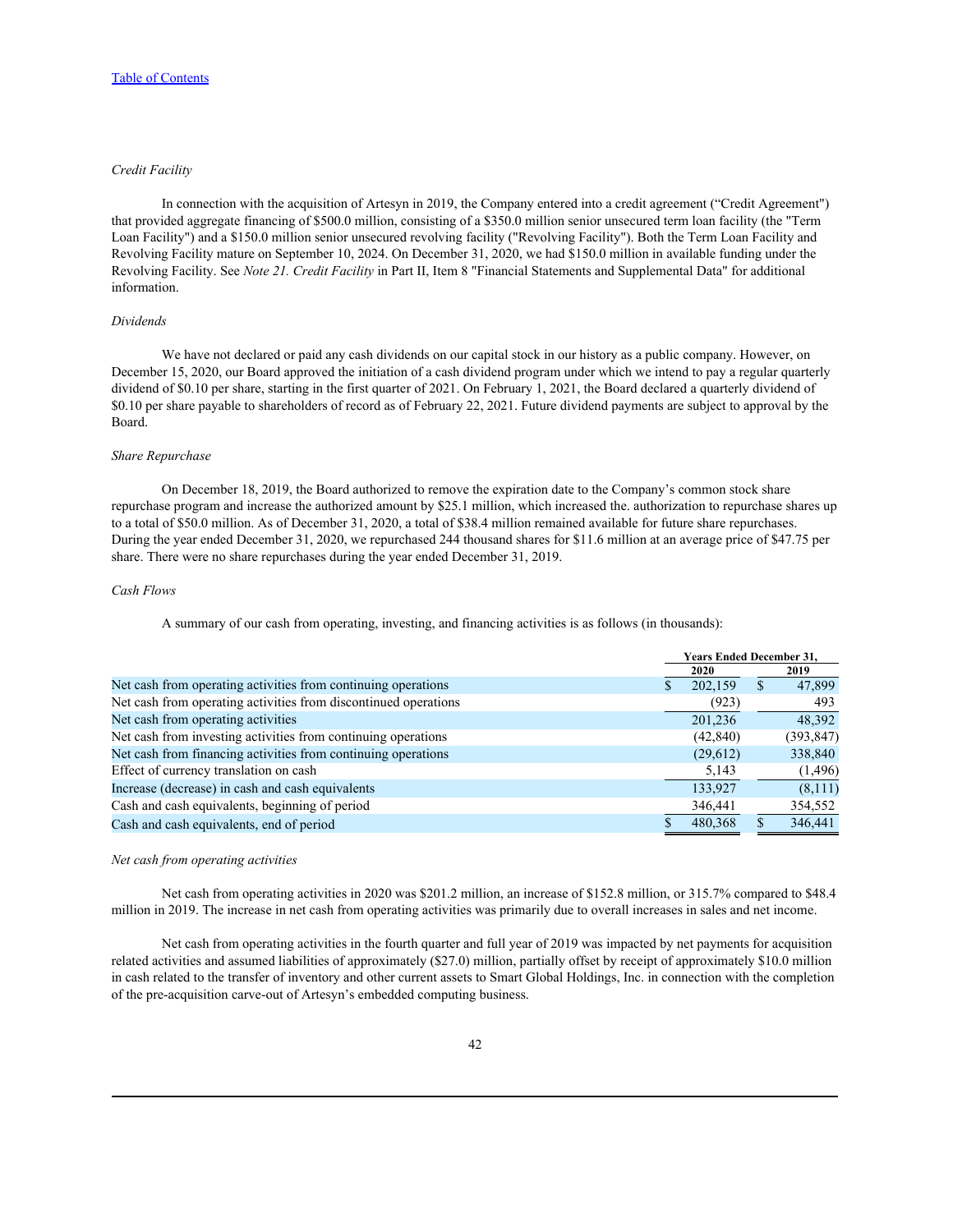### *Net cash from investing activities*

Net cash from investing activities in 2020 was (\$42.8) million, compared to (\$393.8) million in 2019. Net cash from investing activities in 2020 includes (\$36.5) million in purchases of property and equipment as we invested in our manufacturing footprint and capacity, and (\$5.5) million related to business acquisitions. Net cash from investing activities in 2019 includes (\$366.1) million associated with the acquisition of Artesyn.

### *Net cash from financing activities*

Net cash from financing activities in 2020 was (\$29.6) million, which consists primarily of (\$17.5) million in principal repayments on our Term Loan Facility and (\$11.6) million in stock repurchases. The net cash from financing activities in 2019 was \$338.8 million which included the effect of cash proceeds of \$350.0 million, net of financing costs of (\$2.5) million, from our Term Loan Facility, partially offset by (\$8.8) million in principal repayments.

#### **Off-Balance Sheet Arrangements**

As of December 31, 2020, we did not have any off-balance sheet arrangements, as defined in Item 303(a)(4)(ii) of Regulation S-K.

### **Contractual Obligations**

The following table sets forth our future payments due under contractual obligations as of December 31, 2020 (in thousands):

|                                            |              | Less than |           |           | More<br>than 5                 |
|--------------------------------------------|--------------|-----------|-----------|-----------|--------------------------------|
|                                            | <b>Total</b> | l vear    | 1-3 years | 3-5 years | years                          |
| Debt obligations <sup>(1)</sup>            | 323,750      | 17,500    | 35,000    | 271,250   |                                |
| Interest payments associated with debt     |              |           |           |           |                                |
| obligations <sup>(1)</sup>                 | 13,956       | 4,038     | 7,478     | 2,440     | $\overbrace{\hspace{25mm}}^{}$ |
| Operating lease obligations <sup>(2)</sup> | 148,471      | 21,916    | 30,397    | 22,936    | 73,222                         |
| Purchase obligations $(3)$                 | 191,765      | 191,205   | 560       |           |                                |
| Income tax obligations $(4)$               | 10,608       | 1,117     | 3,211     | 6,280     | $\overline{\phantom{m}}$       |
| Pension funding commitment <sup>(5)</sup>  | 60,701       | 2,255     | 4,156     | 5,192     | 49,098                         |
| Total                                      | 749,251      | 238,031   | 80,802    | 308,098   | 122,320                        |
|                                            |              |           |           |           |                                |

(1) Our debt obligations consist of principal and interest repayments due on our Credit Facility based on current interest rates.

(2) Amounts represent the minimum contractual cash commitments, including the effects of fixed rental escalation clauses and deferred rent, exclusive of certain contingent rents that are not determinable for future periods.

(3) Our purchase obligations consist of purchase commitments with various manufacturing suppliers to ensure the availability of components.

(4) Income tax obligations are a result of the Tax Act and include a transition tax on unremitted foreign earnings and profits, of which we have elected to pay the estimated amount over an eight-year period.

(5) Our pension funding commitments represent the amounts that we are required to pay to fund our pension plan obligations.

### **Recent Accounting Pronouncements**

From time to time, the Financial Accounting Standards Board ("FASB") or other standards setting bodies issue new accounting pronouncements. Updates to the FASB Accounting Standards Codification ("ASC") are communicated through issuance of an Accounting Standards Update ("ASU"). Unless otherwise discussed, we believe that the impact of recently issued guidance, whether adopted or to be adopted in the future, is not expected to have a material impact on our consolidated financial statements upon adoption.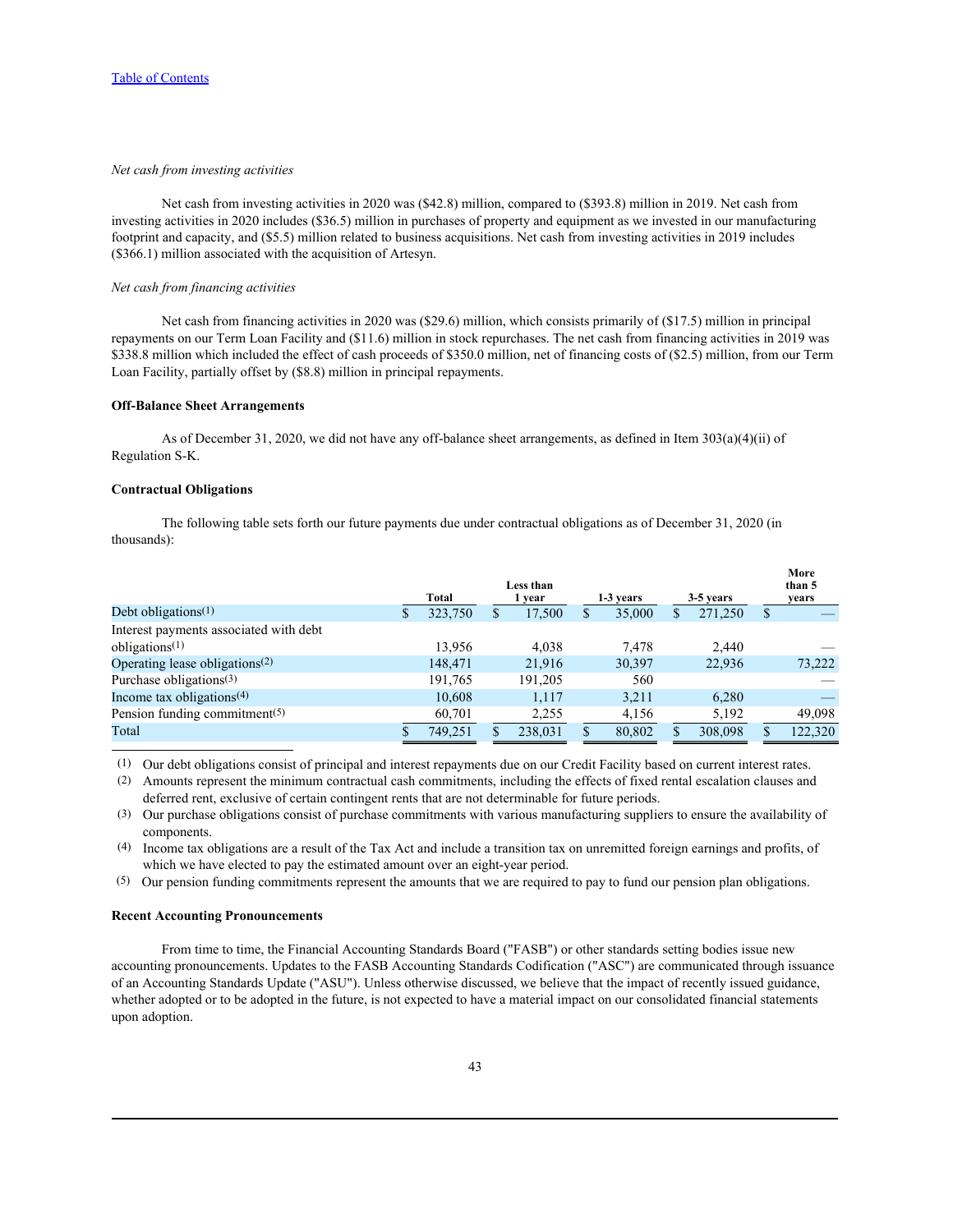To understand the impact of recently issued guidance, whether adopted or to be adopted, please review the information provided in *Note 1. Operations and Summary of Significant Accounting Policies and Estimates* in Part II, Item 8 "Financial Statements and Supplementary Data."

### **ITEM 7A. QUANTITATIVE AND QUALITATIVE DISCLOSURES ABOUT MARKET RISK**

#### **Market Risk and Risk Management**

In the normal course of business, we have exposures to interest rate risk from our investments, credit facility, and foreign exchange rate risk related to our foreign operations and foreign currency transactions.

### **Interest Rate Risk**

Our market risk exposure relates to changes in interest rates in our investment portfolio and credit facility. We generally place our investments with high-credit quality issuers and by policy are averse to principal loss and seek to protect and preserve our invested funds by limiting default risk, market risk, and reinvestment risk.

As of December 31, 2020, our investments consisted primarily of certificates of deposit with maturity of less than one year. As a measurement of the sensitivity of our portfolio and if our investment portfolio balances remain constant, a hypothetical decrease of 100 basis points (1%) in interest rates would decrease annual pre-tax earnings by a nominal amount.

As of December 31, 2020, we had \$323.8 million of borrowings under our Credit Facility at a rate based on a reserve adjusted Eurodollar Rate or a Base Rate plus an applicable margin. Our quarterly commitments of interest payments are impacted by an increase or decrease of interest rate fluctuations.

In April 2020, the Company executed interest rate swap contracts with independent financial institutions to partially reduce the variability of cash flows in LIBOR indexed debt interest payments on our Term Loan Facility (under the Company's existing Credit Agreement dated as of September 10, 2019). These transactions are accounted for as cash flow hedging instruments.

The interest rate swap contracts fixed 85% of the outstanding principal balance on our term loan to a total interest rate of 1.271%. This is comprised of 0.521% average fixed rate per annum in exchange for a variable interest rate based on one-month USD-LIBOR-BBA plus the credit spread in the Company's existing Credit Agreement, which is 75 basis points at current leverage ratios.

If our \$323.8 million in borrowings had been outstanding for the full year ended December 31, 2020, a hypothetical increase of 100 basis points (1%) in interest rates would increase our commitments by \$3.2 million.

#### **Foreign Currency Exchange Rate Risk**

We are impacted by changes in foreign currency exchange rates through sales and purchasing transactions when we sell products and purchase materials in currencies different from the currency in which product and manufacturing costs were incurred. The functional currencies of our worldwide facilities primarily include the USD, EUR, KRW, TWD, ILS, GBP, and CNY. Our purchasing and sales activities are primarily denominated in the USD, JPY, EUR, and CNY. We may be impacted by changes in the relative buying power of our customers, which may impact sales volumes either positively or negatively. As these currencies fluctuate against each other, and other currencies, we are exposed to foreign currency exchange rate risk on sales, purchasing transactions and labor.

Acquisitions are a large component of our capital deployment strategy. A significant number of acquisition target opportunities are located outside the U.S. and their value may be denominated in foreign currency. Changes in exchange rates therefore may have a material impact on their valuation in USD and may impact our view of their attractiveness.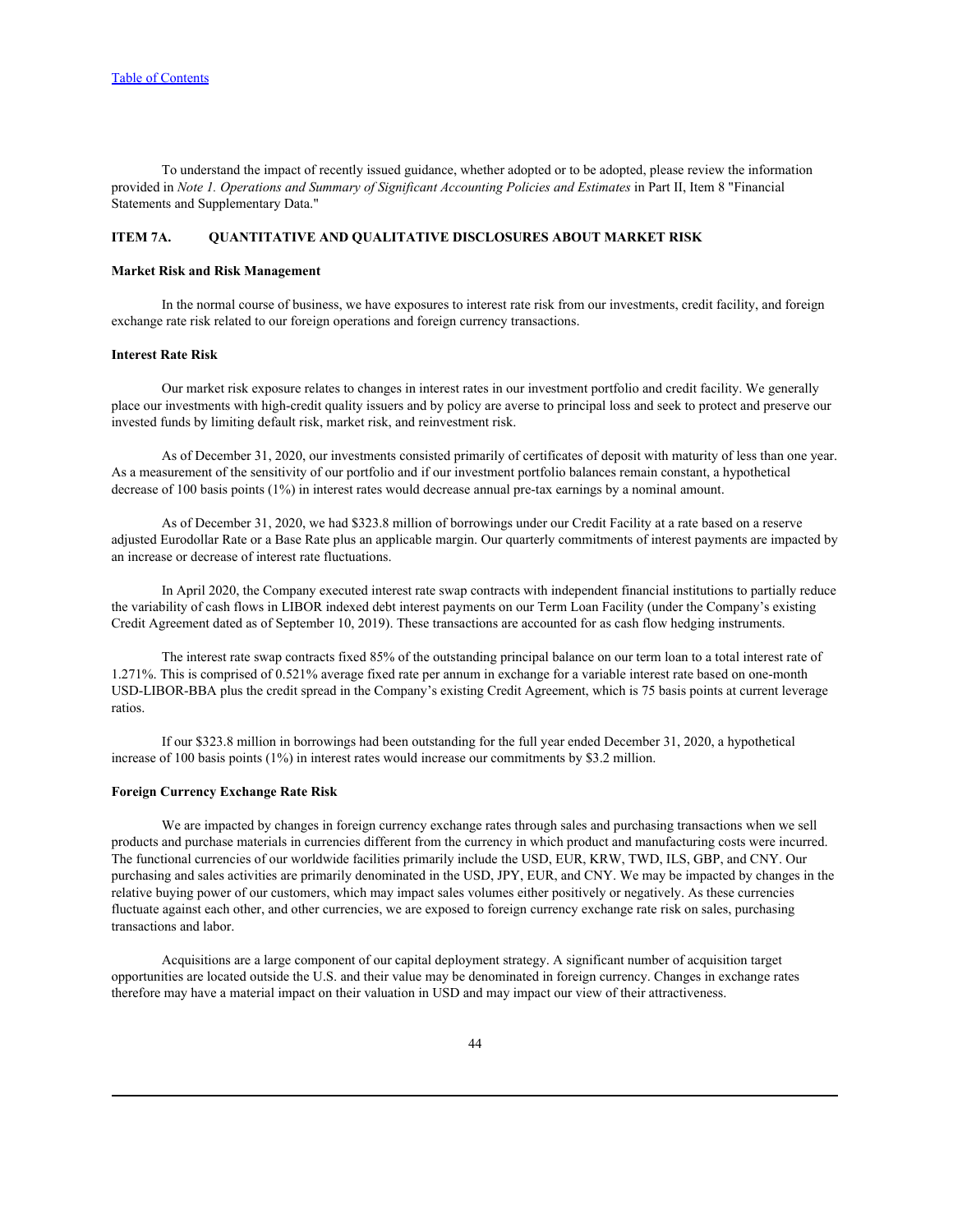From time to time, we may enter into foreign currency exchange rate contracts to hedge against changes in foreign currency exchange rates on assets and liabilities expected to be settled at a future date, including foreign currency, which may be required for a potential foreign acquisition. Market risk arises from the potential adverse effects on the value of derivative instruments that result from a change in foreign currency exchange rates. We may enter into foreign currency forward contracts to manage the exchange rate risk associated with intercompany debt denominated in nonfunctional currencies. We minimize our market risk applicable to foreign currency exchange rate contracts by establishing and monitoring parameters that limit the types and degree of our derivative contract instruments. We enter into derivative contract instruments for risk management purposes only. We do not enter into or issue derivatives for trading or speculative purposes.

Our reported financial results of operations, including the reported value of our assets and liabilities, are also impacted by changes in foreign currency exchange rates. Assets and liabilities of substantially all of our subsidiaries outside the U.S. are translated at period end rates of exchange for each reporting period. Operating results and cash flow statements are translated at weighted-average rates of exchange during each reporting period. Although these translation changes have no immediate cash impact, the translation changes may impact future borrowing capacity, and overall value of our net assets.

Currency exchange rates vary daily and often one currency strengthens against the USD while another currency weakens. Because of the complex interrelationship of the worldwide supply chains and distribution channels, it is difficult to quantify the impact of a change in one or more particular exchange rates.

### **Effect of currency translation on cash**

The effect of foreign currency translations on cash had a \$5.1 million favorable impact for the year ended December 31, 2020 compared to a \$1.5 million unfavorable impact for the year ended December 31, 2019. Our foreign operations primarily sell product and incur expenses in the related local currency. Exchange rate fluctuations could require us to increase prices to foreign customers, which could result in lower net sales by us to such customers. Alternatively, if we do not adjust the prices for our products in response to unfavorable currency fluctuations, our results of operations could be adversely impacted. The functional currencies of our worldwide operations include U.S. dollar ("USD") and the currencies noted in the table below. Our purchasing and sales activities are primarily denominated in USD, CNY, EUR, and JPY.

The change in these key currency rates are as follows:

|                          |                | <b>Years Ended December 31.</b> |           |
|--------------------------|----------------|---------------------------------|-----------|
| From                     | T <sub>0</sub> | <b>2020</b>                     | 2019      |
| Canadian Dollar (CAD)    | <b>USD</b>     | $2.2\%$                         | 4.7 $%$   |
| Swiss Franc (CHF)        | <b>USD</b>     | $9.6\%$                         | $1.7\%$   |
| Chinese Yuan (CNY)       | <b>USD</b>     | $6.7\%$                         | $(1.3)\%$ |
| Danish Krone (DKK)       | <b>USD</b>     | $9.8 \%$                        | $(2.1)\%$ |
| Euro (EUR)               | <b>USD</b>     | $9.4\%$                         | $(2.0)\%$ |
| Pound Sterling (GBP)     | <b>USD</b>     | $3.5 \%$                        | $3.5 \%$  |
| Israeli New Shekel (ILS) | <b>USD</b>     | $7.6\%$                         | $8.5\%$   |
| India Rupee (INR)        | <b>USD</b>     | $(2.4)\%$                       | $(2.5)\%$ |
| Japanese Yen (JPY)       | <b>USD</b>     | 5.3 $%$                         | $1.2 \%$  |
| South Korean Won (KRW)   | <b>USD</b>     | 6.3 $%$                         | $(3.6)\%$ |
| Philippine Peso (PHP)    | <b>USD</b>     | 5.6 $%$                         | $3.5 \%$  |
| Singapore Dollar (SGD)   | <b>USD</b>     | $1.8 \%$                        | $1.3\%$   |
| New Taiwan Dollar (TWD)  | <b>USD</b>     | $6.7\%$                         | $N/A$ %   |
|                          |                |                                 |           |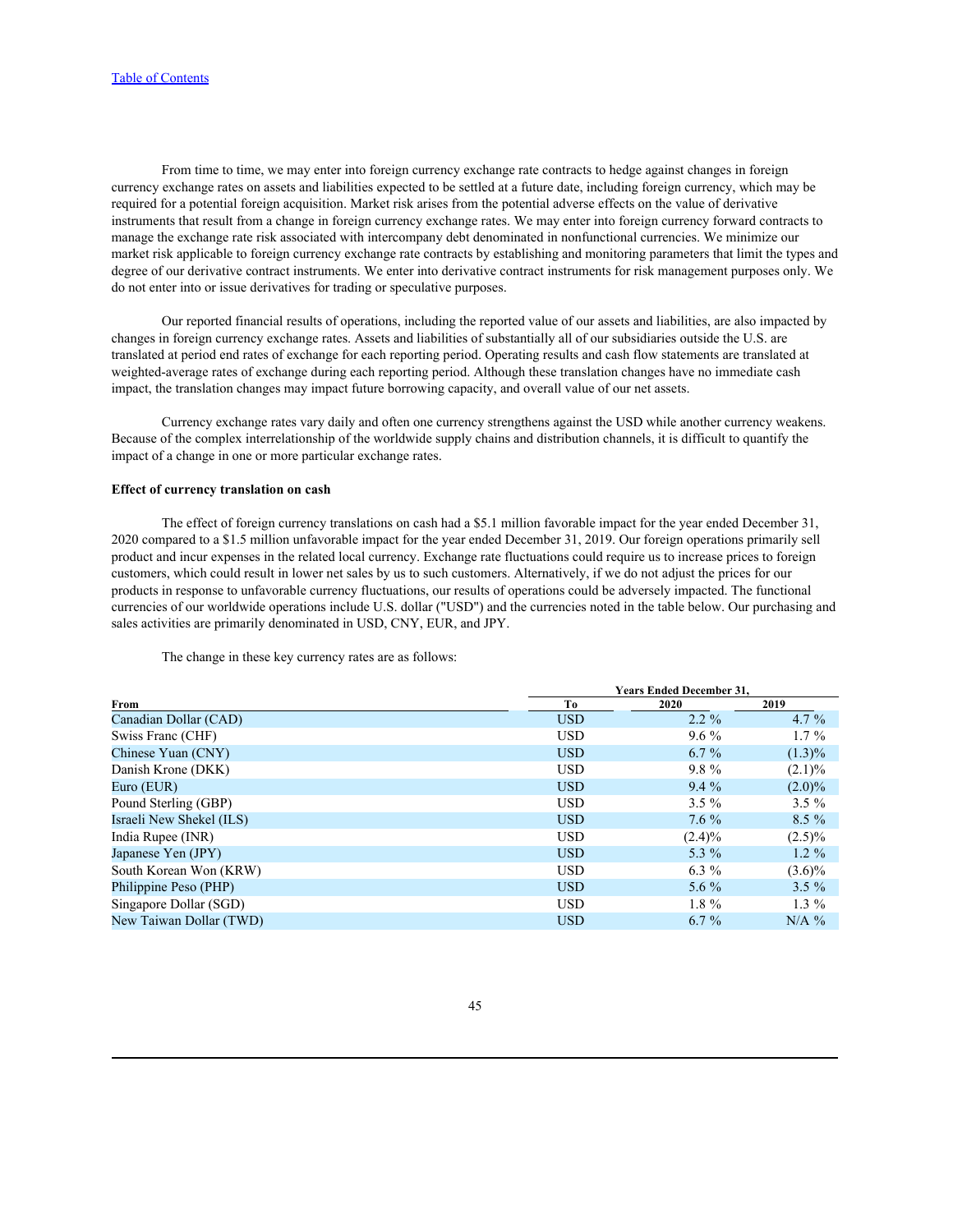# **ITEM 8. FINANCIAL STATEMENTS AND SUPPLEMENTARY DATA**

## **INDEX TO CONSOLIDATED FINANCIAL STATEMENTS**

| 47 |  |
|----|--|
| 49 |  |
| 50 |  |
| 51 |  |
|    |  |
|    |  |
| 54 |  |
|    |  |
|    |  |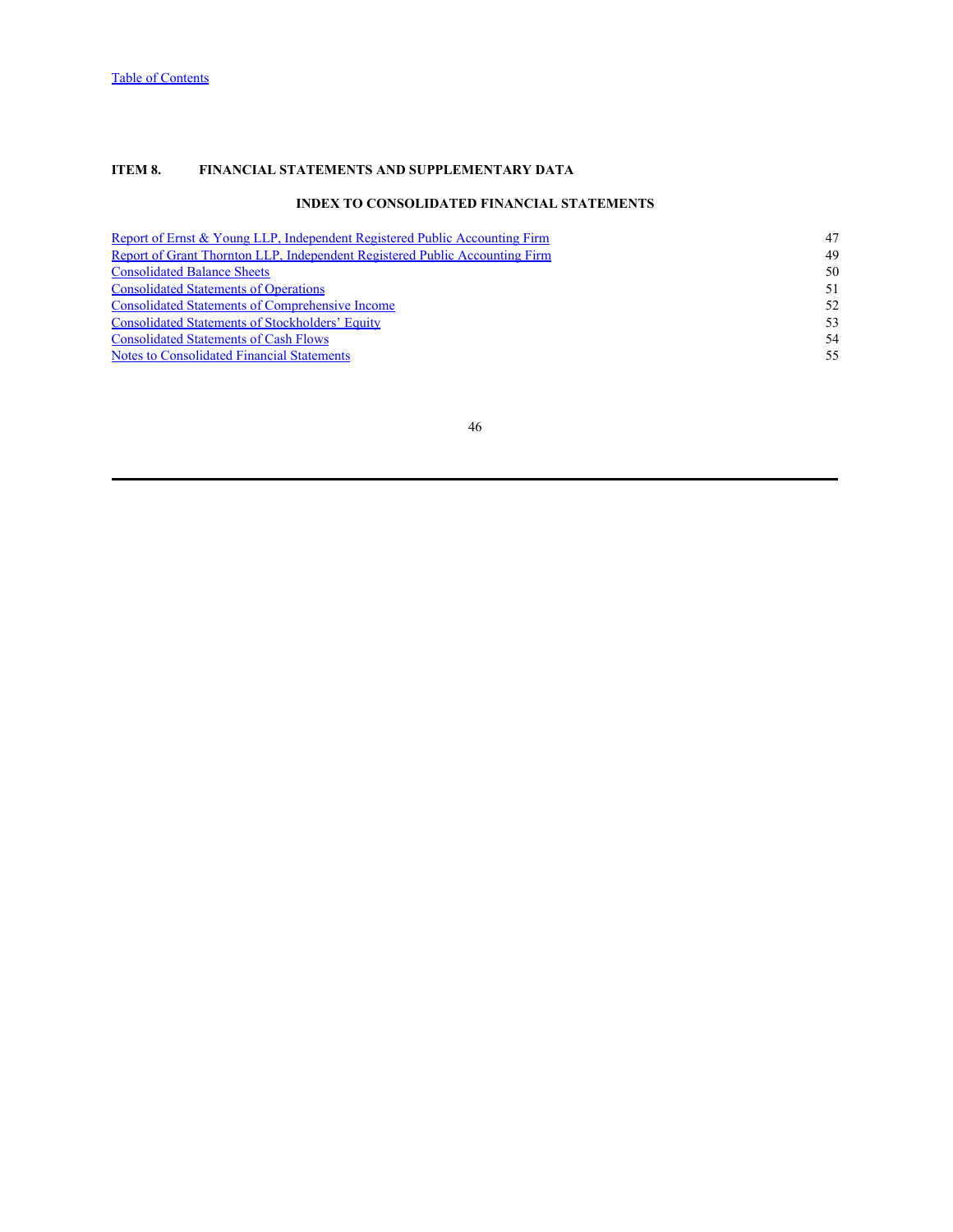### **Report of Independent Registered Public Accounting Firm**

<span id="page-46-0"></span>To the Stockholders and the Board of Directors of Advanced Energy Industries, Inc.

#### **Opinion on the Financial Statements**

Contents<br> **Report of Independent Registered Public Accounting Firm**<br> **on the Financial Statements**<br> **on the Financial Statements**<br>
We have audited the accompanying consolidated balance sheets of Advanced Energy Industries, of December 31, 2020 and 2019, the related consolidated statements of operations, comprehensive income, stockholders' equity and cash flows for each of the two years in the period ended December 31, 2020, and the related notes (collectively referred to as the "consolidated financial statements"). In our opinion, the consolidated financial statements present fairly, in all material respects, the financial position of the Company at December 31, 2020 and 2019, and the results of its operations and its cash flows for each of the two years in the period ended December 31, 2020, in conformity with U.S. generally accepted accounting principles. **Example 18**<br> **Report of Independent Registered Public Accounting Firm**<br> **on the Finnarial Statements** of Advanced Faregy Industries, Inc.<br>
We have audited the accompanying consolidated balance sheets of Advanced Energy In

States) (PCAOB), the Company's internal control over financial reporting as of December 31, 2020, based on criteria established in Internal Control-Integrated Framework issued by the Committee of Sponsoring Organizations of the Treadway Commission (2013 framework) and our report dated February 23, 2021 expressed an unqualified opinion thereon.

#### **Basis for Opinion**

These financial statements are the responsibility of the Company's management. Our responsibility is to express an opinion on the Company's financial statements based on our audit. We are a public accounting firm registered with the PCAOB and are required to be independent with respect to the Company in accordance with the U.S. federal securities laws and the applicable rules and regulations of the Securities and Exchange Commission and the PCAOB.

We conducted our audit in accordance with the standards of the PCAOB. Those standards require that we plan and perform the audit to obtain reasonable assurance about whether the financial statements are free of material misstatement, whether due to error or fraud. Our audit included performing procedures to assess the risks of material misstatement of the financial statements, whether due to error or fraud, and performing procedures that respond to those risks. Such procedures included examining, on a test basis, evidence regarding the amounts and disclosures in the financial statements. Our audit also included evaluating the accounting **Points Suchholders and the Boott of Distrement Reportered Public Accounting tifien<br>
Option on the Financial Statements<br>
Option on the Financial Statements<br>
of Discorder 11, 2003 and 2019 the related convolutional shateme** statements. We believe that our audit provides a reasonable basis for our opinion. **Option on the Financial Statements**<br>
We there and/ind the necessary ing correlational hatment selects of Advanced length particular (Figures 1, 2000 and 2019, the related consolidated attachments of operations, emptthem Optimin on the Financial Material to the statements of Arbunea consolidated financial to the consolidated financial statements of operations, correspondently in 2010, and the collecter big are considered to the consolidat

### **Critical Audit Matter**

The critical audit matter communicated below is a matter arising from the current period audit of the consolidated financial complex judgments. The communication of the critical audit matter does not alter in any way our opinion on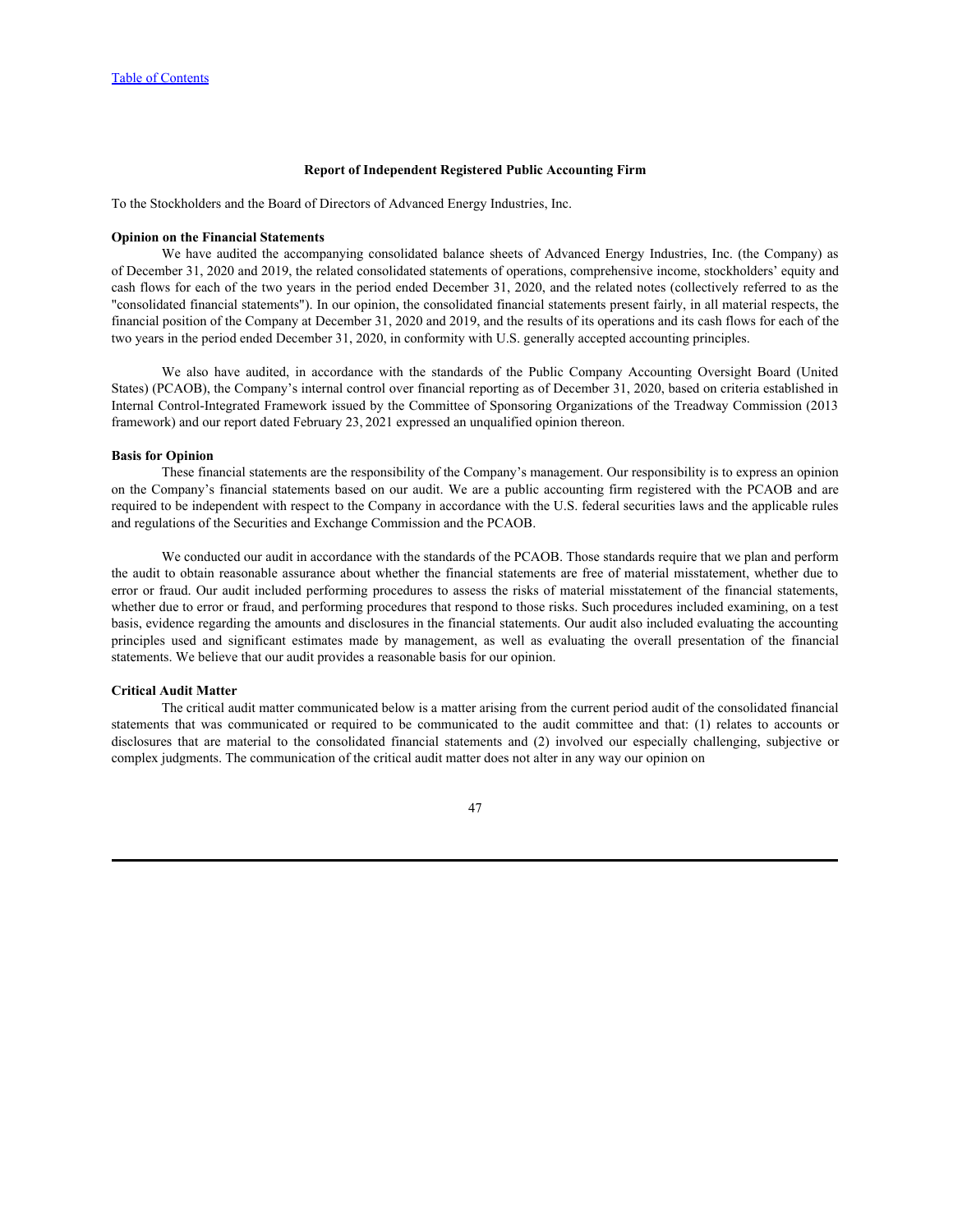the consolidated financial statements, taken as a whole, and we are not, by communicating the critical audit matter below, providing a separate opinion on the critical audit matter or on the accounts or disclosures to which it relates.

#### *Accounting for income taxes*

*Description of the* As described in Notes 1 and 5 to the consolidated financial statements, the Company is subject to income *Matter* taxes in the U.S. and numerous foreign jurisdictions, which affect the Company's provision for income ial statements, taken as a whole, and we are not, by communicating the critical audit matter below, providing<br>e critical audit matter or on the accounts or disclosures to which it relates.<br>Accounting for income taxes<br>As de taxes. Specifically, the Company is entitled to claim US foreign tax credits for taxes paid in international ial statements, taken as a whole, and we are not, by communicating the critical audit matter below, providing<br>e critical audit matter or on the accounts or disclosures to which it relates.<br>Accounting for income taxes<br>as th (GILTI) earned by foreign subsidiaries. For the year ended December 31, 2020, the Company's provision for income taxes was \$23.0 million. ial statements, taken as a whole, and we are not, by communicating the critical audit matter below, providing<br>e critical audit matter or on the accounts or disclosures to which it relates.<br>Accounting for income taxes<br>escri al statements, taken as a whole, and we are not, by communicating the critical and<br>it matter below, providing the tritical and its of the relevant of the<br>Accounting for income taxes<br>As described in Notes 1 and 5 to the con and statements, taken as a whole, and we are not, by communicating the critical audit matter below, providing<br>e critical audit matter or on the accounts or disclosures to which it relates.<br>Accounting for income taxes<br>Accou ind statements, taken as a whole, and we are not, by communicating the critical audit matter below, providing<br>electrical audit matter or on the accounts or disclosures to which it relates.<br>Accounting for income taxes<br>Asses

application of these interpretations to the calculation of the foreign tax credits and GILTI is highly complex.

*How We Addressed* We obtained an understanding, evaluated the design and tested the operating effectiveness of the controls *the Matter in Our* over the Company's accounting for income taxes. For example, we tested controls over management's *Audit* identification and assessment of changes in applicable tax regulations. We also tested controls over the calculation of the foreign tax credits and GILTI, including review of the completeness and accuracy of the inputs and underlying data.

al statements, taken as a whole, and we are not by communicating the critical audit matter below, providing<br>electrical audit matter or on the accounts or disclosures to which it relates.<br>As described in Notes 1 and 5 to th others, evaluating the Company's assessment of applicable tax regulations and testing the calculation of the id statements, taken as a whole, and we are not, by communicating the critical audit matter below, providing ericlearities and the comparison of the comparison of the comparison of the underlying the international statemen Company's significant assumptions and the completeness and accuracy of the data used to determine the amount of the foreign tax credits and GILTI, including foreign earnings and profits, and tested the accuracy al statements, taken as a whole, and we are not, by communicating the critical audit matter below, providing<br>exertical and matter or on the accounts or disclosures to which it relates.<br>Accounting for income taxes<br>As execut is al statements, taken as a whole, and we are not, by communicating the critical andit matter below, providing<br>
Accounting for income taxes in the accounts or disclosures to which it relates.<br>
Accounting for income taxes al statements, taken as a whole, and we are not, by communicating the critical andt matter below, providing<br>c critical and it matter or on the accounts or disclosures to which it relates.<br>Accounting for income taxes<br>As des disclosures included in Note 5 of the consolidated financial statements in relation to these matters.

/s/ Ernst & Young LLP

We have served as the Company's auditor since 2019. Denver, Colorado February 23, 2021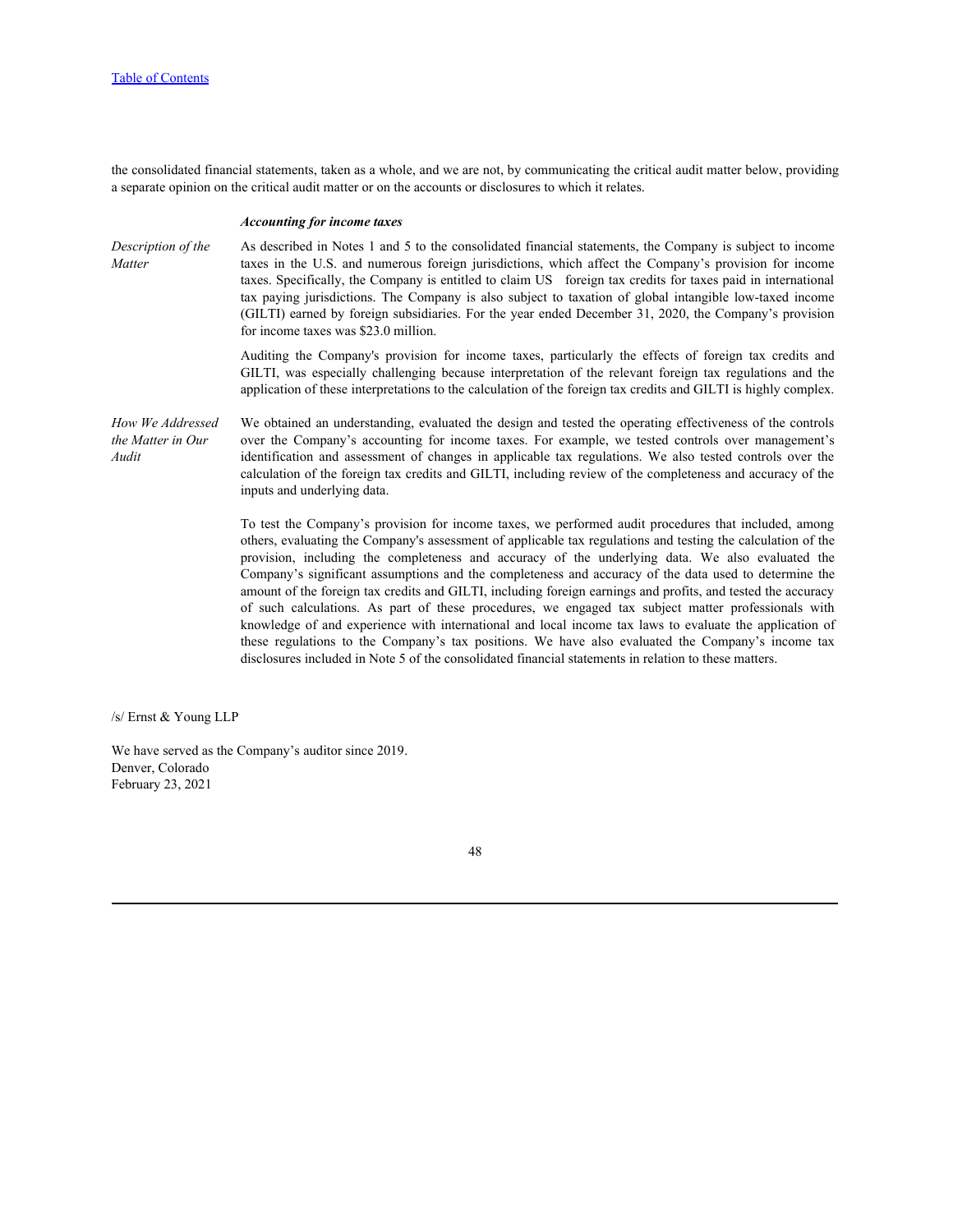### <span id="page-48-0"></span>**REPORT OF INDEPENDENT REGISTERED PUBLIC ACCOUNTING FIRM**

Board of Directors and Stockholders Advanced Energy Industries, Inc.

#### **Opinion on the financial statements**

We have audited the accompanying consolidated statements of operations, comprehensive income, stockholders' equity, and cash flows of Advanced Energy Industries Inc. (a Delaware corporation) (and subsidiaries) (the "Company") for the year ended December 31, 2018, and the related notes (collectively referred to as the "financial statements"). In our opinion, the financial statements present fairly, in all material respects, the results of operations and cash flows of the Company for the year ended December 31, 2018, in conformity with accounting principles generally accepted in the United States of America.

#### **Basis for opinion**

These financial statements are the responsibility of the Company's management. Our responsibility is to express an opinion on the Company's financial statements based on our audits. We are a public accounting firm registered with the Public Company Accounting Oversight Board (United States) ("PCAOB") and are required to be independent with respect to the Company in accordance with the U.S. federal securities laws and the applicable rules and regulations of the Securities and Exchange Commission and the PCAOB.

We conducted our audits in accordance with the standards of the PCAOB. Those standards require that we plan and perform the audit to obtain reasonable assurance about whether the financial statements are free of material misstatement, whether due to error or fraud. Our audits included performing procedures to assess the risks of material misstatement of the financial statements, whether due to error or fraud, and performing procedures that respond to those risks. Such procedures included examining, on a test basis, evidence regarding the amounts and disclosures in the financial statements. Our audits also included evaluating the accounting principles used and significant estimates made by management, as well as evaluating the overall presentation of the financial statements. We believe that our audits provide a reasonable basis for our opinion.

*/s/* GRANT THORNTON LLP We served as the Company's auditor from 2004 to 2019.

Denver, Colorado February 21, 2019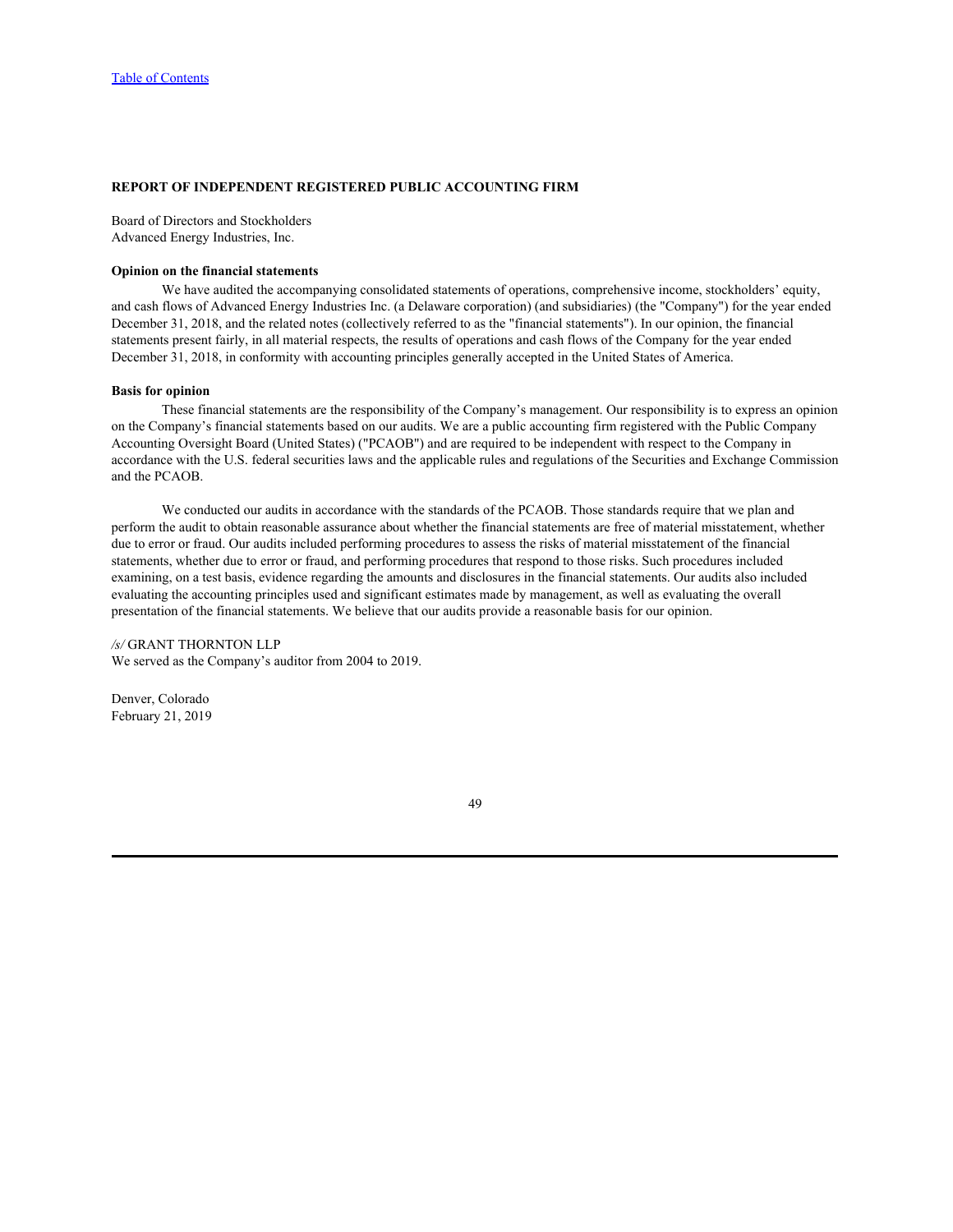## **ADVANCED ENERGY INDUSTRIES, INC. Consolidated Balance Sheets (In thousands, except per share amounts)**

<span id="page-49-0"></span>

|    |                       |                                                                                                                                                                                                                                                                                                  | 2019                            |
|----|-----------------------|--------------------------------------------------------------------------------------------------------------------------------------------------------------------------------------------------------------------------------------------------------------------------------------------------|---------------------------------|
|    |                       |                                                                                                                                                                                                                                                                                                  |                                 |
|    |                       |                                                                                                                                                                                                                                                                                                  |                                 |
|    |                       |                                                                                                                                                                                                                                                                                                  | 346,441                         |
|    |                       |                                                                                                                                                                                                                                                                                                  | 2,614                           |
|    |                       |                                                                                                                                                                                                                                                                                                  | 246,564                         |
|    |                       |                                                                                                                                                                                                                                                                                                  | 230,019                         |
|    |                       |                                                                                                                                                                                                                                                                                                  | 4,245                           |
|    |                       |                                                                                                                                                                                                                                                                                                  | 36,855                          |
|    |                       |                                                                                                                                                                                                                                                                                                  | 866,738                         |
|    |                       |                                                                                                                                                                                                                                                                                                  | 108,109                         |
|    |                       |                                                                                                                                                                                                                                                                                                  | 105,404                         |
|    |                       |                                                                                                                                                                                                                                                                                                  | 22,556                          |
|    | 209,983               |                                                                                                                                                                                                                                                                                                  | 202,932                         |
|    | 168,939               |                                                                                                                                                                                                                                                                                                  | 184,011                         |
|    | 50,801                |                                                                                                                                                                                                                                                                                                  | 42,656                          |
|    | 1,647,662             | <sup>S</sup>                                                                                                                                                                                                                                                                                     | 1,532,406                       |
|    |                       |                                                                                                                                                                                                                                                                                                  |                                 |
|    |                       |                                                                                                                                                                                                                                                                                                  |                                 |
|    |                       |                                                                                                                                                                                                                                                                                                  |                                 |
|    |                       |                                                                                                                                                                                                                                                                                                  | 170,671                         |
|    |                       |                                                                                                                                                                                                                                                                                                  | 9,687                           |
|    |                       |                                                                                                                                                                                                                                                                                                  | 51,545                          |
|    |                       |                                                                                                                                                                                                                                                                                                  | 41,691                          |
|    |                       |                                                                                                                                                                                                                                                                                                  | 10,926                          |
|    |                       |                                                                                                                                                                                                                                                                                                  | 17,500                          |
|    |                       |                                                                                                                                                                                                                                                                                                  | 18,312                          |
|    |                       |                                                                                                                                                                                                                                                                                                  |                                 |
|    |                       |                                                                                                                                                                                                                                                                                                  | 320,332                         |
|    |                       |                                                                                                                                                                                                                                                                                                  | 321,527                         |
|    |                       |                                                                                                                                                                                                                                                                                                  | 90,538                          |
|    |                       |                                                                                                                                                                                                                                                                                                  | 68,169                          |
|    |                       |                                                                                                                                                                                                                                                                                                  | 9,952                           |
|    |                       |                                                                                                                                                                                                                                                                                                  | 16,055                          |
|    |                       |                                                                                                                                                                                                                                                                                                  | 8,011                           |
|    |                       |                                                                                                                                                                                                                                                                                                  | 20,562                          |
|    |                       |                                                                                                                                                                                                                                                                                                  | 855,146                         |
|    |                       |                                                                                                                                                                                                                                                                                                  |                                 |
|    |                       |                                                                                                                                                                                                                                                                                                  |                                 |
|    |                       |                                                                                                                                                                                                                                                                                                  |                                 |
|    |                       |                                                                                                                                                                                                                                                                                                  |                                 |
|    |                       |                                                                                                                                                                                                                                                                                                  | $\hspace{0.1mm}-\hspace{0.1mm}$ |
|    |                       |                                                                                                                                                                                                                                                                                                  |                                 |
|    |                       |                                                                                                                                                                                                                                                                                                  | 38                              |
|    | 105,009               |                                                                                                                                                                                                                                                                                                  | 104,849                         |
|    | (2,605)               |                                                                                                                                                                                                                                                                                                  | (5,897)                         |
|    | 712,297               |                                                                                                                                                                                                                                                                                                  | 577,724                         |
|    | 814,739               |                                                                                                                                                                                                                                                                                                  | 676,714                         |
|    | 601                   |                                                                                                                                                                                                                                                                                                  | 546                             |
|    |                       |                                                                                                                                                                                                                                                                                                  | 677,260                         |
| -S | 1,647,662             | <sup>S</sup>                                                                                                                                                                                                                                                                                     | 1,532,406                       |
|    | - \$<br><sup>\$</sup> | 2020<br>480,368<br>2,654<br>235,178<br>221,346<br>4,804<br>35,899<br>980,249<br>114,731<br>103,858<br>19,101<br>125,224<br>11,850<br>63,487<br>49,565<br>12,179<br>17,500<br>16,592<br>296,397<br>304,546<br>95,993<br>80,447<br>10,088<br>12,839<br>7,352<br>24,660<br>832,322<br>38<br>815,340 | December 31,<br>-S<br>\$        |

The accompanying notes are an integral part of these consolidated financial statements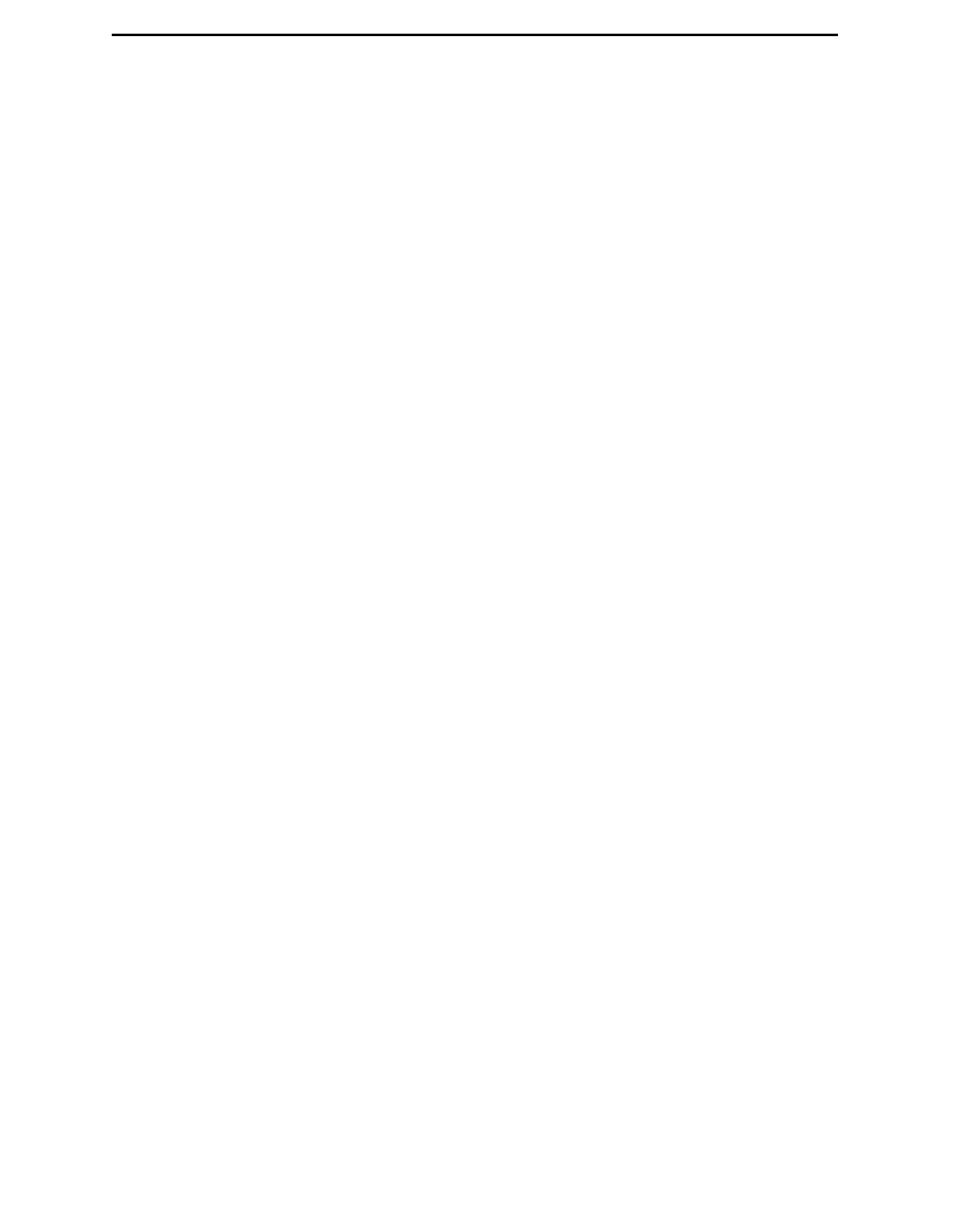## **ADVANCED ENERGY INDUSTRIES, INC. Consolidated Statements of Operations (In thousands, except per share amounts)**

<span id="page-51-0"></span>

|                                                                           |              |                 |               | <b>Years Ended December 31,</b> |               |         |
|---------------------------------------------------------------------------|--------------|-----------------|---------------|---------------------------------|---------------|---------|
|                                                                           |              | 2020            |               | 2019                            |               | 2018    |
| Sales, net:                                                               |              |                 |               |                                 |               |         |
| Product                                                                   |              | \$1,296,867     | <sup>S</sup>  | 678,061                         | <sup>\$</sup> | 610,326 |
| Services                                                                  |              | 118,959         |               | 110,887                         |               | 108,566 |
| Total sales, net                                                          |              | 1,415,826       |               | 788,948                         |               | 718,892 |
| Cost of sales:                                                            |              |                 |               |                                 |               |         |
| Product                                                                   |              | 816,329         |               | 416,976                         |               | 298,597 |
| Services                                                                  |              | 57,628          |               | 56,320                          |               | 54,688  |
| Total cost of sales                                                       |              | 873,957         |               | 473,296                         |               | 353,285 |
| Gross profit                                                              |              | 541,869         |               | 315,652                         |               | 365,607 |
| Operating expenses:                                                       |              |                 |               |                                 |               |         |
| Research and development                                                  |              | 143,961         |               | 101,503                         |               | 76,008  |
| Selling, general and administrative                                       |              | 188,590         |               | 142,555                         |               | 108,033 |
| Amortization of intangible assets                                         |              | 20,129          |               | 12,168                          |               | 5,774   |
| Restructuring expense                                                     |              | 13,166          |               | 5,038                           |               | 4,239   |
| Total operating expenses                                                  |              | 365,846         |               | 261,264                         |               | 194,054 |
| Operating income                                                          |              | 176,023         |               | 54,388                          |               | 171,553 |
| Other income (expense), net                                               |              | (17, 876)       |               | 12,806                          |               | 823     |
| Income from continuing operations, before income taxes                    |              | 158,147         |               | 67,194                          |               | 172,376 |
| Provision for income taxes                                                |              | 22,996          |               | 10,699                          |               | 25,227  |
| Income from continuing operations                                         |              | 135,151         |               | 56,495                          |               | 147,149 |
| Income (loss) from discontinued operations, net of income taxes           |              | (421)           |               | 8,480                           |               | (38)    |
| Net income                                                                |              | 134,730         | <sup>S</sup>  | 64,975                          | <sup>S</sup>  | 147,111 |
| Income from continuing operations attributable to noncontrolling interest |              | $\overline{55}$ |               | $\overline{34}$                 |               | 86      |
| Net income attributable to Advanced Energy Industries, Inc.               |              | 134,675         | <sup>\$</sup> | 64,941                          | $\mathbb{S}$  | 147,025 |
|                                                                           |              |                 |               |                                 |               |         |
| Basic weighted-average common shares outstanding                          |              | 38,314          |               | 38,281                          |               | 39,081  |
| Diluted weighted-average common shares outstanding                        |              | 38,542          |               | 38,495                          |               | 39,352  |
|                                                                           |              |                 |               |                                 |               |         |
| <b>Earnings per share:</b>                                                |              |                 |               |                                 |               |         |
| Continuing operations:                                                    |              |                 |               |                                 |               |         |
| Basic earnings per share                                                  | $\mathbb{S}$ | 3.53            | $\mathbb{S}$  | 1.47                            | $\mathcal{S}$ | 3.76    |
| Diluted earnings per share                                                | \$           | 3.51            | $\mathbb{S}$  | 1.47                            | - S           | 3.74    |
| Discontinued operations:                                                  |              |                 |               |                                 |               |         |
| Basic earnings (loss) per share                                           | \$           | $(0.01)$ \$     |               | 0.22                            | <sup>S</sup>  |         |
| Diluted earnings (loss) per share                                         | $\mathbb{S}$ | $(0.01)$ \$     |               | $0.22$ \$                       |               |         |
| Net income:                                                               |              |                 |               |                                 |               |         |
| <b>Basic earnings per share</b>                                           | $\mathbb{S}$ | 3.52            | $\mathbb{S}$  | 1.70                            | -\$           | 3.76    |
| Diluted earnings per share                                                | $\mathbf S$  | 3.50            | $\mathbb{S}$  | 1.69                            | $\mathbf S$   | 3.74    |
|                                                                           |              |                 |               |                                 |               |         |

The accompanying notes are an integral part of these consolidated financial statements.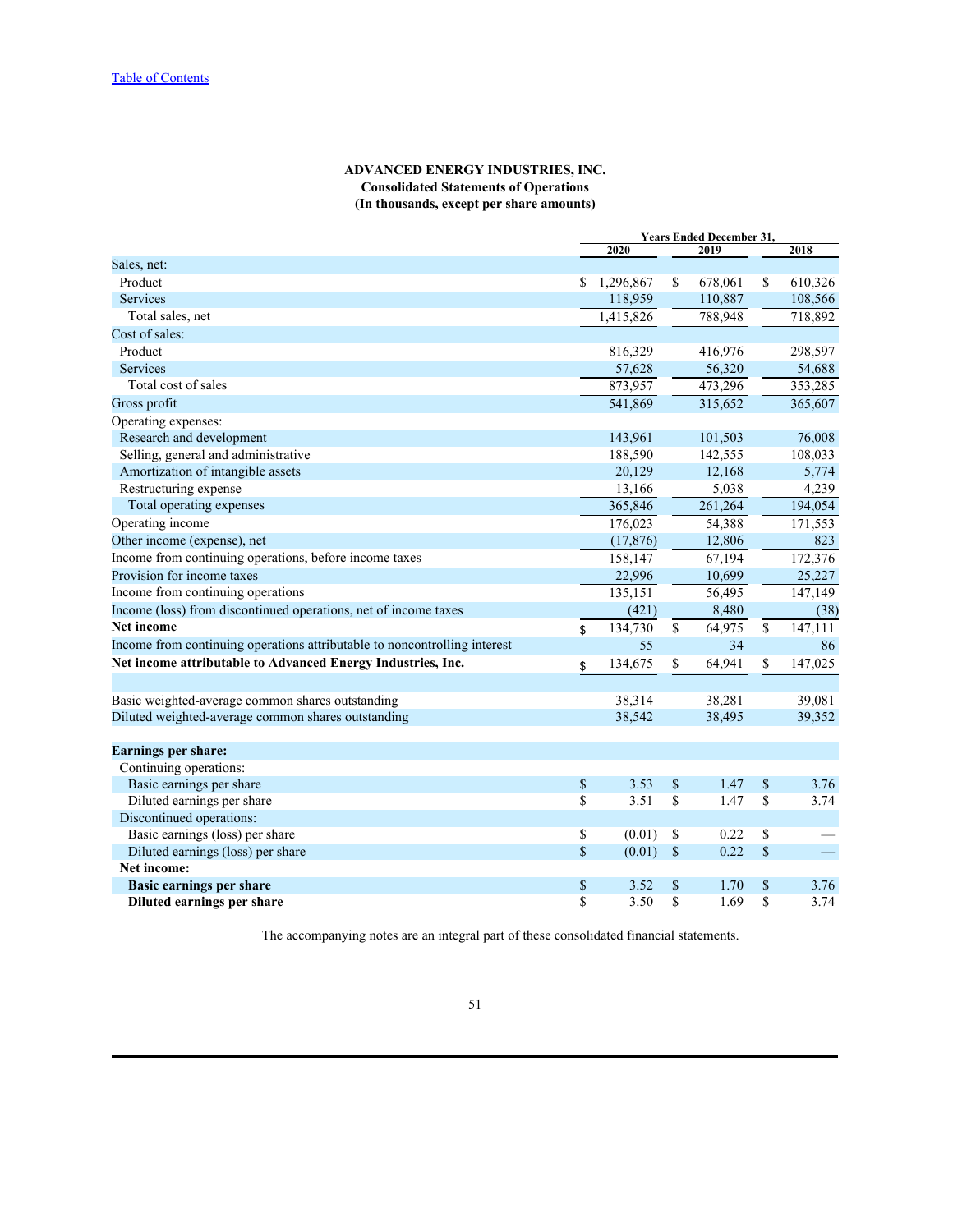### **ADVANCED ENERGY INDUSTRIES, INC. Consolidated Statements of Comprehensive Income (In thousands)**

<span id="page-52-0"></span>

|                                                                       |         | <b>Years Ended December 31.</b> |         |
|-----------------------------------------------------------------------|---------|---------------------------------|---------|
|                                                                       | 2020    | 2019                            | 2018    |
| Net income                                                            | 134,730 | 64,975                          | 147,111 |
| Other comprehensive income (loss), net of income taxes                |         |                                 |         |
| Foreign currency translation                                          | 13,095  | (2,523)                         | (5,285) |
| Change in fair value of cash flow hedges                              | (2,139) |                                 |         |
| Minimum benefit retirement liability                                  | (7,664) |                                 | (697)   |
| Comprehensive income                                                  | 138.022 | 62.527                          | 141.129 |
| Comprehensive income attributable to noncontrolling interest          | 55      |                                 |         |
| Comprehensive income attributable to Advanced Energy Industries, Inc. | 137.967 | 62.493                          | 141.043 |

The accompanying notes are an integral part of these consolidated financial statements.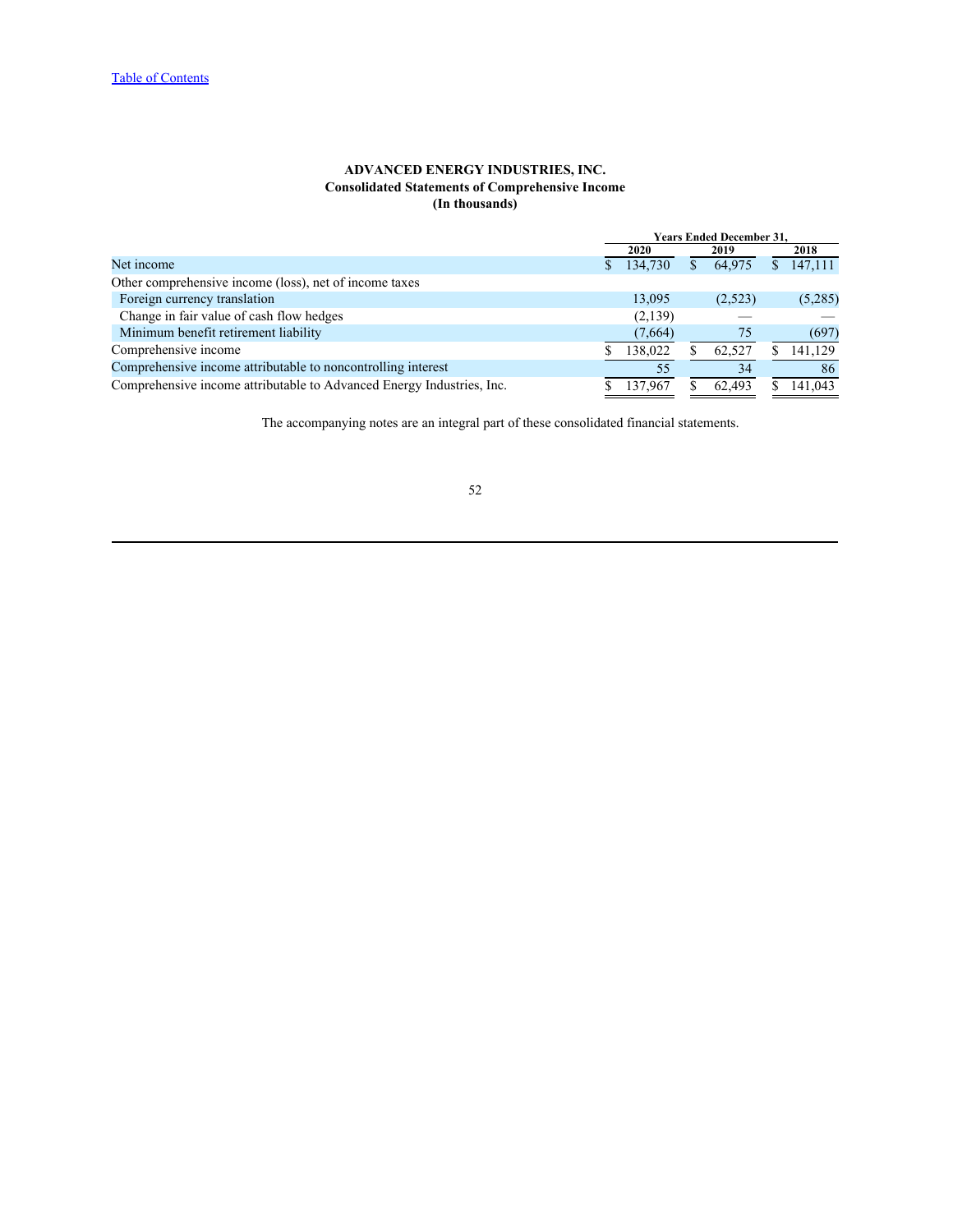### **ADVANCED ENERGY INDUSTRIES, INC. Consolidated Statements of Stockholders' Equity (In thousands)**

<span id="page-53-0"></span>

|                                           |                          |                          |                                         | <b>Advanced Energy Industries, Inc. Stockholders' Equity</b> |                          |                                        |                                  |  |
|-------------------------------------------|--------------------------|--------------------------|-----------------------------------------|--------------------------------------------------------------|--------------------------|----------------------------------------|----------------------------------|--|
|                                           |                          | <b>Common Stock</b>      |                                         |                                                              |                          |                                        |                                  |  |
|                                           | <b>Shares</b>            | Amount                   | <b>Additional</b><br>Paid-in<br>Capital | Accumulated<br>Other<br>Comprehensive<br>Income              | Retained<br>Earnings     | Non-<br>controlling<br><b>Interest</b> | Total<br>Stockholders'<br>Equity |  |
| Balances, December 31, 2017               | 39,604                   | 40                       | 184,843                                 | 2,533                                                        | 333,225                  | –                                      | 520,641                          |  |
| Adoption of new accounting standards      |                          | -                        | -                                       |                                                              | 32,533                   |                                        | 32,533                           |  |
| Non-controlling interest from acquisition | $\overline{\phantom{m}}$ |                          |                                         | $\overline{\phantom{a}}$                                     |                          | 426                                    | 426                              |  |
| Stock issued from equity plans            | 256                      |                          | (2,005)                                 | -                                                            | -                        | $\hspace{0.05cm}$                      | (2,005)                          |  |
| Stock-based compensation                  | $\overline{\phantom{m}}$ |                          | 9,703                                   | _                                                            |                          | $\overline{\phantom{m}}$               | 9,703                            |  |
| Stock buyback                             | (1,696)                  | (2)                      | (95, 123)                               |                                                              | -                        |                                        | (95, 125)                        |  |
| Other comprehensive income (loss)         |                          |                          |                                         | (5,982)                                                      |                          | $\overline{\phantom{m}}$               | (5,982)                          |  |
| Net income                                |                          | -                        |                                         |                                                              | 147,025                  | 86                                     | 147,111                          |  |
| Balances, December 31, 2018               | 38,164                   | 38                       | 97,418                                  | (3, 449)                                                     | 512,783                  | 512                                    | 607,302                          |  |
| Stock issued from equity plans            | 194                      | -                        | 104                                     | $\overline{\phantom{a}}$                                     | -                        | $\hspace{0.05cm}$                      | 104                              |  |
| Stock-based compensation                  | $\qquad \qquad -$        | $\qquad \qquad -$        | 7,327                                   | $\overline{\phantom{0}}$                                     | $\overline{\phantom{m}}$ | $\overline{\phantom{m}}$               | 7,327                            |  |
| Other comprehensive income (loss)         | $\overline{\phantom{a}}$ | -                        |                                         | (2, 448)                                                     | $\overline{\phantom{m}}$ | $\hspace{0.05cm}$                      | (2, 448)                         |  |
| Net income                                | $\qquad \qquad -$        |                          |                                         | $\qquad \qquad -$                                            | 64,941                   | 34                                     | 64,975                           |  |
| Balances, December 31, 2019               | 38,358                   | 38                       | 104,849                                 | (5, 897)                                                     | 577,724                  | 546                                    | 677,260                          |  |
| Adoption of new accounting standards      | _                        |                          |                                         | _                                                            | (102)                    | $\overline{\phantom{a}}$               | (102)                            |  |
| Stock issued from equity plans            | 179                      | $\overline{\phantom{0}}$ | (482)                                   |                                                              |                          | $\hspace{0.05cm}$                      | (482)                            |  |
| Stock-based compensation                  | $\overline{\phantom{m}}$ |                          | 12,272                                  | _                                                            |                          | $\overline{\phantom{m}}$               | 12,272                           |  |
| Stock buyback                             | (244)                    |                          | (11, 630)                               |                                                              |                          | $\overline{\phantom{m}}$               | (11,630)                         |  |
| Other comprehensive income (loss)         |                          |                          |                                         | 3,292                                                        |                          | $\qquad \qquad -$                      | 3,292                            |  |
| Net income                                |                          |                          | -                                       |                                                              | 134,675                  | 55                                     | 134,730                          |  |
| Balances, December 31, 2020               | 38,293                   | 38                       | 105,009                                 | (2,605)                                                      | 712,297                  | 601                                    | 815,340                          |  |
|                                           |                          |                          |                                         |                                                              |                          |                                        |                                  |  |

The accompanying notes are an integral part of these consolidated financial statements.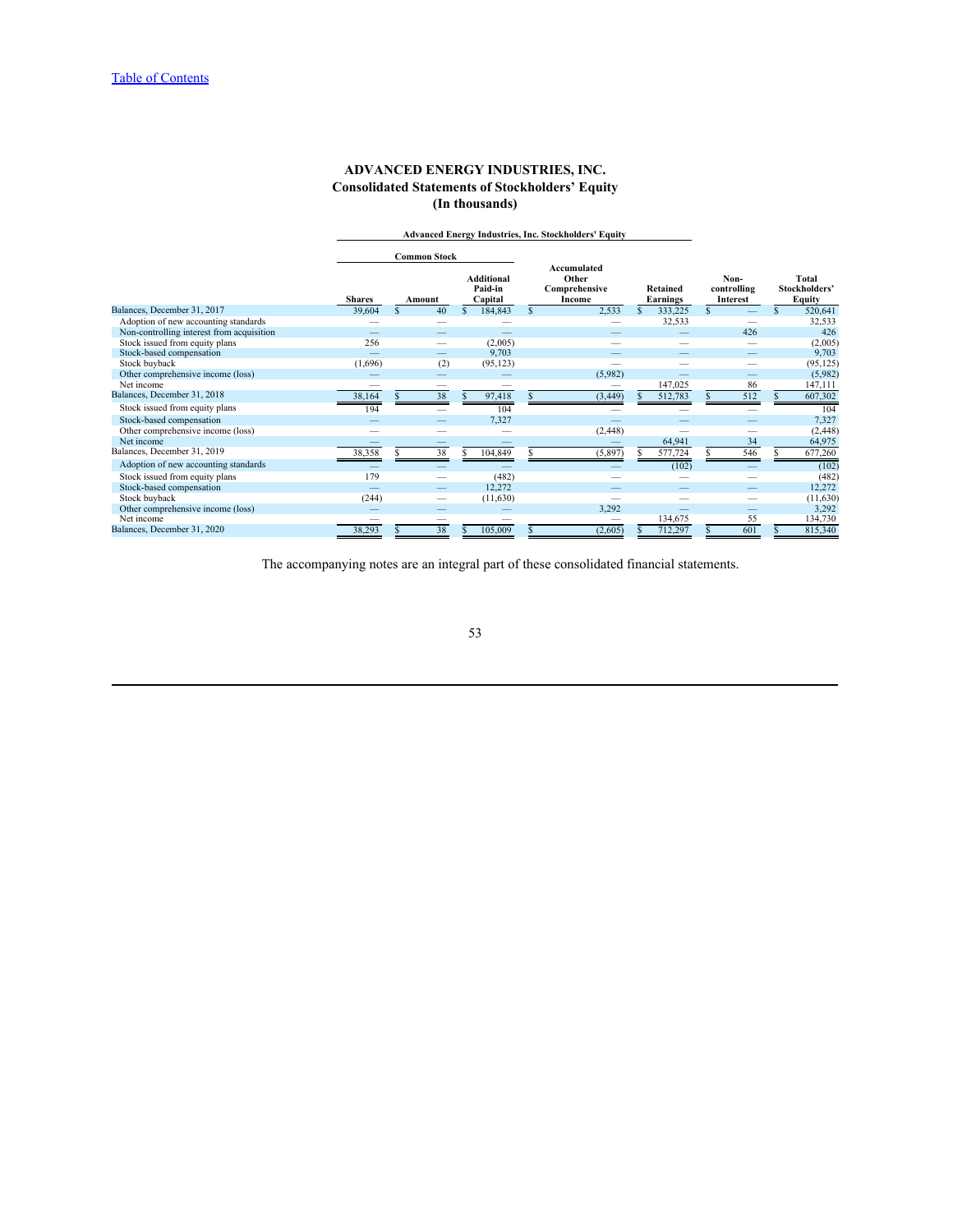### **ADVANCED ENERGY INDUSTRIES, INC. Consolidated Statements of Cash Flows (In thousands)**

<span id="page-54-0"></span>

|                                                                                             | <b>Years Ended December 31,</b> |                        |                               |  |  |
|---------------------------------------------------------------------------------------------|---------------------------------|------------------------|-------------------------------|--|--|
|                                                                                             | 2020                            | 2019                   | 2018                          |  |  |
| <b>CASH FLOWS FROM OPERATING ACTIVITIES:</b>                                                |                                 |                        |                               |  |  |
| Net income                                                                                  | \$134,730                       | 64,975<br><sup>S</sup> | $\mathbf{s}$<br>147,111       |  |  |
| Income (loss) from discontinued operations, net of income taxes                             | (421)                           | 8,480                  | (38)                          |  |  |
| Income from continuing operations, net of income taxes                                      | 135,151                         | 56,495                 | 147,149                       |  |  |
| Adjustments to reconcile net income to net cash provided by (used in) operating activities: |                                 |                        |                               |  |  |
| Depreciation and amortization                                                               | 47.770                          | 26.147                 | 13.592                        |  |  |
| Stock-based compensation expense                                                            | 12,272                          | 7,327                  | 9,703                         |  |  |
| Provision (benefit) for deferred income taxes                                               | (622)                           | 1,015                  | 5,618                         |  |  |
|                                                                                             |                                 |                        |                               |  |  |
| Gain on sale of central inverter service business                                           |                                 | (14, 795)              | $\qquad \qquad -$             |  |  |
| Discount on notes receivable                                                                | 721                             | 1,100                  |                               |  |  |
| Net loss on disposal of assets                                                              | 1,296                           | 700                    | 481                           |  |  |
| Changes in operating assets and liabilities, net of assets acquired:                        |                                 |                        |                               |  |  |
| Accounts and other receivable, net                                                          | 15,412                          | (18, 879)              | 3,445                         |  |  |
| Inventories                                                                                 | 11.658                          | 3,687                  | (11,276)                      |  |  |
| Other assets                                                                                | 1,750                           | 23,544                 | (2,975)                       |  |  |
| Accounts payable                                                                            | (48, 163)                       | (16,094)               | (12,618)                      |  |  |
| Other liabilities and accrued expenses                                                      | 24,520                          | (12, 486)              | (3,239)                       |  |  |
| Income taxes                                                                                | 394                             | (9,862)                | 1,547                         |  |  |
| Net cash from operating activities from continuing operations                               | 202.159                         | 47,899                 | 151,427                       |  |  |
| Net cash from operating activities from discontinued operations                             | (923)                           | 493                    | (156)                         |  |  |
| Net cash from operating activities                                                          | 201,236                         | 48.392                 | 151,271                       |  |  |
|                                                                                             |                                 |                        |                               |  |  |
|                                                                                             |                                 |                        |                               |  |  |
| <b>CASH FLOWS FROM INVESTING ACTIVITIES:</b>                                                |                                 |                        |                               |  |  |
| Proceeds from sale of marketable securities                                                 | $\overline{3}$                  | 1,742                  | 494                           |  |  |
| Acquisitions, net of cash acquired                                                          | (5, 476)                        | (366, 101)             | (93, 756)                     |  |  |
| Issuance of notes receivable                                                                | (1,000)                         | (4,300)                | $\overbrace{\phantom{12332}}$ |  |  |
| Proceeds from sale of property and equipment                                                | 116                             |                        | ÷                             |  |  |
| Purchases of property and equipment                                                         | (36, 483)                       | (25, 188)              | (20.330)                      |  |  |
| Net cash from investing activities from continuing operations                               | (42, 840)                       | (393, 847)             | (113, 592)                    |  |  |
| Net cash from investing activities from discontinued operations                             |                                 |                        |                               |  |  |
| Net cash from investing activities                                                          | (42, 840)                       | (393, 847)             | (113,592)                     |  |  |
|                                                                                             |                                 |                        |                               |  |  |
| <b>CASH FLOWS FROM FINANCING ACTIVITIES:</b>                                                |                                 |                        |                               |  |  |
|                                                                                             |                                 |                        |                               |  |  |
| Net proceeds from long-term borrowings                                                      | $\overline{\phantom{m}}$        | 347,486                |                               |  |  |
| Payments on long-term borrowings                                                            | (17,500)                        | (8,750)                |                               |  |  |
| Purchase and retirement of common stock                                                     | (11,630)                        |                        | (95, 125)                     |  |  |
| Net receipts (payments) related to stock-based award activities                             | (482)                           | 104                    | (2,009)                       |  |  |
| Net cash from financing activities from continuing operations                               | (29, 612)                       | 338,840                | (97, 134)                     |  |  |
| Net cash from financing activities from discontinued operations                             |                                 |                        |                               |  |  |
| Net cash from financing activities                                                          | (29,612)                        | 338,840                | (97, 134)                     |  |  |
|                                                                                             |                                 |                        |                               |  |  |
| <b>EFFECT OF CURRENCY TRANSLATION ON CASH</b>                                               | 5,143                           | (1,496)                | (1,030)                       |  |  |
|                                                                                             |                                 |                        |                               |  |  |
| NET CHANGE IN CASH AND CASH EQUIVALENTS                                                     | 133.927                         | (8,111)                | (60, 485)                     |  |  |
|                                                                                             |                                 |                        |                               |  |  |
| CASH AND CASH EQUIVALENTS, beginning of period                                              | 346,441                         | 354,552                | 415,037                       |  |  |
| CASH AND CASH EQUIVALENTS, end of period                                                    | 480,368                         | 346,441                | 354,552                       |  |  |
| Less cash and cash equivalents from discontinued operations                                 |                                 |                        | 5.251                         |  |  |
| CASH AND CASH EQUIVALENTS FROM CONTINUING OPERATIONS, end of period                         | 480,368                         | 346,441                | 349,301<br>-8                 |  |  |
|                                                                                             |                                 |                        |                               |  |  |
| SUPPLEMENTAL DISCLOSURE OF CASH FLOW INFORMATION:                                           |                                 |                        |                               |  |  |
|                                                                                             | ¢                               |                        | $\mathcal{S}$<br>228          |  |  |
| Cash paid for interest                                                                      | 5,278                           | 3,479                  |                               |  |  |
| Cash paid for income taxes                                                                  | 21,032                          | 18,594                 | 16,190                        |  |  |
| Cash received for refunds of income taxes                                                   | 1.569                           | 1.762                  | 1.135                         |  |  |

The accompanying notes are an integral part of these consolidated financial statements.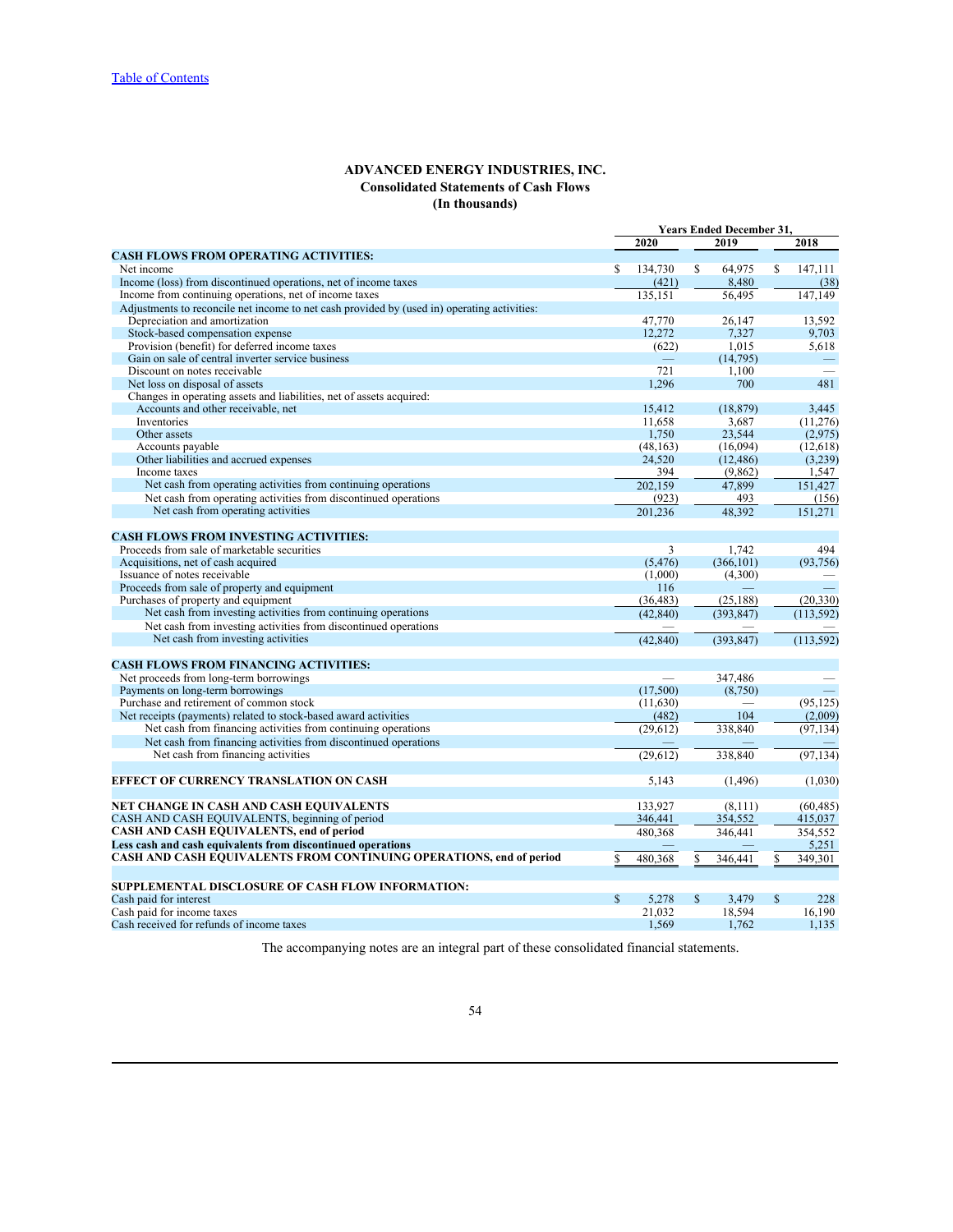### <span id="page-55-0"></span>**NOTE 1. OPERATIONS AND SUMMARY OF SIGNIFICANT ACCOUNTING POLICIES AND ESTIMATES**

Advanced Energy provides highly-engineered, mission-critical, precision power conversion, measurement and control solutions to our global customers. We design, manufacture, sell and support precision power products that transform, refine, and modify the raw electrical power from the utility and convert it into various types of highly-controllable usable power that is predictable, repeatable, and customizable. We operate in a single segment structure for power electronics conversion products and we operate in four vertical markets or applications to enable tracking of market trends. Our power solutions enable innovation in complex semiconductor and thin film plasma processes such as dry etch, strip, chemical and physical deposition, high and low voltage applications such as process control, analytical instrumentation, medical equipment, and in temperaturecritical thermal applications such as material and chemical processing. We also supply related instrumentation products for advanced temperature measurement and control, electrostatic instrumentation products for test and measurement applications, and gas sensing and monitoring solutions for several industrial markets. Our network of service support centers provides local repair and field service capability in key regions, provide upgrades and refurbishment services, and sell used equipment to businesses that use our products. In September 2019, we acquired Artesyn Embedded Technologies, Inc.'s embedded power business ("Artesyn"), which added new power products and technologies used in networking, computing, data center (including hyperscale), industrial, and medical applications. As of December 31, 2015, we discontinued our engineering, production, and sales of our inverter product line. As such, all inverter product revenues, costs, assets, and liabilities are reported in Discontinued Operations for all periods presented herein, and we currently report as a single unit. See *Note 4. Disposed and Discontinued Operations* for more information. Ongoing inverter repair and service operations are reported as part of our continuing operations.

*Principles of Consolidation* — Our consolidated financial statements include our accounts and the accounts of our wholly-owned subsidiaries. All intercompany accounts and transactions have been eliminated. Our consolidated financial statements are stated in United States dollars and have been prepared in accordance with accounting principles generally accepted in the United States ("U.S. GAAP").

*Use of Estimates in the Preparation of the Consolidated Financial Statements —* The preparation of our consolidated financial statements in conformity with U.S. GAAP requires us to make estimates, assumptions and judgments that affect the reported amounts of assets and liabilities, and disclosure of contingent liabilities at the date of the financial statements and the reported amounts of revenue and expenses during the reporting period. We believe at the significant estimates, assumptions, and judgments when accounting for items and matters such as allowances for expected credit loss, excess and obsolete inventory, warranty reserves, pension obligations, right-of-use assets and related operating lease liabilities, acquisitions, asset valuations, asset life, depreciation, amortization, recoverability of assets, impairments, deferred revenue, stock option and restricted stock grants, taxes, and other provisions are reasonable, based upon information available at the time they are made. Actual results may differ from these estimates, making it possible that a change in these estimates could occur in the near term.

*Foreign Currency Translation —* The functional currency of certain of our foreign subsidiaries is the local currency. Assets and liabilities of these foreign subsidiaries are translated to the United States dollar at prevailing exchange rates on the balance sheet date; revenues and expenses are translated at the average exchange rates in effect for each period. Translation adjustments resulting from this process are reported as a separate component of Other Comprehensive Income.

For certain other subsidiaries, the functional currency is the U.S. Dollar. Foreign currency transactions are recorded based on exchange rates at the time such transactions arise. Subsequent changes in exchange rates for foreign currency denominated monetary assets and liabilities result in foreign currency transaction gains and losses which are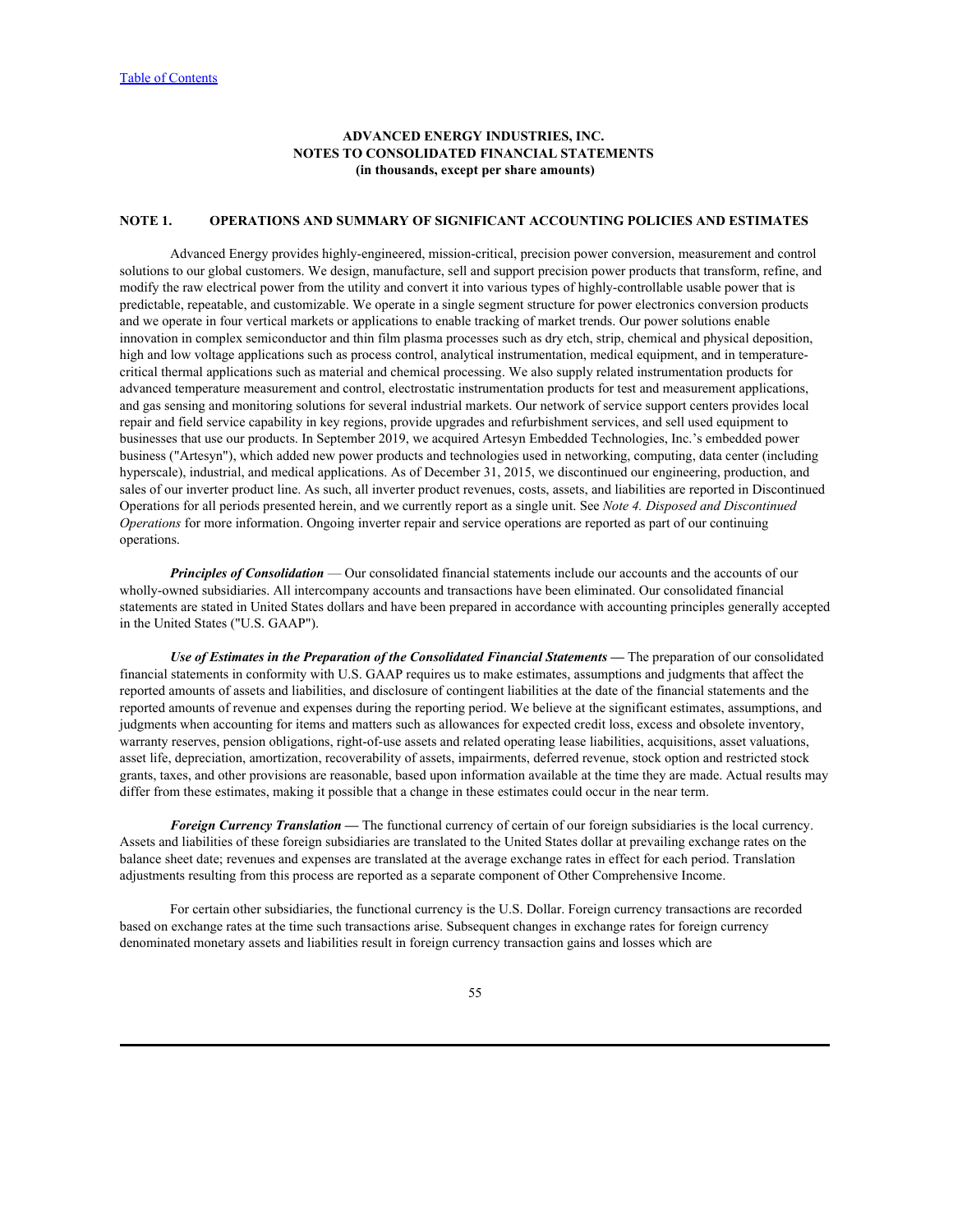reflected as unrealized (based on period end remeasurement) or realized (upon settlement of the transactions) in Other income (expense), net in our Consolidated Statements of Operations.

*Derivatives —* The Company uses derivative financial instruments to manage risks associated with foreign currency and interest rate fluctuations. Unless we meet specific hedge accounting criteria, changes in the fair value of derivative financial instruments are recognized in the Consolidated Statements of Operations within Other income (expense), net.

For derivatives designated as cash flow hedges, changes in fair value are recorded to Accumulated other comprehensive loss on the Consolidated Balance Sheets and are reclassified to earnings when the underlying forecasted transaction affects earnings. We reassess the probability of the underlying forecasted transactions occurring on a quarterly basis.

*Fair Value* — We value our financial assets and liabilities using fair value measurements.

U.S. GAAP for fair value establishes a hierarchy that prioritizes fair value measurements based on the types of inputs used for the various valuation techniques (market approach, income approach, and cost approach). The Company's financial assets and liabilities are measured using inputs from the three levels of the fair value hierarchy. The three levels of the hierarchy and the related inputs are as follows:

- Level 1 Quoted prices (unadjusted) in active markets for identical assets or liabilities that the entity can access on the measurement date.
- Level 2 Inputs other than quoted prices included within Level 1 that are observable for the asset or liability, either directly or indirectly.
- Level 3 Unobservable inputs for the asset or liability.

The Company categorizes fair value measurements within the fair value hierarchy based upon the lowest level of the most significant inputs used to determine fair value. Our assessment of the significance of a particular input to the fair value measurement requires judgement and may affect the valuation of the fair value of assets and liabilities and their placement within the fair value hierarchy levels.

The carrying amounts of our cash and cash equivalents, accounts receivable, accounts payable and other current assets and liabilities approximate fair value as recorded due to the short-term nature of these instruments.

The Company's non-financial assets, which primarily consist of property and equipment, goodwill, and other intangible assets, are not required to be carried at fair value on a recurring basis and are reported at carrying value. However, on a periodic basis or whenever events or changes in circumstances indicate that their carrying value may not be fully recoverable (and at least annually for goodwill and indefinite-lived intangible assets), non-financial instruments are assessed for impairment and, if applicable, written down to and recorded at fair value. See *Note 12. Goodwill* and *Note 13. Intangible Assets* for further discussion and presentation of these amounts.

The fair value of borrowings approximates the recorded borrowing value based upon market interest rates for similar facilities. See *Note 21. Credit Facility* for additional information. The fair value of contingent consideration and other acquired assets and liabilities associated with our acquisitions are based on Level 3 inputs.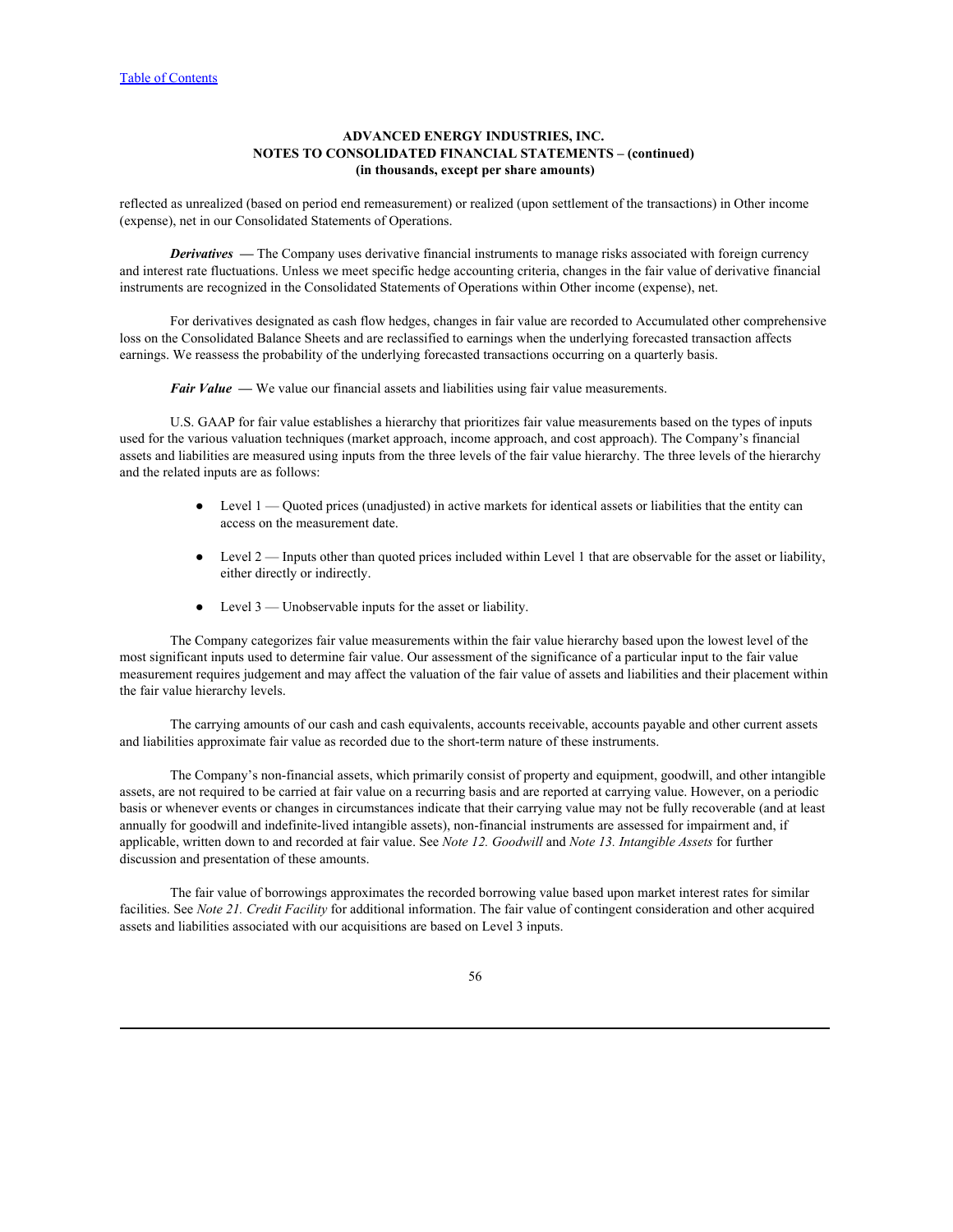*Cash, Cash Equivalents, and Marketable Securities* — We consider all amounts on deposit with financial institutions and highly liquid investments with an original maturity of three months or less to be cash equivalents, and those with stated maturities of greater than three months as marketable securities. Cash and cash equivalents are highly liquid investments that consist primarily of short-term money market instruments and demand deposits with insignificant interest rate risk and original maturities of three months or less at the time of purchase.

Sometimes we invest excess cash in money market funds not insured by the Federal Deposit Insurance Corporation. We believe that the investments in money market funds are on deposit with credit-worthy financial institutions and that the funds are highly liquid. The investments in money market funds are reported at fair value, with interest income recorded in earnings and are included in "Cash and cash equivalents."

*Concentrations of Credit Risk —* Financial instruments, which potentially subject us to credit risk, include cash and cash equivalents, marketable securities, and trade accounts receivable. To preserve capital and maintain liquidity, we invest with financial institutions we deem to be of high quality and sound financial condition. Our investments are in low-risk instruments and we limit our credit exposure in any one institution or type of investment instrument based upon criteria including creditworthiness.

We have established a reserve for credit losses based upon factors surrounding the credit risk of specific customers, historical trends, and other information.

*Accounts Receivable and Reserve for Credit Losses —* Accounts receivable are recorded at net realizable value. We maintain a credit approval process and we make significant judgments in connection with assessing our customers' ability to pay. Despite this assessment, from time to time, our customers are unable to meet their payment obligations. We continuously monitor our customers' credit worthiness and use our judgment in establishing a provision for estimated credit losses based upon our historical experience and any specific customer collection issues that we have identified. While such credit losses have historically been within our expectations and the provisions established, there is no assurance that we will continue to experience the same credit loss rates that we have in the past. A significant change in the liquidity or financial position of our customers could have a material adverse impact on the collectability of accounts receivable and our future operating results.

Our principal customers are original equipment manufacturers ("OEM") and end user customers, which operate globally through wholly owned subsidiaries that purchase the Company's products under substantially the same credit terms, with similar historical credit risks. As a result, we assess credit risks as a single group. We evaluate collection risk and establish expected credit loss primarily through a combination of the following: an assessment of customer credit risk ratings utilizing third party credit risk data, analysis of historical aging and credit loss experience, and customer specific information.

*Inventories* — Inventories include costs of materials, direct labor, manufacturing overhead, in-bound freight, and duty. Inventories are valued at the lower of cost (first-in, first-out method) or net realizable value and are presented net of reserves for excess and obsolete inventory.

We regularly review inventory quantities on hand and record a provision to write-down excess and obsolete inventory to its estimated net realizable value, if less than cost, based primarily on historical usage and our estimated forecast of product demand. Demand for our products can fluctuate significantly. A significant decrease in demand could result in an increase in the charges for excess inventory quantities on hand.

In addition, our industry is subject to technological change, new product development, and product technological obsolescence that could result in an increase in the amount of obsolete inventory quantities on hand. Therefore, any significant unanticipated changes in demand or technological developments could have a significant impact on the value of our inventory and our reported operating results.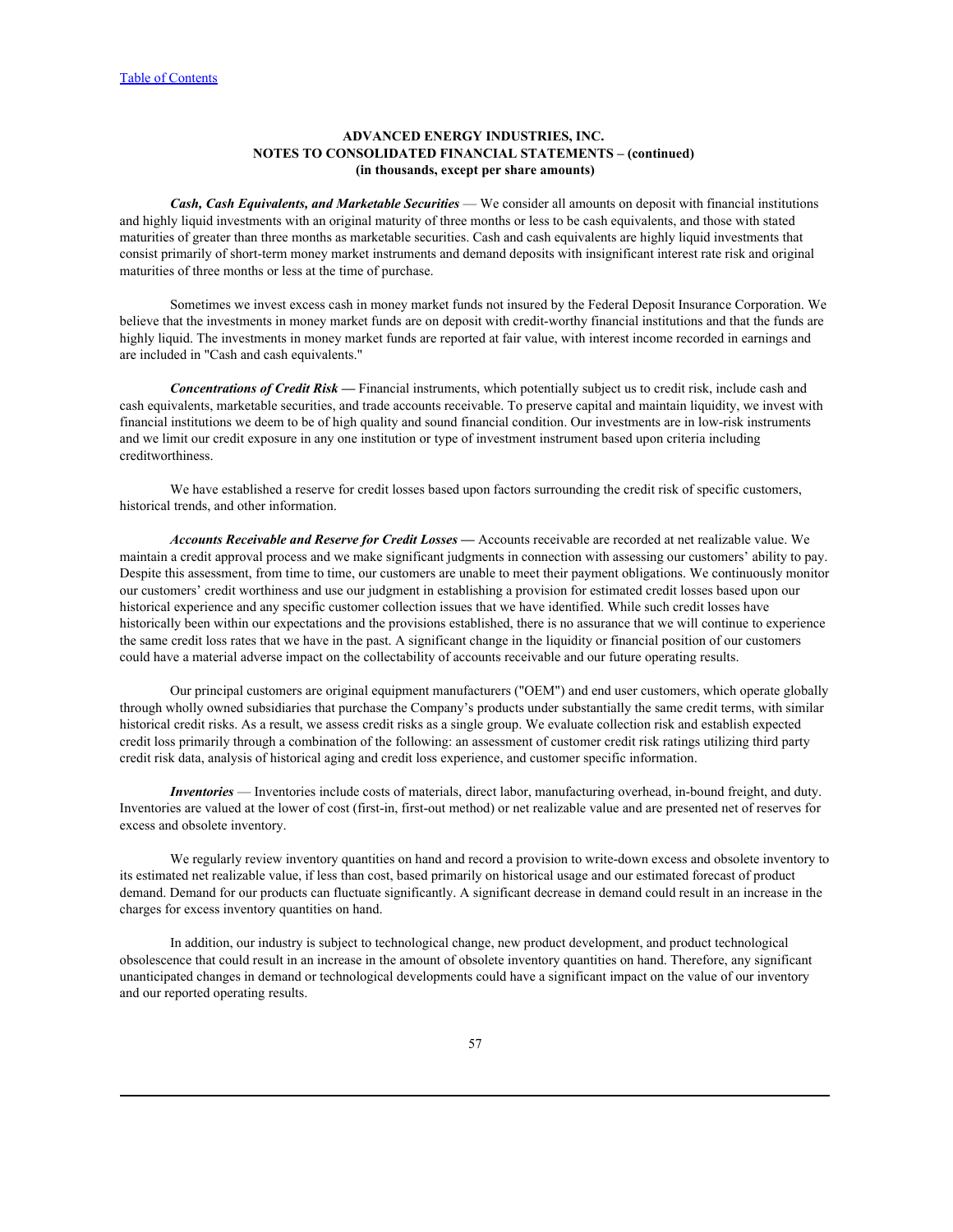*Property and Equipment* — Property and equipment is stated at cost or estimated fair value if acquired in a business combination. Depreciation is computed over the estimated useful lives using the straight-line method. Estimated useful lives for financial reporting purposes are as follows: buildings, 20 to 40 years; machinery, equipment, furniture and fixtures and vehicles, 3 to 15 years; and computer and communication equipment, 3 years.

Amortization of leasehold improvements is calculated using the straight-line method over the lease term or the estimated useful life of the assets, whichever period is shorter. Leasehold additions and improvements are capitalized, while maintenance and repairs are expensed as incurred.

When depreciable assets are retired, or otherwise disposed of, the cost and related accumulated depreciation are removed from the accounts and any related gains or losses are included in Other income (expense), net, in our Consolidated Statements of Operations.

*Purchase accounting* — Business combinations are accounted for using the purchase method of accounting. Under the purchase method, assets and liabilities, including intangible assets, are recorded at their fair values as of the acquisition date. Acquisition costs in excess of amounts assigned to assets acquired and liabilities assumed are recorded as goodwill. Transaction related costs associated with business combinations are expenses as incurred.

*Intangible Assets, Goodwill and Other Long-Lived Assets* — As a result of our acquisitions, we identified and recorded intangible assets and goodwill. Intangible assets are valued based on estimates of future cash flows and amortized over their estimated useful lives. Goodwill is subject to annual impairment testing, as well as testing upon the occurrence of any event that indicates a potential impairment. Intangible assets and other long-lived assets are subject to an impairment test if there is an indicator of impairment. The carrying value and ultimate realization of these assets is dependent upon our estimates of future earnings and benefits that we expect to generate from their use. If our expectations of future results and cash flows are significantly diminished, intangible assets and goodwill may be impaired and the resulting charge to operations may be material. When we determine that the carrying value of intangibles or other long-lived assets may not be recoverable based upon the existence of one or more indicators of impairment, we use the projected undiscounted cash flow method to determine whether an impairment exists, and then measure the impairment using discounted cash flows.

The estimation of useful lives and expected cash flows requires us to make judgments regarding future periods that are subject to some factors outside of our control. Changes in these estimates can result in revisions to our carrying value of these assets and may result in material charges to our results of operations.

The annual impairment test for goodwill can be performed using an assessment of qualitative factors in determining if it is more likely than not that goodwill is impaired. If this assessment indicates that it is more likely than not that goodwill is impaired, the next step of impairment testing compares the fair value of a reporting unit to its carrying value. Goodwill would be impaired if the resulting implied fair value of goodwill was less than the recorded carrying value of the goodwill.

*Debt Issuance Costs* — The Company has incurred debt issuance costs in connections it its debt facilities. Amounts paid directly to lenders are classified as issuance costs. Commitment fees and other costs directly associated with obtaining credit facilities are deferred financing costs which are recorded in the Consolidated Balance Sheets and amortized over the term of the facility. The Company allocates deferred debt issuance costs incurred for its current credit facility between the revolver and term loan based on their relative borrowing capacity. Deferred debt issuance costs associated with the revolving credit facility are recorded within other assets and those associated with the term loan are recorded as a reduction of the carrying value of the debt on the Consolidated Balance Sheets. All deferred debt issuance costs are amortized using the effective interest rate method to interest expense within Other income (expense), net on the Company's Consolidated Statements of Operations. See *Note 21. Credit Facility* for additional details.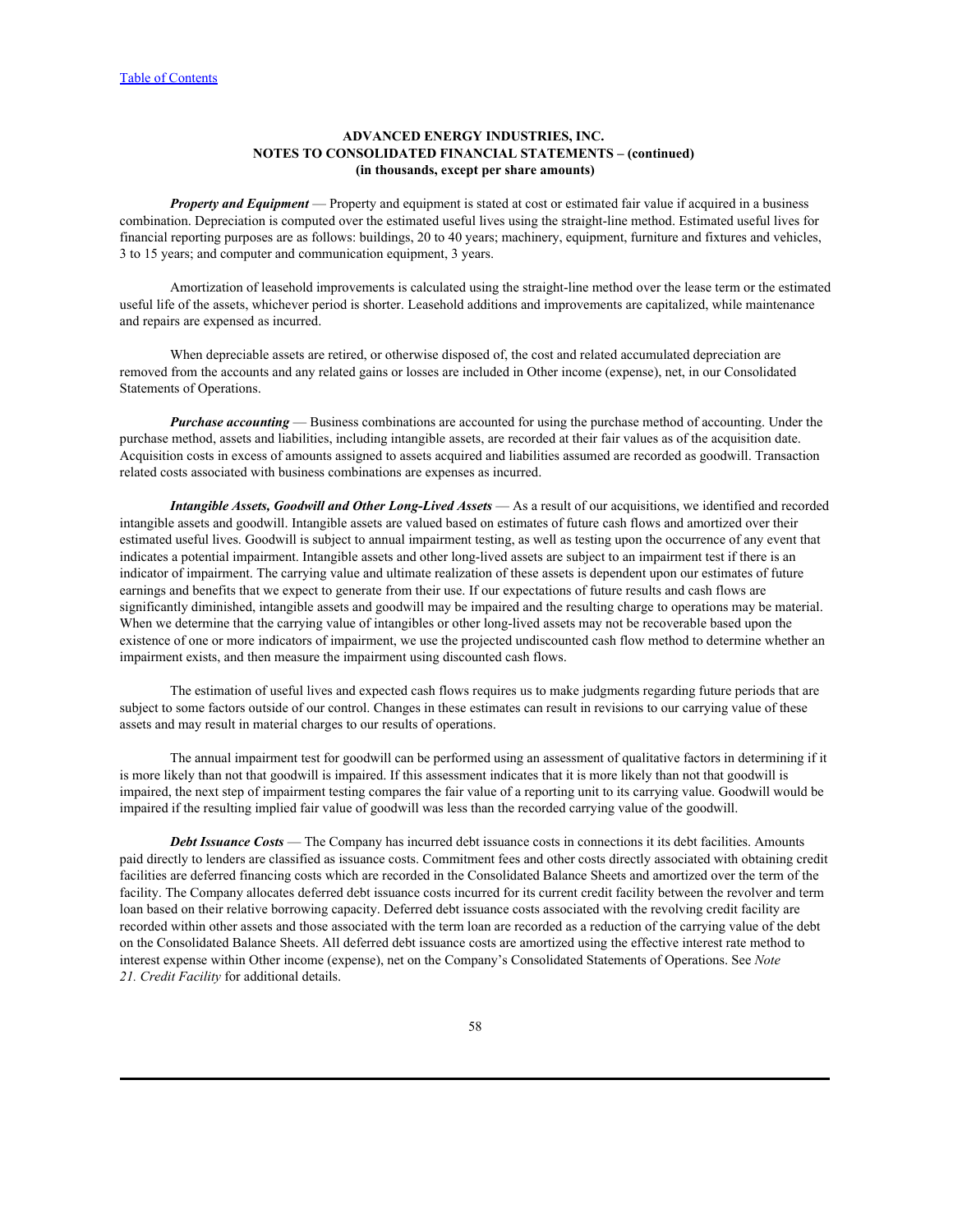*Revenue Recognition* — We recognize revenue when we have satisfied our performance obligations which typically occurs when control of the products or services have been transferred to our customers. The transaction price is based upon the standalone selling price. In most transactions, we have no obligations to our customers after the date products are shipped, other than pursuant to warranty obligations. Revenue is recognized net of any taxes collected from customers, which are subsequently remitted to governmental authorities. Shipping and handling fees billed to customers, if any, are recognized as revenue. The related cost for shipping and handling fees is recognized in cost of sales. We expense incremental costs of obtaining contracts when the amortization period of the costs is less than one year. These costs are included in selling, general, and administrative expenses.

We maintain a worldwide support organization in ten countries, including the United States, the Peoples Republic of China ("PRC"), Japan, Korea, Taiwan, Germany, Ireland, Singapore, Israel, and Great Britain. Support services include warranty and non-warranty repair services, upgrades, and refurbishments on the products we sell. Repairs that are covered under our standard warranty do not generate revenue.

As part of our ongoing service business, we satisfy our service obligations under extended warranties and preventive maintenance contracts. Extended warranties had previously been offered on our discontinued inverter products. Any up-front fees received for extended warranties or maintenance plans are deferred and recognized ratably over the service periods, as defined in the agreements.

*Research and Development Expenses* — Costs incurred to advance, test, or otherwise modify our proprietary technology or develop new technologies are considered research and development costs and are expensed when incurred. These costs are primarily comprised of costs associated with the operation of our laboratories and research facilities, including internal labor, materials, and overhead.

*Warranty Costs* — We provide for the estimated costs to fulfill customer warranty obligations upon the recognition of the related revenue. We offer warranty coverage for a majority of our precision power products for periods typically ranging from 12 to 24 months after shipment. We warranted our inverter products for five to ten years and provided the option to purchase additional warranty coverage for up to 20 years. The warranty expense accrued related to our standard inverter product warranties is now considered part of our discontinued operations and is recorded as such on our Consolidated Balance Sheets. See *Note 4. Disposed and Discontinued Operations* for more information. See *Note 15. Warranties* for more information on our warranties from continuing operations. We estimate the anticipated costs of repairing our products under such warranties based on the historical costs of the repairs. The assumptions we use to estimate warranty accruals are reevaluated periodically, considering actual experience, and when appropriate, the accruals are adjusted. Should product failure rates differ from our estimates, actual costs could vary significantly from our expectations.

*Stock-Based Compensation* — Accounting for stock-based compensation requires the measurement and recognition of compensation expense for all stock-based payment awards made to employees and directors based on estimated fair values. We have estimated the fair value of all stock options and awards on the date of grant using the Black-Scholes-Merton pricing model, which is affected by our stock price, as well as assumptions regarding a number of complex and subjective variables. These variables include our expected stock price volatility over the term of the awards, actual and projected employee option exercise behaviors, risk-free interest rates and expected dividends. We also estimate forfeitures at the time of grant and revise those estimates in subsequent periods if actual forfeitures differ from our estimates. Our expected volatility assumption is based on the historical daily closing price of our stock over a period equivalent to the expected life of the options.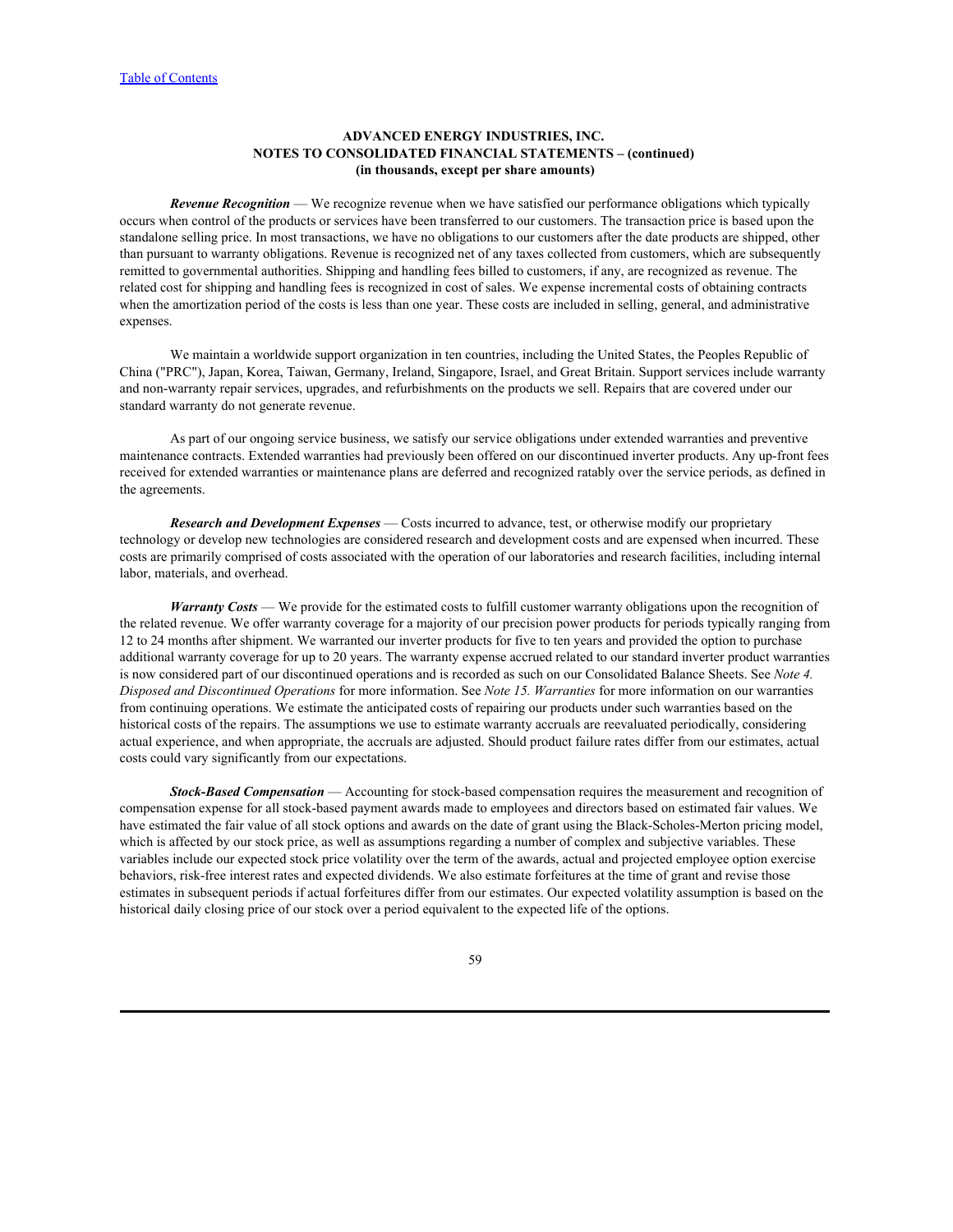*Income Taxes* — We follow the liability method of accounting for income taxes under which deferred tax assets and liabilities are recognized for future tax consequences. A deferred tax asset or liability is computed for both the expected future impact of differences between the financial statement and tax basis of assets and liabilities and for the expected future tax benefit to be derived from tax loss and tax credit carryforwards. Tax rate changes are reflected in the period such changes are enacted.

We assess the recoverability of our net deferred tax assets and the need for a valuation allowance on a quarterly basis. Our assessment includes several factors including historical results and taxable income projections for each jurisdiction. The ultimate realization of deferred income tax assets is dependent on the generation of taxable income in appropriate jurisdictions during the periods in which those temporary differences are deductible. We consider the scheduled reversal of deferred income tax liabilities, projected future taxable income, and tax planning strategies in determining the amount of the valuation allowance. Based on the level of historical taxable income and projections for future taxable income over the periods in which the deferred income tax assets are deductible, we determine if we will realize the benefits of these deductible differences.

Accounting for income taxes requires a two-step approach to recognize and measure uncertain tax positions. In general, we are subject to regular examination of our income tax returns by the Internal Revenue Service and other tax authorities. The first step is to evaluate the tax position for recognition by determining, if based on the technical merits, it is more likely than not that the position will be sustained upon audit, including resolutions of related appeals or litigation processes, if any. The second step is to measure the tax benefit as the largest amount that is more than 50% likely of being realized upon ultimate settlement. We regularly assess the likelihood of favorable or unfavorable outcomes resulting from these examinations to determine the adequacy of our provision for income taxes. This evaluation is based on factors including, but not limited to, changes in facts or circumstances, changes in tax law, effectively settled issues under audit, and new audit activity.

On December 22, 2017, the Tax Act was enacted into law and the new legislation contains several key tax provisions that affected us, including a one-time mandatory transition tax on accumulated foreign earnings and a reduction of the corporate income tax rate to 21%, among others. In conjunction with the Tax Act enactment, the SEC issued Staff Accounting Bulletin No. 118, *Income Tax Accounting Implications of the Tax Cuts and Jobs Act* ("SAB 118"), which allowed for the recording of provisional amounts related to the Tax Act and subsequent adjustments related to the Tax Act during an up to one-year measurement period. The Company recorded what it believed to be reasonable estimates during the SAB 118 measurement period which lasted from December 2017 to December 2018. During the quarter ended December 31, 2018, the Company finalized the accounting treatment of the income tax effects of the Tax Act. Although the SAB 118 measurement period has ended, there may be some aspects of the Tax Act that remain subject to future regulations and/or notices which may further clarify certain provisions of the Tax Act. Accordingly, the Company may need to adjust its previously recorded amounts to reflect the recognition and measurement of its tax accounting positions in accordance with Accounting Standards Codification Topic-740, "Income Taxes" which could be material.

Under U.S. GAAP, an accounting policy election can be made to either recognize deferred taxes for temporary basis differences expected to reverse as global intangible low-tax income ("GILTI") in future years, or to provide for the tax expense related to GILTI in the year the tax is incurred as a period expense only. We have elected to account for GILTI in the year the tax is incurred.

*Leases* — We lease manufacturing and office space under non-cancelable operating leases. Our lease agreements generally contain lease and non-lease components, and we combine fixed payments for non-lease components with lease payments and account for them together as a single lease component. Certain lease agreements may contain variable payments, which are expensed as incurred and not included in the right-of-use lease assets and operating lease liabilities.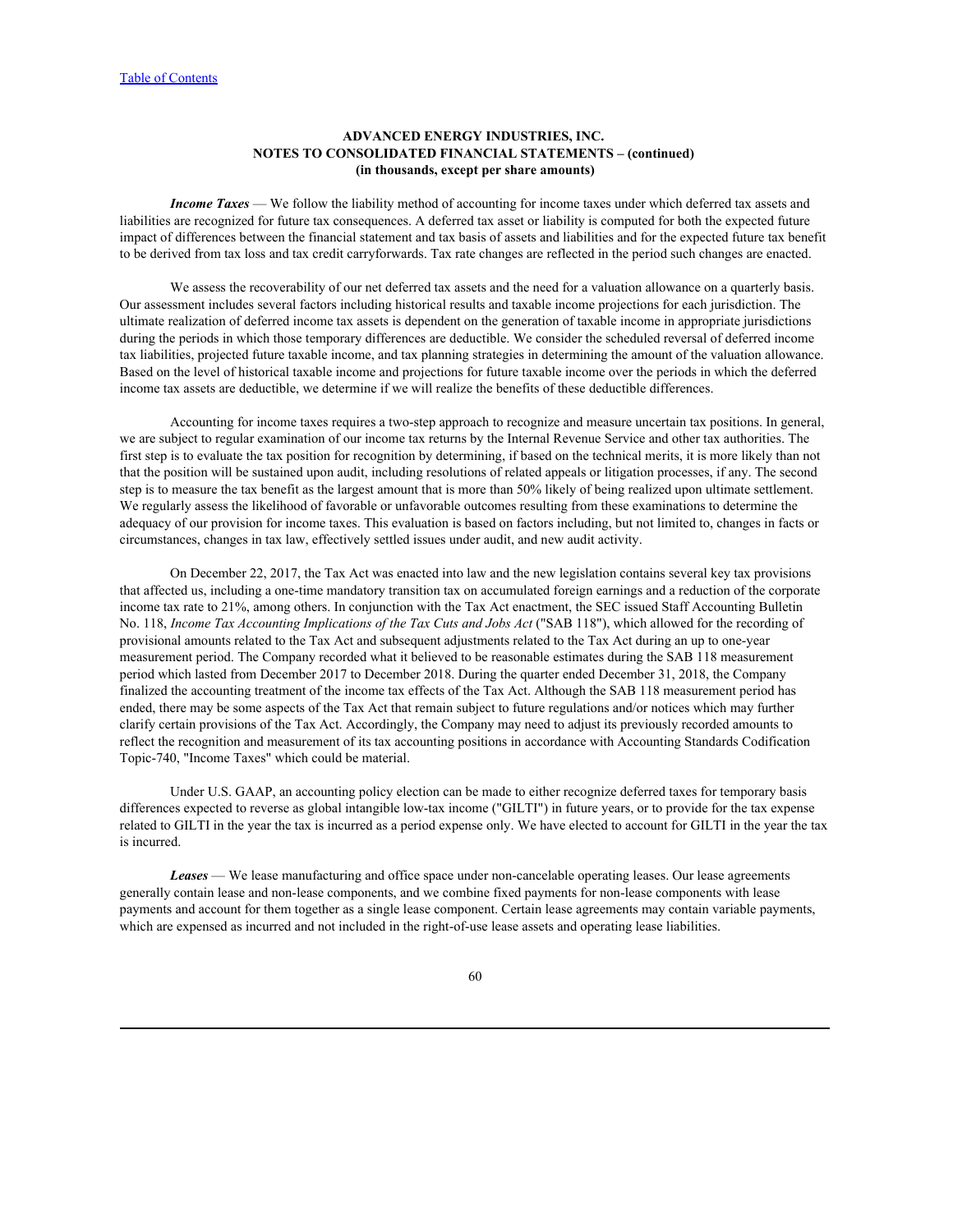Right-of-use assets and operating lease liabilities are recognized at the present value of the future lease payments on the lease commencement date. The interest rate used to determine the present value of the future lease payments is our incremental borrowing rate, because the interest rate implicit in our leases is not readily determinable. Our incremental borrowing rate is estimated to approximate the interest rate on a collateralized basis with similar terms and payments. Our lease terms include periods under options to extend or terminate the lease when it is reasonably certain that we will exercise that option. Right-of-use assets also include any prepaid lease payments and lease incentives. Operating lease expense is recognized on a straight-line basis over the lease term.

*Commitments and Contingencies* — From time to time we are involved in disputes and legal actions arising in the normal course of our business. While we currently believe that the amount of any ultimate loss would not be material to our financial position, the outcome of these actions is inherently difficult to predict. In the event of an adverse outcome, the ultimate loss could have a material adverse effect on our financial position or reported results of operations in a particular period. An unfavorable decision, particularly in patent litigation, could require material changes in production processes and products or result in our inability to ship products or components found to have violated third-party patent rights. We accrue loss contingencies when it is probable that a loss has occurred or will occur, and the amount of the loss can be reasonably estimated. Our estimates of probability of losses are subjective, involve significant judgment and uncertainties, and are based on the best information we have at any given point in time. Resolution of these uncertainties in a manner inconsistent with our expectations could have a significant impact on our results of operations and financial condition.

### **NEW ACCOUNTING STANDARDS**

#### *New Accounting Standards Adopted*

In December 2019, the FASB issued ASU 2019-12, *"Income Taxes (Topic 740)—Simplifying the Accounting for Income Taxes"* ("ASU 2019-12"), which is meant to simplify and reduce the cost of accounting for income taxes. The FASB has stated that ASU 2019-12 is being issued in connection with its Simplification Initiative, which is meant to reduce complexity in accounting standards by improving certain areas of generally accepted accounting principles without compromising information provided to users of financial statements. We early adopted ASU 2019-12 in the first quarter of 2020. The impact of the adoption of ASU 2019-12 was not material to our consolidated financial statements.

In August 2018, the FASB issued ASU 2018-13, *"Fair Value Measurement (Topic 820)"* ("ASU 2018-13"). ASU 2018- 13 modifies the disclosure requirements on fair value measurements in Topic 820, Fair Value Measurement, based on the concepts in the Concepts Statement, including the consideration of costs and benefits. ASU 2018-13 was effective for interim and annual periods ending after December 15, 2019 and shall be applied to all periods presented on a retrospective basis. We adopted ASU 2018-13 in the first quarter of 2020. The impact of the adoption of ASU 2018-13 was not material to our consolidated financial statements.

In June 2016, the FASB issued ASU 2016-13, *"Financial Instruments—Credit Losses (Topic 326): Measurement of Credit Losses on Financial Instruments"* ("ASU 2016-13"). ASU 2016-13 changes the methodology for measuring credit losses on financial instruments and the timing of when such losses are recorded. ASU 2016-13 was effective for interim and annual periods, beginning after December 15, 2019. We adopted ASU 2016-13 in the first quarter of 2020 through a cumulative-effect adjustment to beginning retained earnings using the modified retrospective approach. The impact of the adoption of ASU 2016- 13 was not material to our consolidated financial statements.

#### *New Accounting Standards Issued But Not Yet Adopted*

In August 2018, the FASB issued ASU 2018-14, *"Compensation—Retirement Benefits—Defined Benefit Plans— General (Subtopic 715-20)"* ("ASU 2018-14"). ASU 2018-14 eliminates requirements for certain disclosures and requires additional disclosures under defined benefit pension plans and other post-retirement plans. ASU 2018-14 is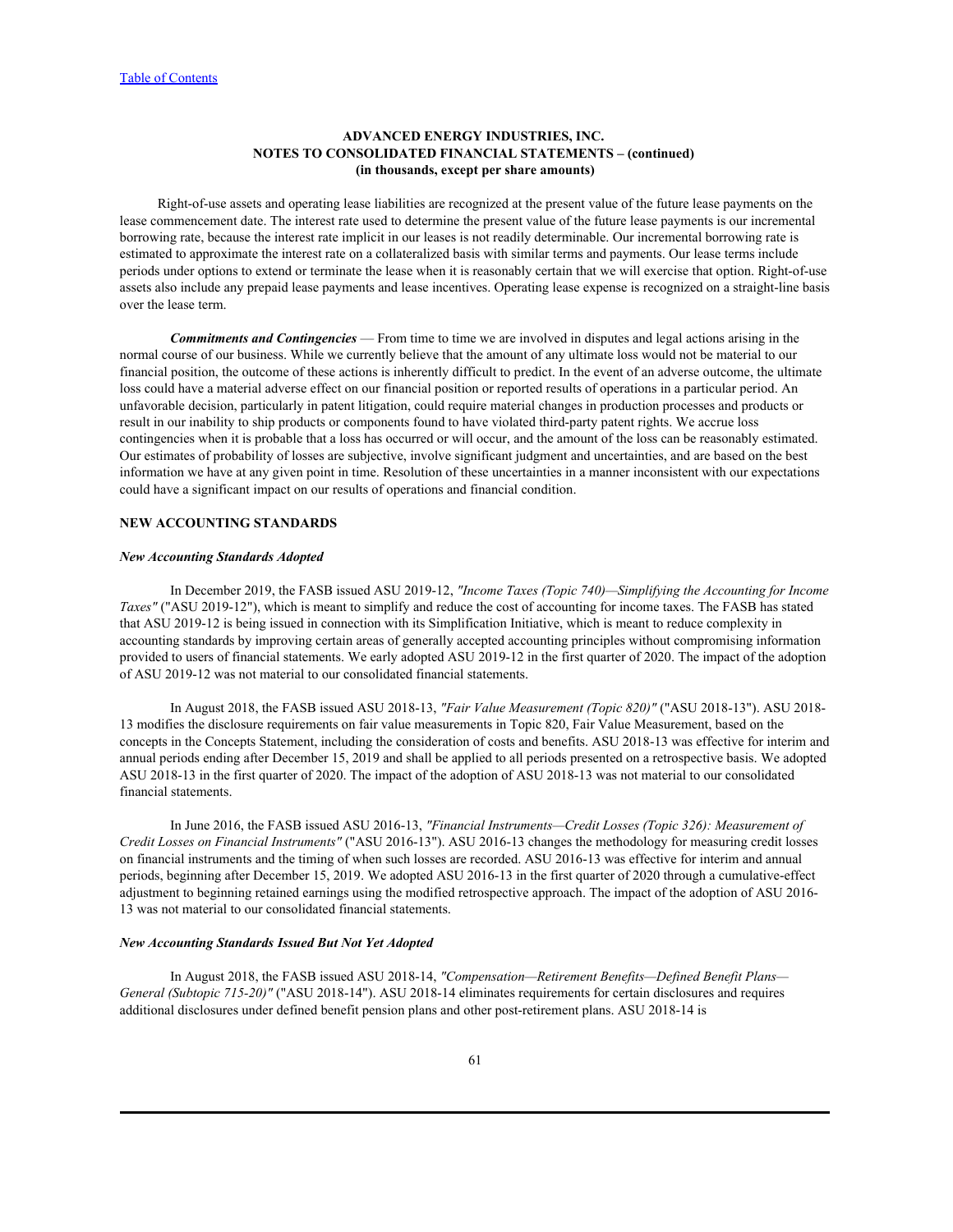effective for interim and annual periods ending after December 15, 2020 and shall be applied to all periods presented on a retrospective basis. Early adoption is permitted. We are currently assessing and do not believe ASU 2018-14 will have a significant impact on our defined benefit plan disclosure requirements.

In March 2020, the FASB issued ASU 2020-04, *"Reference Rate Reform (Topic 848): Facilitation of the Effects of Reference Rate Reform on Financial Reporting"* ("ASU 2020-04"). ASU 2020-04 provides optional expedients and exceptions for applying GAAP to contract modifications and hedging relationships, subject to meeting certain criteria, that reference LIBOR or another rate that is expected to be discontinued. ASU 2020-04 will be in effect through December 31, 2022. We are currently assessing the potential impact of ASU 2020-04 on our consolidated financial statements.

### **NOTE 2. BUSINESS ACQUISITIONS**

#### *Versatile Power, Inc*

On December 31, 2020, we acquired 100% of the issued and outstanding shares of Versatile Power, Inc., which is based in Campbell, California. This acquisition added radio frequency ("RF") and programmable power supplies for medical and industrial applications to our product portfolio and further expands our presence in the medical market by adding proven technologies, deep customer relationships, expertise in medical design, and a medical-certified manufacturing center.

The components of the fair value of the total consideration transferred are as follows:

| Cash paid for acquisition                     | 4,594 |
|-----------------------------------------------|-------|
| Holdback                                      | 950   |
| Contingent consideration                      | 1,500 |
| Total fair value of consideration transferred | 7,044 |
| Less cash acquired                            | (245) |
| Total purchase price                          | 6,799 |

The following table summarizes the estimated preliminary values of the assets acquired and liabilities assumed:

|                                         | Preliminary<br><b>Fair Value</b> |       |
|-----------------------------------------|----------------------------------|-------|
|                                         | December 31, 2020                |       |
| Current asset and liabilities, net      |                                  | 1,015 |
| Property and equipment                  |                                  | 35    |
| Operating lease right-of-use assets     |                                  | 453   |
| Intangible assets                       |                                  | 4,000 |
| Goodwill                                |                                  | 1,749 |
| Total assets acquired                   |                                  | 7,252 |
| Operating lease liability               |                                  | 453   |
| Total liabilities assumed               |                                  | 453   |
| Total fair value of net assets acquired |                                  | 6,799 |

*Artesyn's Embedded Power Business*

In September 2019, we completed the acquisition of Artesyn Embedded Technologies, Inc.'s embedded power business pursuant to the Stock Purchase Agreement dated May 14, 2019 as amended (the "Acquisition Agreement").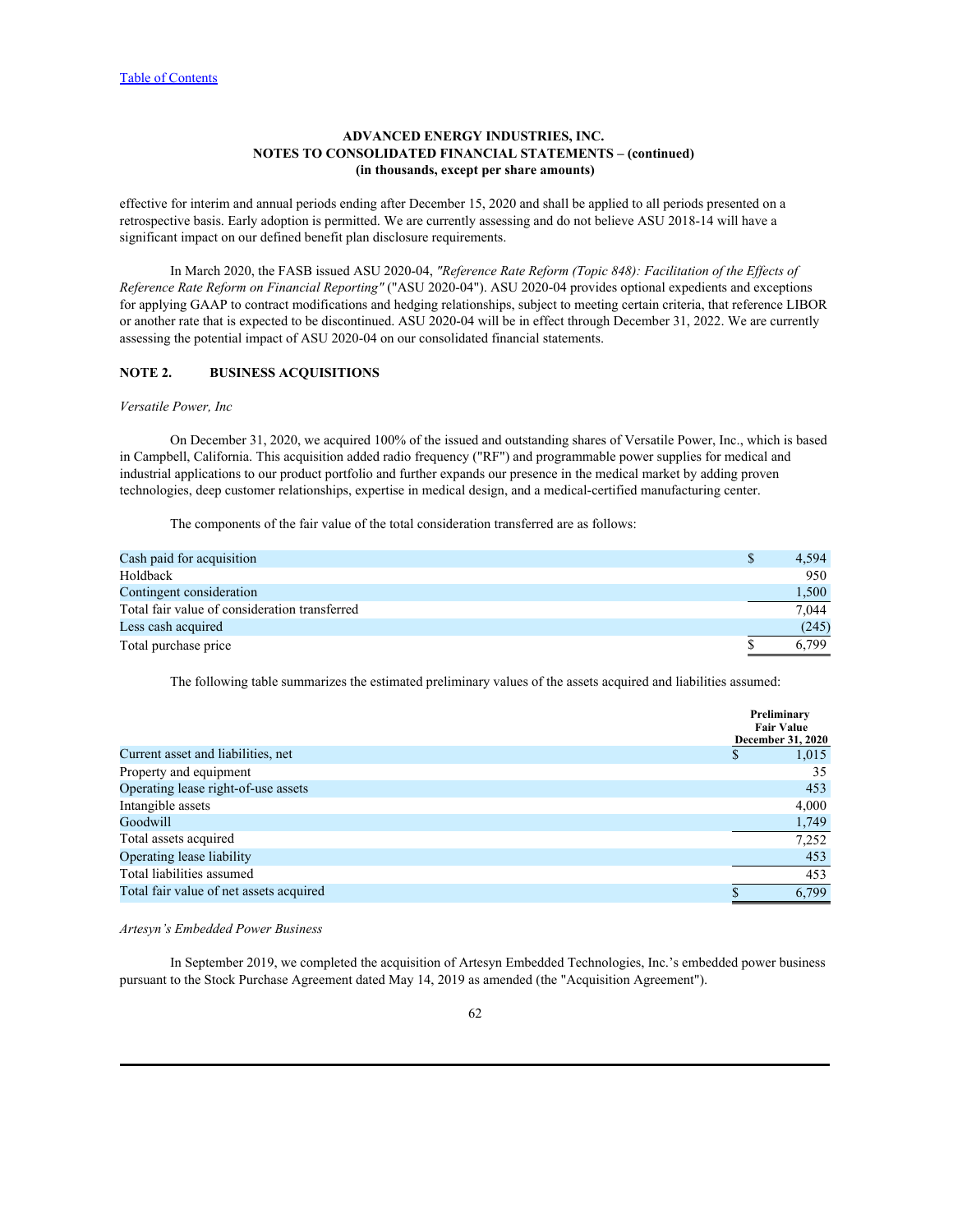Pursuant to the Acquisition Agreement, we acquired 100% of Artesyn's issued and outstanding shares for a purchase price of \$370.2 million, including the assumption of certain liabilities and the finalization of the net working capital adjustment. In connection with the Acquisition Agreement, we entered into a credit agreement that provided us with aggregate financing of \$500.0 million which was used to partially fund the Artesyn acquisition. See *Note 21. Credit Facility* for additional details related to the credit agreement.

Artesyn's embedded power business is one of the world's largest providers of highly engineered, application-specific power supplies for demanding applications. This acquisition diversified our product portfolio and gave us access to additional growth markets, such as data centers (including hyperscale), telecom infrastructure in next generation 5G networks, embedded industrial power applications and medical power for diagnostic and treatment applications.

The components of the fair value of the total consideration transferred are as follows:

| Cash paid for acquisition                     | 390,453       |
|-----------------------------------------------|---------------|
| Contingent consideration                      | 3,008         |
| Total fair value of consideration transferred | 393,461       |
| Less cash acquired                            | (23, 225)     |
| Total purchase price                          | 370,236       |
|                                               | $\sim$ $\sim$ |

The following table summarizes the final fair values of the assets acquired and liabilities assumed:

| <b>Final Fair</b><br>Value |
|----------------------------|
| December 31, 2020          |
| 132,466                    |
| 156,407                    |
| 63,321                     |
| 54,439                     |
| 114,998                    |
| 124,000                    |
| 63,214                     |
| 708,845                    |
| 152,635                    |
| 54,515                     |
| 48,315                     |
| 1,695                      |
| 81,449                     |
| 338,609                    |
| 370,236                    |
|                            |

A summary of the intangible assets acquired, amortization method and estimated useful lives are as follows:

|                        |           | Amortization  |                    |
|------------------------|-----------|---------------|--------------------|
|                        |           | <b>Method</b> | <b>Useful Life</b> |
| Technology             | 28,000    | Straight-line |                    |
| Customer relationships | 75,000    | Straight-line | $12^{\circ}$       |
| Tradename              | 21,000    | Straight-line | 10                 |
| Total                  | \$124,000 |               |                    |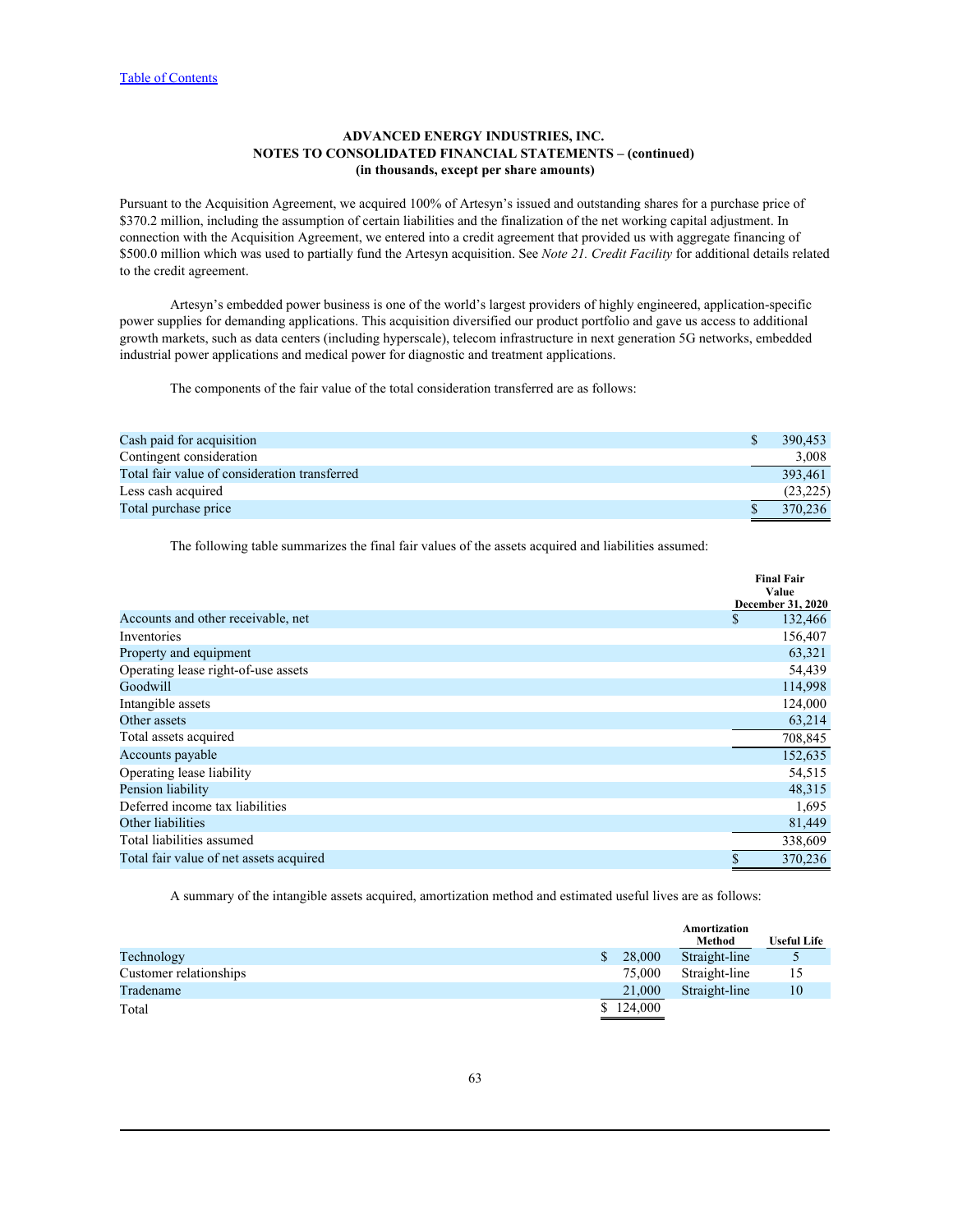Goodwill and intangible assets are recorded in the functional currency of the entity and are subject to changes due to translation on each balance sheet date. The goodwill represents expected operating synergies from combining operations with the acquired company and the estimated value associated with the enhancements to our comprehensive product lines and access to new markets. Advanced Energy settled the adjustment for the net working capital and finalized the fair value for the assets acquired and liabilities assumed related to the Artesyn acquisition. Accordingly, the purchase price allocation presented above is final.

#### *Pro forma results for Advanced Energy Inc. giving effect to the Artesyn Transaction*

The following unaudited pro forma financial information presents the combined results of operations of Advanced Energy and Artesyn as if the acquisition had been completed on January 1, 2019. The unaudited pro forma financial information is presented for informational purposes and is not indicative of the results of operations that would have been achieved if the acquisitions had taken place at the beginning of the year prior to the acquisition dates, nor are they indicative of future results.

The unaudited pro forma financial information for the year ended December 31, 2019 combines Advanced Energy's results with the pre-acquisition results of Artesyn for that period.

|                                                             |                    | <b>Year Ended December 31,</b><br>2019 |           |  |  |  |
|-------------------------------------------------------------|--------------------|----------------------------------------|-----------|--|--|--|
|                                                             | <b>As Reported</b> |                                        | Pro Forma |  |  |  |
| Total sales                                                 | 788,948            |                                        | 1,202,790 |  |  |  |
| Net income attributable to Advanced Energy Industries, Inc. | 64,941             |                                        | 83,104    |  |  |  |
| Earnings per share:                                         |                    |                                        |           |  |  |  |
| Basic earnings per share                                    | .70                |                                        | 2.17      |  |  |  |
| Diluted earnings per share                                  | l.69               |                                        | 2.16      |  |  |  |

The unaudited pro forma results for all periods presented include adjustments made to account for certain costs and transactions that would have been incurred had the acquisitions been completed at the beginning of the year prior to the year of acquisition. These include adjustments to amortization charges for acquired intangible assets, interest and financing expenses, transaction costs, amortization of purchased gross profit and the alignment of various accounting policies. These adjustments are net of any applicable tax impact and were included to arrive at the pro forma results above.

Artesyn's operating results have been included in the Advanced Energy's operating results for the periods subsequent to the completion of the acquisition on September 10, 2019. During the year ended December 31, 2019, Artesyn contributed total sales of \$220.3 million and net income of \$7.1 million, including interest and other expense associated with the financing of the transaction.

#### **NOTE 3. REVENUE**

#### **Revenue Recognition**

We recognize revenue when we have satisfied our performance obligations which typically occurs when control of the products or services has been transferred to our customers. The transaction price is based upon the standalone selling price. In most transactions, we have no obligations to our customers after the date products are shipped, other than pursuant to warranty obligations. Shipping and handling fees billed to customers, if any, are recognized as revenue. The related shipping and handling costs are recognized in cost of sales. Support services include warranty and non-warranty repair services, upgrades, and refurbishments on the products we sell. Repairs that are covered under our standard warranty do not generate revenue.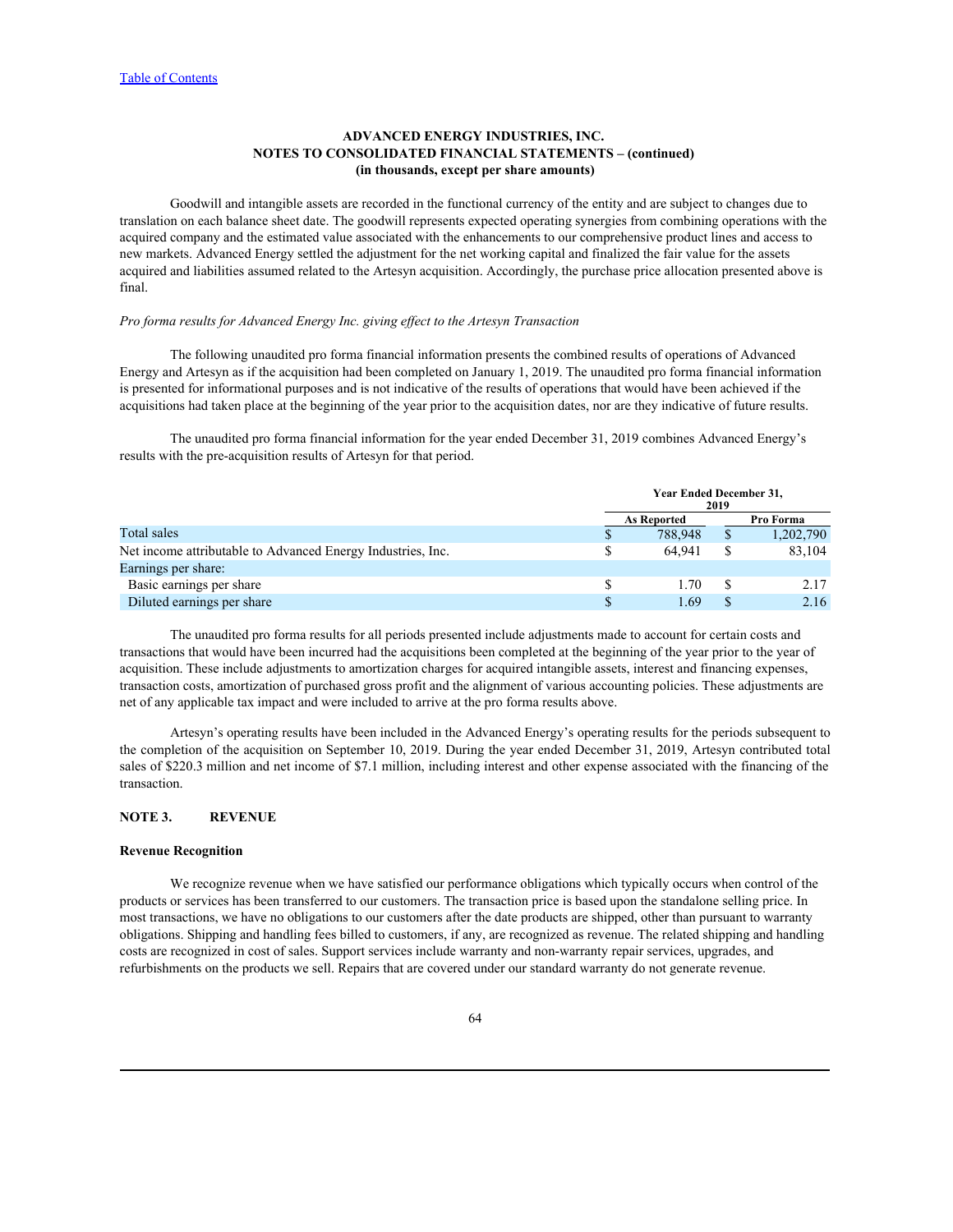#### **Nature of goods and services**

#### *Products*

Advanced Energy provides highly engineered, mission-critical, precision power conversion, measurement, and control solutions to our global customers. We design, manufacture, sell and support precision power products that transform electrical power into various usable forms. Our power conversion products refine, modify, and control the raw electrical power from a utility and convert it into power that is predictable, repeatable, and customizable.

Our products enable thin film manufacturing processes such as plasma enhanced chemical and physical deposition and etch for various semiconductor and industrial products, industrial thermal applications for material and chemical processes, and specialty power for critical industrial technology applications. We also supply thermal instrumentation products for advanced temperature measurement and control in these markets. As a result of the Artesyn acquisition, we now sell precision power conversion products into the Telecom and Networking, Data Center Computing (including hyperscale), and Industrial and Medical markets.

Our products are designed to enable new process technologies, improve productivity, and lower the cost of ownership for our customers. We also provide repair and maintenance services for all our products. We principally serve OEMs and end customers in the semiconductor, flat panel display, high voltage, solar panel, Telecom and Networking, Data Center Computing, Industrial and Medical markets. Our advanced power products are used in diverse markets, applications, and processes including the manufacture of capital equipment for semiconductor device manufacturing, thin film applications for thin film renewables and architectural glass, and for other thin film applications including flat panel displays, and industrial coatings. Our embedded power products are used in a wide range of applications, such as 5G, data center (including hyperscale) and other industrial and medical applications.

### *Services*

Our services group offers warranty and after-market repair services in the regions in which we operate, providing us with preventive maintenance opportunities. Our customers continue to pursue low cost of ownership of their capital equipment and are increasingly sensitive to the costs of system downtime. They expect that suppliers offer comprehensive local repair service and customer support. To meet these market requirements, we maintain a worldwide support organization in ten countries, including the United States, the PRC, Japan, Korea, Taiwan, Germany, Ireland, Singapore, Israel, and Great Britain. Support services include warranty and non-warranty repair services, upgrades, and refurbishments on the products we sell.

As part of our ongoing service business, we satisfy our service obligations under preventative maintenance contracts and extended warranties which had previously been offered on our discontinued inverter products. Any up-front fees received for extended warranties or maintenance plans are deferred. Revenue under these arrangements is recognized ratably over the underlying terms as we do not have historical information which would allow us to project the estimated service usage pattern at this time.

 In May 2019, we sold our grid-tied central inverter repair and service operation to a third party. In connection with this sale, approximately \$22.0 million of deferred revenue related to extended warranties and service contracts, were transferred to the buyer. See *Note 4. Disposed and Discontinued Operations* for additional information in relation to this sale. We have deferred revenue related to our extended warranties and service contract totaling \$8.7 million as of December 31, 2020 and \$9.2 million as of December 31, 2019. We are expected to recognize this revenue ratably through year 2031.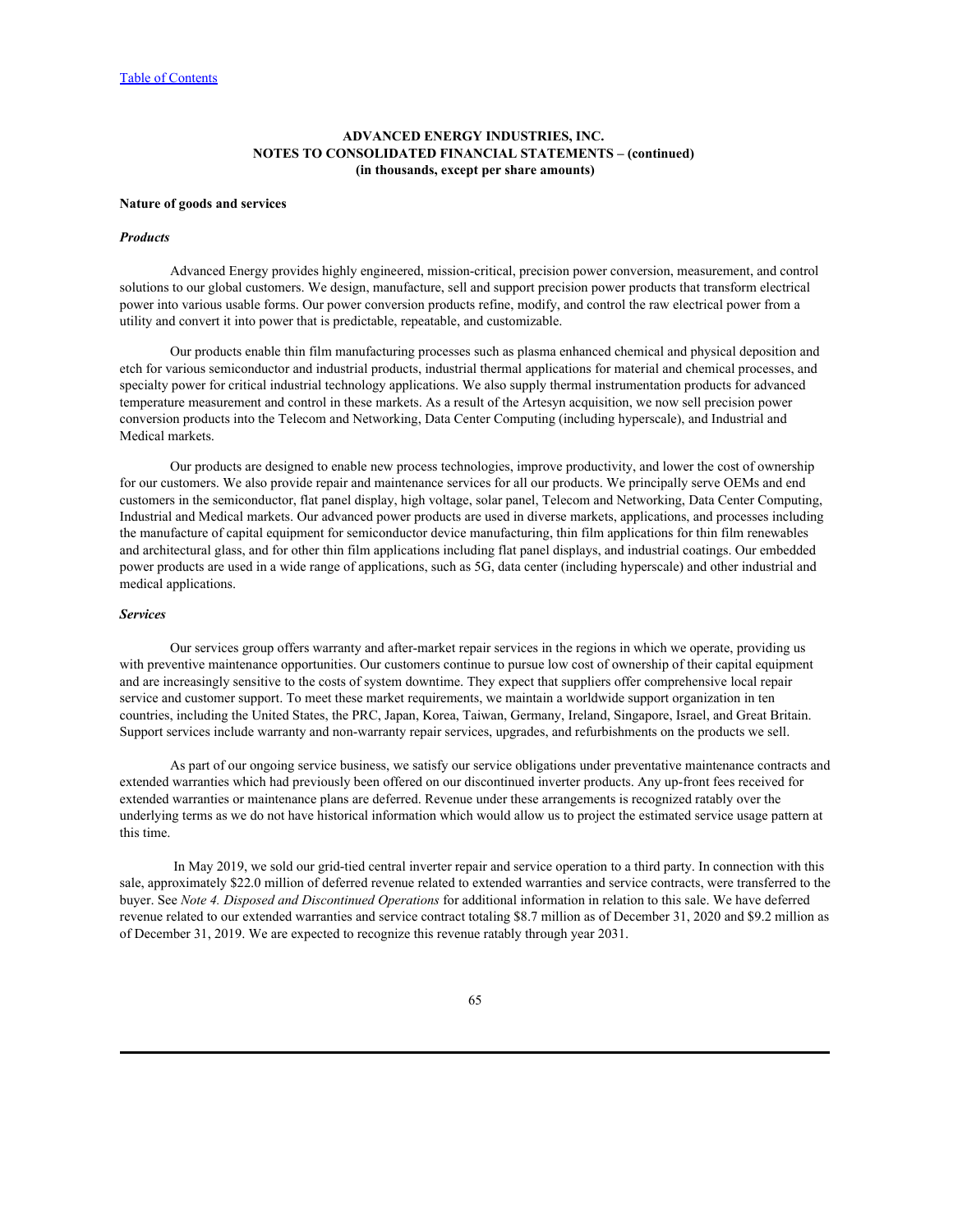### **Disaggregation of Revenue**

The following table presents our sales by product line, inclusive of both products and services, which includes certain reclassification to prior comparative periods to conform to our current year presentation:

|                         | <b>Years Ended December 31,</b> |         |                                 |  |  |
|-------------------------|---------------------------------|---------|---------------------------------|--|--|
|                         | <b>2020</b>                     | 2019    | 2018                            |  |  |
| Semiconductor Equipment | 611,864                         | 403,018 | \$533,770                       |  |  |
| Industrial and Medical  | 313,646                         | 245,992 | 185,122                         |  |  |
| Data Center Computing   | 322,539                         | 91,438  | $\hspace{0.1mm}-\hspace{0.1mm}$ |  |  |
| Telecom and Networking  | 167,777                         | 48,500  | $\hspace{0.1mm}-\hspace{0.1mm}$ |  |  |
| Total                   | 415,826                         | 788,948 | 718,892                         |  |  |

The following table presents our sales by geographic region:

|               |          |              | <b>Years Ended December 31,</b> |            |         |           |
|---------------|----------|--------------|---------------------------------|------------|---------|-----------|
|               | 2020     |              | 2019                            |            | 2018    |           |
| North America | 687,814  | 48.6 $%$ \$  | 373,634                         | 47.4%      | 372,834 | 51.8 %    |
| Asia          | 606,893  | 42.9         | 295,155                         | 37.4       | 250,574 | 34.9      |
| Europe        | 117,990  | 8.3          | 119,427                         | 15.1       | 94,793  | 13.2      |
| Other         | 3,129    | 0.2          | 732                             | 0.1        | 691     | 0.1       |
| Total         | ,415,826 | $100.0\%$ \, | 788,948                         | $100.0 \%$ | 718,892 | 100.0 $%$ |

The following table presents our net sales by extended warranty and service contracts recognized over time and our product and service revenue recognized at a point in time:

|                                                              |          |  | <b>Years Ended December 31.</b> |  |         |  |  |
|--------------------------------------------------------------|----------|--|---------------------------------|--|---------|--|--|
|                                                              | 2020     |  | 2019                            |  | 2018    |  |  |
| Product and service revenue recognized at point in time      | .414.982 |  | 786.918                         |  | 715,055 |  |  |
| Extended warranty and service contracts recognized over time | 844      |  | 2.030                           |  | 3,837   |  |  |
| Total                                                        | .415.826 |  | 788.948                         |  | 718.892 |  |  |

### **NOTE 4. DISPOSED AND DISCONTINUED OPERATIONS**

#### *Disposed Operations*

In May 2019, we sold our grid-tied central solar inverter services business to Bold Renewables Holdings, LLC ("Bold") for \$1.00 dollar and the assumption by Bold of our initial product warranty and our extended warranty service obligations. In connection with this transaction, we entered into a Loan and Security Agreement with Bold (the "Loan and Security Agreement"). Under the Loan and Security Agreement, we loaned Bold an aggregate \$5.3 million between May 2019 and the first quarter of 2020. Under the terms of the Loan and Security Agreement and for the next ten years, we have made an additional \$2.75 million available for borrowing, subject to the satisfaction of certain operating and liquidity covenants by Bold. The borrowings under the Loan and Security Agreement bear interest at 0% for the first seven years and 5% thereafter. Additionally, the Loan and Security Agreement provides for early payment discounts of 50% during the first three years, 45% for years four and five and 40% thereafter up to 30 days prior to the maturity of the Loan and Security Agreement. A discount of \$2.3 million has been recognized as a reduction to our gain recognized on the sale. As a result of the transaction, we reduced our discontinued operations liabilities by approximately \$10.9 million that were related to initial product warranty and reduced our other liabilities by approximately \$22.0 million that were related to extended warranty service obligations as well as reduced other assets and liabilities associated with the continuing grid-tied central solar inverter service and repair business. Accordingly, a \$14.8 million non-cash gain was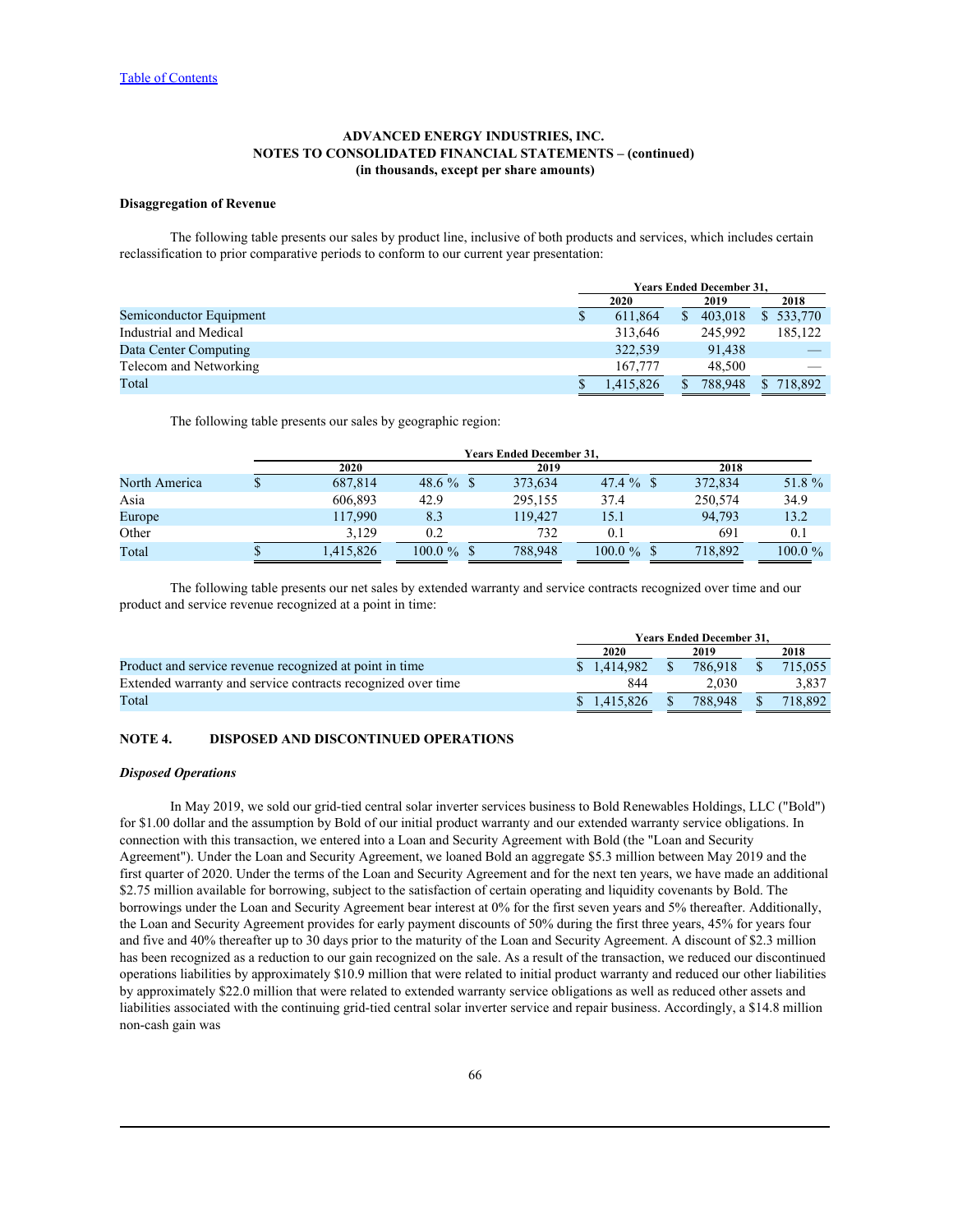recognized in Other income (expense) from continuing operations and an \$8.6 million non-cash gain, net of tax expense of \$2.4 million, was recognized in "Income (loss) from discontinued operations."

### *Discontinued Operations*

In December 2015, we completed the wind down of engineering, manufacturing, and sales of our solar inverter product line (the "inverter business"). Accordingly, the results of our inverter business have been reflected as "Income (loss) from discontinued operations, net of income taxes" on our Consolidated Statements of Operations for all periods presented herein.

The effect of our sales of extended inverter warranties to our customers continues to be reflected in deferred revenue in our Consolidated Balance Sheets. Deferred revenue for extended inverter warranties and the associated costs of warranty service will be reflected in Sales and Cost of goods sold, respectively, from continuing operations in future periods in our Consolidated Statement of Operations, as the deferred revenue, is earned and the associated services are rendered. Extended warranties related to the inverter product line are no longer offered.

The significant items included in "Income (loss) from discontinued operations, net of income taxes" are as follows:

| 2020 | 2019                                    |
|------|-----------------------------------------|
|      |                                         |
|      |                                         |
|      | (901)                                   |
|      | 1,022                                   |
|      | (121)                                   |
| 65   | 10,895                                  |
|      | 10,774                                  |
|      | 2,294                                   |
|      | 8,480                                   |
|      | 620<br>(620)<br>(555)<br>(134)<br>(421) |

Assets and Liabilities of discontinued operations are not significant.

## **NOTE 5. INCOME TAXES**

The geographic distribution of pretax income from continuing operations is as follows:

|          |         | <b>Years Ended December 31,</b> |           |            |         |  |
|----------|---------|---------------------------------|-----------|------------|---------|--|
|          | 2020    |                                 | 2019      |            | 2018    |  |
| Domestic | 17,526  |                                 | (20, 597) | $\sqrt{2}$ | 22,325  |  |
| Foreign  | 140,621 |                                 | 87,791    |            | 150,051 |  |
|          | 158,147 |                                 | 67.194    |            | 172,376 |  |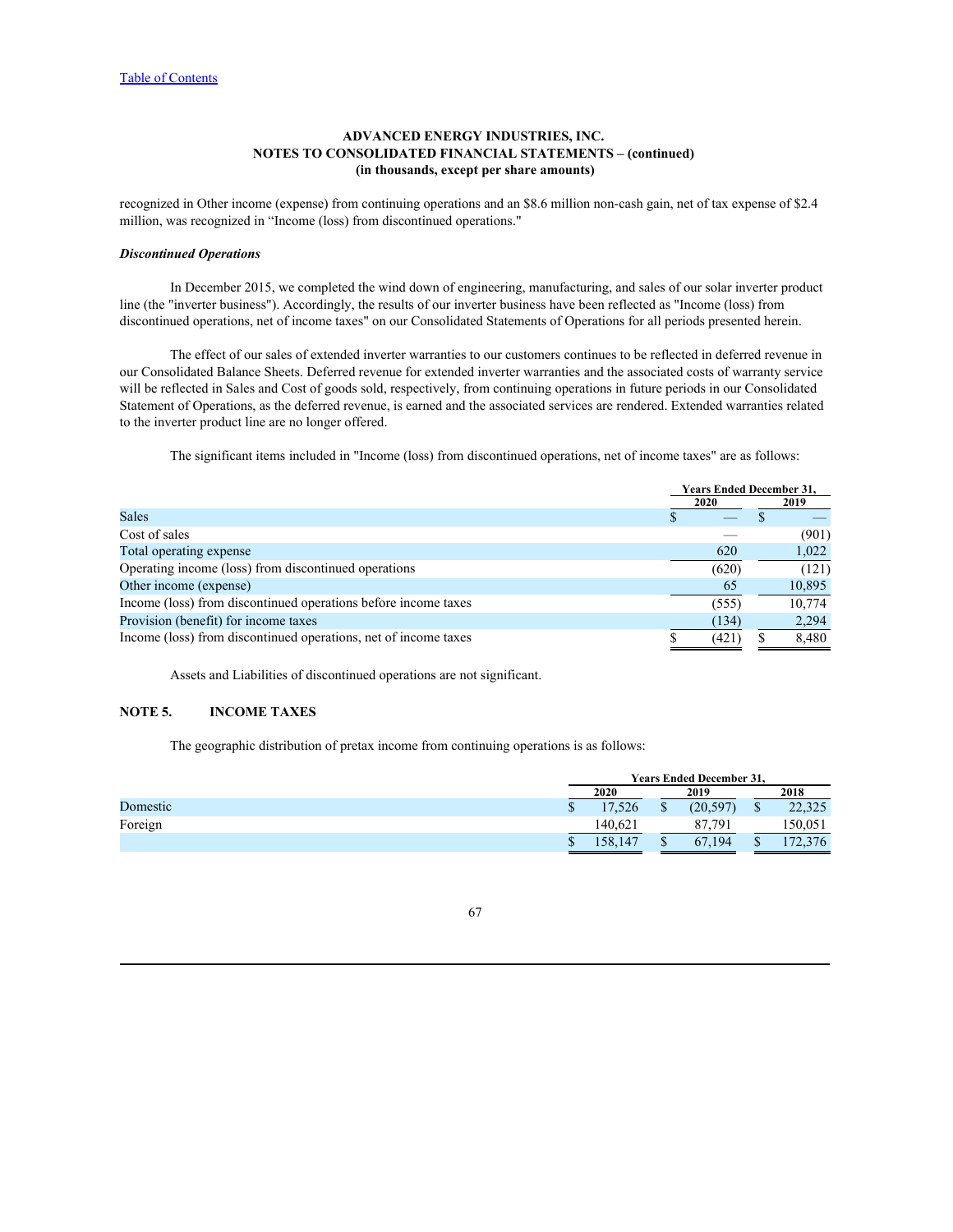The provision for income taxes from continuing operations is summarized as follows:

|                                    | <b>Years Ended December 31.</b> |          |    |         |               |        |
|------------------------------------|---------------------------------|----------|----|---------|---------------|--------|
|                                    |                                 | 2020     |    | 2019    |               | 2018   |
| Current:                           |                                 |          |    |         |               |        |
| Federal                            | S.                              | 5,475    | S  | (9,627) | -S            | 1,423  |
| <b>State</b>                       |                                 | 1,927    |    | 882     |               | 12     |
| Foreign                            |                                 | 16,216   |    | 18,429  |               | 13,772 |
| Total current provision            |                                 | 23,618   |    | 9,684   |               | 15,207 |
| Deferred:                          |                                 |          |    |         |               |        |
| Federal                            |                                 | (312)    | -S | 3,822   | <sup>\$</sup> | 4,021  |
| State                              |                                 | 1,270    |    | (178)   |               | 2,363  |
| Foreign                            |                                 | (1, 580) |    | (2,629) |               | 3,636  |
| Total deferred provision (benefit) |                                 | (622)    |    | 1,015   |               | 10,020 |
| Total provision for income taxes   |                                 | 22,996   |    | 10,699  |               | 25,227 |

The Company's effective tax rates differ from the U.S. federal statutory rate of 21% for the three years ended December 31, 2020 primarily due to the benefit of earnings in foreign jurisdictions which are subject to lower tax rates, offset by net U.S. tax on foreign operations and withholding taxes. The principal causes of the difference between the federal statutory rate and the effective income tax rate for each of the years below are as follows:

|                                              | <b>Years Ended December 31.</b> |          |  |          |  |  |
|----------------------------------------------|---------------------------------|----------|--|----------|--|--|
|                                              | 2020                            | 2019     |  | 2018     |  |  |
| Income taxes per federal statutory rate      | \$33,211                        | 14,111   |  | 36,199   |  |  |
| State income taxes, net of federal deduction | 2,793                           | 10       |  | 2,372    |  |  |
| U.S. tax on foreign operations               | 9,666                           | 5,805    |  | 6,943    |  |  |
| Foreign derived intangible income deduction  | (4,070)                         |          |  | (261)    |  |  |
| Tax effect of foreign operations             | (20, 527)                       | (13,086) |  | (19,162) |  |  |
| Uncertain tax position                       | (3,215)                         | (4, 487) |  | (3,088)  |  |  |
| Unremitted earnings                          | (567)                           | 1,624    |  | 2,564    |  |  |
| Tax credits                                  | (2,292)                         | (2,088)  |  | (1,484)  |  |  |
| Change in valuation allowance                | (1,175)                         | 7,222    |  | (1,306)  |  |  |
| Withholding taxes                            | 4,265                           | 6,500    |  | 1,371    |  |  |
| Other permanent items, net                   | 4,907                           | (4,912)  |  | 1,079    |  |  |
| Total provision for income taxes             | 22,996                          | 10,699   |  | 25,227   |  |  |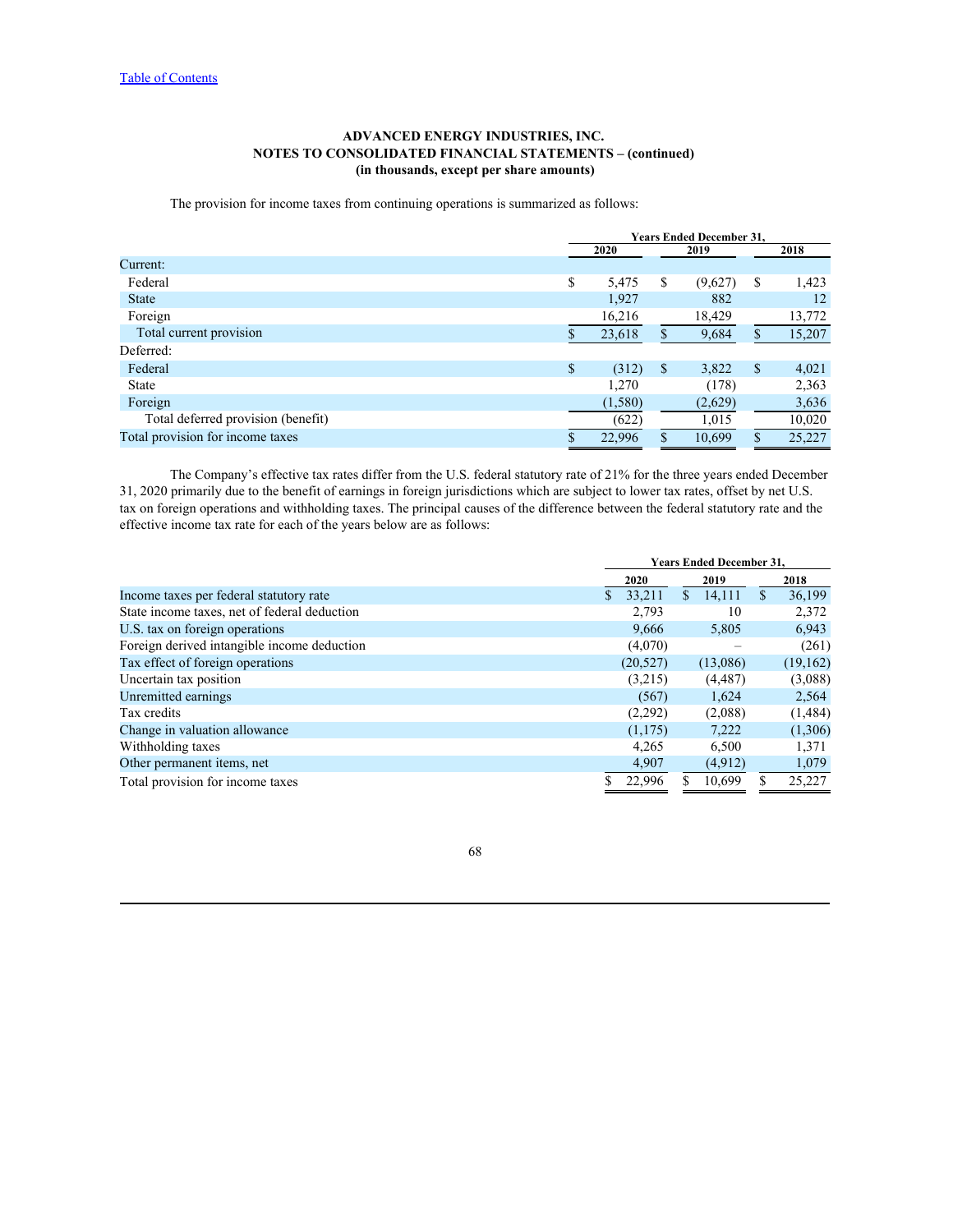Deferred tax assets and liabilities are recognized for the future tax consequences of differences between the carrying amounts of assets and liabilities and their respective tax bases using enacted tax rates in effect for the year in which the differences are expected to be reversed. Significant deferred tax assets and liabilities consist of the following:

|                                                 |           | <b>Years Ended December 31,</b> |  |
|-------------------------------------------------|-----------|---------------------------------|--|
|                                                 | 2020      | 2019                            |  |
| Deferred tax assets                             |           |                                 |  |
| Stock-based compensation                        | 2,130     | 1,757<br>- S                    |  |
| Net operating loss and tax credit carryforwards | 57,590    | 86,879                          |  |
| Interest expense limitation                     | 7,344     | 7,620                           |  |
| Pension obligation                              | 14,297    | 13,473                          |  |
| Excess and obsolete inventory                   | 3,722     | 3,217                           |  |
| Accrued restructuring                           | 2,468     |                                 |  |
| Deferred revenue                                | 3,048     | 3,305                           |  |
| Employee bonuses and commissions                | 5,388     | 2,537                           |  |
| Depreciation and amortization                   | 28,786    | 29,015                          |  |
| Operating lease liabilities                     | 20,267    | 23,451                          |  |
| Other                                           | 8,925     | 9,685                           |  |
| Deferred tax assets                             | 153,965   | 180,939                         |  |
| Less: Valuation allowance                       | (46, 702) | (76,206)                        |  |
| Net deferred tax assets                         | 107,263   | 104,733                         |  |
| Deferred tax liabilities                        |           |                                 |  |
| Depreciation and amortization                   | 40,266    | 41,549                          |  |
| Unremitted earnings                             | 4,173     | 4,740                           |  |
| Operating lease right-of-use assets             | 18,731    | 22,774                          |  |
| Other                                           | 3,380     | 2,966                           |  |
| Deferred tax liabilities                        | 66,550    | 72,029                          |  |
| Net deferred tax assets                         | 40,713    | 32,704                          |  |
|                                                 |           |                                 |  |

Of the \$40.7 million and \$32.7 million net deferred tax asset on December 31, 2020 and 2019, respectively, \$50.8 million and \$42.7 million is reflected as a net non-current deferred tax asset and \$10.1 million and \$10.0 million is reflected as a long-term liability on December 31, 2020 and 2019, respectively.

As of December 31, 2020, the Company has recorded a valuation allowance on \$4.2 million of its U.S. domestic deferred tax assets, largely attributable to state carryforward attributes that are expected to expire before sufficient income can be realized in those jurisdictions. The remaining valuation allowance on deferred tax assets approximates \$42.5 million and is associated primarily with operations in Germany, Hong Kong, and Switzerland. As of December 31, 2020, there is not sufficient positive evidence to conclude that such deferred tax assets, presently reduced by a valuation allowance, will be recognized. The December 31, 2020 valuation allowance balance reflects a decrease of \$29.5 million during the year. The change in the valuation allowance is primarily due to the dissolution of an Austrian entity, refinements in the determination of Artesyn attributes acquired in 2019, and the netting of Section 382 limited attributes that will never be available for utilization with their valuation allowance, partially offset by increases due to foreign exchange movements.

As of December 31, 2020, the Company had U.S., foreign and state tax loss carryforwards of \$70.3 million, \$129.6 million, and \$117.7 million, respectively. Additionally, the Company had \$0.2 million and \$30.5 million of capital loss and interest expense limitation carryforwards, respectively. Finally, the Company had U.S. and state tax credit carryforwards of \$1.3 million and \$1.7 million, respectively. The U.S. and state net operating losses, tax credits, and interest expense limitation are subject to various utilization limitations under Section 382 of the Internal Revenue Code and applicable state laws. These Section 382 limited attributes have various expiration periods through 2036 or, in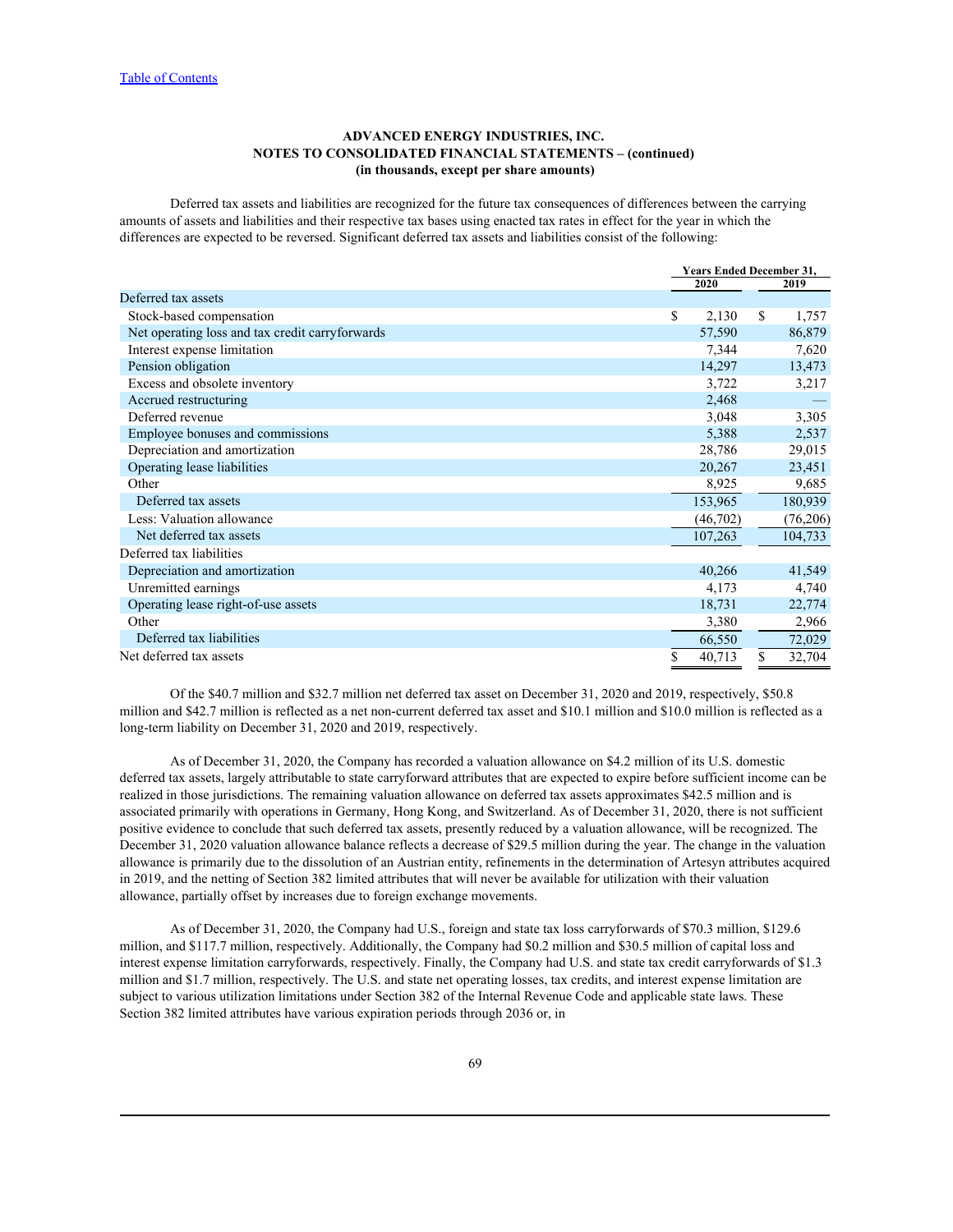the case of the interest expense limitation amount, no expiration period. Much of the foreign jurisdiction, and \$8.0 million of the federal net operating loss carry forwards, have no expiration period.

We operate under a tax holiday in Singapore and China. These tax holidays are in effect through June 30, 2027 and December 31, 2022, respectively. The tax holiday is conditional upon our meeting certain employment and investment thresholds. The impact of the tax holidays decreased foreign taxes by \$13.0 million and \$4.0 million for 2020 and 2019, respectively. The benefit of the tax holiday on earnings per diluted share was \$0.34 and \$0.12 for 2020 and 2019, respectively.

As of December 31, 2020, we have undistributed earnings of certain foreign subsidiaries of approximately \$58.9 million that we have indefinitely invested, and on which we have not recognized deferred taxes. Estimating the amount of potential tax is not practicable because of the complexity and variety of assumptions necessary to compute the tax.

We account for uncertain tax positions by applying a minimum recognition threshold to tax positions before recognizing these positions in the financial statements. The reconciliation of our total gross unrecognized tax benefits is as follows:

|                                                                             |                                | <b>Years Ended December 31.</b> |  |          |  |  |
|-----------------------------------------------------------------------------|--------------------------------|---------------------------------|--|----------|--|--|
|                                                                             | 2020                           | 2019                            |  | 2018     |  |  |
| Balance at beginning of period                                              | 13,009                         | 13,162                          |  | 15,990   |  |  |
| Additions based on tax positions taken during a prior period                | 219                            | 484                             |  |          |  |  |
| Additions based on tax positions taken during a prior period – acquisitions |                                | 4,479                           |  | 757      |  |  |
| Additions based on tax positions taken during the current period            | $\overbrace{\hspace{25mm}}^{}$ |                                 |  |          |  |  |
| Reductions based on tax positions taken during a prior period               |                                | (4,295)                         |  | (153)    |  |  |
| Reductions related to a lapse of applicable statute of limitations          | (3,555)                        | (821)                           |  | (3, 144) |  |  |
| Reductions related to a settlement with taxing authorities                  |                                |                                 |  | (382)    |  |  |
| Balance at end of period                                                    | 9.673                          | 13.009                          |  | 13,162   |  |  |
|                                                                             |                                |                                 |  |          |  |  |

The unrecognized tax benefits of \$9.7 million, if recognized, will impact the Company's effective tax rate. In accordance with our accounting policy, we recognize accrued interest and penalties related to unrecognized tax benefits as a component of tax expense. We had \$3.2 million and \$3.0 million of accrued interest and penalties on December 31, 2020 and 2019, respectively. We expect the total amount of tax contingencies will decrease by approximately \$3.5 million in 2021 based on statute of limitation expiration.

With few exceptions, the Company is no longer subject to federal, state, or foreign income tax examinations by tax authorities for years before 2017.

### **NOTE 6. EARNINGS PER SHARE**

Basic earnings per share ("EPS") is computed by dividing income available to common stockholders by the weightedaverage number of common shares outstanding during the period. The computation of our diluted EPS is similar to the computation of our basic EPS except that the denominator is increased to include the number of additional common shares that would have been outstanding (using the if-converted and treasury stock methods), if our outstanding stock options and restricted stock units had been converted to common shares, and if such assumed conversion is dilutive.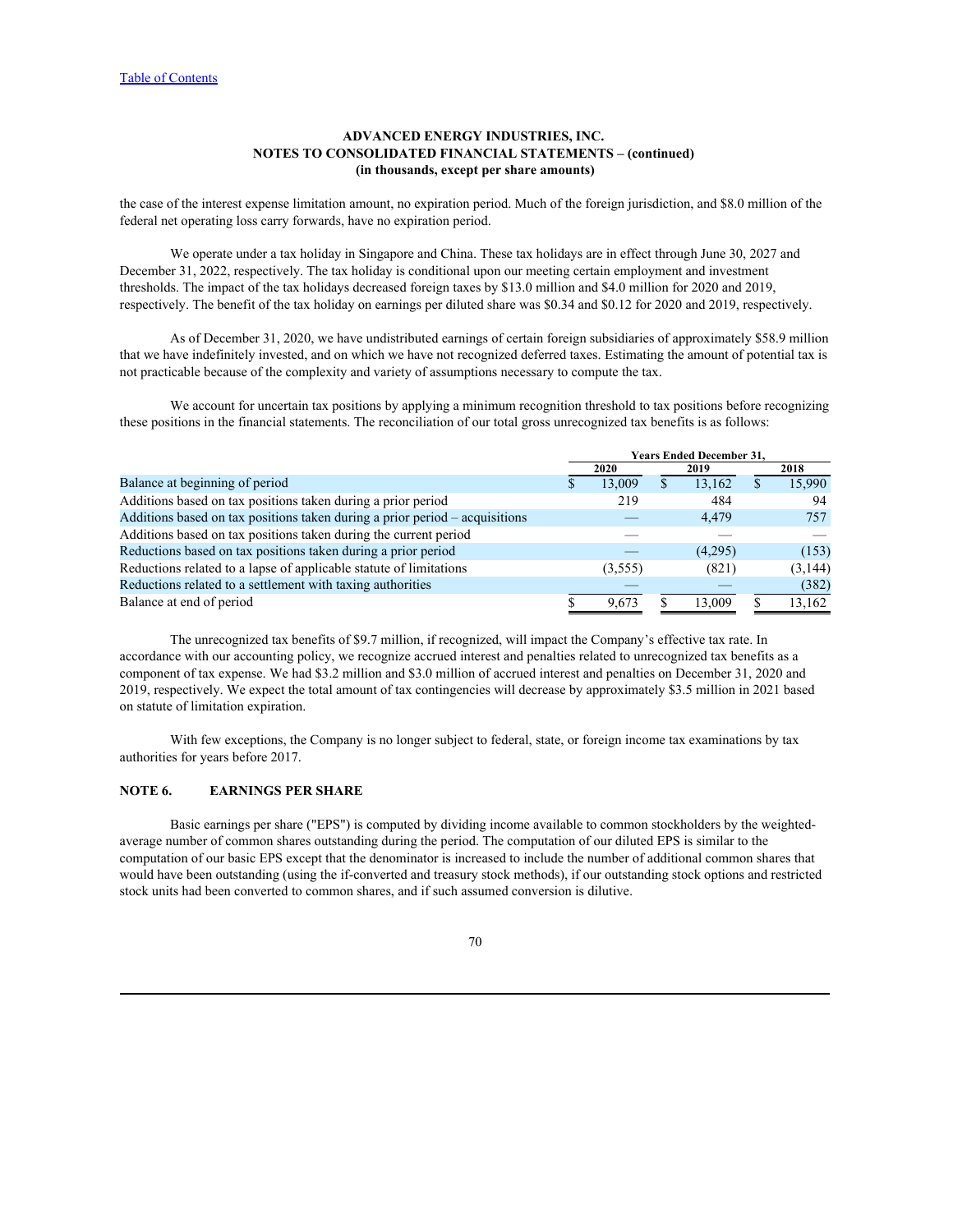The following is a reconciliation of the weighted-average shares outstanding used in the calculation of basic and diluted earnings per share:

|                                                                                    | <b>Years Ended December 31.</b> |             |  |        |  |         |  |
|------------------------------------------------------------------------------------|---------------------------------|-------------|--|--------|--|---------|--|
|                                                                                    |                                 | <b>2020</b> |  | 2019   |  | 2018    |  |
| Income from continuing operations                                                  |                                 | 135,151     |  | 56,495 |  | 147,149 |  |
| Income from continuing operations attributable to noncontrolling interest          |                                 | 55          |  | 34     |  | 86      |  |
| Income from continuing operations attributable to Advanced Energy Industries, Inc. |                                 | 135,096     |  | 56,461 |  | 147,063 |  |
|                                                                                    |                                 |             |  |        |  |         |  |
| Basic weighted-average common shares outstanding                                   |                                 | 38,314      |  | 38,281 |  | 39,081  |  |
| Assumed exercise of dilutive stock options and restricted stock units              |                                 | 228         |  | 214    |  | 271     |  |
| Diluted weighted-average common shares outstanding                                 |                                 | 38,542      |  | 38,495 |  | 39,352  |  |
| Continuing operations:                                                             |                                 |             |  |        |  |         |  |
| Basic earnings per share                                                           |                                 | 3.53        |  | 1.47   |  | 3.76    |  |
| Diluted earnings per share                                                         |                                 | 3.51        |  | . 47   |  | 3.74    |  |

The following stock options and restricted units were excluded in the computation of diluted earnings per share because they were anti-dilutive:

|                                                  | Year:<br>-Ended -                                                                                                                                           | d December 31.         |      |
|--------------------------------------------------|-------------------------------------------------------------------------------------------------------------------------------------------------------------|------------------------|------|
|                                                  | 2020                                                                                                                                                        | 2019                   | 2018 |
| Restricted stock units<br><b>Service Service</b> | $\overline{\phantom{a}}$<br>$\mathcal{L}^{\text{max}}_{\text{max}}$ and $\mathcal{L}^{\text{max}}_{\text{max}}$ and $\mathcal{L}^{\text{max}}_{\text{max}}$ | <b>Service Service</b> |      |

### **Share Repurchase**

In September 2015, our Board of Directors authorized a program to repurchase up to \$150.0 million of our common stock over a thirty-month period. In November 2017, our Board of Directors approved an extension of the share repurchase program to December 2019 from its original maturity of March 2018. In May 2018, our Board of Directors approved a \$50 million increase in its authorization to repurchase shares of our common stock under this same program.

 On December 18, 2019, our Board of Directors authorized the removal of the expiration date to the Company's share repurchase program and increased the authorized amount by \$25.1 million. As of December 31, 2020, the Company is authorized for the future repurchase of shares of our common stock of up to a total of \$38.4 million.

In order to execute the repurchase of shares of our common stock, the Company periodically enters into stock repurchase agreements. The Company has repurchased the following shares of common stock:

|                                          |       | <b>Years Ended December 31.</b> |        |
|------------------------------------------|-------|---------------------------------|--------|
| (in thousands, except per share amounts) | 2020  | 2019                            | 2018   |
| Amount paid to repurchase shares         | 1,630 | $\overline{\phantom{m}}$        | 95,125 |
| Number of shares repurchased             |       |                                 | .696   |
| Average repurchase price per share       | 47.75 |                                 | 56.07  |

There were no shares repurchased from related parties. All shares repurchased were recognized as a reduction to Additional paid-in capital. Repurchased shares were retired and assumed the status of authorized and unissued shares.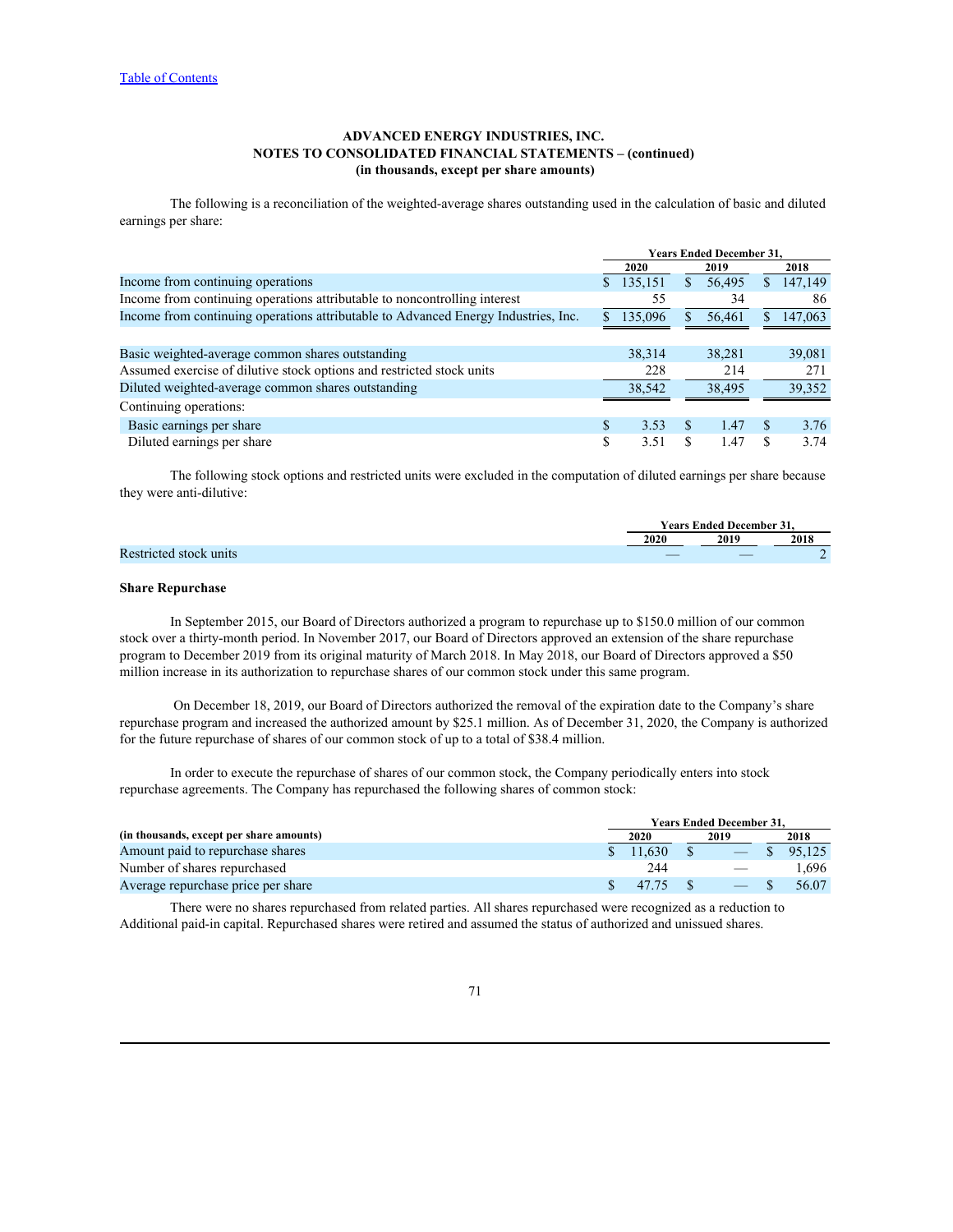## **NOTE 7. FAIR VALUE MEASUREMENTS**

The following tables present information about the Company's assets and liabilities measured at fair value on a recurring basis.

|                                                             |                                     | December 31, 2020               |                |                          |                            |
|-------------------------------------------------------------|-------------------------------------|---------------------------------|----------------|--------------------------|----------------------------|
| Description<br>Assets:                                      | <b>Balance Sheet Classification</b> | Level 1                         | <b>Level 2</b> | Level 3                  | Total<br><b>Fair Value</b> |
| Certificates of deposit                                     | Marketable securities               |                                 | \$2,654        | $\overline{\phantom{0}}$ | \$2,654                    |
| Total assets measured at fair value on a recurring<br>basis |                                     | $\hspace{0.1mm}-\hspace{0.1mm}$ | \$2.654        | $\overline{\phantom{0}}$ | 2,654                      |
| Liabilities:                                                |                                     |                                 |                |                          |                            |
| Contingent consideration                                    | Other current liabilities           |                                 |                | 52,009                   | 2,009                      |
| Contingent consideration                                    | Other long-term liabilities         |                                 | __             | 2,940                    | 2,940                      |
| Interest rate swaps                                         | Other long-term liabilities         |                                 | 2,811          |                          | 2,811                      |
| Total liabilities measured at fair value on a               |                                     |                                 |                |                          |                            |
| recurring basis                                             |                                     |                                 | 2,811          | \$4,949                  | 7,760                      |

|                                     |                          | December 31, 2019               |         |                                   |  |  |  |
|-------------------------------------|--------------------------|---------------------------------|---------|-----------------------------------|--|--|--|
| <b>Balance Sheet Classification</b> | Level 1                  | <b>Level 2</b>                  | Level 3 | <b>Total</b><br><b>Fair Value</b> |  |  |  |
| Marketable securities               |                          | \$2,614                         |         | \$2,614                           |  |  |  |
|                                     |                          |                                 |         |                                   |  |  |  |
|                                     | $\hspace{0.05cm}$        | \$2.614                         |         | \$2,614                           |  |  |  |
|                                     |                          |                                 |         |                                   |  |  |  |
|                                     |                          |                                 |         |                                   |  |  |  |
| Other long-term liabilities         |                          | $\hspace{0.1mm}-\hspace{0.1mm}$ | \$1,377 | \$1,377                           |  |  |  |
|                                     |                          |                                 |         |                                   |  |  |  |
|                                     | $\overline{\phantom{a}}$ | $\hspace{0.05cm}$               | \$1.377 | 1,377                             |  |  |  |
|                                     |                          |                                 |         |                                   |  |  |  |

We determine the fair value of interest rate swaps by estimating the net present value of the expected cash flows based on market rates and associated yield curves, adjusted for non-performance credit risk, as applicable. See *Note 8. Derivative Financial Instruments* for additional information. The fair value of contingent consideration is determined by estimating the net present value of the expected cash flows based on the probability of expected payment.

For all periods presented, there were no transfers into or out of Level3.

## **NOTE 8. DERIVATIVE FINANCIAL INSTRUMENTS**

We are impacted by changes in foreign currency exchange rates. We may manage these risks through the use of derivative financial instruments, primarily forward contracts with banks. These forward contracts manage the exchange rate risk associated with assets and liabilities denominated in nonfunctional currencies. These derivative instruments are not designated as hedges; however, they do offset the fluctuations of our assets and liabilities due to foreign exchange rate changes. These forward contracts are typically for one-month periods. As of December 31, 2020, and 2019, we did not have any currency exchange rate contracts outstanding.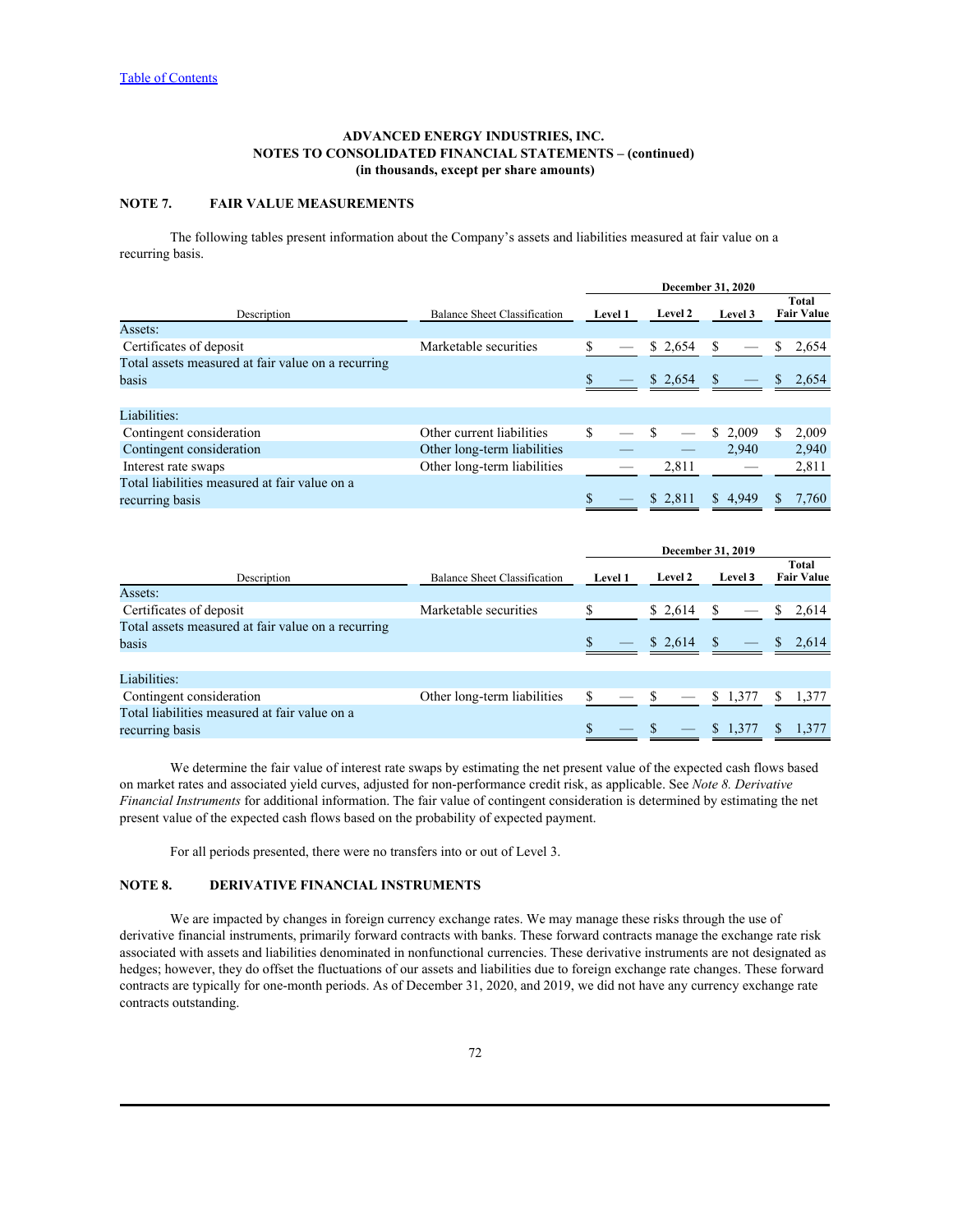Gains and losses related to foreign currency exchange contracts were offset by corresponding gains and losses on the revaluation of the underlying assets and liabilities. Both are included as a component of Other income (expense), net, in our Consolidated Statements of Operations.

In April 2020, the Company executed interest rate swap contracts with independent financial institutions to partially reduce the variability of cash flows in LIBOR indexed debt interest payments on our Term Loan Facility (under the Company's existing Credit Agreement dated as of September 10, 2019). These transactions are accounted for as cash flow hedging instruments.

The interest rate swap contracts fixed 85% of the outstanding principal balance on our term loan to a total interest rate of 1.271%. This is comprised of 0.521% average fixed rate per annum in exchange for a variable interest rate based on one-month USD-LIBOR-BBA plus the credit spread in the Company's existing Credit Agreement, which is 75 basis points at current leverage ratios.

The following table summarizes the notional amount of the Company's qualified hedging instruments:

|                              | - 33<br>December 31, | December 31, |  |
|------------------------------|----------------------|--------------|--|
|                              | 2020                 | 2019         |  |
| Interest rate swap contracts | 273.219<br>213.212   |              |  |

On December 31, 2020, Accumulated other comprehensive loss on the Consolidated Balance Sheets includes \$2.1 million, net of tax, related to changes in fair value on the interest rate swap contracts.

See *Note 7. Fair Value Measurements* for information regarding fair value of derivative instruments.

As a result of the use of derivative financial instruments, the Company is exposed to the risk that counterparties to derivative contracts may fail to meet their contractual obligations. The Company manages counterparty credit risk in derivative contracts by reviewing counterparty creditworthiness on a regular basis and limiting exposure to any single counterparty.

## **NOTE 9. ACCOUNTS AND OTHER RECEIVABLE, NET**

Accounts and other receivable are recorded at net realizable value. Components of accounts and other receivable, net of reserves, are as follows:

|                        | December 31,<br>2020 | December 31,<br>2019 |  |
|------------------------|----------------------|----------------------|--|
| Amounts billed, net    | 213,560              | 227,528              |  |
| Unbilled receivables   | 21.618               | 19,036               |  |
| Total receivables, net | 235,178              | 246,564              |  |

Amounts billed, net consist of amounts that have been invoiced to our customers in accordance with terms and conditions and are shown net of an allowance for credit losses. These receivables are all short term in nature and do not include any financing components.

Unbilled receivables consist of amounts where we have satisfied our contractual obligations related to inventory stocking contracts with customers. Such amounts typically become billable to the customer upon their consumption of the inventory managed under the stocking contracts. We anticipate that substantially all unbilled receivables will be invoiced and collected over the next twelve months. These contracts do not include any financing components.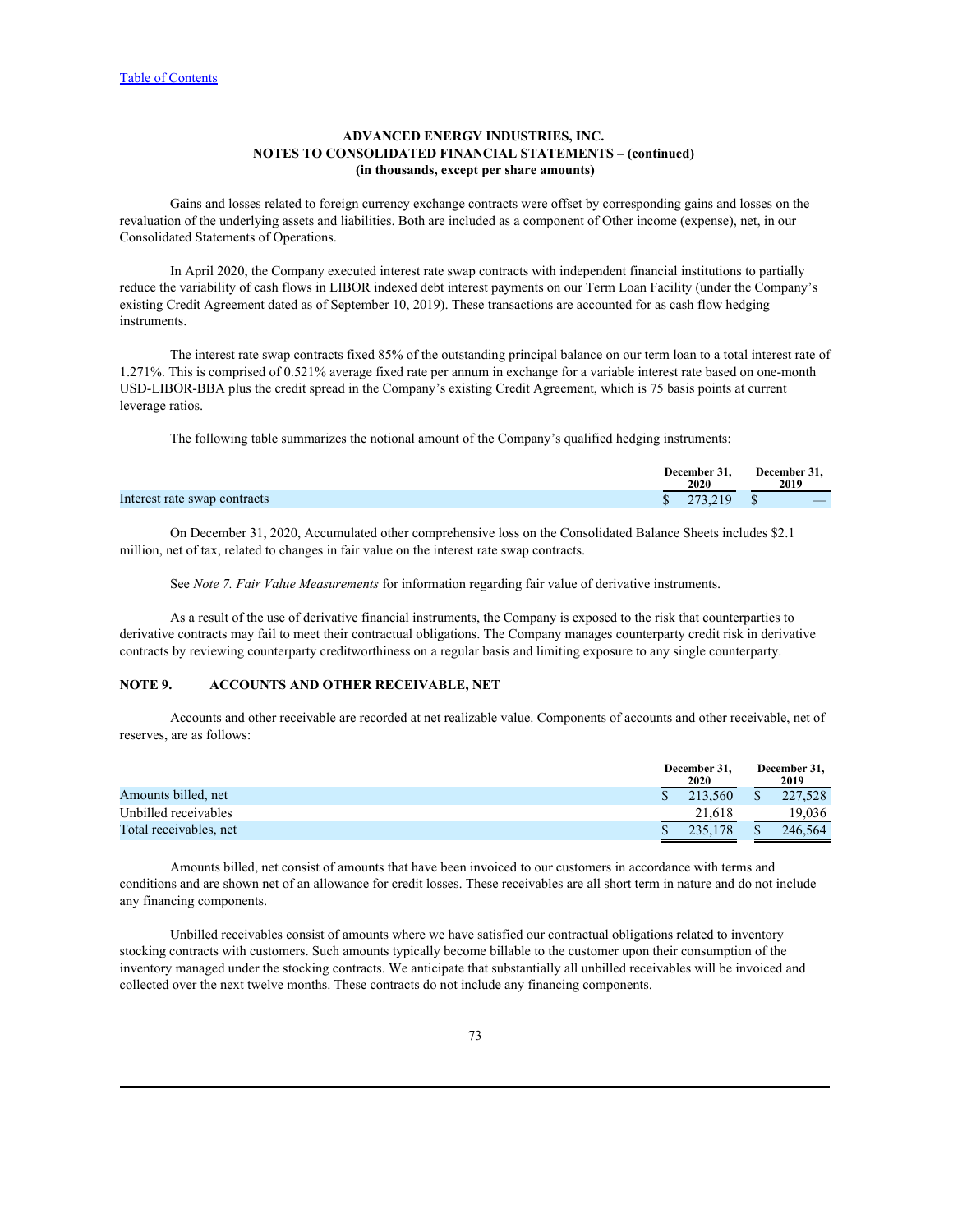The following table summarizes the changes in expected credit losses:

| Balance as of December 31, 2019            | 7,745 |
|--------------------------------------------|-------|
| Additions                                  | 368   |
| Deductions - write-offs, net of recoveries | (511) |
| Balance as of December 31, 2020            | 7,602 |

#### **NOTE 10. INVENTORIES**

Our inventories are valued at the lower of cost or net realizable value and computed on a first-in, first-out ("FIFO") basis. Components of inventories are as follows:

|                         | December 31, |         |  |         |
|-------------------------|--------------|---------|--|---------|
|                         |              | 2020    |  | 2019    |
| Parts and raw materials |              | 141,337 |  | 134,816 |
| Work in process         |              | 13,702  |  | 10,269  |
| Finished goods          |              | 66,307  |  | 84,934  |
| Total                   |              | 221,346 |  | 230,019 |
|                         |              |         |  |         |

# **NOTE 11. PROPERTY AND EQUIPMENT, NET**

Property and equipment, net is comprised of the following:

|                                      | December 31, |           |  |           |  |
|--------------------------------------|--------------|-----------|--|-----------|--|
|                                      | <b>2020</b>  |           |  | 2019      |  |
| Buildings and land                   |              | 1,776     |  | 1,693     |  |
| Machinery and equipment              |              | 115,404   |  | 108,945   |  |
| Computer and communication equipment |              | 26,623    |  | 29,106    |  |
| Furniture and fixtures               |              | 4,352     |  | 4,119     |  |
| Vehicles                             |              | 262       |  | 262       |  |
| Leasehold improvements               |              | 42,984    |  | 33,041    |  |
| Construction in process              |              | 3,693     |  | 9,089     |  |
|                                      |              | 195,094   |  | 186,255   |  |
| Less: Accumulated depreciation       |              | (80, 363) |  | (78, 146) |  |
| Property and equipment, net          |              | 114,731   |  | 108,109   |  |

The following table summarizes depreciation expense. All depreciation expense is recorded in income from continuing operations.

|                      |        | <b>Years Ended December 31.</b> |              |
|----------------------|--------|---------------------------------|--------------|
|                      | 2020   | 2019                            | 2018         |
| Depreciation expense | 27.641 | 12.070                          | 7010<br>.010 |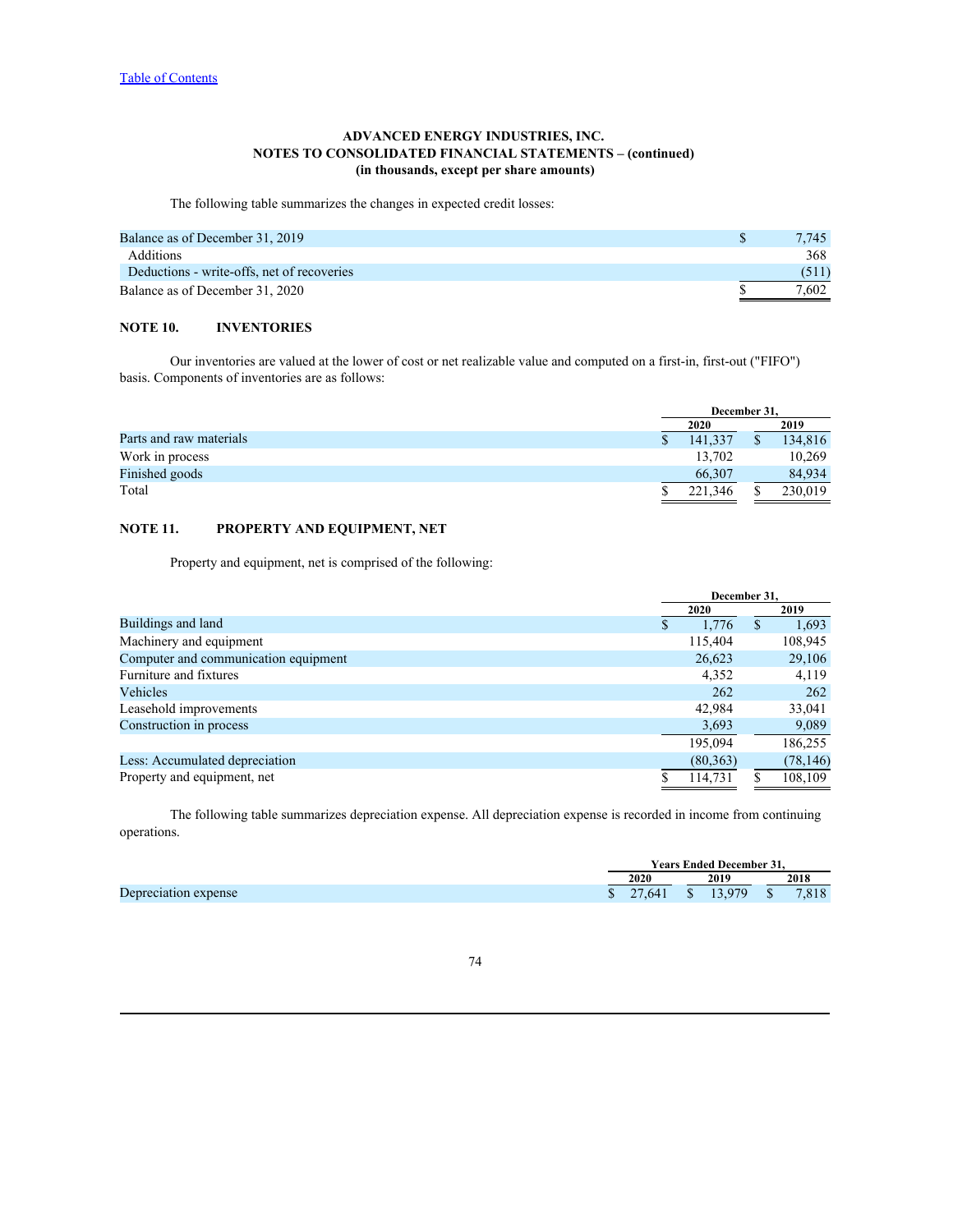## **NOTE 12. GOODWILL**

The following table summarizes the changes in goodwill:

| Balance as of December 31, 2018                             | 101,900  |
|-------------------------------------------------------------|----------|
| Measurement period adjustments to purchase price allocation | (41,996) |
| Additions from acquisition                                  | 143,262  |
| Foreign currency translation                                | (234)    |
| Balance as of December 31, 2019                             | 202,932  |
| Measurement period adjustments to purchase price allocation | 1,957    |
| Additions from acquisition                                  | 1,749    |
| Foreign currency translation                                | 3,345    |
| Balance as of December 31, 2020                             | 209,983  |
|                                                             |          |

Additions and adjustments are the result of finalizing the Artesyn acquisition and other allocations. Refer to *Note 2. Business Acquisitions.*

## **NOTE 13. INTANGIBLE ASSETS**

Intangible assets consisted of the following:

|                          | <b>Gross Carrying</b> |                       | Accumulated |              | <b>Net Carrying</b> |                     |
|--------------------------|-----------------------|-----------------------|-------------|--------------|---------------------|---------------------|
| <b>December 31, 2020</b> |                       | Amount                |             | Amortization |                     | Amount              |
| Technology               |                       | 85,075                |             | (24,999)     |                     | 60,076              |
| Customer relationships   |                       | 114,171               |             | (26,880)     |                     | 87,291              |
| Trademarks and other     |                       | 27,021                |             | (5, 449)     |                     | 21,572              |
| Total                    |                       | 226,267               |             | (57, 328)    |                     | 168,939             |
|                          |                       |                       |             |              |                     |                     |
|                          |                       |                       |             |              |                     |                     |
|                          |                       | <b>Gross Carrying</b> |             | Accumulated  |                     | <b>Net Carrying</b> |
| December 31, 2019        |                       | Amount                |             | Amortization |                     | Amount              |
| Technology               |                       | 83,368                | S           | (14,250)     | S.                  | 69,118              |
| Customer relationships   |                       | 108,995               |             | (18, 197)    |                     | 90,798              |
| Trademarks and other     |                       | 26,888                |             | (2,793)      |                     | 24,095              |

At December 31, 2020, the weighted average remaining useful life of intangibles subject to amortization was approximately 10.5 years.

Amortization expense related to intangible assets is as follows:

|                      |        | <b>Years Ended December 31,</b>  |                          |
|----------------------|--------|----------------------------------|--------------------------|
|                      | 2020   | 2019                             | 2018                     |
| Amortization expense | 20.129 | .168<br>$\sim$<br>$\overline{1}$ | $-$<br>$\prime$ $\prime$ |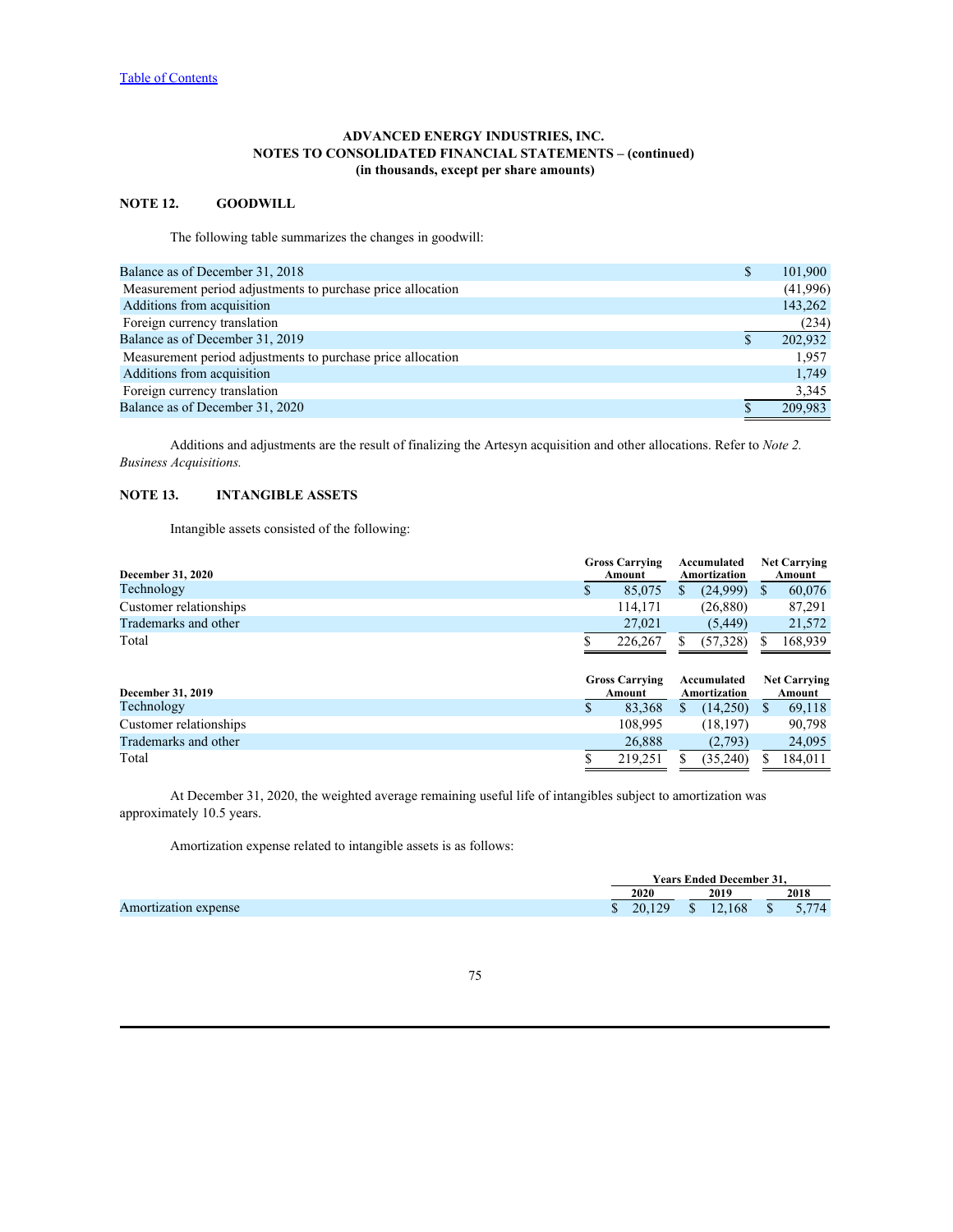Estimated amortization expense related to intangibles is as follows:

| <b>Year Ending December 31,</b> |         |
|---------------------------------|---------|
| 2021                            | 20,565  |
| 2022                            | 20,276  |
| 2023                            | 20,257  |
| 2024                            | 17,334  |
| 2025                            | 12,822  |
| Thereafter                      | 77,685  |
| Total                           | 168,939 |
|                                 |         |

# **NOTE 14. RESTRUCTURING COSTS**

During 2018, we committed to a restructuring plan to optimize our manufacturing footprint and to improve our operating efficiencies and synergies related to our recent acquisitions. For the year ended December 31, 2020, we incurred severance costs primarily related to the transition and exit of our facility in Shenzhen, PRC, and actions associated with synergies related to the Artesyn acquisition.

The table below summarizes the restructuring charges:

|                                         |       |                                 |                      | <b>Cumulative Cost</b> |  |  |  |  |
|-----------------------------------------|-------|---------------------------------|----------------------|------------------------|--|--|--|--|
|                                         |       | <b>Years Ended December 31,</b> | Through December 31, |                        |  |  |  |  |
|                                         | 2020  | 2019                            | 2018                 | 2020                   |  |  |  |  |
| Severance and related charges           | 9,632 | .042                            | 1,239                | 16,913                 |  |  |  |  |
| Facility relocation and closure charges | 3.534 | .996                            |                      | 5,530                  |  |  |  |  |
| Total restructuring charges             | 3,166 | 038                             | .239                 | 22,443                 |  |  |  |  |

The following table summarizes our restructuring liabilities on December 31, 2020:

|                                 |                      | Cost       |                  |                  |                   |  |  |
|---------------------------------|----------------------|------------|------------------|------------------|-------------------|--|--|
|                                 |                      | Incurred   |                  | <b>Effect</b> of |                   |  |  |
|                                 | <b>Balance</b> at    | and        | or               | Changes in       | <b>Balance at</b> |  |  |
|                                 | December 31,         | Charged to | <b>Otherwise</b> | Exchange         | December 31,      |  |  |
|                                 | 2019                 | Expense    | <b>Settled</b>   | <b>Rates</b>     | 2020              |  |  |
| Total restructuring liabilities | 172<br>$\sim$ $\sim$ | 13,166     | (4,714)          |                  | 10,641            |  |  |
|                                 |                      |            |                  |                  |                   |  |  |

As of December 31, 2020, and 2019, the accrued restructuring liabilities related primarily to severance and related charges.

## **NOTE 15. WARRANTIES**

Provisions of our sales agreements include customary product warranties, ranging from 12 months to 24 months after shipment. The estimated cost of our warranty obligation is recorded when revenue is recognized and is based upon our historical experience by product, and configuration.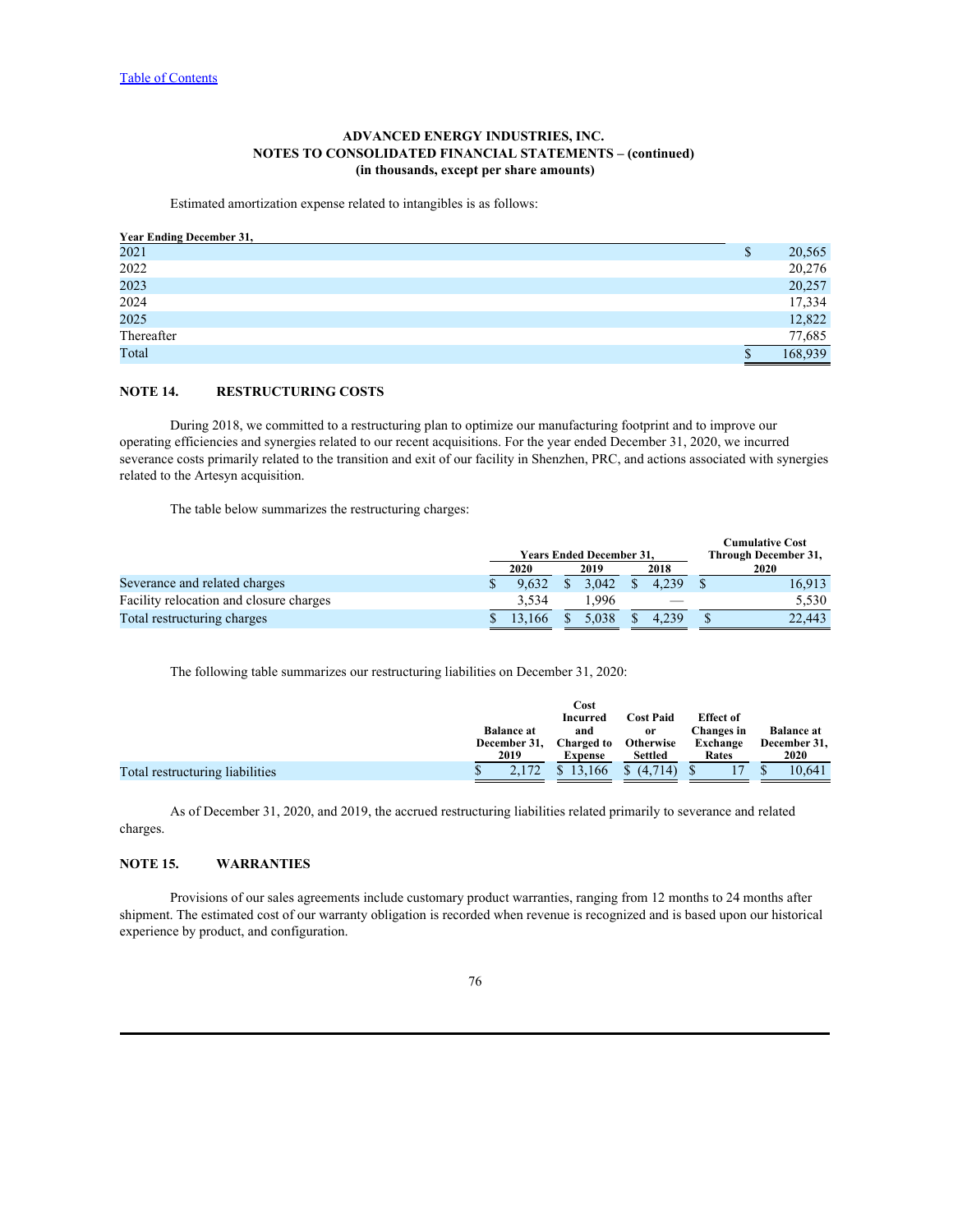Our estimated warranty obligation is included in Other accrued expenses in our Consolidated Balance Sheets. Changes in our product warranty obligation are as follows:

| <b>Years Ended December 31.</b> |         |  |         |  |         |  |  |  |
|---------------------------------|---------|--|---------|--|---------|--|--|--|
|                                 | 2020    |  | 2019    |  | 2018    |  |  |  |
|                                 | 6,413   |  | 2,084   |  | 2,312   |  |  |  |
|                                 |         |  | 4,818   |  | 305     |  |  |  |
|                                 | 2,996   |  | 1,752   |  | 1,606   |  |  |  |
|                                 | (4,688) |  | (2,249) |  | (2,127) |  |  |  |
|                                 | 44      |  |         |  | (12)    |  |  |  |
|                                 | 4,780   |  | 6.413   |  | 2,084   |  |  |  |
|                                 |         |  |         |  |         |  |  |  |

## **NOTE 16. LEASES**

The Company leases manufacturing and office space under non-cancelable operating leases. Some of these leases contain provisions for landlord funded leasehold improvements, which are recorded as a reduction to right-of-use ("ROU") assets and the related operating lease liabilities. For leases containing an option to renew, we regularly evaluate the renewal options and when they are reasonably certain of exercise, we include the renewal period in our lease terms, along with the ROU assets and operating lease liabilities. In many cases, we have lease terms that are less than one year, and therefore, we have elected the practical expedient to exclude these short-term leases from our ROU assets and operating lease liabilities. New leases are negotiated and executed to meet business objectives on an on-going basis.

Our leases do not provide an implicit rate. Accordingly, we use our incremental borrowing rate based on the information available at the lease commencement date in determining the present value of the lease payments. We have a centrally managed treasury function; therefore, we apply a portfolio approach for determining the incremental borrowing rate applicable to the lease term.

Components of operating lease cost were as follows:

|                                    | <b>Year Ended December 31.</b> |        |      |        |  |  |  |
|------------------------------------|--------------------------------|--------|------|--------|--|--|--|
|                                    | 2020                           |        | 2019 |        |  |  |  |
| Operating lease cost               |                                | 22,920 |      | 11,052 |  |  |  |
| Short-term and variable lease cost |                                | .895   |      | 1,726  |  |  |  |
| Total operating lease cost         |                                | 24,815 |      | 15,778 |  |  |  |

Maturities of our operating lease liabilities on December 31, 2020 are as follows:

| 21,126    |
|-----------|
| 16,177    |
| 12,979    |
| 11,593    |
| 10,133    |
| 74,635    |
| 146,643   |
| (34, 058) |
| 112,585   |
|           |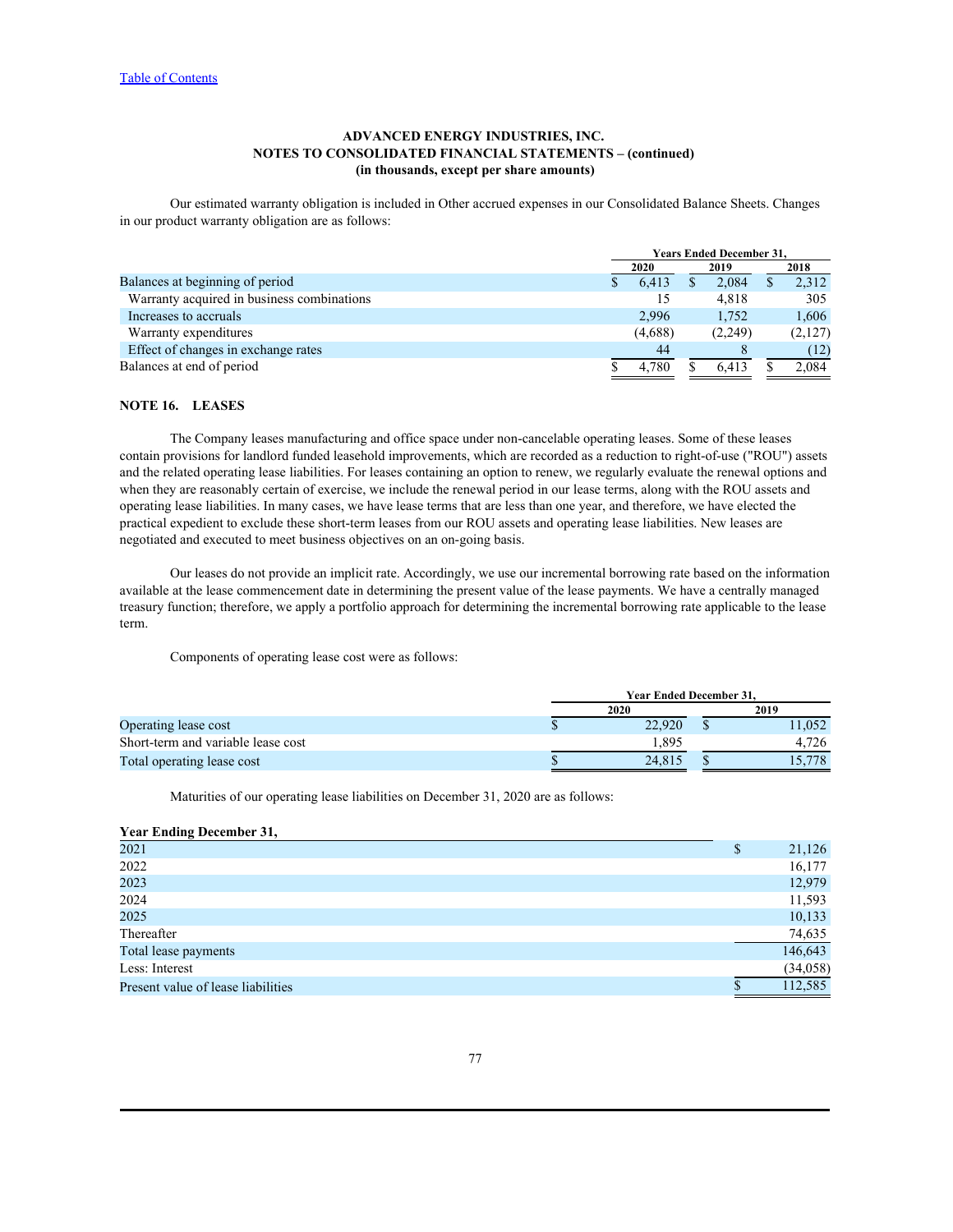We have one lease agreement that commences in March 2021 with total payments of \$3.5 million over five years. Other information related to leases, including supplemental cash flow information, consists of:

|                                                                                |          | <b>Year Ended December 31,</b> |  |  |
|--------------------------------------------------------------------------------|----------|--------------------------------|--|--|
|                                                                                | 2020     | 2019                           |  |  |
| Weighted average remaining lease term (in years)                               | 10.65    | 7.50                           |  |  |
| Weighted average discount rate                                                 | 4.63 $%$ | 4.05 $%$                       |  |  |
| Cash paid for operating lease liabilities                                      | 21,877   | 12.101                         |  |  |
| Right-of-use assets obtained in exchange for operating lease liabilities $(1)$ | 33.741   | 84,551                         |  |  |

(1) Included in 2019 are the right-of-use assets of \$60.1 million obtained in connection with the acquisition of Artesyn in September 2019. Subsequent measurement period adjustments that occurred in the year ended December 31, 2020 reduced this amount to \$54.4 million. See *Note 2. Business Acquisitions* for more details.

## **NOTE 17. EMPLOYEE RETIREMENT PLANS AND POSTRETIREMENT BENEFITS**

#### **Defined Contribution Plans**

We have a 401(k) profit-sharing and retirement savings plan covering substantially all full-time U.S. employees. Participants may defer up to the maximum amount allowed as determined by law. Participants are immediately vested in their contributions. Profit-sharing contributions to the plan, which are discretionary, are approved by the Board of Directors. Vesting in the profit-sharing contribution account is based on years of service, with most participants fully vested after four years of credited service. For the years ended December 31, 2020, 2019, and 2018 our contribution for participants in our 401(k) plan was based on matching 50% of contributions made by employees up to 6% of the employee's compensation.

During the years ended December 31, 2020, 2019, and 2018 we recognized total defined contribution plan costs of \$2.6 million, \$1.6 million, and \$1.4 million, respectively.

#### **Defined Benefit Plan**

We maintain defined benefit pension plans for certain of our non-U.S. employees in the U.K., Germany, and Philippines. Each plan is managed locally and in accordance with respective local laws and regulations.

To measure the expense and related benefit obligation, various assumptions are made including discount rates used to value the obligation, expected return on plan assets used to fund these expenses and estimated future inflation rates. These assumptions are based on historical experience as well as facts and circumstances. An actuarial analysis is used to measure the expense and liability associated with pension benefits.

The information provided below includes one pension plan which is part of discontinued operations. As such, all related liabilities and expenses are reported in discontinued operations in the Company's Consolidated Balance Sheets and Consolidated Statements of Operations for all periods presented.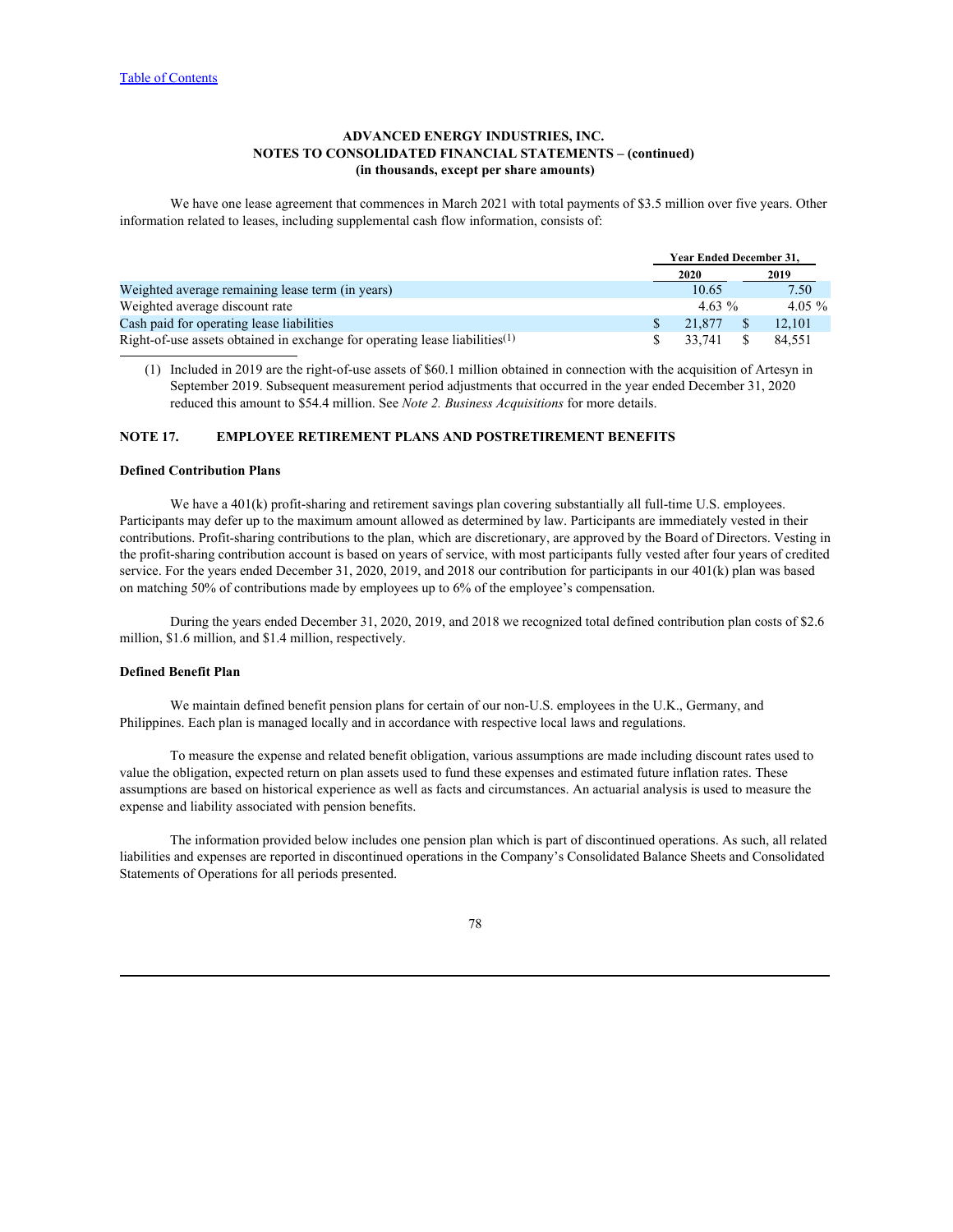The Company's projected benefit obligation and plan assets for defined benefit pension plans and the related assumptions used to determine the related liabilities are as follows:

|                                                 | <b>Years Ended December 31,</b> |           |
|-------------------------------------------------|---------------------------------|-----------|
|                                                 | 2020                            | 2019      |
| Projected benefit obligation, beginning of year | 83,262                          | 33,178    |
| Acquisition                                     | $\hspace{0.05cm}$               | 48,350    |
| Service cost                                    | 1,068                           | 272       |
| Interest cost                                   | 1,716                           | 1,211     |
| Actuarial (gain) loss                           | 7,591                           | (193)     |
| Benefits paid                                   | (1,199)                         | (1,779)   |
| Translation adjustment                          | 5,302                           | 2,223     |
| Projected benefit obligation, end of year       | 97,740                          | 83,262    |
|                                                 |                                 |           |
| Fair value of plan assets, beginning of year    | 14,903                          | 13,433    |
| Acquisitions                                    |                                 | 102       |
| Actual return on plan assets                    | 682                             | 380       |
| Contributions                                   | 1,827                           | 644       |
| Benefits paid                                   | (993)                           | (1,176)   |
| Actuarial gain                                  | 180                             | 1,064     |
| Translation adjustment                          | 694                             | 456       |
| Fair value of plan assets, end of year          | 17,293                          | 14,903    |
| Funded status of plan                           | (80, 447)                       | (68, 359) |

The components of net periodic pension benefit cost recognized in our Consolidated Statements of Operations for the periods presented are as follows:

|                                            | <b>Years Ended December 31.</b> |       |  |       |  |       |  |  |  |
|--------------------------------------------|---------------------------------|-------|--|-------|--|-------|--|--|--|
|                                            |                                 | 2020  |  | 2019  |  | 2018  |  |  |  |
| Service cost                               |                                 | .068  |  | 272   |  | 841   |  |  |  |
| Interest cost                              |                                 | .716  |  | 1,211 |  | 802   |  |  |  |
| Expected return on plan assets             |                                 | (683) |  | (615) |  | (665) |  |  |  |
| Amortization of actuarial gains and losses |                                 | 459   |  | 41    |  | 478   |  |  |  |
| Net periodic pension cost                  |                                 | .,560 |  | .279  |  | .456  |  |  |  |

Assumptions used in the determination of the net periodic pension cost are:

|                                          |         | <b>Years Ended December 31,</b> |                          |  |
|------------------------------------------|---------|---------------------------------|--------------------------|--|
|                                          | 2020    | 2019                            | 2018                     |  |
| Discount rate                            | 1.8 %   | 270                             | 200<br>$-0.070$          |  |
| Expected long-term return on plan assets | $3.7\%$ | +.v 7                           | $\sqrt{0}$<br>$4.0 \t/0$ |  |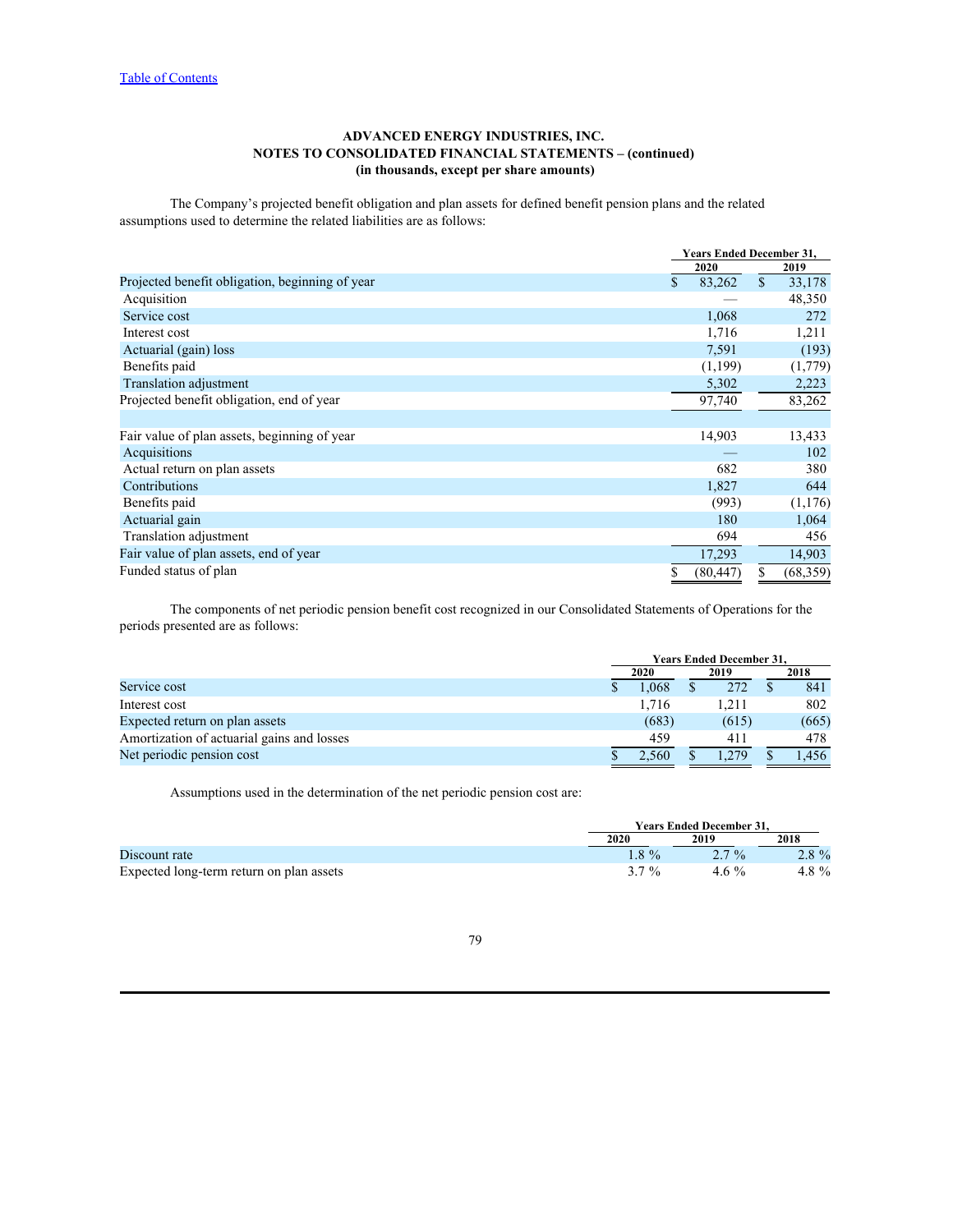The fair value of the Company's qualified pension plan assets by category are as follows:

|                            |                                 | <b>December 31, 2020</b> |                |  |                                 |  |        |  |  |  |  |
|----------------------------|---------------------------------|--------------------------|----------------|--|---------------------------------|--|--------|--|--|--|--|
|                            | <b>Level 1</b>                  |                          | <b>Level 2</b> |  | <b>Level 3</b>                  |  | Total  |  |  |  |  |
| Multi-Asset Fund           |                                 |                          | 5,149          |  | $-$                             |  | 5,149  |  |  |  |  |
| Diversified Growth Fund    | $\hspace{0.1mm}-\hspace{0.1mm}$ |                          | 5,134          |  | $\overline{\phantom{m}}$        |  | 5,134  |  |  |  |  |
| Corporate Bonds            |                                 |                          | 4,906          |  | $\hspace{0.1mm}-\hspace{0.1mm}$ |  | 4,906  |  |  |  |  |
| <b>Insurance Contracts</b> | $\overbrace{\hspace{25mm}}^{}$  |                          |                |  | 1,109                           |  | 1,109  |  |  |  |  |
| Cash                       | 995                             |                          |                |  | $-$                             |  | 995    |  |  |  |  |
| Total                      | 995                             |                          | 5,189          |  | ,109                            |  | 17,293 |  |  |  |  |

|                            | December 31, 2019               |  |                                |  |                                 |       |        |  |  |  |
|----------------------------|---------------------------------|--|--------------------------------|--|---------------------------------|-------|--------|--|--|--|
|                            | <b>Level 1</b>                  |  | <b>Level 2</b>                 |  | Level 3                         | Total |        |  |  |  |
| Multi-Asset Fund           | $\hspace{0.1mm}-\hspace{0.1mm}$ |  | 4,825                          |  | $-$                             |       | 4,825  |  |  |  |
| Diversified Growth Fund    | $\hspace{0.05cm}$               |  | 4,855                          |  |                                 |       | 4,855  |  |  |  |
| Index-Linked Gilts         | $\hspace{0.1mm}-\hspace{0.1mm}$ |  | 1,934                          |  | $\qquad \qquad \longleftarrow$  |       | 1,934  |  |  |  |
| Corporate Bonds            |                                 |  | 2,090                          |  | —                               |       | 2,090  |  |  |  |
| <b>Insurance Contracts</b> |                                 |  | $\qquad \qquad \longleftarrow$ |  | 1,045                           |       | 1,045  |  |  |  |
| Cash                       | 154                             |  |                                |  | $\hspace{0.1mm}-\hspace{0.1mm}$ |       | 154    |  |  |  |
| Total                      | 154                             |  | 3,704                          |  | 1,045                           |       | 14,903 |  |  |  |

On December 31, 2020, our plan's assets of \$17.3 million were invested in five separate funds including a multi-asset fund (29.8%), a diversified growth fund (29.7%), corporate bonds (28.4%), and insurance contracts (6.4%). The asset and growth funds aim to generate an 'equity-like' return over an economic cycle with significantly reduced volatility relative to equity markets and have scope to use a diverse range of asset classes, including equities, bonds, cash, and alternatives, e.g., property, infrastructure, high yield bonds, floating rate debt, private, equity, hedge funds and currency. These investments are intended to provide a degree of protection against changes in the value of our plan's liabilities related to changes in long-term expectations for interest rates and inflation expectations.

Expected future payments under defined benefit pension plans, based on foreign exchange rates as of December 31, 2020, are as follows:

#### **Expected Future Benefit Payments**

| 2021          | 2,255<br>Ψ |
|---------------|------------|
| 2022          | 1,972      |
| 2023          | 2,184      |
| 2024          | 2,891      |
| 2025          | 2,301      |
| $2026 - 2030$ | 49,098     |
|               |            |

#### **NOTE 18. STOCK-BASED COMPENSATION**

As of December 31, 2020, we had two active stock-based incentive compensation plan: the 2017 Omnibus Incentive Plan and the Employee Stock Purchase Plan ("ESPP"). All new equity compensation grants are issued under these two plans; however, outstanding awards previously issued under inactive plans will continue to vest and remain exercisable in accordance with the terms of the respective plans. Our stock plans are administered by the Board of Directors Compensation Committee. On December 31, 2020, there were 3.0 million shares reserved and 2.3 million shares available for future grant under our stock-based incentive plans.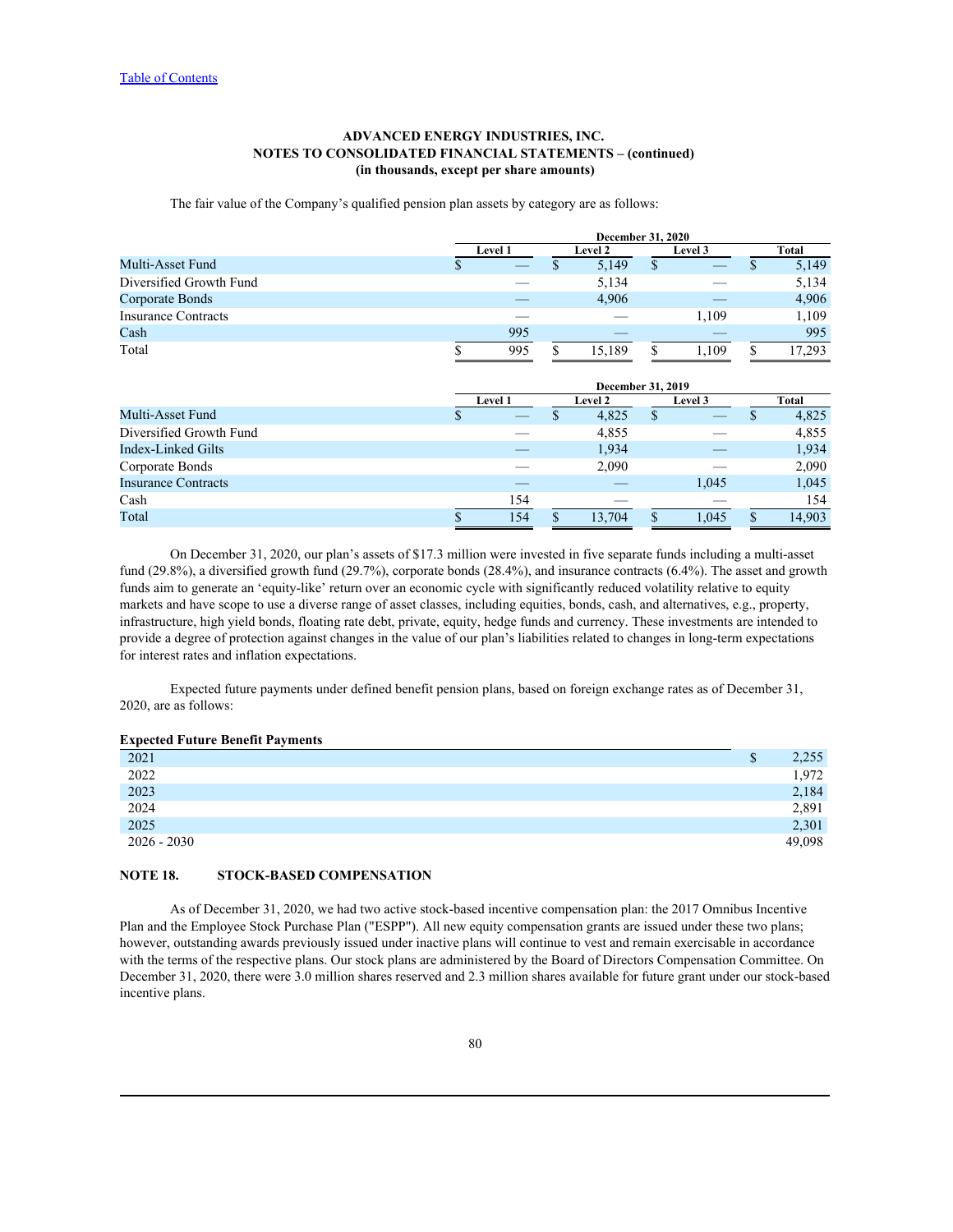On May 4, 2017, the stockholders approved the Company's 2017 Omnibus Incentive Plan ("the 2017 Plan") and all shares that were then available for issuance under the 2008 Omnibus Incentive Plan are now available for issuance under the 2017 Plan. The 2017 Plan and 2008 Plan provide for the grant of stock options, stock appreciation rights, restricted stock, stock units (including deferred stock units), unrestricted stock, and dividend equivalent rights. Any of the awards issued may be issued as performance-based awards to align stock compensation awards to the attainment of annual or long-term performance goals. As of December 31, 2020, there were 2.1 million shares available for grant under the 2017 Plan.

The Company grants restricted stock units and performance stock units. The grant date fair values of restricted stock units and performance stock units are based on the closing market price of our common stock on the grant date. Our restricted stock units vest based on continued service. Our performance stock units vest based on achievement of certain performance goals and certification of performance achievement by the Compensation Committee of the Board of Directors. Stock-based compensation expense, net of forfeitures, is recognized on a straight-line basis over the requisite service period. For performance stock units, compensation expense is updated for the Company's expected performance level against performance goals at the end of each reporting period, which involves judgment as to achievement of certain performance metrics.

#### *Stock-based Compensation Expense*

We recognize stock-based compensation expense based on the fair value of the awards issued and the functional area of the employee receiving the award. Stock-based compensation was as follows:

|                                  | Y ears                           | rs Ended December 31. |       |
|----------------------------------|----------------------------------|-----------------------|-------|
|                                  | 2020                             | 2019                  | 2018  |
| Stock-based compensation expense | $\sim$ $\sim$ $\sim$<br>1.4.4.14 | 7.005<br>ے ر          | 9,703 |

Our stock-based compensation expense is based on the value of the portion of share-based payment awards that are ultimately expected to vest, assuming estimated forfeitures at the time of grant. Estimated forfeiture rates for our stock-based compensation expense applicable to stock options and restricted stock units ("RSU's") were approximately 5%, 10% and 10% for the years ended December 31, 2020, 2019 and 2018, respectively.

#### *Restricted Stock Units*

The fair value of our RSUs is determined based upon the closing fair market value of our common stock on the grant date. Changes in the unvested RSUs were as follows:

|                                         | 2020          |  |                       |  |  |
|-----------------------------------------|---------------|--|-----------------------|--|--|
|                                         | Weighted-     |  |                       |  |  |
|                                         |               |  | Average               |  |  |
|                                         | <b>Shares</b> |  | Grant<br><b>Value</b> |  |  |
| RSUs outstanding at beginning of period | 534           |  | 56.56                 |  |  |
| RSUs granted                            | 342           |  | 59.51                 |  |  |
| RSUs vested                             | (152)         |  | 57.14                 |  |  |
| RSUs forfeited                          | (116)         |  | 58.10                 |  |  |
| RSUs outstanding at end of period       | 608           |  | 58.15                 |  |  |

The total intrinsic value of RSUs converted to shares for the years ended December 31, 2020, 2019 and 2018 were \$9.2 million, \$8.3 million, and \$13.6 million, respectively. As of December 31, 2020, there was \$7.8 million of total unrecognized compensation cost, net of expected forfeitures related to non-vested RSUs granted, which is expected to be recognized through November 2023, with a weighted-average remaining vesting period of 1.0 years.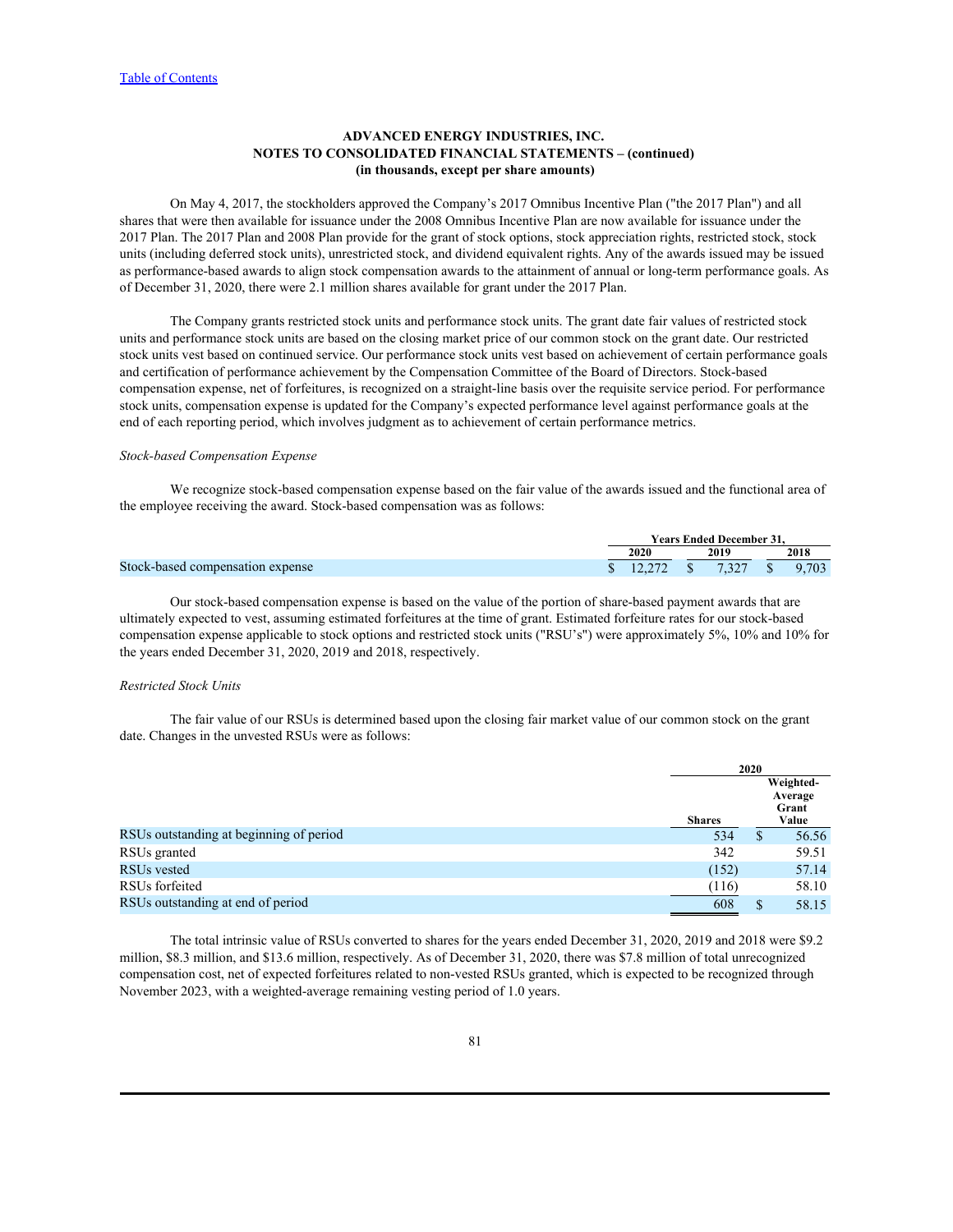#### *Stock Options*

Stock option awards are generally granted with an exercise price equal to the market price of our stock at the date of grant and with either a three or four-year vesting schedule or performance-based vesting as determined at the time of grant. Stock option awards generally have a term of ten years.

Changes in our outstanding stock options were as follows:

|                                            |               | 2020            |           |  |
|--------------------------------------------|---------------|-----------------|-----------|--|
|                                            |               |                 | Weighted- |  |
|                                            |               |                 | Average   |  |
|                                            |               | <b>Exercise</b> |           |  |
|                                            | <b>Shares</b> |                 | Price     |  |
| Options outstanding at beginning of period | 185           |                 | 21.56     |  |
| Options exercised                          | (33)          |                 | 13.43     |  |
| Options forfeited                          |               |                 |           |  |
| Options expired                            | (5)           |                 | 15.43     |  |
| Options outstanding at end of period       | 147           |                 | 23.63     |  |

The total intrinsic value of options exercised for the years ended December 31, 2020, 2019 and 2018 was \$1.9 million, \$1.6 million and \$4.1 million, respectively. All options outstanding on December 31, 2020 are vested and have aggregate intrinsic value of \$10.8 million and weighted-average remaining contractual life of 3.9 years.

The following table summarizes information about the stock options outstanding on December 31, 2020:

|                                 |             | <b>Options Outstanding and Exercisable</b> |                       |
|---------------------------------|-------------|--------------------------------------------|-----------------------|
|                                 |             | Weighted-Average                           | Weighted-             |
|                                 | Number      | Remaining                                  | Average               |
| <b>Range of Exercise Prices</b> | Outstanding | Contractual Life                           | <b>Exercise Price</b> |
| \$9.51 to \$12.44               |             | $0.67$ years                               | 11.18                 |
| \$18.77                         | 43          | $3.75$ years                               | 18.77                 |
| \$26.32                         | 99          | $4.10$ years                               | 26.32                 |
| \$9.51 to \$26.32               | 147         | 3.89 years                                 | 23.63                 |

*Employee Stock Purchase Plan*

The ESPP, a stockholder-approved plan, provides for the issuance of rights to purchase up to 1,000,000 shares of common stock. In May 2010, stockholders approved an increase from 500,000 to 1,000,000 shares authorized for sale under our ESPP. Employees below the Vice President level are eligible to participate in the ESPP if employed by us for at least 20 hours per week during at least five months per calendar year. Participating employees may contribute up to the lesser of 15% of their eligible earnings or \$5,000 during each plan period. Currently, the plan period is six months. The purchase price of common stock purchased under the ESPP is currently equal to the lower of 1) 85% of the fair market value of our common stock on the commencement date of each plan period or 2) 85% of the fair market value of our common shares on each plan period purchase date. On December 31, 2020, 0.2 million shares remained available for future issuance under the ESPP.

Purchase rights granted under the ESPP are valued using the Black-Scholes-Merton model. As of December 31, 2020, there was \$0.4 million of total unrecognized compensation cost related to the ESPP that is expected to be recognized over a remaining period of five months. Total compensation expense was \$0.9 million for the year ended December 31, 2020 and \$0.5 million for the year ended December 31, 2019, and \$0.4 million for the year ended December 31, 2018.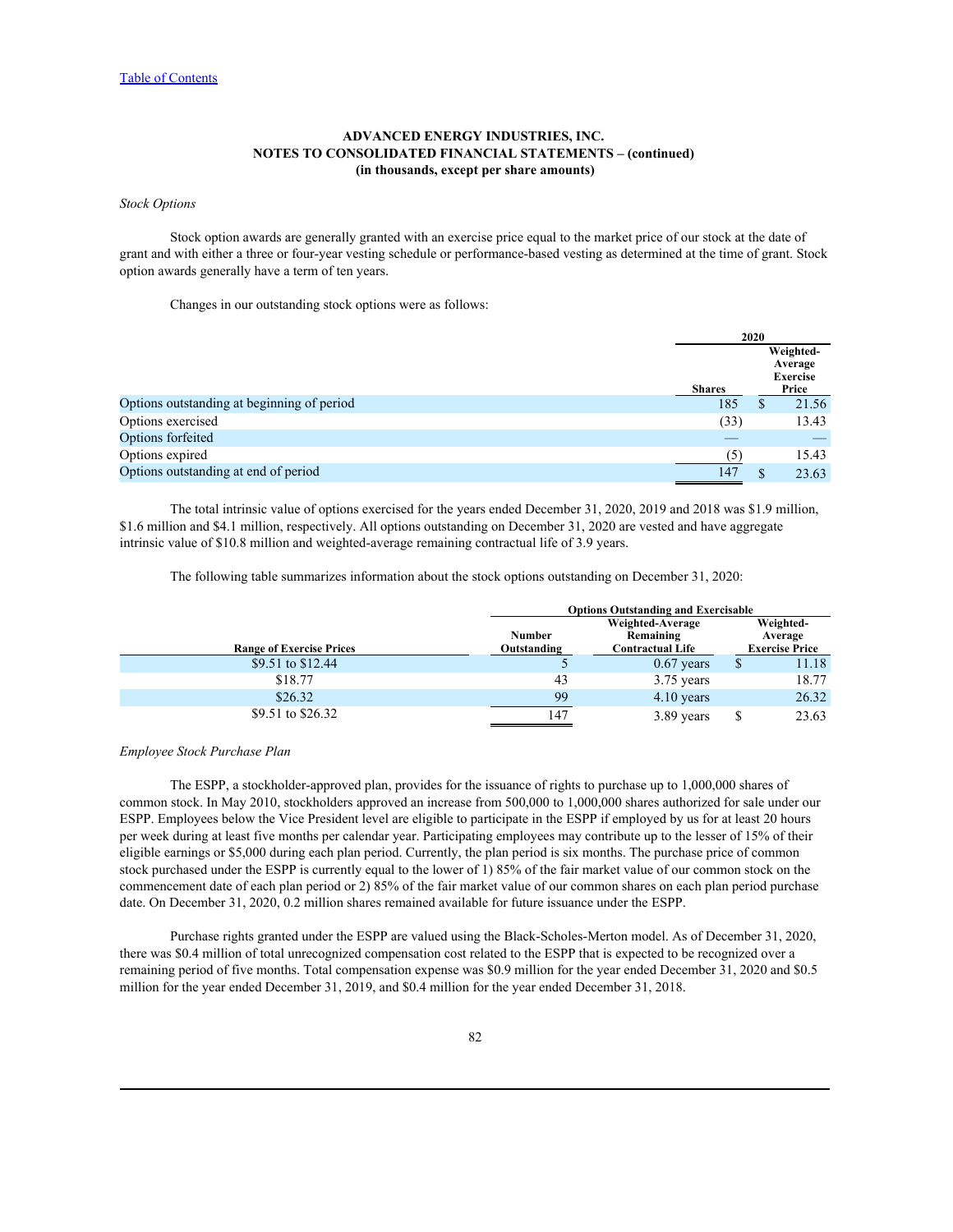The fair value of each purchase right granted under the ESPP was estimated on the date of grant using the Black-Scholes-Merton option pricing model with the following assumptions:

|                               |                       | <b>Years Ended December 31.</b> |                   |
|-------------------------------|-----------------------|---------------------------------|-------------------|
|                               | 2020                  | 2019                            | 2018              |
| Risk-free interest rates      | $0.10\%$ - 0.18% $\%$ | $1.62\% - 2.31\%$               | $2.10\% - 2.56\%$ |
| Expected dividend yield rates | $-$ %                 | $ \overline{\phantom{a}}$       | $ \frac{9}{2}$    |
| Expected term                 | $0.5$ years           | $0.5$ years                     | $0.5$ years       |
| Expected volatility           | 70.1 %                | 41.3 $%$                        | 38.0 %            |

The risk-free interest rate is based on the six-month U.S. Treasury Bill at the time of the grant. We utilize our historical experience in determining the expected term of our stock options and volatility of our common stock. We have not historically issued dividends.

#### **NOTE 19. COMMITMENTS AND CONTINGENCIES**

# **Disputes and Legal Actions**

We are involved in disputes and legal actions arising in the normal course of our business. While we currently believe that the amount of any ultimate loss would not be material to our financial position, the outcome of these actions is inherently difficult to predict. In the event of an adverse outcome, the ultimate loss could have a material adverse effect on our financial position or reported results of operations. An unfavorable decision in patent litigation also could require material changes in production processes and products or result in our inability to ship products or components found to have violated third-party patent rights. We accrue loss contingencies in connection with our commitments and contingencies, including litigation, when it is probable that a loss has occurred, and the amount of the loss can be reasonably estimated. The Company is currently not a party to any legal action that the Company believes would reasonably have a material adverse impact on its business, financial condition, results of operations or cash flows.

#### **NOTE 20. GEOGRAPHIC AND SIGNIFICANT CUSTOMER INFORMATION**

The following table summarizes sales, and percentages of sales, by customers that individually accounted for 10% or more of our sales:

|                         |             |           | <b>Years Ended December 31.</b> |                 |         |                             |
|-------------------------|-------------|-----------|---------------------------------|-----------------|---------|-----------------------------|
|                         | 2020        |           | 2019                            |                 | 2018    |                             |
| Applied Materials, Inc. | 248,350     | $17.5 \%$ | 164,724                         | 20.9 %          | 258,027 | 35.9 %                      |
| Lam Research            | .778<br>141 | $10.0 \%$ | 88,251                          | 2.96<br>$\cdot$ | 109,005 | $152\%$<br>1 <i>0.4</i> / 0 |

The following table summarizes the accounts receivable balances, and percentages of the total accounts receivable, for customers that individually accounted for 10% or more of accounts receivable:

|                         |        |           | December 31, |           |
|-------------------------|--------|-----------|--------------|-----------|
|                         | 2020   |           | 2019         |           |
| Applied Materials, Inc. | 33,402 | $14.2 \%$ | 36,849       | 14.9 %    |
| Nidec Motor Corporation | 24,344 | 10.4%     | 38.071       | $15.4 \%$ |

Our sales to Applied Materials, Inc., Lam Research Corp., and Nidec Corporation include precision power products used in semiconductor processing and solar and flat panel display. No other customer accounted for 10% or more of our sales or accounts receivable balances during these periods.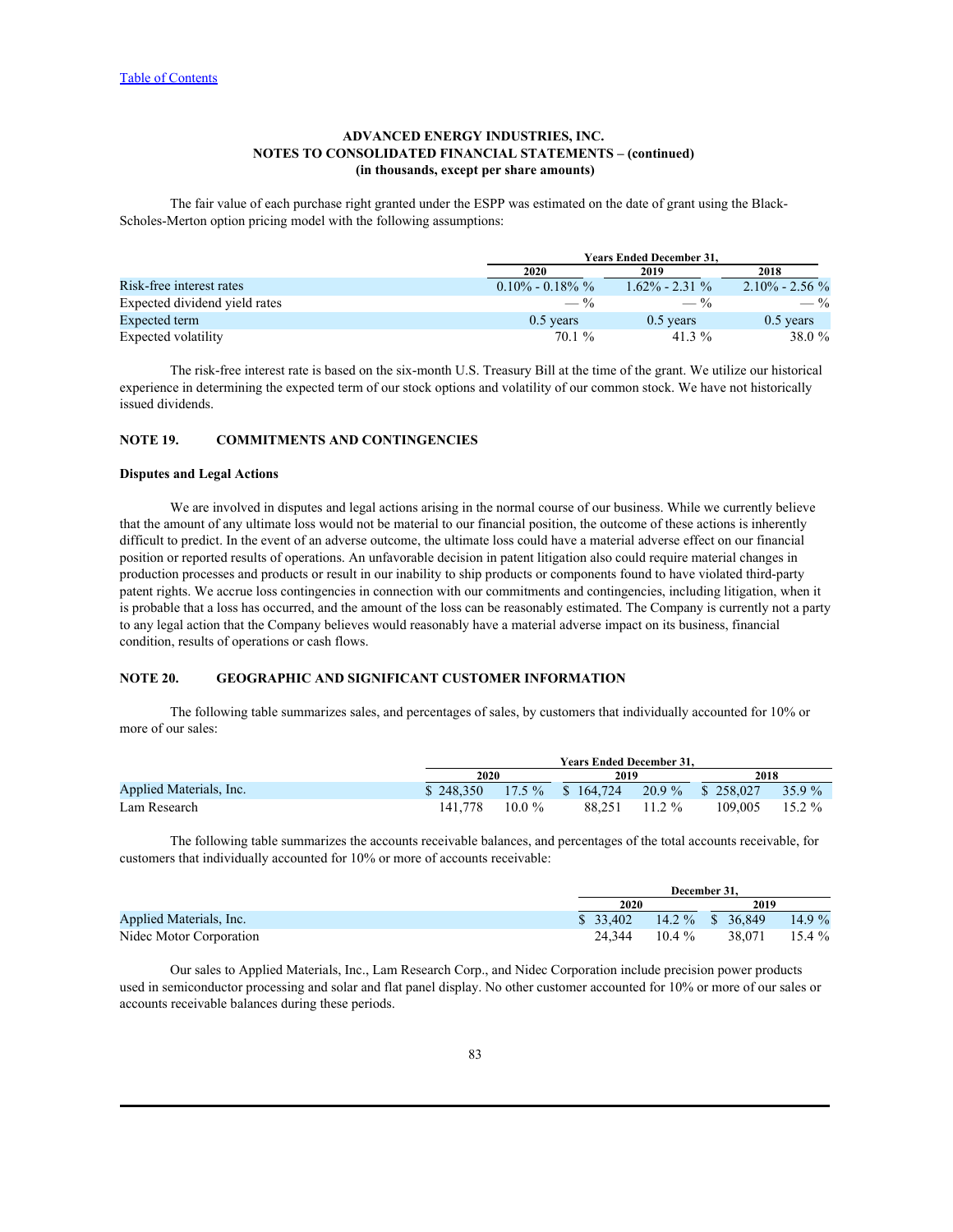The following table summarizes long-lived assets by geographic area:

|                      | December 31. |         |
|----------------------|--------------|---------|
|                      | 2020         | 2019    |
| <b>United States</b> | 253,115      | 239,511 |
| Asia                 | 283,549      | 301,020 |
| Europe               | 60,847       | 59,925  |
| Total                | 597,511      | 600,456 |

Long-lived assets include property and equipment, operating lease right-of-use assets, goodwill, and other intangible assets.

#### **NOTE 21. CREDIT FACILITY**

In September 2019, in connection with the Artesyn Acquisition Agreement, the Company entered into a credit agreement ("Credit Agreement") that provided aggregate financing of \$500.0 million, consisting of a \$350.0 million senior unsecured term loan facility (the "Term Loan Facility") and a \$150.0 million senior unsecured revolving facility the ("Revolving Facility"). Both the Term Loan Facility and Revolving Facility mature on September 10, 2024.

 The Term Loan Facility and Revolving Facility bear interest, at the option of the Company, at a rate based on a reserve adjusted Eurodollar Rate or a Base Rate, as defined in the Credit Agreement, plus an applicable margin. Additionally, the Revolving Facility is subject to an unused line fee. As of December 31, 2020, the effective interest rate for the Revolving Facility and Term Loan Facility was 1.26%, and the effective rate for the unused line fee was 0.10%. As of December 31, 2020, the Company had \$150.0 million available to withdraw on the Revolving Facility and was in compliance with all covenants.

The fair value of the Company's outstanding debt approximates the carrying value of \$322.0 million as of December 31, 2020.

In connection with entering into the Credit Agreement, the Company terminated the Loan Agreement, as amended (the "Loan Agreement") which previously provided a revolving line of credit of up to \$150.0 million subject to certain funding conditions. The Company recognized additional interest expense for the remaining unused line of credit fees at the time of termination of the Loan Agreement.

The debt obligation on our Consolidated Balance Sheets consists of the following:

|                                        | December 31,<br><b>2020</b> | December 31,<br>2019 |
|----------------------------------------|-----------------------------|----------------------|
| Debt:                                  |                             |                      |
| Term Loan Facility                     | 323,750                     | 341,250              |
| Less: debt issuance costs              | (1,704)                     | (2,223)              |
| Total debt                             | 322,046                     | 339,027              |
| Less current portion of long-term debt | (17,500)                    | (17,500)             |
| Total long-term debt                   | 304,546                     | 321,527              |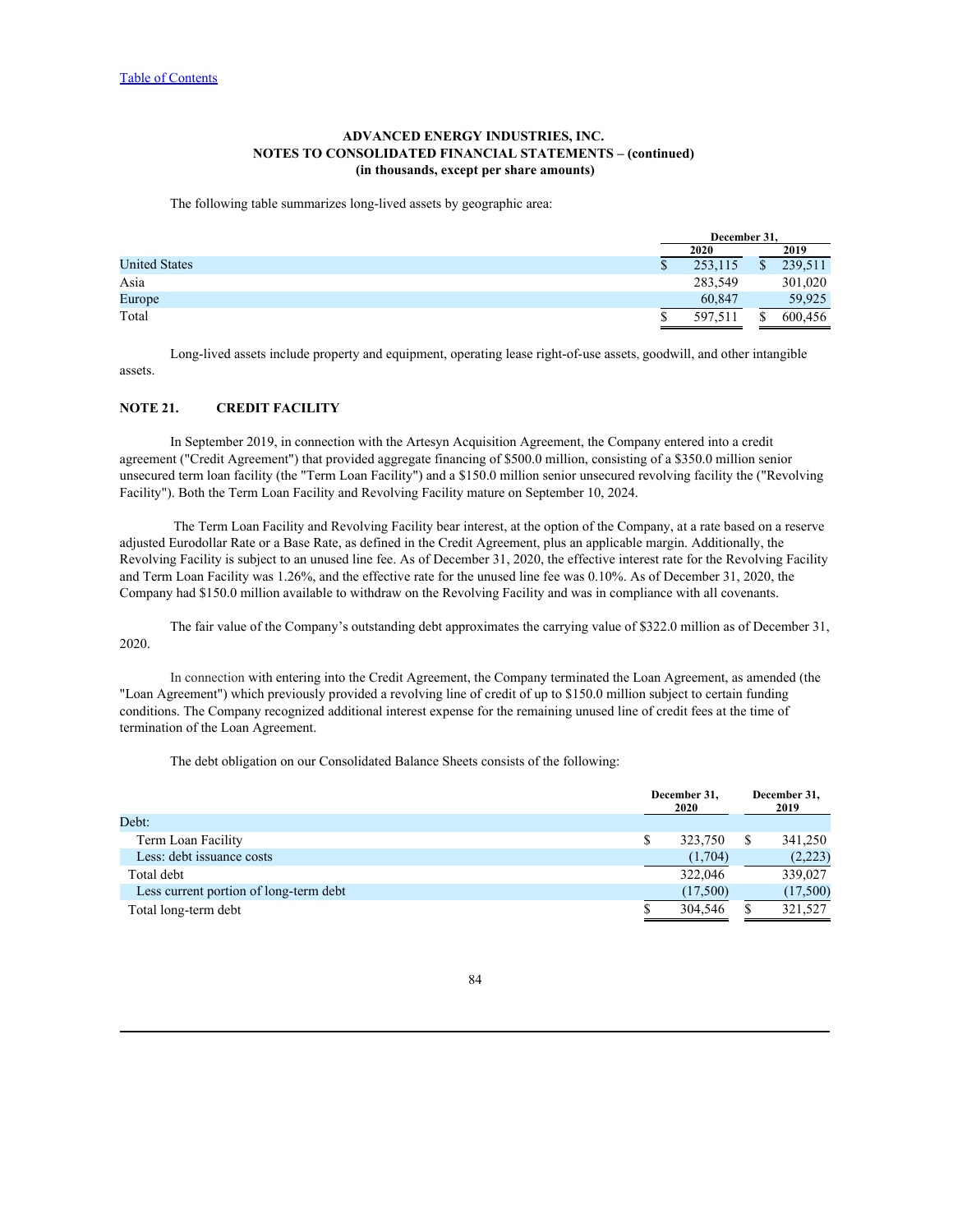Contractual maturities of the Company's debt obligations, excluding amortization of debt issuance costs, as of are as December 31, 2020 follows:

| Year Ending December 31, | Amount  |
|--------------------------|---------|
| 2021                     | 17,500  |
| 2022                     | 17,500  |
| 2023                     | 17,500  |
| 2024                     | 271,250 |
| Total                    | 323,750 |

Interest expense and unused line of credit fees were recorded in Other income (expense), net, in our Consolidated Statements of Operations as follows:

|                                      |       | <b>Years Ended December 31,</b> |       |      |            |  |
|--------------------------------------|-------|---------------------------------|-------|------|------------|--|
|                                      | 2020  |                                 | 2019  | 2018 |            |  |
| Interest expense                     | 5,080 |                                 | 2,994 |      |            |  |
| Amortization of debt issuance costs  | 519   |                                 | 186   |      |            |  |
| Unused line of credit fees and other | 153   |                                 | 236   |      | 228        |  |
| Total interest expense               | 5,752 |                                 | .416  |      | <b>228</b> |  |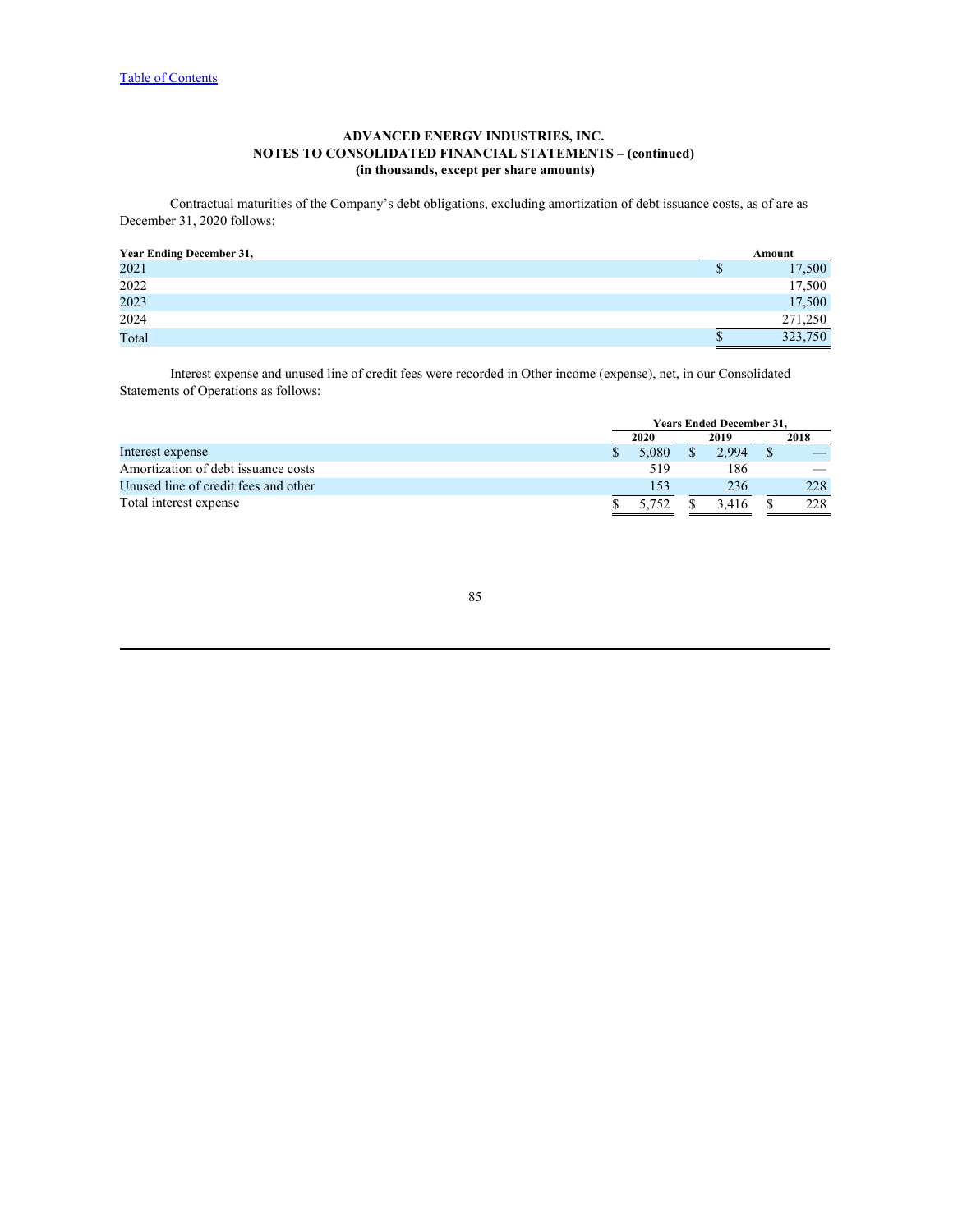#### **ITEM 9. CHANGES IN AND DISAGREEMENTS WITH ACCOUNTANTS ON ACCOUNTING AND FINANCIAL DISCLOSURE**

Not applicable.

# **ITEM 9A. CONTROLS AND PROCEDURES**

#### **Evaluation of Disclosure Controls and Procedures**

We have established disclosure controls and procedures, which are designed to ensure that information required to be disclosed in reports filed or submitted under the Securities Exchange Act of 1934 (the "Act") is recorded, processed, summarized, and reported, within the time periods specified in the Securities and Exchange Commission's rules and forms. These disclosure controls and procedures include, without limitation, controls and procedures designed to ensure that information required to be disclosed in the reports that we file or submit under the Act is accumulated and communicated to management, including our Principal Executive Officer (Yuval Wasserman, Chief Executive Officer) and Principal Financial Officer (Paul Oldham, Chief Financial Officer and Executive Vice President), as appropriate, to allow timely decisions regarding required disclosures.

As of the end of the period covered by this report, we conducted an evaluation, with the participation of management, including our Chief Executive Officer and Chief Financial Officer, of the effectiveness of the design and operation of the disclosure controls and procedures pursuant to the Exchange Act Rule 13a-15(b). Based upon this evaluation, the Chief Executive Officer and Chief Financial Officer concluded that our disclosure controls and procedures were effective as of December 31, 2020. The conclusions of the Chief Executive Officer and Chief Financial Officer from this evaluation were communicated to the Audit Committee. We intend to continue to review and document our disclosure controls and procedures, including our internal controls and procedures for financial reporting, and may from time to time make changes aimed at enhancing their effectiveness and to ensure that our systems evolve with our business.

#### **Management's Annual Report on Internal Control over Financial Reporting**

It is management's responsibility to establish and maintain effective internal control over our financial reporting, which is a process designed under the supervision of our Chief Executive Officer and Chief Financial Officer and effected by our Board of Directors, management, and other personnel. Our internal control over financial reporting is designed to provide reasonable assurance concerning the reliability of our financial reporting and the preparation of our financial statements for external purposes in accordance with generally accepted accounting principles.

In September 2019, we acquired Artesyn Embedded Technologies, Inc.'s embedded power business ("Artesyn"), as discussed in *Note 2. Business Acquisitions* in Item 8 "Financial Statements and Supplementary Data." The objectives of Artesyn established internal controls over financial reporting is consistent, in all material respects, with Advanced Energy's objectives. We have completed a comprehensive review of Artesyn's internal control over financial reporting and implemented changes to better align and integrate Artesyn's reporting and controls with the rest of Advanced Energy.

Management, with the participation of our Chief Executive Officer and Chief Financial Officer, evaluated the effectiveness of our internal control over financial reporting as of December 31, 2020, using the criteria described in *Internal Control-Integrated Framework (2013)* issued by the Committee of Sponsoring Organizations of the Treadway Commission. Based upon this evaluation, management concluded that our internal control over financial reporting was effective as of December 31, 2020.

Ernst & Young LLP, an independent registered public accounting firm, has audited our consolidated financial statements included in this Form 10-K, and as part of the audit, has issued an attestation report, included herein, on the effectiveness of our internal control over financial reporting as of December 31, 2020.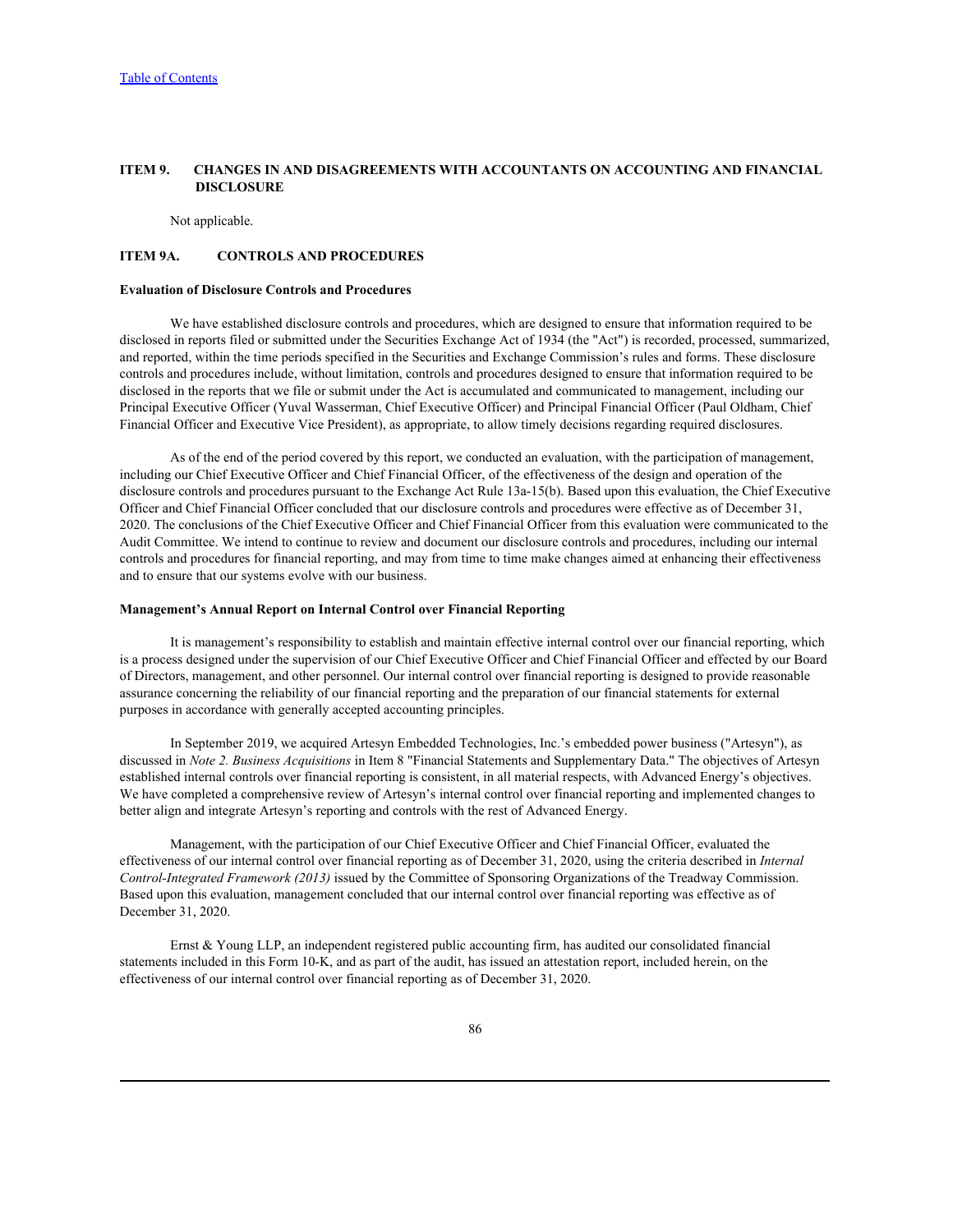#### **Changes in Internal Control over Financial Reporting**

There was no change in our internal control over financial reporting that occurred during 2020 that has materially affected, or is reasonably likely to materially affect, our internal control over financial reporting.

#### **Limitations on Controls and Procedures**

Management has concluded that our disclosure controls and procedures and internal control over financial reporting provide reasonable assurance that the objectives of our control system are met. We do not expect, however, that our disclosure controls and procedures or internal control over financial reporting will prevent or detect all misstatements, errors, or fraud, if any. All control systems, no matter how well designed and implemented, have inherent limitations, and therefore no evaluation can provide absolute assurance that every misstatement, error, or instance of fraud, if any, or risk thereof, has been or will be prevented or detected. The occurrence of a misstatement, error, or fraud, if any, would not necessarily require a conclusion that our controls and procedures are not effective.

## **REPORT OF INDEPENDENT REGISTERED PUBLIC ACCOUNTING FIRM**

To the Stockholders and the Board of Directors of Advanced Energy Industries, Inc.

#### **Opinion on Internal Control Over Financial Reporting**

We have audited Advanced Energy Industries, Inc.'s internal control over financial reporting as of December 31, 2020, based on criteria established in Internal Control-Integrated Framework issued by the Committee of Sponsoring Organizations of the Treadway Commission (2013 framework) (the COSO criteria). In our opinion, Advanced Energy Industries, Inc. (the Company) maintained, in all material respects, effective internal control over financial reporting as of December 31, 2020, based on the COSO criteria.

We also have audited, in accordance with the standards of the Public Company Accounting Oversight Board (United States) (PCAOB), the Consolidated Balance Sheets of the Company as of December 31, 2020 and 2019, the related Consolidated Statements of Operations, Comprehensive Income, Stockholders' Equity, and Cash Flows for each of the two years in the period ended December 31, 2020, and the related notes and our report dated February 23, 2021 expressed an unqualified opinion thereon.

#### **Basis for Opinion**

The Company's management is responsible for maintaining effective internal control over financial reporting and for its assessment of the effectiveness of internal control over financial reporting included in the accompanying Management's Annual Report on Internal Control over Financial Reporting. Our responsibility is to express an opinion on the Company's internal control over financial reporting based on our audit. We are a public accounting firm registered with the PCAOB and are required to be independent with respect to the Company in accordance with the U.S. federal securities laws and the applicable rules and regulations of the Securities and Exchange Commission and the PCAOB.

We conducted our audit in accordance with the standards of the PCAOB. Those standards require that we plan and perform the audit to obtain reasonable assurance about whether effective internal control over financial reporting was maintained in all material respects.

Our audit included obtaining an understanding of internal control over financial reporting, assessing the risk that a material weakness exists, testing and evaluating the design and operating effectiveness of internal control based on the assessed risk, and performing such other procedures as we considered necessary in the circumstances. We believe that our audit provides a reasonable basis for our opinion.

#### **Definition and Limitations of Internal Control Over Financial Reporting**

A company's internal control over financial reporting is a process designed to provide reasonable assurance regarding the reliability of financial reporting and the preparation of financial statements for external purposes in accordance with generally accepted accounting principles. A company's internal control over financial reporting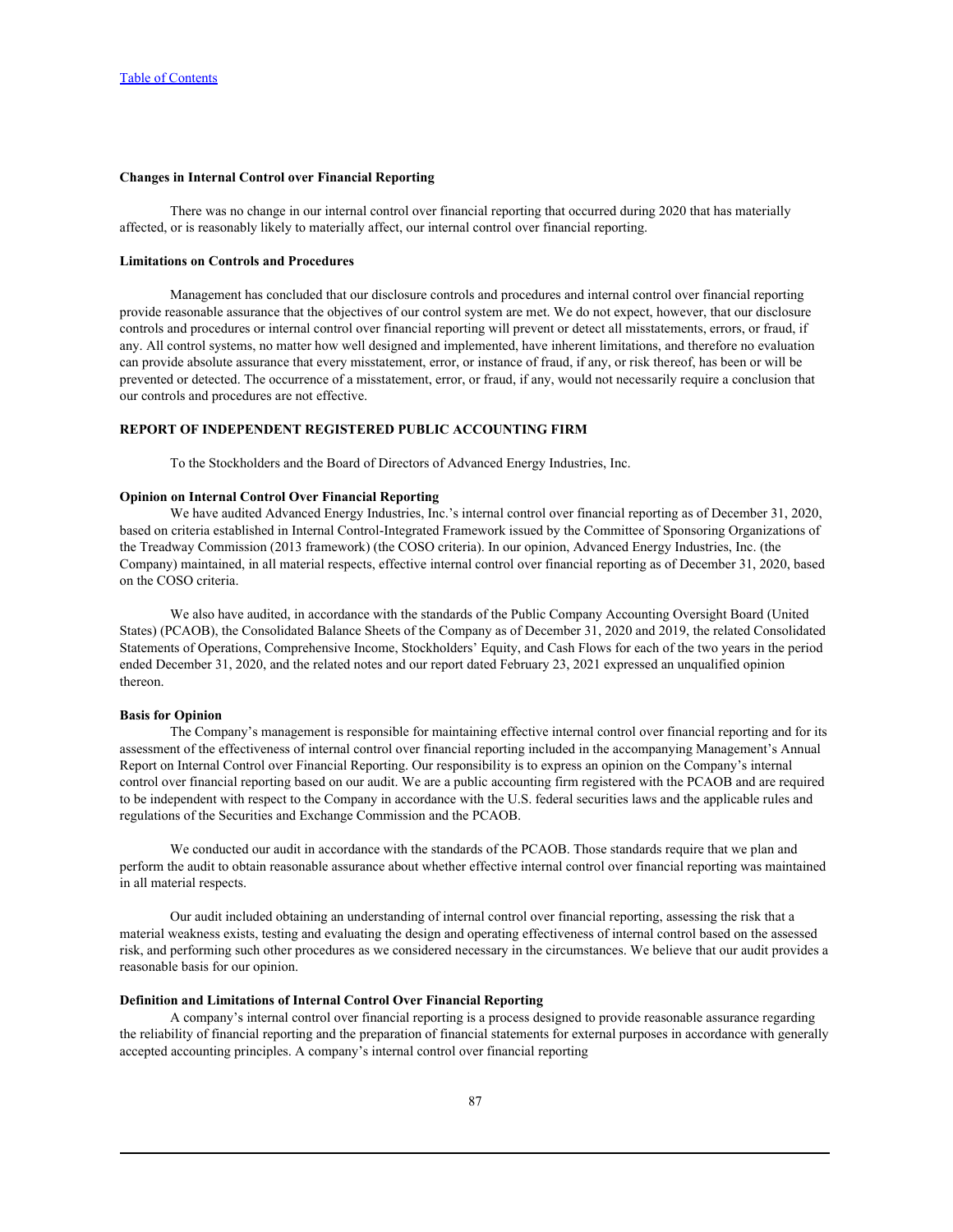includes those policies and procedures that (1) pertain to the maintenance of records that, in reasonable detail, accurately and fairly reflect the transactions and dispositions of the assets of the company; (2) provide reasonable assurance that transactions are recorded as necessary to permit preparation of financial statements in accordance with generally accepted accounting principles, and that receipts and expenditures of the company are being made only in accordance with authorizations of management and directors of the company; and (3) provide reasonable assurance regarding prevention or timely detection of unauthorized acquisition, use, or disposition of the company's assets that could have a material effect on the financial statements.

Because of its inherent limitations, internal control over financial reporting may not prevent or detect misstatements. Also, projections of any evaluation of effectiveness to future periods are subject to the risk that controls may become inadequate because of changes in conditions, or that the degree of compliance with the policies or procedures may deteriorate.

/s/ Ernst & Young LLP Denver, Colorado February 23, 2021

#### **ITEM 9B. OTHER INFORMATION**

None.

# **PART III**

In accordance with General Instruction G(3) of Form 10-K, certain information required by this Part III is incorporated by reference to the definitive proxy statement relating to our 2021 Annual Meeting of Stockholders (the "2021 Proxy Statement"), as set forth below. The 2021 Proxy Statement will be filed with the Securities and Exchange Commission within 120 days after the end of our fiscal year.

## **ITEM 10. DIRECTORS, EXECUTIVE OFFICERS AND CORPORATE GOVERNANCE**

The information set forth in the 2021 Proxy Statement under the heading "Proposal No. 1/Election of Directors" is incorporated herein by reference.

The Company has adopted a Code of Ethical Conduct that applies to all of the Company's employees, including the Company's Chief Executive Officer and Chief Financial Officer and other persons performing similar functions. The Company has posted a copy of the Code of Ethical Conduct on its website at www.advancedenergy.com, and such Code of Ethical Conduct is available, in print, without charge, to any stockholder who requests it from the Company's Secretary. The Company intends to satisfy the disclosure requirements under Item 5.05 of Form 8-K regarding amendments to, or waivers from, the Code of Ethical Conduct by posting such information on its website at www.advancedenergy.com. The Company is not including the information contained on its website as part of, or incorporating it by reference into, this report.

#### **Executive Officers**

Our executive officers, their positions, and their ages as of December 31, 2020 were as follows:

Yuval Wasserman, 66, has served as President and Chief Executive Officer, and as a director of Advanced Energy since October 2014. Mr. Wasserman joined us in August 2007 as Senior Vice President, Sales, Marketing and Service. In October 2007, Mr. Wasserman was promoted to Executive Vice President, Sales, Marketing and Service. In April 2009, he was promoted to Executive Vice President and Chief Operating Officer of the Company, and then in August 2011, he was promoted to President of the Thin Films Business Unit. Mr. Wasserman was on the Board of Directors of Syncroness, Inc., an outsourced engineering and product development company, from 2010 to 2017 when it was sold, and joined the Board of Directors of FARO Technologies, Inc., a publicly traded manufacturer of three-dimensional ("3D") measurement, imaging and realization systems, in December 2017. Mr. Wasserman is a National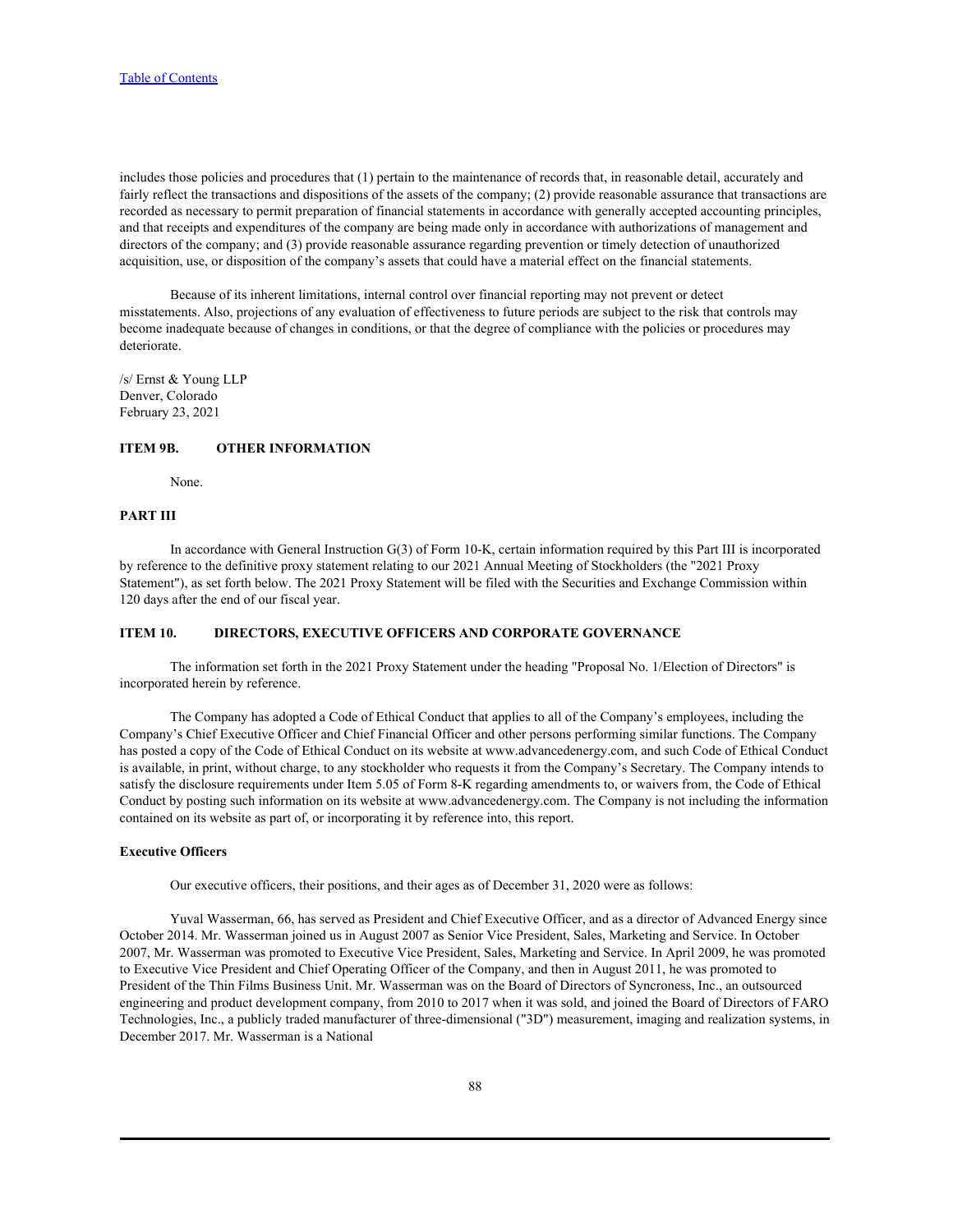Association of Corporate Directors ("NACD") Governance Fellow. Mr. Wasserman has a BSc degree in chemical engineering from Ben Gurion University in Israel.

Paul Oldham, 57, joined the Company in May 2018 as its Executive Vice President and Chief Financial Officer. Previously Mr. Oldham served as the Senior Vice President of Administration, Chief Financial Officer and Corporate Secretary of Electro Scientific Industries, Inc., a developer and manufacturer of laser-based production equipment ("ESI"), from February 17, 2016 until December 4, 2017, and as the Vice President of Administration, Chief Financial Officer and Corporate Secretary of ESI from January 7, 2008 until February 16, 2016. Prior to joining ESI, Mr. Oldham was employed at Tektronix, Inc., a test, measurement, and monitoring company, since 1988, where he held several senior leadership positions, including Vice President Finance and Corporate Controller, Vice President - Treasurer and Investor Relations and European Operations Controller. Mr. Oldham has a bachelor's degree in Accounting and an MBA in accounting and finance from Brigham Young University.

Thomas O. McGimpsey, 59, joined the Company in April 2009 and currently serves as its Chief Administration Officer, Executive Vice President of Corporate Development & Corporate Secretary. Mr. McGimpsey was previously the Executive Vice President – General Counsel, Government Affairs & Corporate Secretary. Mr. McGimpsey was also the interim Chief Financial Officer from January to May in 2018, the Corporate Development ("M&A") Officer from 2011 to 2015 and he managed the IT Department from 2010 to 2013, all while serving as General Counsel. Prior to joining the Company, Mr. McGimpsey was Vice President of Operations at First Data Corporation from February 2008 to April 2009. During 2007, Mr. McGimpsey was a consultant and legal advisor to various companies. Prior to that, Mr. McGimpsey was the Executive Vice President of Business Development & Chief Legal Officer for McDATA Corporation from July 2000 to January 2007 when the company was sold. From February 1998 until its sale in June 2000, Mr. McGimpsey held the position of Director and Senior Corporate Attorney at US WEST, Inc. From 1991 to 1998, Mr. McGimpsey was in private practice at national law firms. From 1984 to 1988, Mr. McGimpsey was a Senior Engineer for Software Technology, Inc. (a Harris company). Mr. McGimpsey has been on the Board of Directors of CPP, Inc., an international engineering services company, since August 2015 and has been a Commissioner on the Colorado Commission on Higher Education since July 2015. Mr. McGimpsey received his MBA (with distinction) from Colorado State University, his Juris Doctor degree from the University of Colorado and his B.S. degree in Computer Science from Embry-Riddle Aeronautical University. Mr. McGimpsey was a National Association of Corporate Directors ("NACD") Board Leadership Fellow and is licensed to practice law in New York, Colorado, Florida and before the U.S. Supreme Court.

Dana Huth, 59, is Advanced Energy's Executive Vice President & Chief Revenue Officer. Prior, Mr. Huth served as President of Artesyn Embedded Power from May 2019 until September 2019 when acquired by Advanced Energy in September 2019. Before leading Embedded Power, Mr. Huth served as President of consumer business and global sales at Artesyn Embedded Technologies from January 2014 to May 2019, and as President of global sales, key accounts and distribution at Emerson Embedded Power from January 2008 to January 2014. At Motorola, Mr. Huth held senior management positions from February 2004 to January 2008, including Vice President of worldwide sales and market development, Vice President of global accounts, and Vice President of sales for the Asia Pacific region and Japan. Mr. Huth also spent more than 19 years with Avnet, Inc., one of the world's largest value-added distributors and systems integrators of electronic components, computer products, and embedded technology. He held various positions which included Senior Vice President and leading Avnet's global partnership with IBM.

#### **ITEM 11. EXECUTIVE COMPENSATION**

The information set forth in the 2021 Proxy Statement under the headings "Executive Compensation" is incorporated herein by reference.

#### **ITEM 12. SECURITY OWNERSHIP OF CERTAIN BENEFICIAL OWNERS AND MANAGEMENT AND RELATED STOCKHOLDER MATTERS**

The information set forth in the 2021 Proxy Statement under the headings "Security Ownership of Certain Beneficial Owners and Management" and "Equity Compensation Plan Information" is incorporated herein by reference.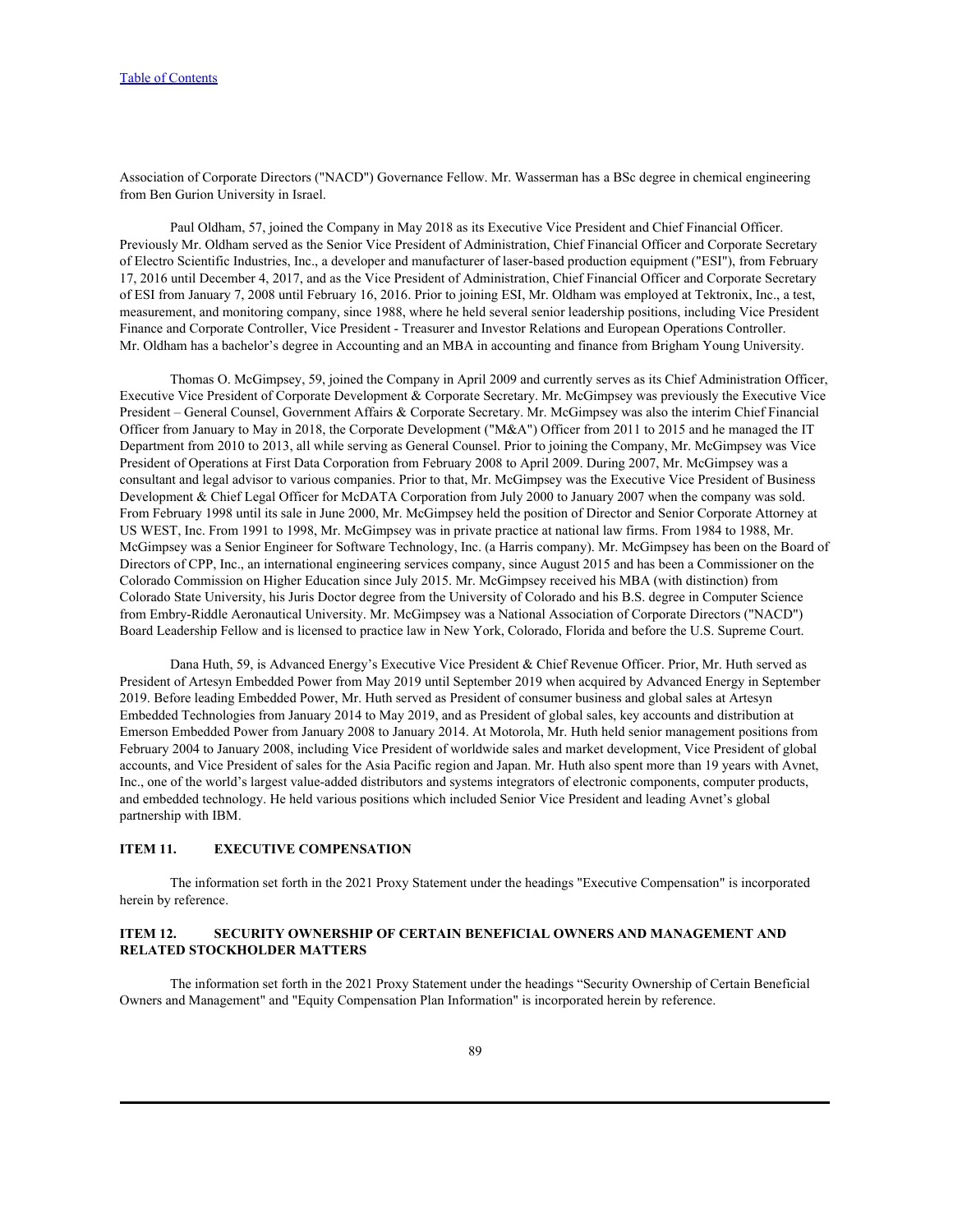# **Securities Authorized for Issuance under Equity Compensation Plans**

The following table summarizes information about the equity incentive compensation plans as of December 31, 2020. All outstanding awards in the table shown below relate to our common stock.

|                                                            | (A)           | (B)         | (C)                        |  |
|------------------------------------------------------------|---------------|-------------|----------------------------|--|
|                                                            |               |             | Number of                  |  |
|                                                            |               |             | securities                 |  |
|                                                            | Number of     |             | remaining                  |  |
|                                                            | securities to | Weighted    | available for              |  |
|                                                            | be issued     | average     | future issuance            |  |
|                                                            | upon          | exercise    | under equity               |  |
|                                                            | exercise of   | price of    | compensation               |  |
|                                                            | outstanding   | outstanding | plans (excluding           |  |
|                                                            | options,      | options,    | securities                 |  |
| <b>Plan Category</b>                                       | warrants      | warrants    | reflected in               |  |
|                                                            | and rights    | and rights  | column A)                  |  |
| Equity compensation plans approved by security holders     | 146,614       | 23.63       | $2,286,448$ <sup>(1)</sup> |  |
| Equity compensation plans not approved by security holders |               |             |                            |  |
| Total                                                      | 146,614       | 23.63       | 2,286,448                  |  |
|                                                            |               |             |                            |  |

(1) This number includes 200,409 shares available for future issuance under the Employee Stock Purchase Plan

# **ITEM 13. CERTAIN RELATIONSHIPS AND RELATED TRANSACTIONS**

Not applicable.

# **ITEM 14. PRINCIPAL ACCOUNTING FEES AND SERVICES**

The information set forth in the 2021 Proxy Statement under the caption "Ratification of the Appointment of Ernst & Young LLP as Advanced Energy's Independent Registered Public Accounting Firm for 2021" is incorporated herein by reference.

#### **PART IV**

#### **ITEM 15. EXHIBITS AND FINANCIAL STATEMENT SCHEDULES**

- (A) Documents filed as part of this Annual Report on Form 10-K are as follows:
	- 1. Financial Statements:

See Index to Financial Statements at Item 8 herein.

2. Financial Statement Schedules for the years ended December 31, 2020, 2019 and 2018

**NOTE:** All schedules have been omitted because they are either not applicable or the required information is included in the financial statements and notes thereto.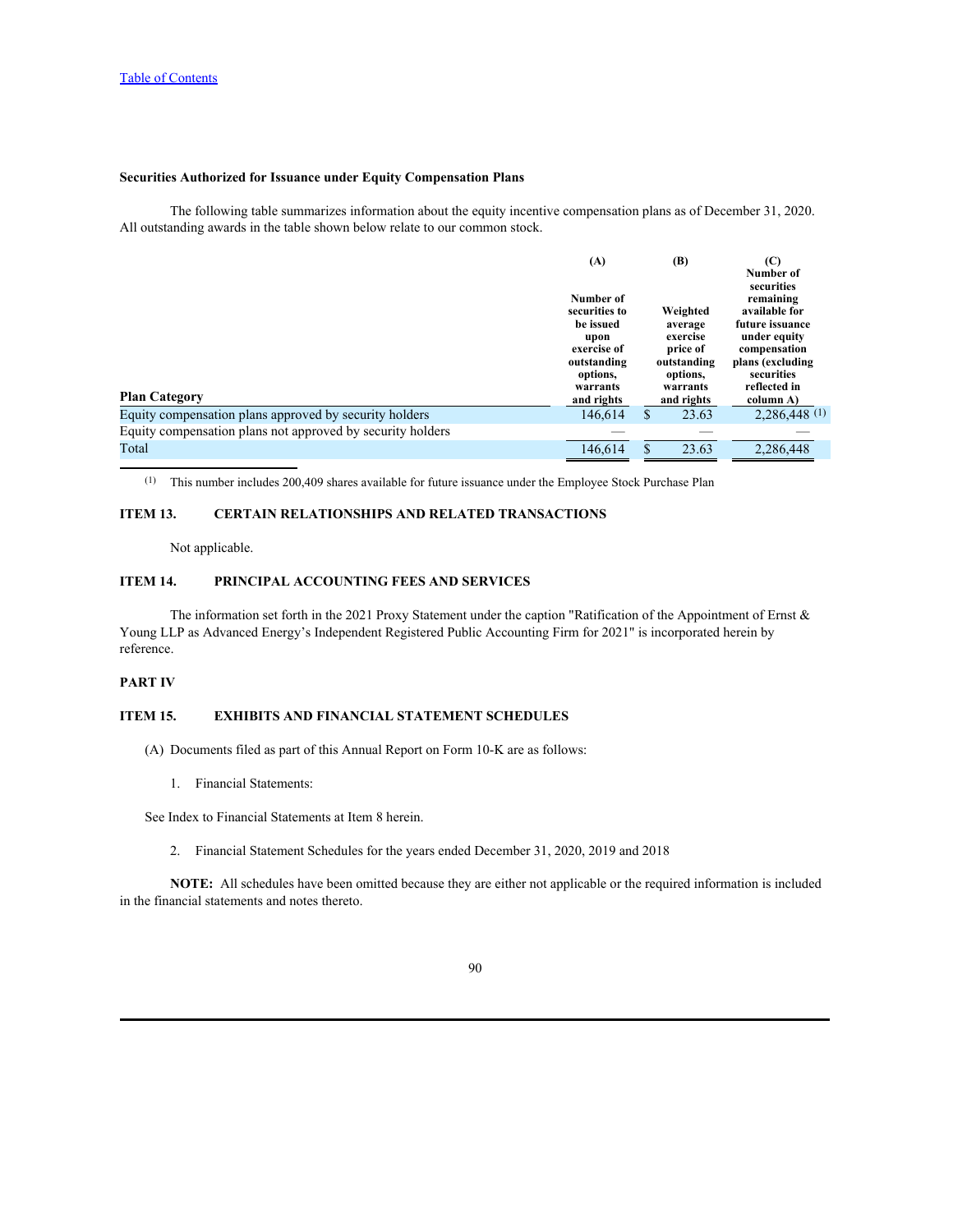#### (B) Exhibits:

- 2.1 [Agreement and Plan of Merger by and among Advanced Energy Industries, Inc., Eclipse Merger Sub, Inc.,](https://content.edgar-online.com/ExternalLink/EDGAR/0000927003-18-000038.html?hash=fbe1d3cddc554d8376ce42cab7011289c2027bd6dffb9b96152c4b386b9d86f6&dest=EXHIBIT21-MERGERAGREEMENT_HTM) [LumaSense Technologies Holdings, Inc., and Shareholder Representative Services LLC, dated July 26, 2018.](https://content.edgar-online.com/ExternalLink/EDGAR/0000927003-18-000038.html?hash=fbe1d3cddc554d8376ce42cab7011289c2027bd6dffb9b96152c4b386b9d86f6&dest=EXHIBIT21-MERGERAGREEMENT_HTM)  $(13)$ \*\*
- 2.2 [Stock Purchase Agreement by and among Advanced Energy Industries, Inc., Artesyn Embedded Technologies,](https://content.edgar-online.com/ExternalLink/EDGAR/0000927003-19-000035.html?hash=d60b31a73769a003e188e9ad6d1c298b17925645371f3b9d948c0d6cf94670db&dest=EXHIBIT21-STOCKPURCHASEAGR_HTM) [Inc., Pontus Intermediate Holdings II, LLC and Pontus Holdings, LLC, dated May 14, 2019. \(16\)\\*\\*](https://content.edgar-online.com/ExternalLink/EDGAR/0000927003-19-000035.html?hash=d60b31a73769a003e188e9ad6d1c298b17925645371f3b9d948c0d6cf94670db&dest=EXHIBIT21-STOCKPURCHASEAGR_HTM)
- 2.3 [First Amendment to the Stock Purchase Agreement by and among Advanced Energy Industries, Inc., Artesyn](https://content.edgar-online.com/ExternalLink/EDGAR/0001558370-19-008554.html?hash=2002fb2478f68d1ce688e17249dabea290105d4e80a785be872b3990b1c5402b&dest=AEIS-20190910EX22C164729_HTM) [Embedded Technologies, Inc., Pontus Intermediate Holdings II, LLC and Pontus Holdings, LLC, dated September](https://content.edgar-online.com/ExternalLink/EDGAR/0001558370-19-008554.html?hash=2002fb2478f68d1ce688e17249dabea290105d4e80a785be872b3990b1c5402b&dest=AEIS-20190910EX22C164729_HTM)  $9, 2019. (18)$ \*\*
- 3.1 [Amended and Restated Certificate of Incorporation of Advanced Energy Industries, Inc. \(17\)](https://content.edgar-online.com/ExternalLink/EDGAR/0001558370-19-007077.html?hash=9e6976c58ba0c5f66115da1b45a03e162c8b2c507153891df5dc915325992fac&dest=AEIS-20190630EX311A9CF04_HTM)
- 3.2 [Second Amended and Restated By-Laws of Advanced Energy Industries, Inc. \(21\)](https://content.edgar-online.com/ExternalLink/EDGAR/0000927003-19-000030.html?hash=2fb6719b9d6776493cfe59bc8c339d05e6d28797ecb54838a3a8ef3252f2ca0b&dest=AMENDEDANDRESTATEDBY-LAWSO_HTM)
- 4.1 Form of Specimen Certificate for Common Stock. (1)
- 4.2 [Description of Advanced Energy Industries, Inc. Securities. \(19\)](https://content.edgar-online.com/ExternalLink/EDGAR/0001558370-20-001892.html?hash=1d030761c51146d712fcc89234435015a4a965bbb37e3e8e35fb5497c23b2ca8&dest=EX-4D2_HTM)
- 10.1 [Lease dated January 16, 2003, by and between China Great Wall Computer Shenzhen Co., Ltd., Great Wall](https://content.edgar-online.com/ExternalLink/EDGAR/0001035704-04-000086.html?hash=5c5532b7b750949a2b449b0a100bfebdabed8dee5d028636b3ee595944f7ccb2&dest=D12827EXV10W18_TXT) [Limited and Advanced Energy Industries \(Shenzhen\) Co., Ltd., for a building located in Shenzhen, China. \(2\)](https://content.edgar-online.com/ExternalLink/EDGAR/0001035704-04-000086.html?hash=5c5532b7b750949a2b449b0a100bfebdabed8dee5d028636b3ee595944f7ccb2&dest=D12827EXV10W18_TXT)
- 10.2 Form of Indemnification Agreement. (1)
- 10.3 [Form of Director Indemnification Agreement. \(4\)](https://content.edgar-online.com/ExternalLink/EDGAR/0000950123-09-070574.html?hash=748d6846cbacccaf588c26102f0a7db71c30067dfd9afac824ac43ae45119940&dest=D70388EXV10W1_HTM)
- 10.4 [Form of Notice of Grant for Restricted Stock Unit. \(7\)\\*](https://content.edgar-online.com/ExternalLink/EDGAR/0000927003-13-000020.html?hash=a65af3a1e68c928ac1afdf6fb963ba4b8ed675b0067c8c4cbd2885625b470b1f&dest=EXHIBIT101NOTICEOFGRANTOFR_HTM)
- 10.5 [Form of Restricted Stock Unit Agreement. \(7\)\\*](https://content.edgar-online.com/ExternalLink/EDGAR/0000927003-13-000020.html?hash=a65af3a1e68c928ac1afdf6fb963ba4b8ed675b0067c8c4cbd2885625b470b1f&dest=EXHIBIT102RESTRICTEDSTOCKA_HTM)
- 10.6 [Form of Notice of Grant of Stock Option. \(7\)\\*](https://content.edgar-online.com/ExternalLink/EDGAR/0000927003-13-000020.html?hash=a65af3a1e68c928ac1afdf6fb963ba4b8ed675b0067c8c4cbd2885625b470b1f&dest=EXHIBIT103-XNOTICEOFGRANTO_HTM)
- 10.7 [Form of Incentive Stock Option Agreement. \(7\)\\*](https://content.edgar-online.com/ExternalLink/EDGAR/0000927003-13-000020.html?hash=a65af3a1e68c928ac1afdf6fb963ba4b8ed675b0067c8c4cbd2885625b470b1f&dest=EXHIBIT104INCENTIVESTOCKOP_HTM)
- 10.8 [Form of Non-Qualified Stock Option Agreement. \(7\)\\*](https://content.edgar-online.com/ExternalLink/EDGAR/0000927003-13-000020.html?hash=a65af3a1e68c928ac1afdf6fb963ba4b8ed675b0067c8c4cbd2885625b470b1f&dest=EXHIBIT105NON-QUALIFIEDSTO_HTM)
- 10.9 [Form of LTI Notice of Grant. \(7\)\\*](https://content.edgar-online.com/ExternalLink/EDGAR/0000927003-13-000020.html?hash=a65af3a1e68c928ac1afdf6fb963ba4b8ed675b0067c8c4cbd2885625b470b1f&dest=EXHIBIT106-XLONGXTERMINCEN_HTM)
- 10.10 [Form of LTI Performance Stock Option Agreement pursuant to the 2008 Omnibus Incentive Plan. \(7\)\\*](https://content.edgar-online.com/ExternalLink/EDGAR/0000927003-13-000020.html?hash=a65af3a1e68c928ac1afdf6fb963ba4b8ed675b0067c8c4cbd2885625b470b1f&dest=EXHIBIT107LTI-PSOAGREEMENT_HTM)
- 10.11 [Form of LTI Performance Stock Unit Agreement pursuant to the 2008 Omnibus Incentive Plan. \(7\)\\*](https://content.edgar-online.com/ExternalLink/EDGAR/0000927003-13-000020.html?hash=a65af3a1e68c928ac1afdf6fb963ba4b8ed675b0067c8c4cbd2885625b470b1f&dest=EXHIBIT108LTIPSUAGREEMENT_HTM)
- 10.12 [Form of 2020 Short-Term Incentive Plan. \(19\)\\*](https://content.edgar-online.com/ExternalLink/EDGAR/0001558370-20-001892.html?hash=1d030761c51146d712fcc89234435015a4a965bbb37e3e8e35fb5497c23b2ca8&dest=EX-10D13_HTM)
- 10.13 2017 Long-Term Incentive (LTI) Plan.  $(10)^*$
- 10.14 [2017 Short-Term Incentive \(STI\) Plan. \(11\)\\*](https://content.edgar-online.com/ExternalLink/EDGAR/0000927003-17-000022.html?hash=137551158359c5f3b3b8af73010e784d86fa688339116f50460aeeeabf26aa8c&dest=A2017DEFINITIVEPROXYSTATEM_HTM)
- 10.15 [2017 Omnibus Incentive Plan. \(10\)\\*](https://content.edgar-online.com/ExternalLink/EDGAR/0000927003-17-000022.html?hash=137551158359c5f3b3b8af73010e784d86fa688339116f50460aeeeabf26aa8c&dest=A2017DEFINITIVEPROXYSTATEM_HTM)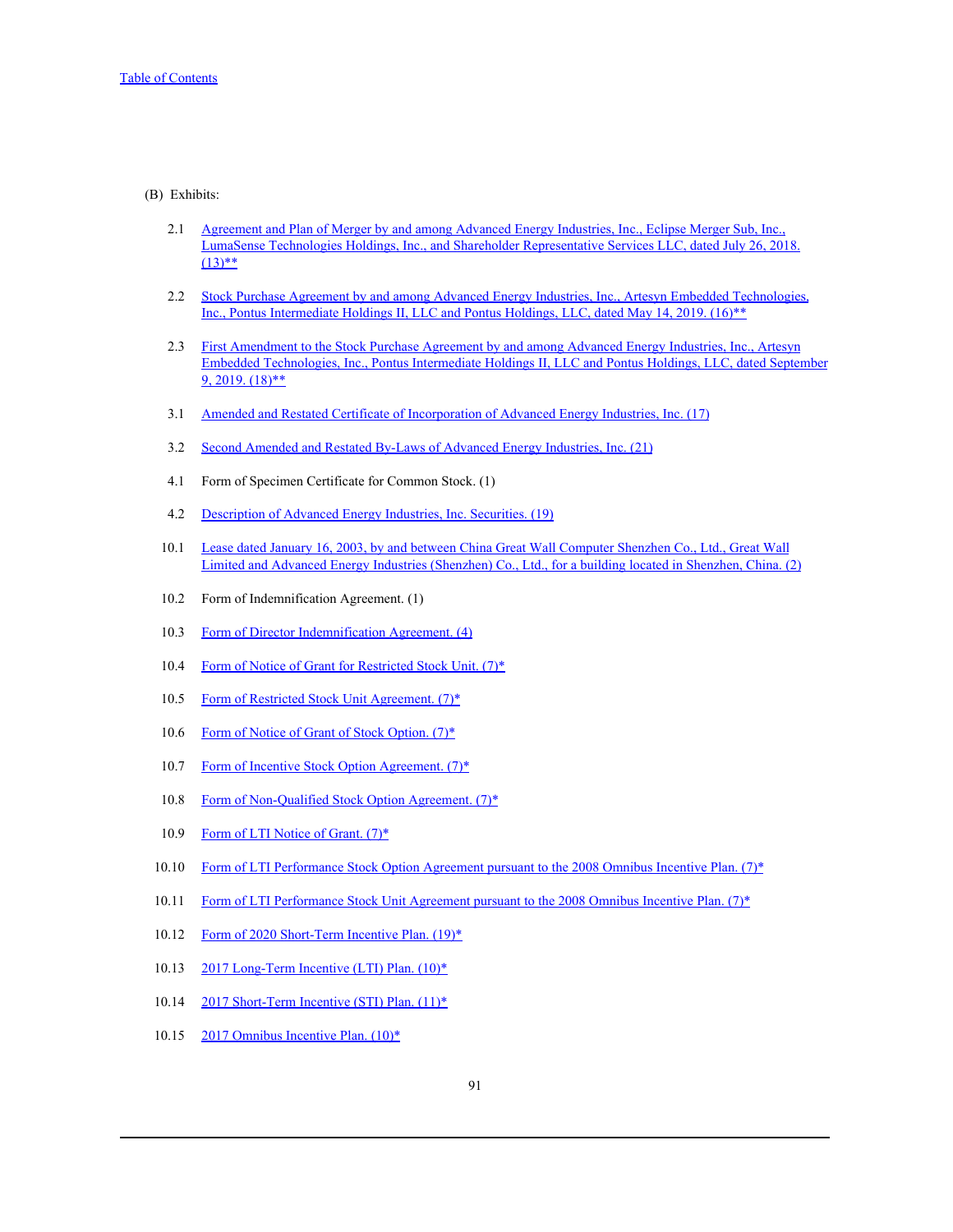- 10.16 [2008 Omnibus Incentive Plan, as amended May 4, 2010. \(5\)\\*](https://content.edgar-online.com/ExternalLink/EDGAR/0000950123-11-021198.html?hash=7fdf32a7fd586fe53ce244a2a0b71c1a9967b4a920bbf5c75ae5f3ba2f2bfffe&dest=D79941EXV10W37_HTM)
- 10.17 Employee Stock Purchase Plan. (1)\*
- 10.18 [Offer Letter, dated September 28, 2014, by and among Advanced Energy Industries, Inc. and Yuval Wasserman.](https://content.edgar-online.com/ExternalLink/EDGAR/0000927003-14-000070.html?hash=a1b32ddc2d7f7458ea93fd4655a9bf0106f8c7ef369aeed5cfef59cb5903f3e6&dest=EXHIBIT101OFFERLETTER_HTM)  $(8)^*$
- 10.19 [Global Supply Agreement by and between Advanced Energy Industries, Inc. and Applied Materials, Inc. dated](https://content.edgar-online.com/ExternalLink/EDGAR/0000950134-05-020759.html?hash=07380b5ace183e128163cc6f315d18f1e148cfb0a724f7bcabb052fe44548ed1&dest=D29290EXV10W1_HTM) August 29, 2005.  $(3)$ +
- 10.20 [Shipping Amendment to the Global Supply Agreement by and between Advanced Energy Industries, Inc. and](https://content.edgar-online.com/ExternalLink/EDGAR/0000950134-05-020759.html?hash=07380b5ace183e128163cc6f315d18f1e148cfb0a724f7bcabb052fe44548ed1&dest=D29290EXV10W2_HTM) [Applied Materials, Inc. dated August 29, 2005. \(3\)+](https://content.edgar-online.com/ExternalLink/EDGAR/0000950134-05-020759.html?hash=07380b5ace183e128163cc6f315d18f1e148cfb0a724f7bcabb052fe44548ed1&dest=D29290EXV10W2_HTM)
- 10.21 [Bridge Amendment to the Global Supply Agreement by and between Advanced Energy Industries, Inc. and](https://content.edgar-online.com/ExternalLink/EDGAR/0000950123-11-046348.html?hash=d466a35713f073e7b8169579729bce7768c13934d897743166c1d1b920d5e66c&dest=D82052EXV10W1_HTM) [Applied Materials, Inc. dated January 28, 2011. \(6\)+](https://content.edgar-online.com/ExternalLink/EDGAR/0000950123-11-046348.html?hash=d466a35713f073e7b8169579729bce7768c13934d897743166c1d1b920d5e66c&dest=D82052EXV10W1_HTM)
- 10.22 [Fixed Dollar Accelerated Share Repurchase Transaction, dated November 6, 2015, between Advanced Energy](https://content.edgar-online.com/ExternalLink/EDGAR/0000927003-15-000076.html?hash=052981cd84670c190563ec31d9cc2e534e535752f49dde62901d6e381ffb1287&dest=EXHIBIT101MORGANSTANLEYASR_HTM) [Industries, Inc. and Morgan Stanley & Co. LLC. \(9\)](https://content.edgar-online.com/ExternalLink/EDGAR/0000927003-15-000076.html?hash=052981cd84670c190563ec31d9cc2e534e535752f49dde62901d6e381ffb1287&dest=EXHIBIT101MORGANSTANLEYASR_HTM)
- 10.23 [Offer Letter to Paul Oldham, dated March 26, 2018. \(12\)\\*](https://content.edgar-online.com/ExternalLink/EDGAR/0000927003-18-000013.html?hash=ac2aa5418236eb3133c4b55343ee4fbf0c1a68fede07ff00706fecb595c4a55c&dest=EXHIBIT101-OFFERLETTERTOPA_HTM)
- 10.24 [Form of Executive Change in Control and General Severance Agreement. \(14\)](https://content.edgar-online.com/ExternalLink/EDGAR/0000927003-18-000043.html?hash=b68228afb73f8460f99c2e1fb2aa08125415ce9ac102e676af1c6f86647ee653&dest=EXHIBIT991-FORMOFEXECUTIVE_HTM)
- 10.25 [Credit Agreement, dated September 10, 2019, by and among Advanced Energy Industries, Inc., Bank of America](https://content.edgar-online.com/ExternalLink/EDGAR/0001558370-19-008554.html?hash=2002fb2478f68d1ce688e17249dabea290105d4e80a785be872b3990b1c5402b&dest=AEIS-20190910EX1012DDDE3_HTM) [N.A. as the Administrative Agent, Bank of America N.A., Bank of the West and HSBC Bank USA, N.A. as the](https://content.edgar-online.com/ExternalLink/EDGAR/0001558370-19-008554.html?hash=2002fb2478f68d1ce688e17249dabea290105d4e80a785be872b3990b1c5402b&dest=AEIS-20190910EX1012DDDE3_HTM) [Joint Lead Arrangers and Joint Book Runners, and Citibank N.A., as the Co-Manager. \(18\)](https://content.edgar-online.com/ExternalLink/EDGAR/0001558370-19-008554.html?hash=2002fb2478f68d1ce688e17249dabea290105d4e80a785be872b3990b1c5402b&dest=AEIS-20190910EX1012DDDE3_HTM)
- 10.26 [ISDA 2002 Master Agreement, by and between Advanced Energy Industries, Inc. and HSBC Bank USA, National](https://content.edgar-online.com/ExternalLink/EDGAR/0000927003-18-000043.html?hash=b68228afb73f8460f99c2e1fb2aa08125415ce9ac102e676af1c6f86647ee653&dest=EXHIBIT991-FORMOFEXECUTIVE_HTM) [Association, dated as of April 2, 2020 \(the "HSBC ISDA Master Agreement"\). \(20\)](https://content.edgar-online.com/ExternalLink/EDGAR/0000927003-18-000043.html?hash=b68228afb73f8460f99c2e1fb2aa08125415ce9ac102e676af1c6f86647ee653&dest=EXHIBIT991-FORMOFEXECUTIVE_HTM)
- 10.27 [ISDA 2002 Master Agreement, by and between Advanced Energy Industries, Inc. and Citibank, N.A., dated as of](https://content.edgar-online.com/ExternalLink/EDGAR/0000927003-18-000043.html?hash=b68228afb73f8460f99c2e1fb2aa08125415ce9ac102e676af1c6f86647ee653&dest=EXHIBIT991-FORMOFEXECUTIVE_HTM) [April 7, 2020 \(the "Citibank ISDA Master Agreement"\). \(20\)](https://content.edgar-online.com/ExternalLink/EDGAR/0000927003-18-000043.html?hash=b68228afb73f8460f99c2e1fb2aa08125415ce9ac102e676af1c6f86647ee653&dest=EXHIBIT991-FORMOFEXECUTIVE_HTM)
- 10.28 [Schedule to the HSBC ISDA Master Agreement. \(20\)](https://content.edgar-online.com/ExternalLink/EDGAR/0000927003-18-000043.html?hash=b68228afb73f8460f99c2e1fb2aa08125415ce9ac102e676af1c6f86647ee653&dest=EXHIBIT991-FORMOFEXECUTIVE_HTM)
- 10.29 [Schedule to the Citibank ISDA Master Agreement. \(20\)](https://content.edgar-online.com/ExternalLink/EDGAR/0000927003-18-000043.html?hash=b68228afb73f8460f99c2e1fb2aa08125415ce9ac102e676af1c6f86647ee653&dest=EXHIBIT991-FORMOFEXECUTIVE_HTM)
- 10.30 [Rate Swap Transaction Confirmation, by and between Advanced Energy Industries, Inc. and HSBC Bank USA,](https://content.edgar-online.com/ExternalLink/EDGAR/0000927003-18-000043.html?hash=b68228afb73f8460f99c2e1fb2aa08125415ce9ac102e676af1c6f86647ee653&dest=EXHIBIT991-FORMOFEXECUTIVE_HTM) [National Association, dated April 7, 2020. \(20\)](https://content.edgar-online.com/ExternalLink/EDGAR/0000927003-18-000043.html?hash=b68228afb73f8460f99c2e1fb2aa08125415ce9ac102e676af1c6f86647ee653&dest=EXHIBIT991-FORMOFEXECUTIVE_HTM)
- 10.31 [Rate Swap Transaction Confirmation, by and between Advanced Energy Industries, Inc. and Citibank, N.A., dated](https://content.edgar-online.com/ExternalLink/EDGAR/0000927003-18-000043.html?hash=b68228afb73f8460f99c2e1fb2aa08125415ce9ac102e676af1c6f86647ee653&dest=EXHIBIT991-FORMOFEXECUTIVE_HTM) [April 9, 2020. \(20\)](https://content.edgar-online.com/ExternalLink/EDGAR/0000927003-18-000043.html?hash=b68228afb73f8460f99c2e1fb2aa08125415ce9ac102e676af1c6f86647ee653&dest=EXHIBIT991-FORMOFEXECUTIVE_HTM)
- 10.32 [Amendment dated January 11, 2021 to the Schedule to the ISDA 2002 Master Agreement dated April 2, 2020](#page-96-0) **[between HSBC Bank USA, National Association and Advanced Energy Industries, Inc.](#page-96-0)**
- 16.1 [Letter from Grant Thornton LLP. \(15\)](https://content.edgar-online.com/ExternalLink/EDGAR/0000927003-19-000013.html?hash=6bc450c14582f5fb8dc69c6b22b57a6285057ca5c40854f7c0d1fba36e231cf9&dest=LETTERFROMGRANTTHORNTONLLP_HTM)
- 21.1 [Subsidiaries of Advanced Energy Industries, Inc.](#page-100-0)
- 23.1 [Consent of Grant Thornton LLP, Independent Registered Public Accounting Firm.](#page-103-0)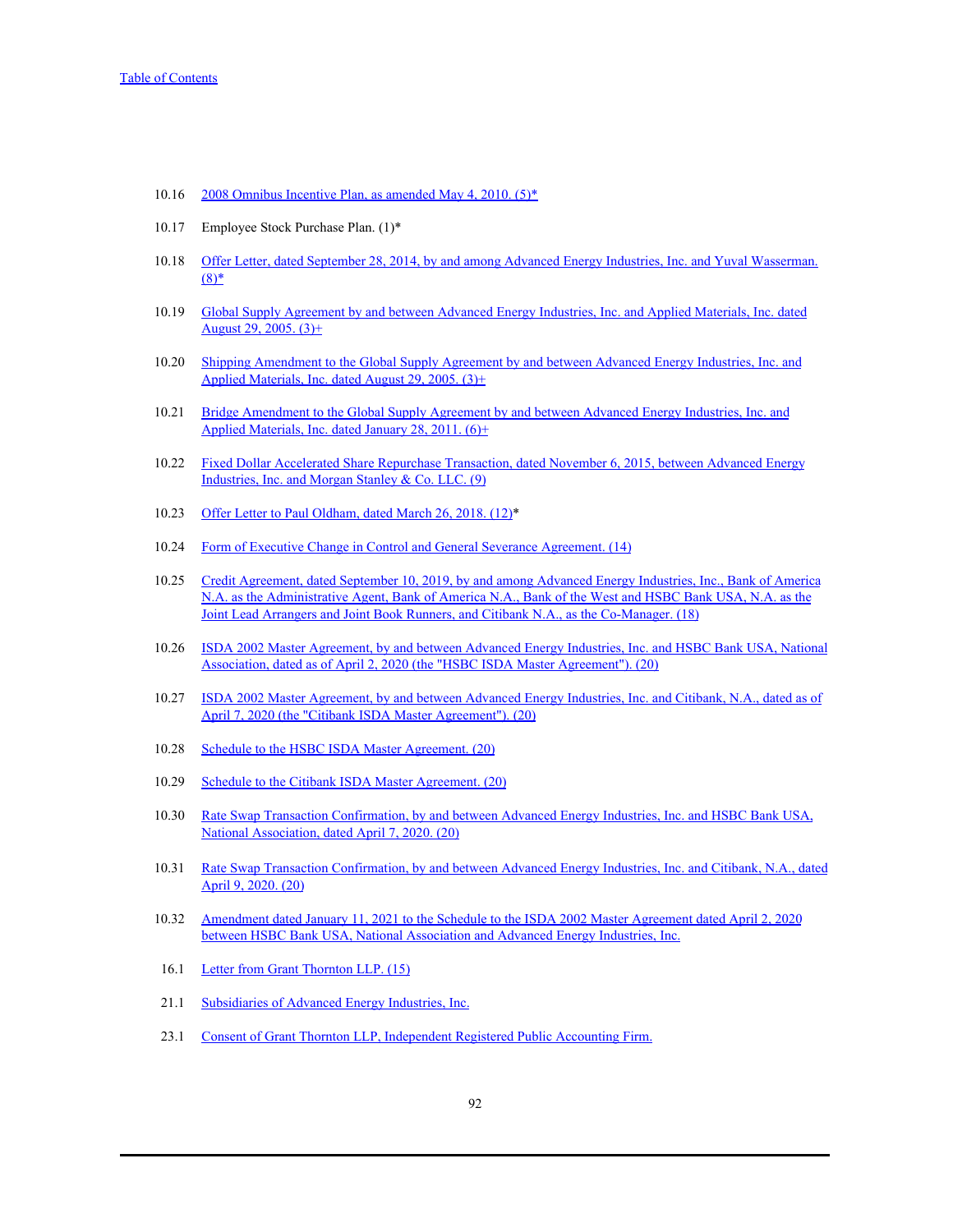- 23.2 [Consent of Ernst & Young LLP, Independent Registered Public Accounting Firm.](#page-104-0)
- 31.1 [Certification of the Chief Executive Officer Pursuant to Rule 13a-14\(a\) under the Securities Exchange Act of](#page-105-0) [1934, as adopted pursuant to Section 302 of the Sarbanes-Oxley Act of 2002.](#page-105-0)
- 31.2 [Certification of the Principal Financial Officer Pursuant to Rule 13a-14\(a\) under the Securities Exchange Act of](#page-106-0) [1934, as adopted pursuant to Section 302 of the Sarbanes-Oxley Act of 2002.](#page-106-0)
- 32.1 [Certification of the Chief Executive Officer Pursuant to 18 U.S.C. Section 1350, as adopted pursuant to Section](#page-108-0) [906 of the Sarbanes-Oxley Act of 2002.](#page-108-0)
- 32.2 [Certification of the Chief Financial Officer Pursuant to 18 U.S.C. Section 1350, as adopted pursuant to Section](#page-109-0) [906 of the Sarbanes-Oxley Act of 2002.](#page-109-0)
- 101.INS XBRL Instance Document
- 101.SCH XBRL Taxonomy Extension Schema Document
- 101.CAL XBRL Taxonomy Extension Calculation Linkbase Document
- 101.DEF XBRL Taxonomy Extension Definition Linkbase Document
- 101.LAB XBRL Taxonomy Extension Label Linkbase Document
- 101.PRE XBRL Taxonomy Extension Presentation Linkbase Document
	- 104 Cover Page Interactive Data File (formatted as Inline XBRL with applicable taxonomy extension information contained in Exhibits 101)

- (7) Incorporated by reference to the Registrant's Current Report on Form 8-K (File No. 000-26966) filed May 10, 2013.
- (8) Incorporated by reference to the Registrant's Current Report on Form 8-K (File No. 000-26966) filed October 1, 2014.
- (9) Incorporated by reference to the Registrant's Current Report on Form 8-K (File No. 000-26966) filed November 6, 2015.
- (10) Incorporated by reference to Appendix A of the Registrant's Proxy Statement for the Registrant's 2017 Annual Meeting of Stockholders (File No. 000-26966), filed March 14, 2017.
- (11) Incorporated by reference to Appendix B of the Registrant's Proxy Statement for the Registrant's 2017 Annual Meeting of Stockholders (File No. 000-26966), filed March 14, 2017.
- (12) Incorporated by reference to the Registrant's Current Report on Form 8-K (File No. 000-26966), filed March 29, 2018.

<sup>(1)</sup> Incorporated by reference to the Registrant's Registration Statement on Form S-1 (File No. 33-97188), filed September 21, 1995.

<sup>(2)</sup> Incorporated by reference to the Registrant's Annual Report on Form 10-K for the year ended December 31, 2003 (File No. 000-26966), filed February 24, 2004.

<sup>(3)</sup> Incorporated by reference to the Registrant's Quarterly Report on Form 10-Q for the quarter ended September 30, 2005 (File No. 000-26966), filed November 7, 2005.

<sup>(4)</sup> Incorporated by reference to the Registrant's Current Report on Form 8-K (File No. 000-26966), filed December 14, 2009.

<sup>(5)</sup> Incorporated by reference to the Registrant's Annual Report on Form 10-K for the year ended December 31, 2010 (File No. 000-26966), filed March 2, 2011.

<sup>(6)</sup> Incorporated by reference to the Registrant's Quarterly Report on Form 10-Q for the quarter ended March 31, 2011 (File No. 000-26966), filed May 6, 2011.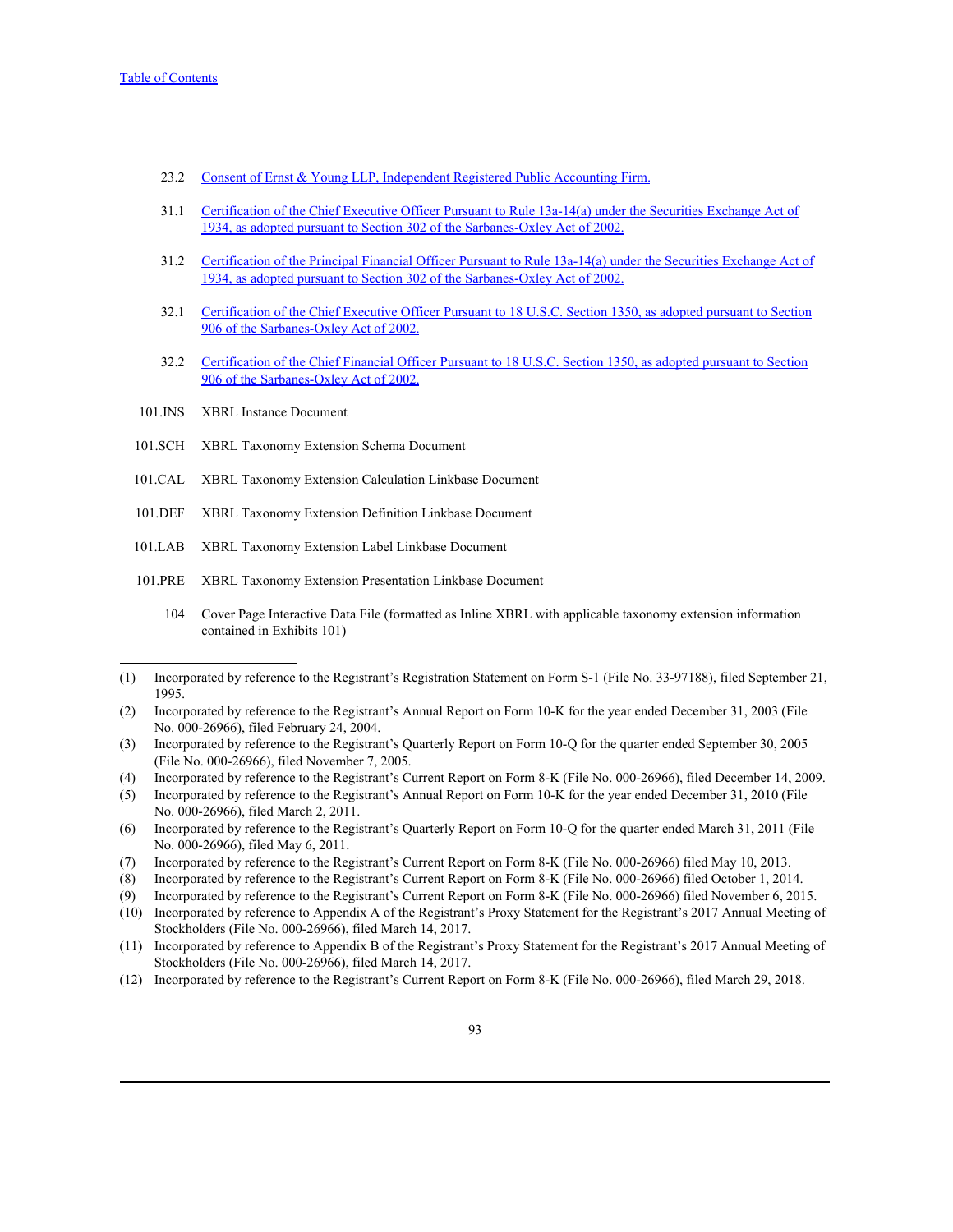- (13) Incorporated by reference to the Registrant's Current Report on Form 8-K (File No. 000-26966), filed July 30, 2018.
- (14) Incorporated by reference to the Registrant's Current Report on Form 8-K (File No. 000-26966), filed August 6, 2018.
- (15) Incorporated by reference to the Registrant's Current Report on Form 8-K (File No. 000-26966), filed March 27, 2019.
- (16) Incorporated by reference to the Registrant's Current Report on Form 8-K (File No. 000-26966), filed May 15, 2019.
- (17) Incorporated by reference to the Registrant's Quarterly Report on Form 10-Q for the quarter ended June 30, 2019 (File No. 000-26966), filed August 5, 2019.
- (18) Incorporated by reference to the Registrant's Current Report on Form 8-K (File No. 000-26966), filed September 10, 2019.
- (19) Incorporated by reference to the Registrant's Annual Report on Form 10-K for the year ended December 31, 2019 (File No. 000-26966), filed March 2, 2020.
- (20) Incorporated by reference to the Registrant's Current Report on Form 8-K (File No. 000-26966), filed April 10, 2020.
- (21) Incorporated by reference to the Registrant's Current Report on Form 8-K (File No. 000-26966), filed May 20, 2020.
- \* Compensation Plan
- \*\* Schedules have been omitted pursuant to Item 601(b)(2) of Regulation S-K.
- + Confidential treatment has been granted for portions of this agreement.

#### **ITEM 16. FORM 10-K SUMMARY**

None.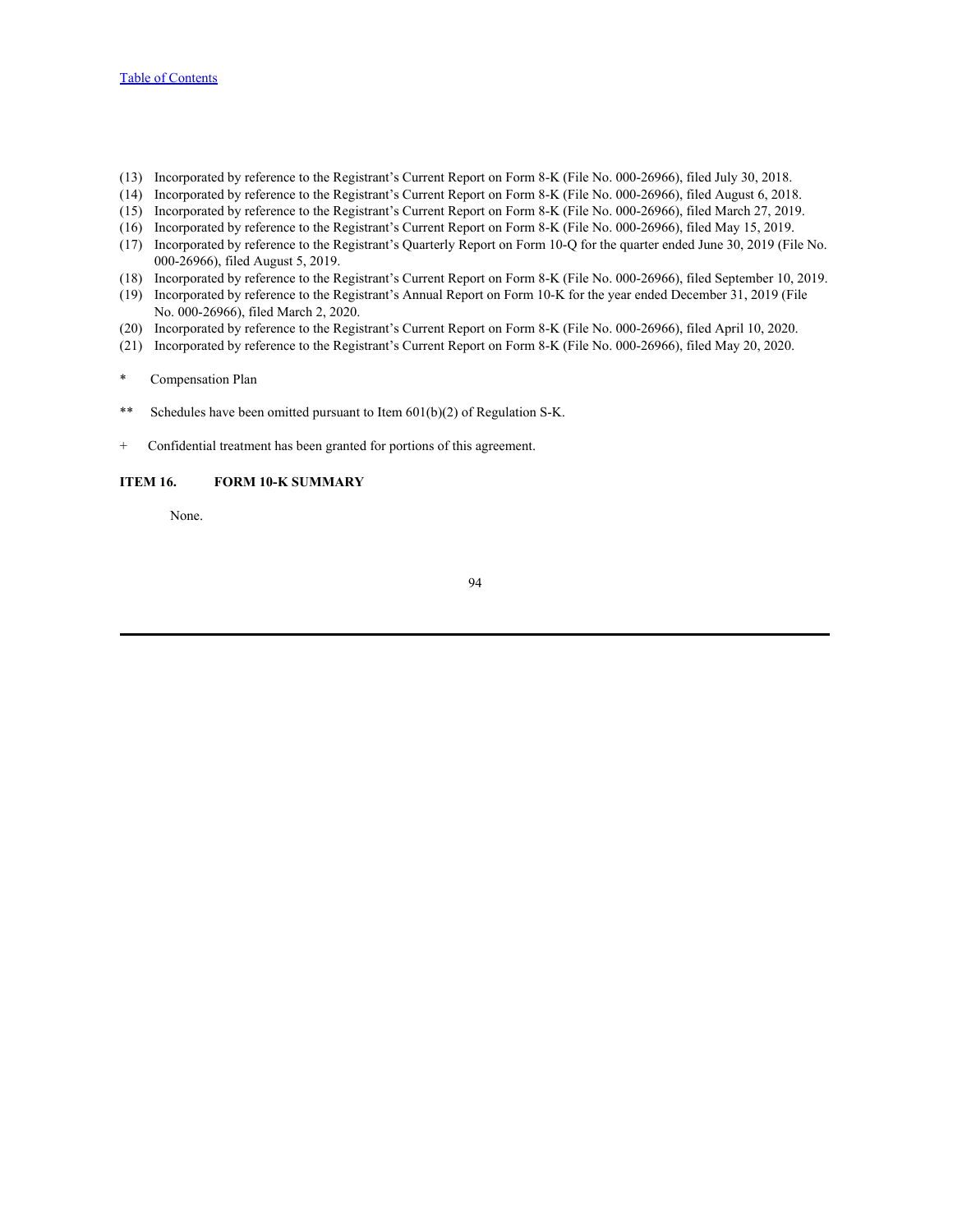# **SIGNATURES**

Pursuant to the requirements of Section 13 or 15(d) of the Securities Exchange Act of 1934, the registrant has duly caused this Annual Report on Form 10-K to be signed on its behalf by the undersigned, thereunto duly authorized.

> ADVANCED ENERGY INDUSTRIES, INC. (Registrant) /s/ Yuval Wasserman

Yuval Wasserman Chief Executive Officer Date: February 23, 2021

Pursuant to the requirements of the Securities Exchange Act of 1934, this Annual Report has been signed below by the following persons on behalf of the registrant and in the capacities and on the dates indicated.

| <b>Signatures</b>                            | <b>Title</b>                                                                                         | Date              |
|----------------------------------------------|------------------------------------------------------------------------------------------------------|-------------------|
| /s/ Yuval Wasserman<br>Yuval Wasserman       | Chief Executive Officer and Director<br>(Principal Executive Officer)                                | February 23, 2021 |
| /s/ Paul Oldham<br>Paul Oldham               | Chief Financial Officer and Executive Vice President<br>(Principal Financial and Accounting Officer) | February 23, 2021 |
| /s/ Grant H. Beard<br>Grant H. Beard         | Chairman of the Board                                                                                | February 23, 2021 |
| /s/ Frederick A. Ball<br>Frederick A. Ball   | Director                                                                                             | February 23, 2021 |
| /s/ Anne DelSanto<br>Anne DelSanto           | Director                                                                                             | February 23, 2021 |
| /s/ Tina M. Donikowski<br>Tina M. Donikowski | Director                                                                                             | February 23, 2021 |
| /s/ Ronald C. Foster<br>Ronald C. Foster     | Director                                                                                             | February 23, 2021 |
| /s/ Edward C. Grady<br>Edward C. Grady       | Director                                                                                             | February 23, 2021 |
| /s/ Lanesha Minnix<br>Lanesha Minnix         | Director                                                                                             | February 23, 2021 |
| /s/ Thomas M. Rohrs<br>Thomas M. Rohrs       | Director                                                                                             | February 23, 2021 |
| /s/ John A. Roush<br>John A. Roush           | Director                                                                                             | February 23, 2021 |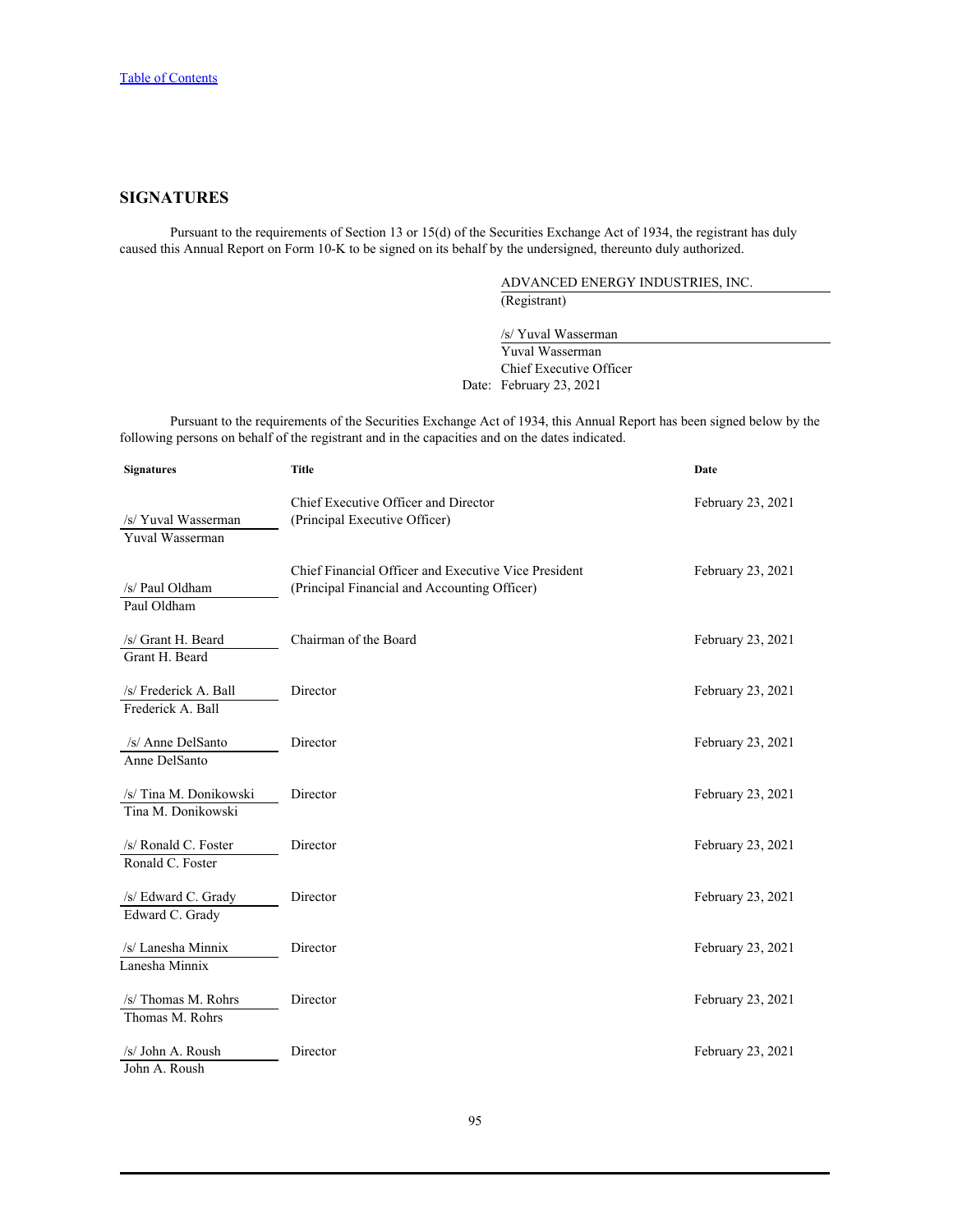## **AMENDMENT**

#### **Dated as of January 11, 2021**

# **to the**

# **SCHEDULE**

## **to the**

# **ISDA 2002 MASTER AGREEMENT**

## **dated as of April 2, 2020**

**between**

**HSBC Bank USA, National Association**

 **and Advanced Energy Industries, Inc.**

**("Party A") ( "Party B")**

<span id="page-96-0"></span>This Amendment (this "Amendment") to the Schedule (the "Schedule") to the ISDA 2002 Master Agreement referenced above (the "Agreement", which term has the meaning assigned thereto in **Excension Copy**<br> **AMENDMENT**<br> **Contains of Agreement 11, 2021**<br> **Contained as of Aqreement RAGREEMENT**<br> **Contained Agreement above (the SCREMENT**<br> **CONTAINT and Agreement as the meaning assigned thereto in the meaning as** such ISDA 2002 Master Agreement) is effective as of January 11, 2021 (the "Amendment Date").

Party A and Party B desire to amend the Schedule as hereinafter set forth. In consideration of the mutual agreements herein contained, Party A and Party B hereby agree as follows:

#### 1. **Amendment to the Schedule.** As of the Amendment Date:

(a) Part  $5(m)$  of the Schedule is amended by inserting the following new clause (ii) after the existing clause (i) and before the existing clause (ii), and by renumbering the remaining clauses from "(ii), (iii), (iv)" to "(iii), (iv), (v)":

"(ii) Part 6 of this Schedule;".

(b) The Schedule is amended by adding the following new Part 6:

## **"Part 6 Additional Terms for Foreign Exchange and Foreign Exchange Option Transactions**

(a) *Incorporation of Definitions; Inconsistency*. (i) The 1998 FX and Currency Option Definitions (the "*FX Definitions*"), published by the International Swaps and Derivatives Association, Inc., the Emerging Markets Traders Association and The Foreign Exchange Committee, are hereby incorporated by reference with respect to FX Transactions (as defined in the FX Definitions) and **EVALUATION**<br> **CURRENCISE THEOTERT ASSOCIATE ASSOCIATE:** (PPITY HP)<br>
(PPITY A<sup>T</sup>) ((PPITY HP)<br>
(CURE S'Arencediment") to the Schedule (the "Schedule") to the ISDA 2002 Matter<br>
record above (the "Agreement") within therm h **Example 12.** And Contents (Ref. 2008) (Confirmation or in the relevant Confirmation or in the relevant Confirmation or in the relevant Confirmation or in the relevant Confirmation of the Material Agreement) is discrete a defined in the FX Definitions shall have the same meanings in this Part 6.

4827-5719-3679.3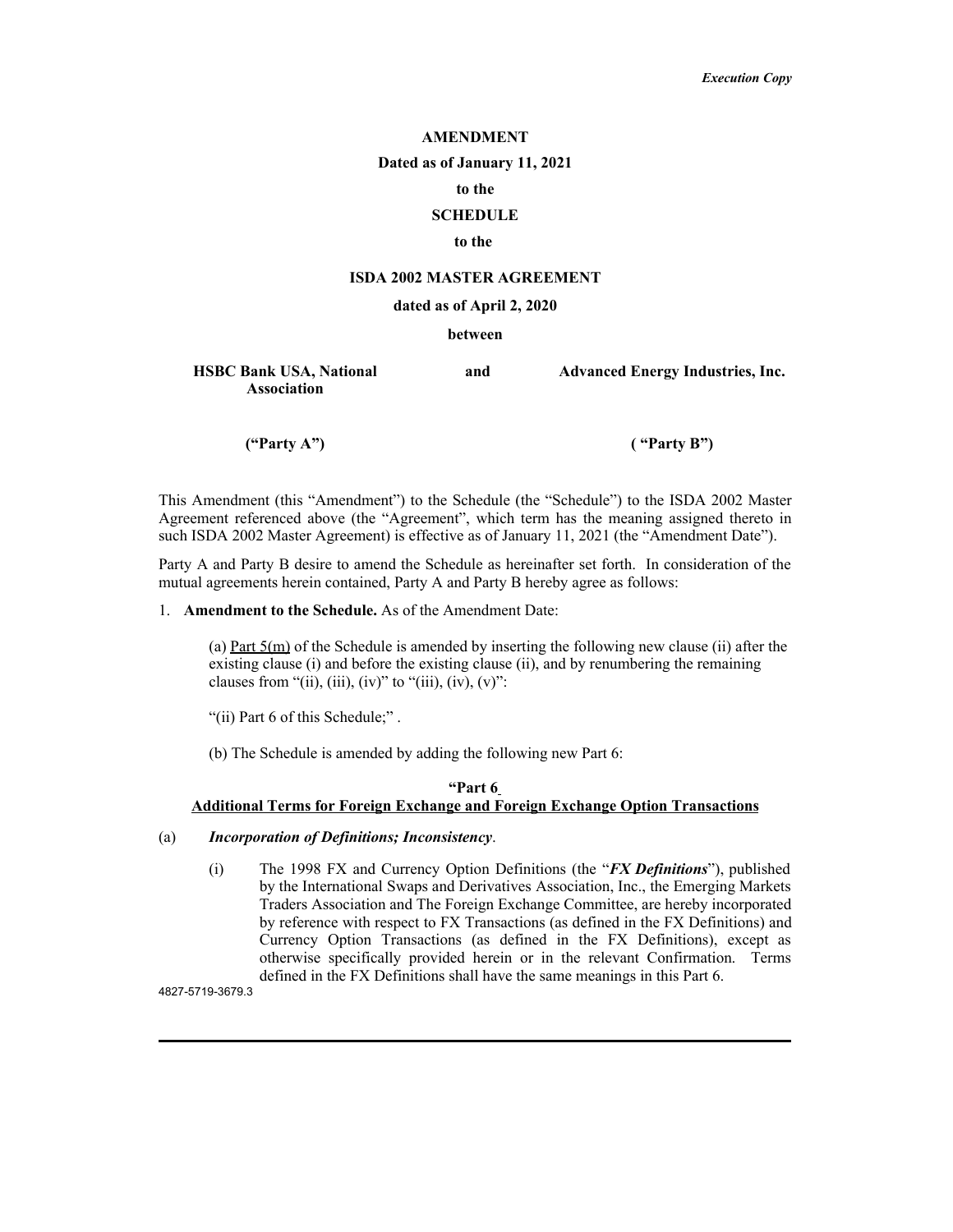- (ii) In the event of any inconsistency between any of the following documents with respect to an FX Transaction or Currency Option Transaction, the relevant document first listed shall prevail: (i) a Confirmation, (ii) Pa In the event of any inconsistency between any of the following documents with<br>respect to an FX Transaction or Currency Option Transaction, the relevant<br>document first listed shall prevail: (i) a Confirmation, (ii) Part 6 o document first listed shall prevail: (i) a Confirmation, (ii) Part 6 of this Schedule, Agreement, (v) the FX Definitions, and (vi) the 2006 ISDA Definitions.
- In the event of any inconsistency between any of the following documents with<br>respect to an FX Transaction or Currency Option Transaction, the relevant<br>document first listed shall prevail: (i) a Confirmation, (ii) Part 6 o (ii) In the event of any inconsistency between any of the following documents with respect to an FX Transaction or Currency Option Transaction, the relevant document first listed shall prevail: (i) a Confirmation, (ii) Par Currency Option Transaction entered into between the parties before, on or after the date of this Agreement shall be a Transaction under this Agreement and shall be part of, subject to and governed by this Agreement. FX Transactions and Currency Option Transactions shall be part of, subject to and governed by this Agreement even if the Confirmation in respect thereof does not state that such FX Transaction or Currency Option Transaction is subject to or governed by this Agreement or does not otherwise reference this Agreement. (ii) In the event of any inconsistency between any of the following documents with respect to an FX Transaction or Currency Option Transaction, the relevant document fits listed shall prevail ((i) a Confirmation, (iii) th (ii) In the event of any inconsistency between any of the following documents with respect to an FX Transaction or Currency Option Transaction, the relevant document first listed shall prevail: (0) a Confirmation, (iii) B (ii) In the event of any inconsistency between any of the following documents with<br>respect to an FX Transaction or Currency Option Transaction, the relevant<br>document first isteld shall prevail: (i) a confirmation, (ii) th (ii) In the event of any inconsistency between any of the following documents with respect to an FX Transaction or Currency Option Transaction, the relevant document first listed shall prevail (i) a Confirmation, (ii) Par (ii) In the event of any inconsistency between any of the following documents with<br>respect to an FX invariated on Currency Option Invariated, the relevant<br>document first listed shall prevail (i) a Confirmation, (ii) Part (ii) In the event of any inconsistency between any of the following documents with respect to an FX Transaction of Currency Option Transaction, the relevant document first issted shall prevail: (ii) the primed of this Sch (ii) In the event of any inconsistency between any of the following documents with<br>
trepect to an IX Transaction or Currency Option Transaction, the relevant<br>
document first listed stall prevail (i) a Confirmation, (ii) P

Agreement even where not so specified therein.

- 1998 FX Definitions are amended as follows:
	- Section 2.1(b):

**"Currency Obligation**."Currency Obligation" means the undertaking of a party hereunder to receive or deliver an amount of currency, including a netted Currency Obligation, and including any Currency Obligation previously entered into by the parties."

following therefor:

"A Currency Option Transaction may be exercised in whole or in part. If a Currency Option Transaction is exercised in part, the unexercised portion shall not be extinguished thereby but shall remain a Currency Option Transaction to the extent of such unexercised portion until the earlier of (i) the expiration of the Currency Option Transaction or (ii) an exercise of the Currency Option Transaction that leaves no remaining unexercised portion thereof." dia American limit is a Transmistic materialis Anche to Currency Option Transmission and the Farmatic materials in the Currency Option Transmission shall and governed by this Agreement FX Transmission is during to proton amend by the suggests of the HOM contents and Currency Option Transaction and the following by the state that such that such that such that such that such that such that such that such that such that such that such that s

Definitions:

"(c) **Non-Receipt of Premium on Premium Payment Date.** If any Premium is not received on the Premium Payment Date, the Seller may elect (i) to accept a late payment of such Premium; (ii) to give written notice of such non-payment and, if such payment shall not be received within one (1) Local Business Day of such notice, treat the related Currency Option Transaction as

4827-5719-3679.3

2 a *z* a *z* a *z* a *z* a *z* a *z* a *z* a *z* a *z* a *z* a *z* a *z* a *z* a *z* a *z* a *z* a *z*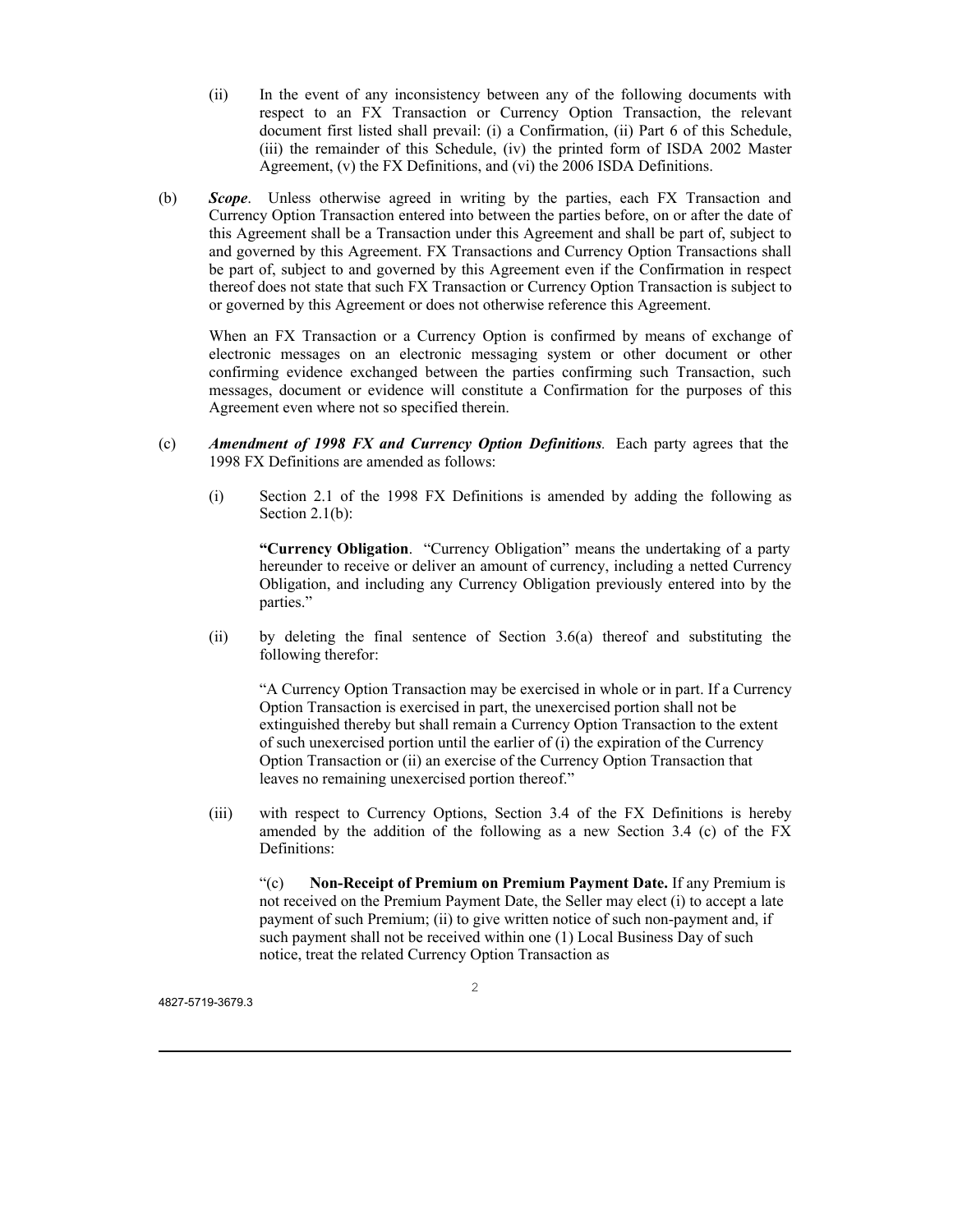void; or (iii) to give written notice of such non-payment and, if such payment shall not be received within one (1) Local Business Day of such notice, treat such nonpayment as an Event of Default under Section 5(a)(i) of the ISDA Master Agreement. If the Seller elects to act under either clause (i) or (ii) of the preceding sentence, the Buyer shall pay all out-of-pocket costs and actual damages incurred in connection with such unpaid or late Premium or void Currency Option Transaction, including, without limitation, interest on such Premium in the same currency as such Premium at the then prevailing market rate and any other costs or expenses incurred by the Seller in covering its obligations (including, without limitation, a delta hedge) with respect to such Currency Option Transaction." void; or (iii) to give written notice of such non-payment and, if such payment shall<br>not be received within one (1) Local Business Day of such notice, treat such non-<br>payment as an Event of Default under Section 5(a)(i) of void, or (iii) to give written notice of such non-payment and, if such payment shall<br>not be received within one (1) Local Business Day of such notice, treat such non-<br>payment as an Event of Default under Setton 5(3(i) of t void; or (iii) to give written notice of such non-payment and, if such payment shall<br>payment as an Event of Default under Section 5(a) of such notice, treat such non-<br>payment as an Event of Default under Section 5(a)(i) of avoid, or (iii) to give written notice of such non-payment and, if such payment shall be received within one (1) Local Business Day of stell notice, treat such non-<br>hyment as an Event of Default under Section S(q)(i) of void: or (ii)) to give written netice of such non-payment and; if such nayment shall<br>not be received correlation (1) Local Business Day of Such noities. East such an<br>expresention If the Seller clears to accuracie they clos void: or (iii) to give written notice of such non-nayment and, if such nayment shall<br>neaches recorded within met (1) Local Husiness Day of such notice, treat such ron-<br>nayment as an Forent of Default under Section S(a)(0)

- Transactions or Currency Option Transactions. In lieu thereof, the following shall apply:
	- provisions shall apply to FX Transactions:

If (A) an FX Transaction is entered into between the parties that creates a Currency Obligation in the same currency and for the same Settlement Date as a then existing Currency Obligation between the parties, and (B) prior to the Settlement Date, the shall automatically and without further action be netted, such that a net amount and payment obligation will be determined in respect of the amounts payable under each such Currency Obligation, and the party having the obligation to deliver the greater greater aggregate currency amount over such lesser aggregate currency amount. payment as an between the batter of the sink and sections (say) of the ISDM Masser<br>content, the Buyer shall pay all out-of-pocket costs and actual damages incurred costs and<br>connection with such unpaid of tale Premium or v delta hedge) with respect to such Currency Option Transaction."<br>
Netthing and Redated Provideots. Section 2(c) of this Agreement shall not apply to FX<br>
Transactions shall apply to FX Transactions concerned in a memory of **Nerting and Redated Provisions.** Section 2(c) of this Agreement shall not apply to FX<br>Transactions or Currency Option Transactions. In lieu thereof, the following shall apply:<br>
(i) Setting, Discharge and Termination of F (f) **Notifing, Bischarge and Termination of FX Transactions**. The following provisions shall apply to FX Transactions is a different that exacts a Currency Chingaton in the same screamed and for the same Scribtions in the

Transactions:

Any Call or Put written by a party will automatically be terminated and discharged, in whole or in part, as applicable, against a Call or a Put, respectively, having the same identical terms, written by the other party, if agreed to by the parties at the time of the subsequent Call or Put; and, upon the occurrence of such termination or respect of the parts so terminated and discharged (except for the obligation of either party to pay any Premium due, but not paid, thereunder); and the remaining portion of any Currency Option Transaction, which is partially discharged and terminated, shall continue to be a Currency Option Transaction under this Agreement.

- (e) *Payment Instructions*. All payments to be made hereunder in respect of FX and Currency Confirmation).
- deletion of the word "facsimile," in the fourth line thereof.

4827-5719-3679.3

 $3 \left( \frac{1}{2} \right)$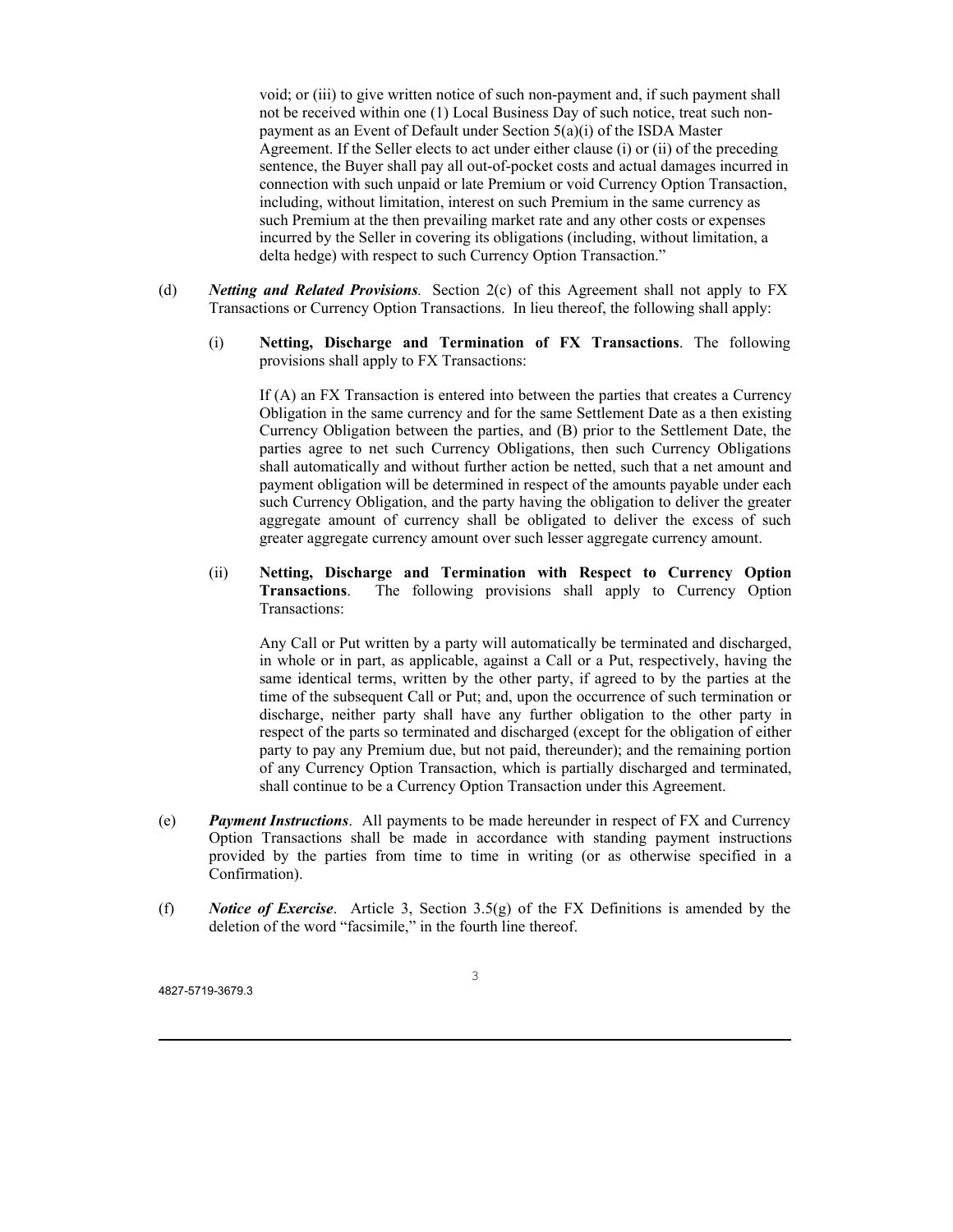(g) *Definitions.* Section 14 of this Agreement is hereby amended as follows:

Obligations."

**Definitions.** Section 14 of this Agreement is hereby amended as follows:<br>The definition of *"Terminated Transactions"* shall be deemed to include Currency<br>Obligations."<br>**The definitions.** Each of Party A and Party B make **2. Representations.** Each of Party A and Party B make the basic representations set forth in Section 3(a)(i)-(iv) of the Agreement, except that all references to "this Agreement" (or words or phrases of similar meaning) shall be deemed to be references to this Amendment and to the Agreement as amended hereby. **ISO 10**<br> **Definitions.** Section 14 of this Agreement is hereby amended as follows:<br>
The definition on <sup>th</sup> **Terminated Transactions** "shall be deemed to include Currency<br>
Obligations. The chereby Amendment on the particu

# **3. Miscellaneous.**

- (a) This Amendment may be executed and delivered in counterparts (through e-mail, facsimile transmission or otherwise in writing), each such counterpart shall be deemed an original, and all such counterparts, together, shall constitute a single agreement.
- (b) This Amendment constitutes the entire agreement of the parties with respect to its subject **Definitions.** Section 14 of this Agreement is hereby amended as follows:<br>The definition of "Terminated Transactions" shall be deened to include Currency<br>reseentations.<sup>12</sup><br>Communications.<sup>12</sup><br>Communications and Party A an **Definitions.** Section 14 of this Agreement is hereby amended as follows:<br>The definition of "**Terminated Transactions**" shall be decrmed to include Currency<br>**Obligations."**<br>**Conservations. Each of Party A and Party B make** amended in accordance with the terms herein and shall continue in full force and effect. **Definitions.** Section 14 of this Agreement is hereby amended as follows:<br>
The definition of "**Terminated Transactions**" shall be deemed to include Currency<br> **Obligations.**<br> **Representations.** Each of Party A and Party B
- State of New York without reference to choice of law doctrine.
- (d) The headings used in this Amendment are for convenience of reference only and are not to affect the construction of or to be taken into consideration in interpreting this Amendment. All capitalized terms used herein which are not defined herein shall have the meanings set forth in the Agreement.

specified below with effect from the Amendment Date.

## **HSBC Bank USA, National Association Advanced Energy Industries, Inc.**

*Party A Party B*

4827-5719-3679.3

Date: Date: January 2021

By:

Name: Name: Paul Oldham Title: The Title: EVP & Chief Financial Officer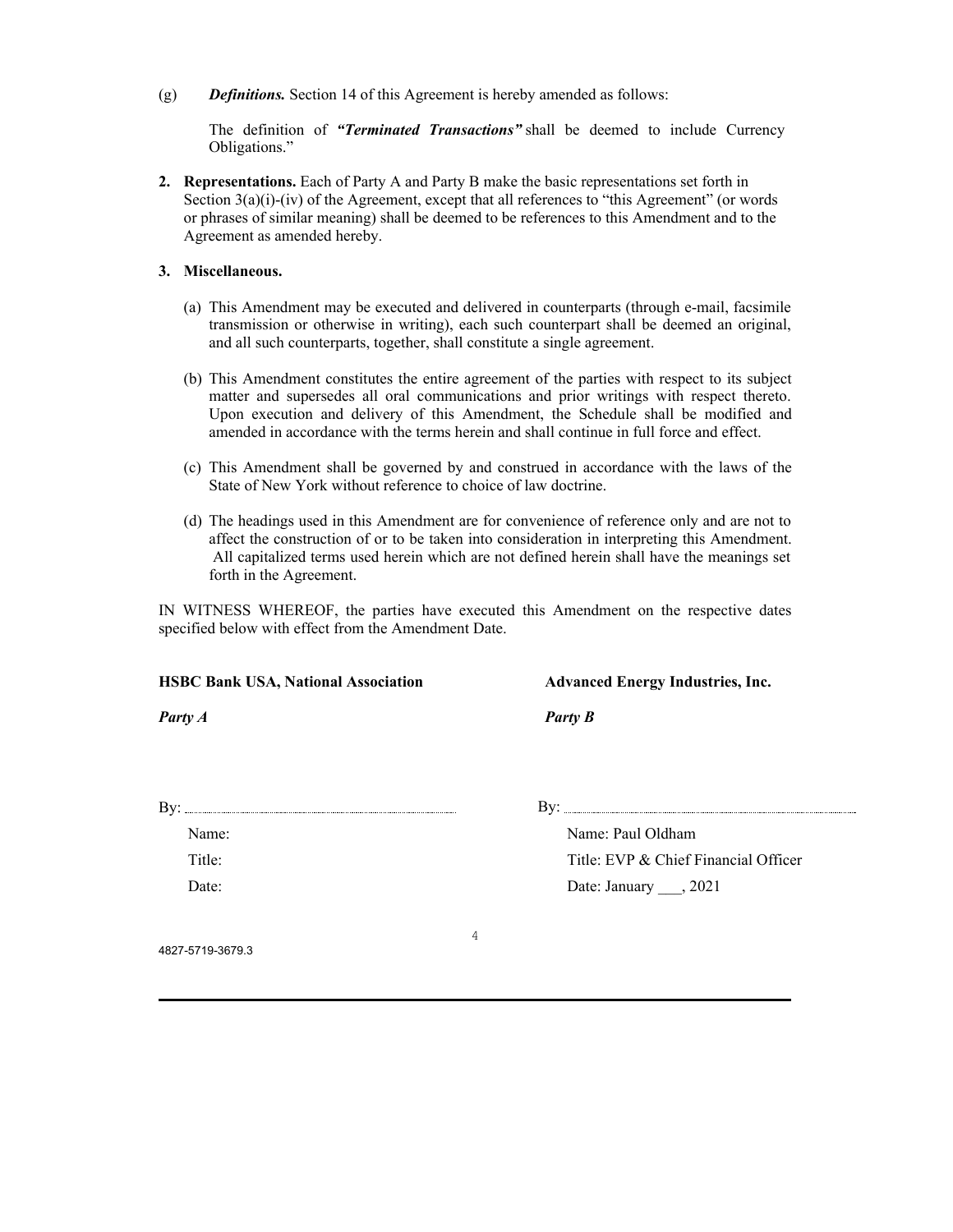# **SUBSIDIARIES OF THE REGISTRANT**

<span id="page-100-0"></span>

|  | п |  |
|--|---|--|
|  |   |  |

# **Name Jurisdiction of Incorporation or Organization**

| Advanced Energy Industries                                      | China          |  |
|-----------------------------------------------------------------|----------------|--|
| Advanced Energy Industries (Shenzhen) Co., Ltd. (manufacturing) | China          |  |
| Advanced Energy Industries AE - Israel Ltd.                     | Israel         |  |
| Advanced Energy Industries GmbH                                 | Germany        |  |
| Advanced Energy Industries Limited                              | Hong Kong      |  |
| Advanced Energy Industries U.K. Limited                         | United Kingdom |  |
| Advanced Energy Industries, Inc., Shanghai                      | China          |  |
| Advanced Energy Japan K.K                                       | Japan          |  |
| Advanced Energy Services Pte. Ltd.                              | Singapore      |  |
| Advanced Energy Singapore, Pte. Ltd.                            | Singapore      |  |
| Advanced Energy Taiwan, Ltd.                                    | Taiwan         |  |
| Advanced Energy Xi'an Co., Ltd.                                 | China          |  |
| Advanced Energy Industries (Malaysia) SDN. BHD.                 | Malaysia       |  |
| AE Korea, Ltd.                                                  | South Korea    |  |
| AE Power Singapore Pte Ltd.                                     | Singapore      |  |
| AEI Canada, Inc.                                                | Canada         |  |
| AEI Finance GmbH & Co., KG                                      | Germany        |  |
| AEI Finance Ltd.                                                | Hong Kong      |  |
| AEI Finance Verwaltungs GmbH                                    | Germany        |  |
| AEI Holdings, GmbH                                              | Germany        |  |
| AEI Irish Holdings Ltd.                                         | Ireland        |  |
| AEI Korea Services, Ltd.                                        | South Korea    |  |
| <b>AEI</b> Power GmbH                                           | Germany        |  |
| AEI Power India Pvt. Ltd.                                       | India          |  |
| AEI US Subsidiary, LLC                                          | Delaware       |  |
| AES Global Holdings PTE Ltd.                                    | Singapore      |  |
| Artesyn Embedded Technologies (Hong Kong) Limited               | Hong Kong      |  |
| Artesyn Embedded Technologies (Hong Kong) Limited - South Korea | South Korea    |  |
| Artesyn Embedded Technologies GmbH                              | Germany        |  |
| Artesyn Embedded Technologies Philippines, Inc.                 | Philippines    |  |
| Artesyn Embedded Technologies, Inc                              | Florida        |  |
| Artesyn Technologies Asia-Pacific Ltd.                          | Hong Kong      |  |
| Astec Agencies Ltd.                                             | Hong Kong      |  |
| Astec Agencies Ltd (Philippines)                                | Philippines    |  |
| Astec Agencies Ltd. (Taiwan)                                    | Taiwan         |  |
| Astec America, LLC                                              | Delaware       |  |
| Astec Custom Power (Singapore) Pte. Ltd.                        | Singapore      |  |
|                                                                 |                |  |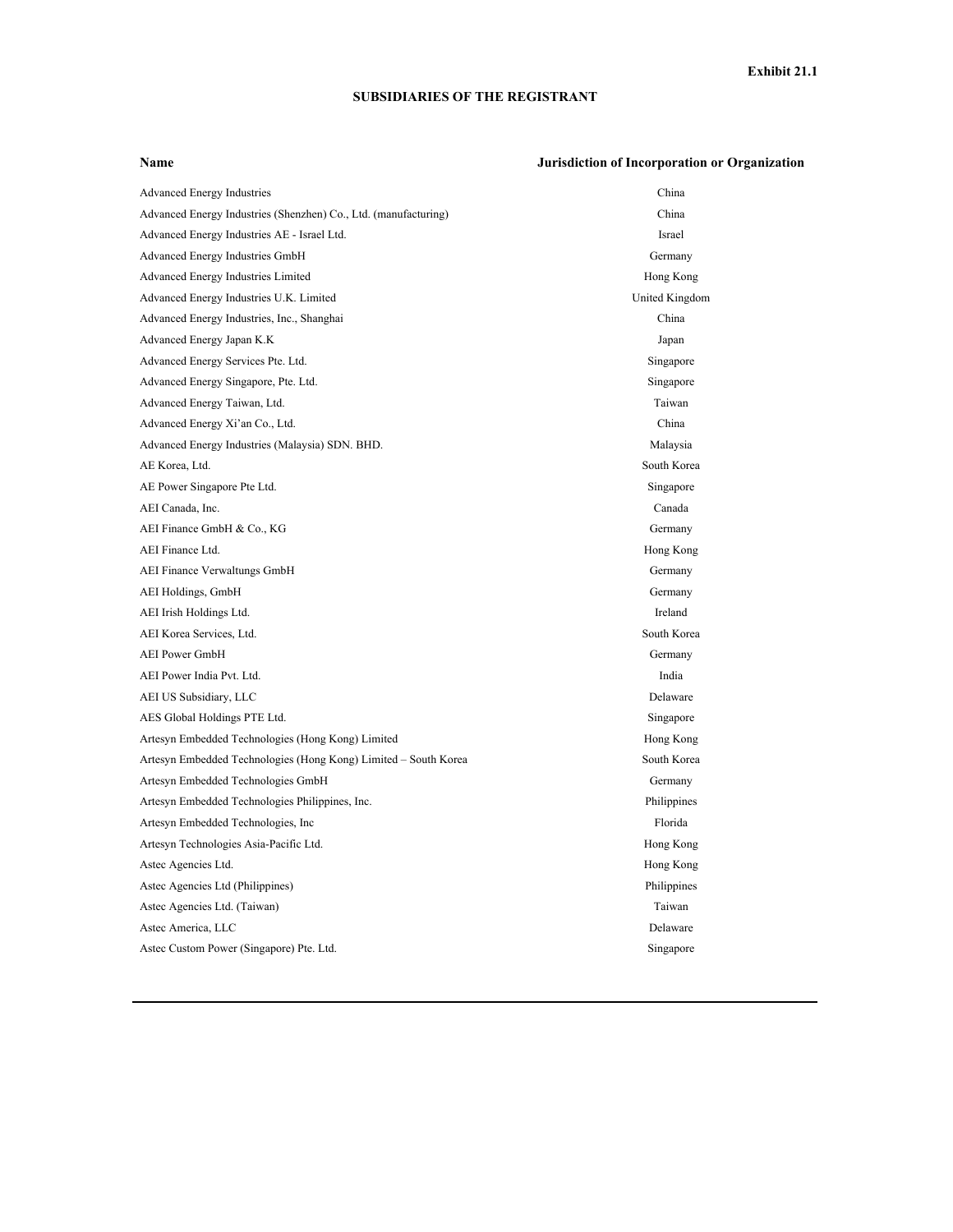Astec Electronics Company Ltd. China Astec Electronics Company Ltd. (Beijing Branch) China Astec Electronics Company Ltd. (Shanghai Branch) China Astec Electronics Company Ltd. (Xi'an Branch) China Astec Europe Ltd. The United Kingdom Christian Christian Christian Christian Christian Christian Christian Christian Christian Christian Christian Christian Christian Christian Christian Christian Christian Christian Chris Astec Europe Ltd. (Austria Branch) **Austria**  $\mathbf{A}$ ustria  $\mathbf{A}$ ustria  $\mathbf{A}$ ustria  $\mathbf{A}$ ustria  $\mathbf{A}$ ustria  $\mathbf{A}$ ustria  $\mathbf{A}$ ustria  $\mathbf{A}$ ustria  $\mathbf{A}$ ustria  $\mathbf{A}$ ustria  $\mathbf{A}$ ustria  $\mathbf{A}$ ustr Astec Europe Ltd. (Italy Branch) Italy Astec Europe Ltd. (Ireland Branch) Ireland Astec International Ltd. Hong Kong Astec Power Philippines, Inc. Philippines Astec Power Supply Company Ltd. China and the control of the china china china china china china china china china china china china china china china china china china china china china china china china china china china Embedded Computing & Power Private Ltd. India Excelsys Group Ltd. Ireland Excelsys Holdings Ltd. Ireland Excelsys Technologies Ltd. Ireland Fuyogo Limited Hong Kong HiTek DB Pension Scheme Trustees Ltd. England HiTek Power GmbH Germany HiTek Power Ltd. United Kingdom LumaSense Equipment India Pvt. Ltd. Co. India LumaSense Europe GmbH Germany LumaSense Sensor GmbH Germany LumaSense Technologies A/S Denmark LumaSense Technologies B.V. Netherlands LumaSense Technologies GmbH Germany LumaSense Technologies Holdings, Inc. Delaware LumaSense Technologies SARL France LumaSense Technologies, Inc. Delaware Microware Manufacturing Ltd. United Kingdom Sekidenko, Inc. Washington Siren Acquisition Sub, Inc. New York Solvix GmbH Switzerland Solvix LLC Colorado Stourbridge Holdings (UK), Ltd. United Kingdom String Inverter Repair Services, LLC Colorado Tamio Limited Hong Kong T.J. Acquisition Subsidiary, Inc. New York Trek Holding Co., Ltd. Japan Trek Japan K.K. Japan Trek, Inc. New York and the United States of the New York New York and the New York New York and the New York UltraVolt Group, Inc. Delaware UltraVolt, Inc. New York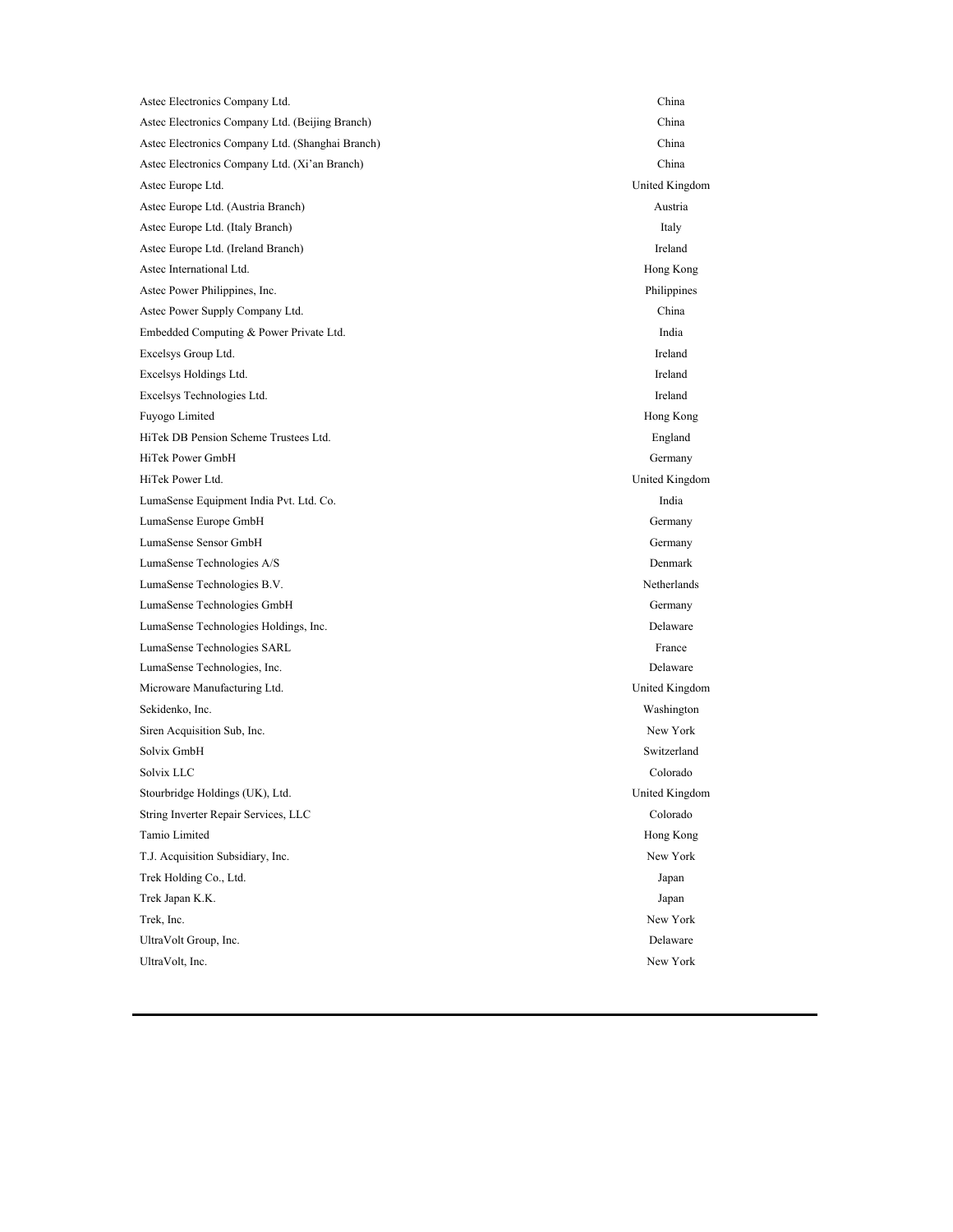Versatile Power, Inc. California Wankia Limited Hong Kong Zhongshan Artesyn Technologies Co., Ltd. China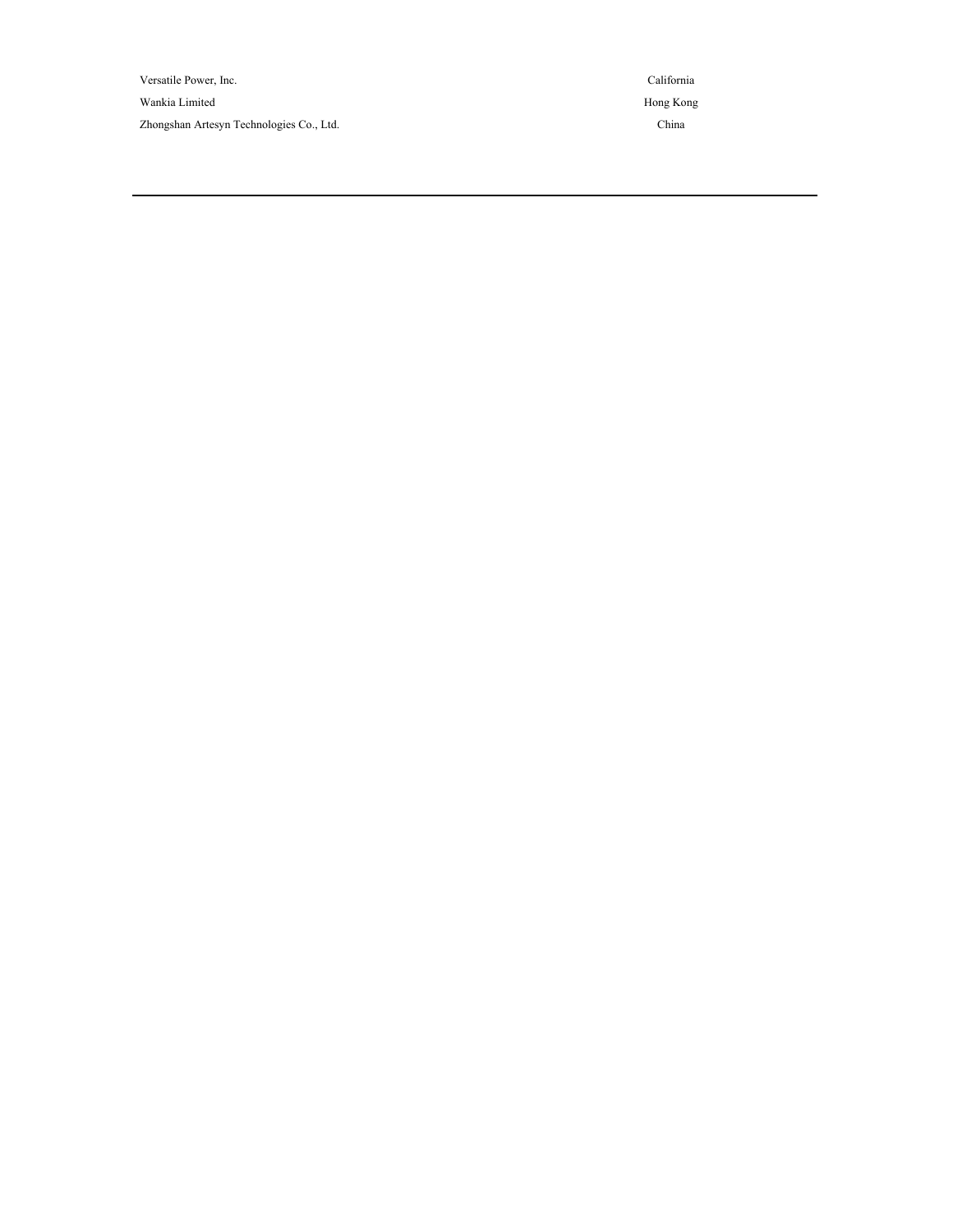#### <span id="page-103-0"></span>CONSENT OF INDEPENDENT REGISTERED PUBLIC ACCOUNTING FIRM

We have issued our report dated February 21, 2019, with respect to the consolidated financial statements for the year ended December 31, 2018, included in the Annual Report of Advanced Energy Industries, Inc. on Form 10-K for the year ended December 31, 2020. We consent to the incorporation by reference of said report in the Registration Statements of Advanced Energy Industries, Inc. on Forms S-3, as amended (File Nos. 333-167027, 333-110534, 333-87720, 333-72748, 333-47114, 333-37378, 333-87455, 333-87459, and 333-34039) and on Forms S-8 (File Nos. 333-01616, 333-04073, 333-46705, 333-57233, 333-65413, 333-79425, 333-79429, 333-62760, 333-69148, 333-69150, 333- 87718, 333-105367, 333-105366, 333-105365, 333-129859, 333-129858, 333-147289, 333-152865, 333-167741, 333-168519, and 333- 221376).

/s/ GRANT THORNTON LLP

Denver, Colorado

February 23, 2021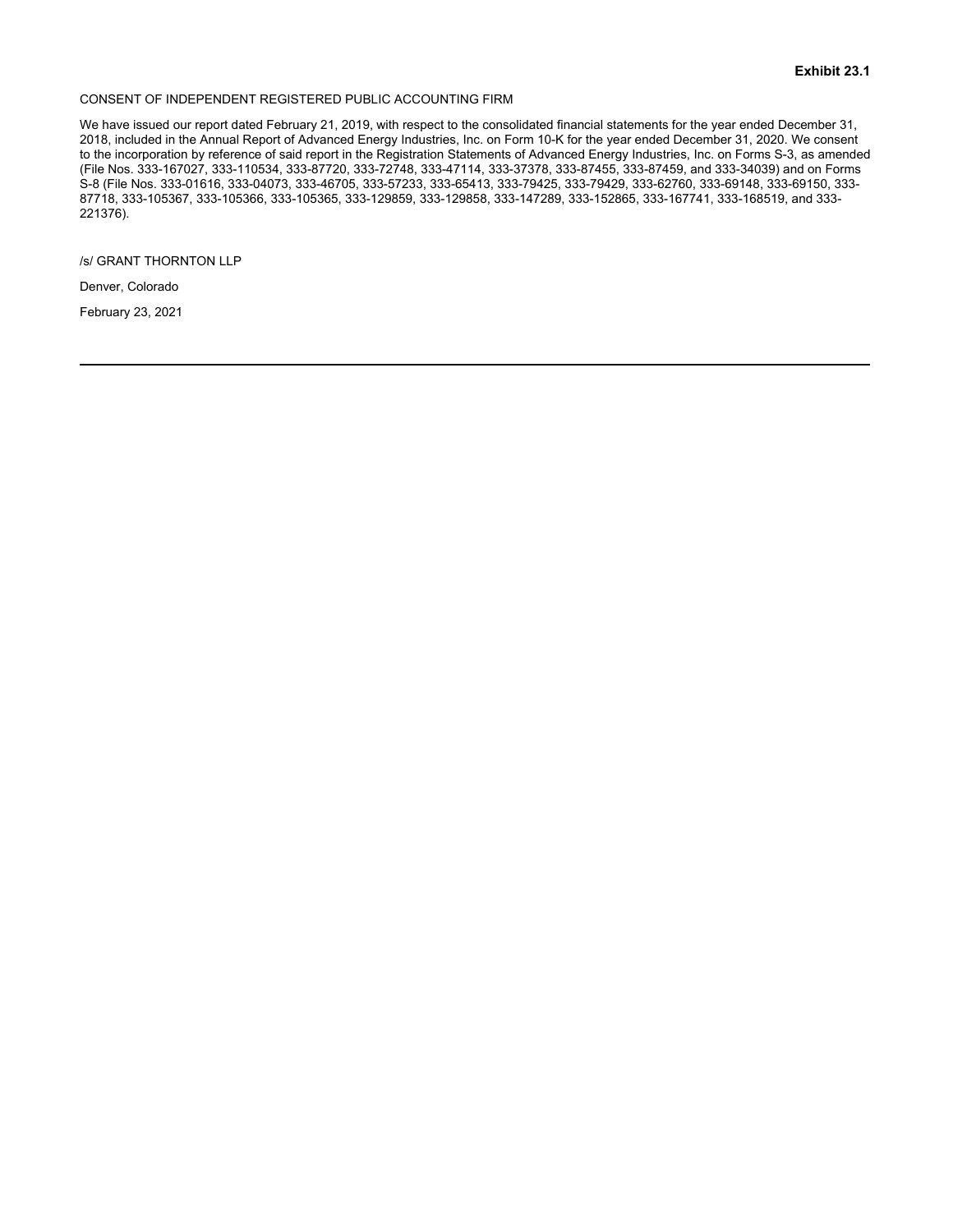#### **Consent of Independent Registered Public Accounting Firm**

We consent to the incorporation by reference in the following Registration Statements of Advanced Energy Industries, Inc.:

Registration Statements on Form S-3:

- 1. No. 333-167027;
- 2. No. 333-110534;
- 3. No. 333-87459; and
- 4. No. 333-34039

Registration Statements on Form S-8:

- 1. No. 333-221376; 2. No. 333-168519;
- 3. No. 333-167741;
- 4. No. 333-152865;
- 5. No. 333-129858;
- 6. No. 333-105367;
- 7. No. 333-87718; 8. No. 333-69150;
- 9. No. 333-69148; 10. No. 333-62760;
- 11. No. 333-79429;
- 12. No. 333-79425;
- 13. No. 333-65413;
- 14. No. 333-57233;
- 15. No. 333-46705;
- 16. No. 333-04073; and
- 17. No. 333-01616

<span id="page-104-0"></span>of our reports dated February 23, 2021, with respect to the consolidated financial statements of Advanced Energy Industries, Inc. Connective of internal control over financial registered Public Accounting Firm<br>
Registration Statements on Farm S-3:<br>
1. No. 335-167027:<br>
1. No. 335-167027:<br>
2. No. 335-36793, and<br>
Equivarian Statements on Farm S-8:<br>
1. Report (Form 10-K) of Advanced Energy Industries, Inc. for the year ended December 31, 2020.

/s/ Ernst & Young LLP

Denver, Colorado February 23, 2021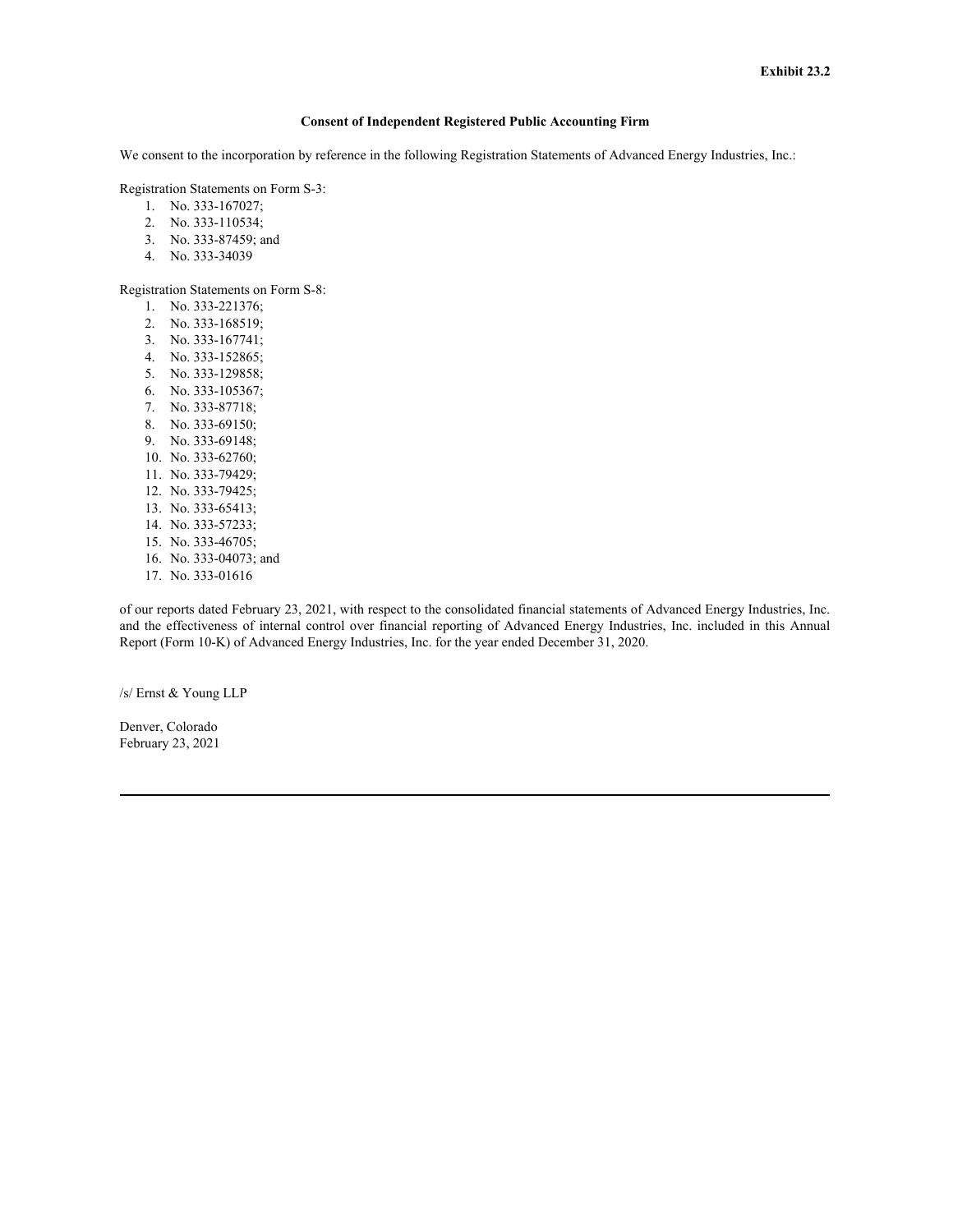# **SECTION 302 CERTIFICATION OF CHIEF EXECUTIVE OFFICER**

<span id="page-105-0"></span>I, Yuval Wasserman, certify that:

- 1. I have reviewed this annual report on Form 10-K for the period ended December 31, 2020 of Advanced Energy Industries, Inc.;
- 2. Based on my knowledge, this report does not contain any untrue statement of a material fact or omit to state a material fact necessary to make the statements made, in light of the circumstances under which such statements were made, not misleading with respect to the period covered by this report;
- 3. Based on my knowledge, the financial statements, and other financial information included in this report, fairly present in all material respects the financial condition, results of operations and cash flows of the registrant as of, and for, the periods presented in this report;
- 4. The registrant's other certifying officer and I are responsible for establishing and maintaining disclosure controls and procedures (as defined in Exchange Act Rules 13a-15(e) and 15d-15(e)) and internal control over financial reporting (as defined in Exchange Act Rules 13a-15(f) and 15d-15(f)) for the registrant and have:
	- a. Designed such disclosure controls and procedures, or caused such disclosure controls and procedures to be designed under our supervision, to ensure that material information relating to the registrant, including its consolidated subsidiaries, is made known to us by others within those entities, particularly during the period in which this report is being prepared;
	- b. Designed such internal control over financial reporting, or caused such internal control over financial reporting to be designed under our supervision, to provide reasonable assurance regarding the reliability of financial reporting and the preparation of financial statements for external purposes in accordance with generally accepted accounting principles;
	- c. Evaluated the effectiveness of the registrant's disclosure controls and procedures and presented in this report our conclusions about the effectiveness of the disclosure controls and procedures, as of the end of the period covered by this report based on such evaluation; and
	- d. Disclosed in this report any change in the registrant's internal control over financial reporting that occurred during the registrant's most recent fiscal quarter (the registrant's fourth fiscal quarter in the case of an annual report) that has materially affected, or is reasonably likely to materially affect, the registrant's internal control over financial reporting; and
- 5. The registrant's other certifying officer and I have disclosed, based on our most recent evaluation of internal control over financial reporting, to the registrant's auditors and the audit committee of the registrant's board of directors (or persons performing the equivalent functions):
	- a. All significant deficiencies and material weaknesses in the design or operation of internal control over financial reporting which are reasonably likely to adversely affect the registrant's ability to record, process, summarize and report financial information; and
	- b. Any fraud, whether or not material, that involves management or other employees who have a significant role in the registrant's internal control over financial reporting.

Date: February 23, 2021

/s/ Yuval Wasserman Yuval Wasserman Chief Executive Officer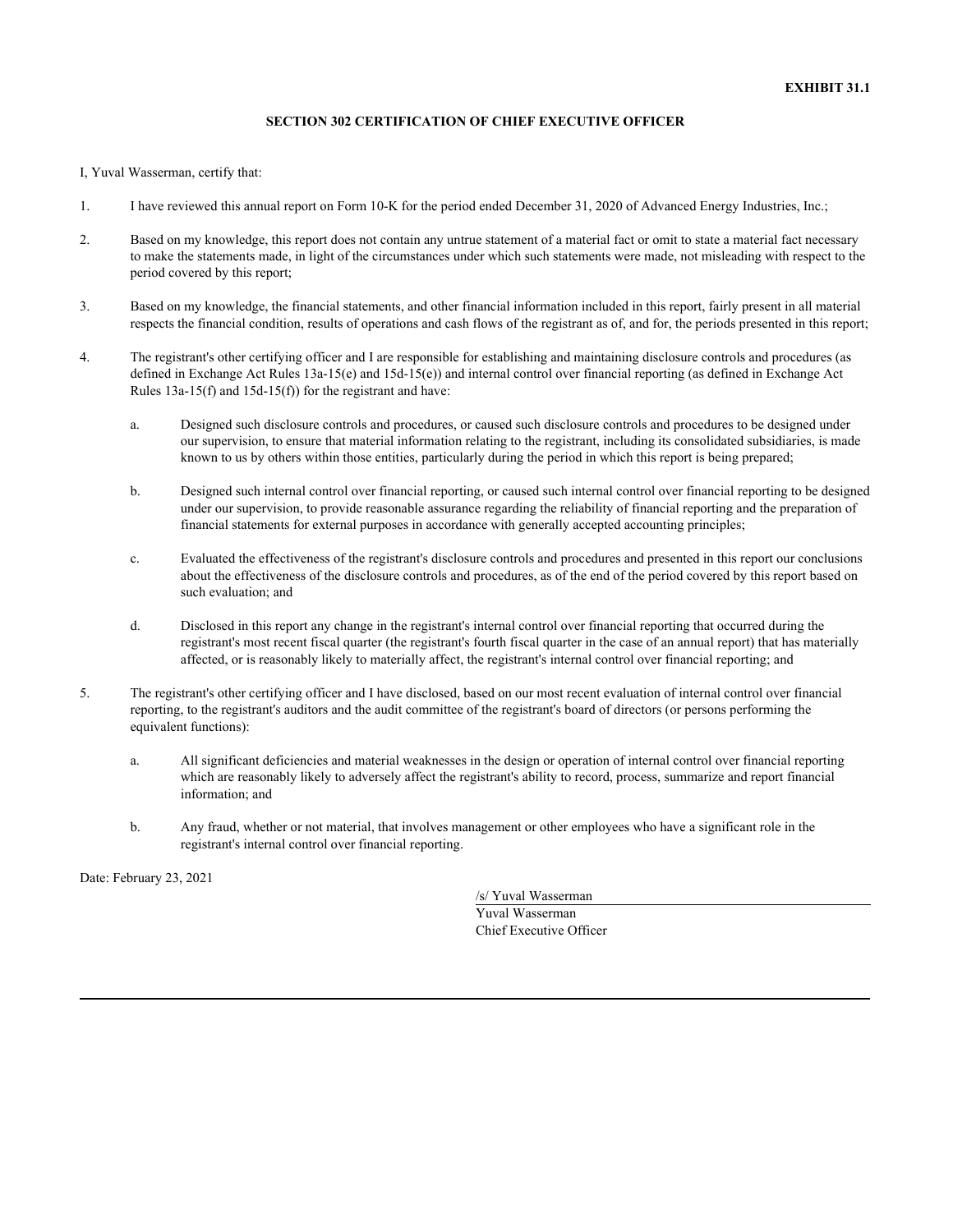## **SECTION 302 CERTIFICATION OF CHIEF FINANCIAL OFFICER**

#### <span id="page-106-0"></span>I, Paul Oldham, certify that:

- 1. I have reviewed this annual report on Form 10-K for the period ended December 31, 2020 of Advanced Energy Industries, Inc.;
- 2. Based on my knowledge, this report does not contain any untrue statement of a material fact or omit to state a material fact necessary to make the statements made, in light of the circumstances under which such statements were made, not misleading with respect to the period covered by this report;
- 3. Based on my knowledge, the financial statements, and other financial information included in this report, fairly present in all material respects the financial condition, results of operations and cash flows of the registrant as of, and for, the periods presented in this report;
- 4. The registrant's other certifying officer and I are responsible for establishing and maintaining disclosure controls and procedures (as defined in Exchange Act Rules 13a-15(e) and 15d-15(e)) and internal control over financial reporting (as defined in Exchange Act Rules 13a-15(f) and 15d-15(f)) for the registrant and have:
	- a. Designed such disclosure controls and procedures, or caused such disclosure controls and procedures to be designed under our supervision, to ensure that material information relating to the registrant, including its consolidated subsidiaries, is made known to us by others within those entities, particularly during the period in which this report is being prepared;
	- b. Designed such internal control over financial reporting, or caused such internal control over financial reporting to be designed under our supervision, to provide reasonable assurance regarding the reliability of financial reporting and the preparation of financial statements for external purposes in accordance with generally accepted accounting principles;
	- c. Evaluated the effectiveness of the registrant's disclosure controls and procedures and presented in this report our conclusions about the effectiveness of the disclosure controls and procedures, as of the end of the period covered by this report based on such evaluation; and
	- d. Disclosed in this report any change in the registrant's internal control over financial reporting that occurred during the registrant's most recent fiscal quarter (the registrant's fourth fiscal quarter in the case of an annual report) that has materially affected, or is reasonably likely to materially affect, the registrant's internal control over financial reporting; and
- 5. The registrant's other certifying officer and I have disclosed, based on our most recent evaluation of internal control over financial reporting, to the registrant's auditors and the audit committee of the registrant's board of directors (or persons performing the equivalent functions):
	- a. All significant deficiencies and material weaknesses in the design or operation of internal control over financial reporting which are reasonably likely to adversely affect the registrant's ability to record, process, summarize and report financial information; and
	- b. Any fraud, whether or not material, that involves management or other employees who have a significant role in the registrant's internal control over financial reporting.

Date: February 23, 2021

/s/ Paul Oldham Paul Oldham Chief Financial Officer & Executive Vice President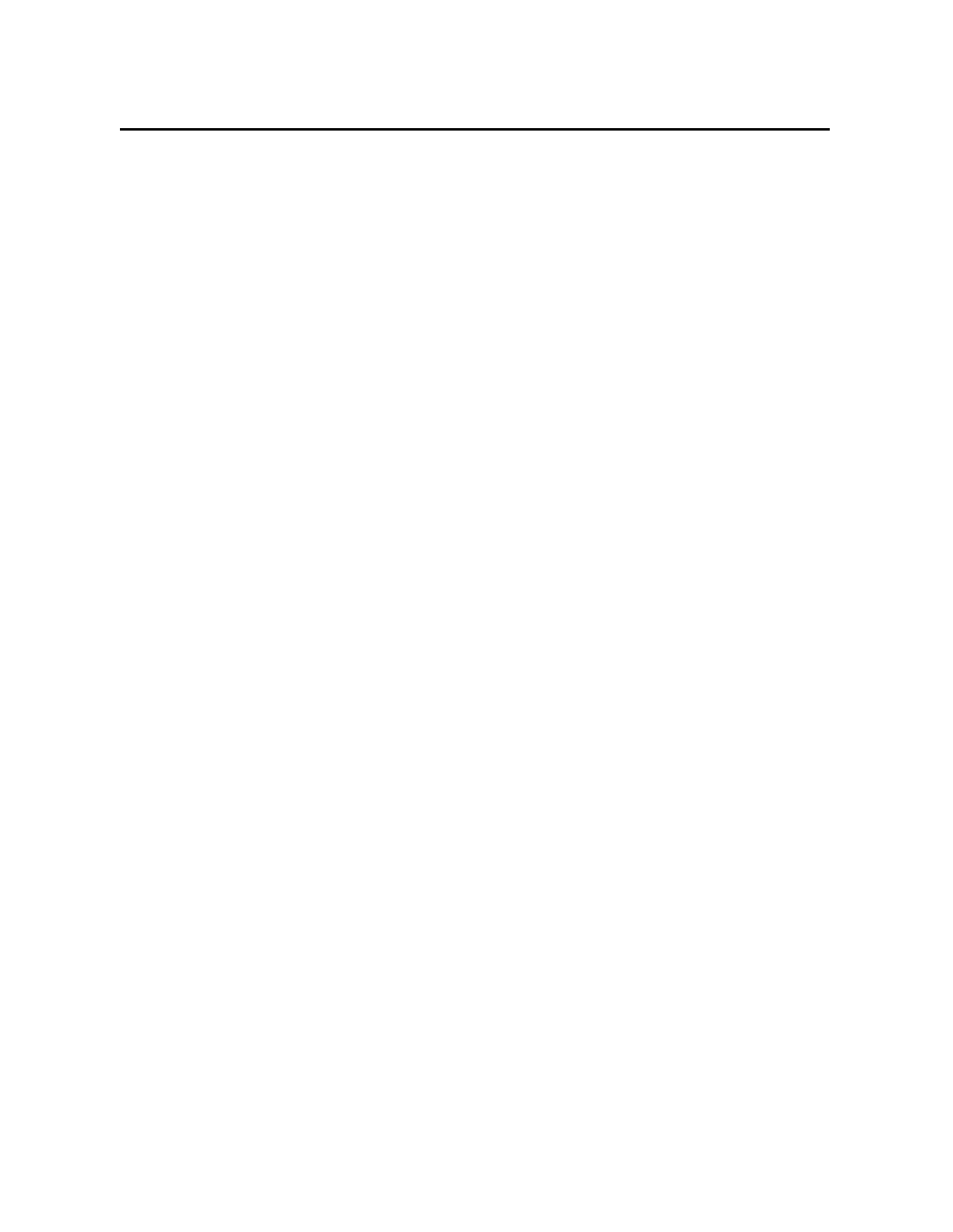## **WRITTEN STATEMENT OF CHIEF EXECUTIVE OFFICER FURNISHED PURSUANT TO SECTION 906 OF THE SARBANES-OXLEY ACT OF 2002 (18 U.S.C. SECTION 1350) AND FOR THE PURPOSE OF COMPLYING WITH RULE 13a-14(b) OF THE SECURITIES EXCHANGE ACT OF 1934**

The undersigned, the Chief Executive Officer of Advanced Energy Industries, Inc. (the "Company"), hereby certifies that to his knowledge on the date hereof:

- a) the Annual Report on Form 10-K of the Company for the year ended December 31, 2020 filed on the date hereof with the Securities and Exchange Commission (the "Report") fully complies with the requirements of Section 13(a) or 15(d) of the Securities Exchange Act of 1934; and
- b) information contained in the Report fairly presents, in all material respects, the financial condition and results of operations of the Company.

Date: February 23, 2021

/s/ Yuval Wasserman

Yuval Wasserman Chief Executive Officer

A signed original of this written statement required by Section 906, or other document authenticating, acknowledging, or otherwise adopting the signature that appears in typed form within the electronic version of this written statement required by Section 906, has been provided to the Company and will be retained by the Company and furnished to the Securities and Exchange Commission or its staff upon request.